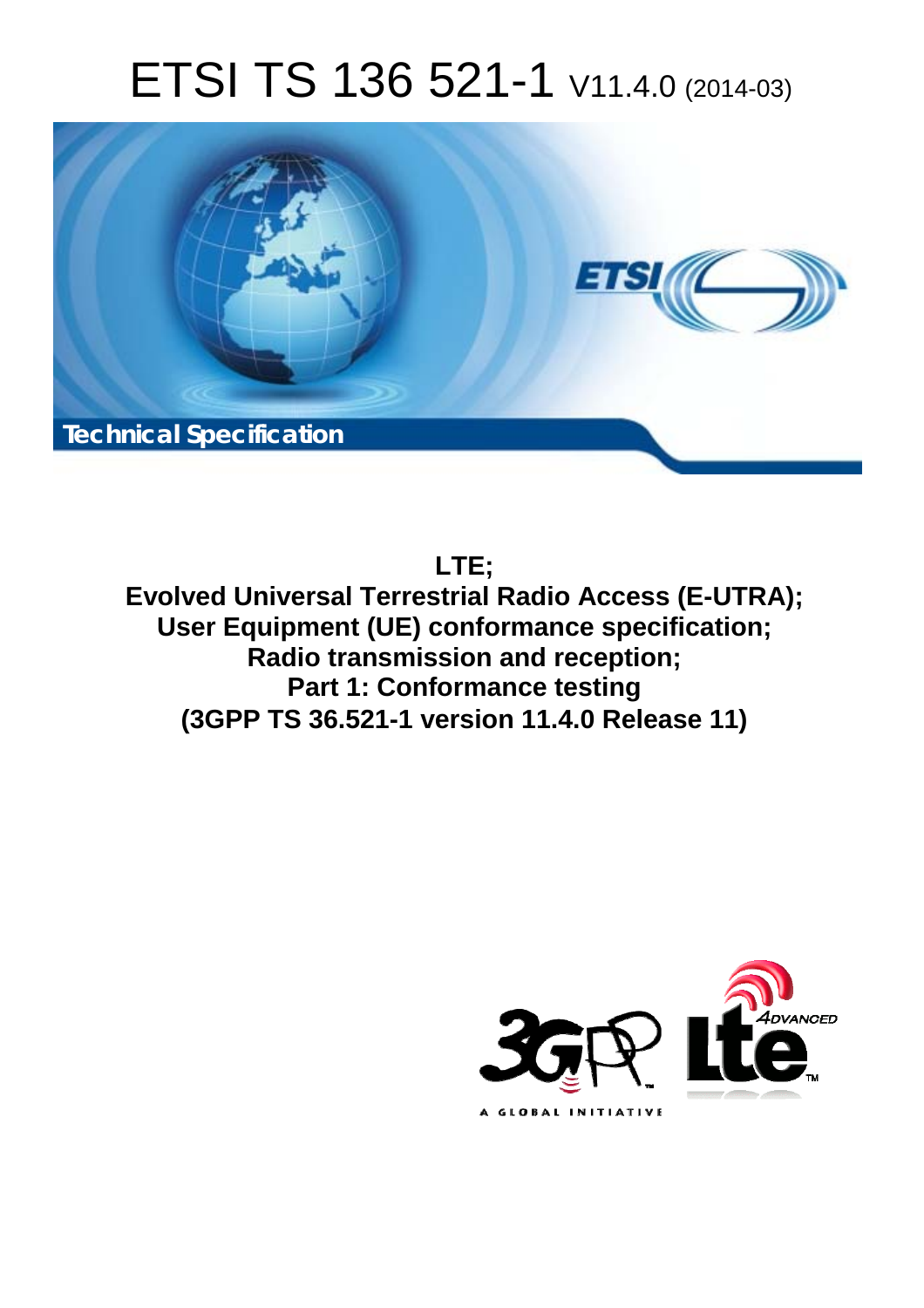Reference RTS/TSGR-0536521-1vb40

Keywords

 $\overline{1}$ 

#### *ETSI*

#### 650 Route des Lucioles F-06921 Sophia Antipolis Cedex - FRANCE

Tel.: +33 4 92 94 42 00 Fax: +33 4 93 65 47 16

Siret N° 348 623 562 00017 - NAF 742 C Association à but non lucratif enregistrée à la Sous-Préfecture de Grasse (06) N° 7803/88

#### *Important notice*

The present document can be downloaded from: [http://www.etsi.org](http://www.etsi.org/)

The present document may be made available in electronic versions and/or in print. The content of any electronic and/or print versions of the present document shall not be modified without the prior written authorization of ETSI. In case of any existing or perceived difference in contents between such versions and/or in print, the only prevailing document is the print of the Portable Document Format (PDF) version kept on a specific network drive within ETSI Secretariat.

Users of the present document should be aware that the document may be subject to revision or change of status. Information on the current status of this and other ETSI documents is available at <http://portal.etsi.org/tb/status/status.asp>

If you find errors in the present document, please send your comment to one of the following services: [http://portal.etsi.org/chaircor/ETSI\\_support.asp](http://portal.etsi.org/chaircor/ETSI_support.asp)

#### *Copyright Notification*

No part may be reproduced or utilized in any form or by any means, electronic or mechanical, including photocopying and microfilm except as authorized by written permission of ETSI.

The content of the PDF version shall not be modified without the written authorization of ETSI. The copyright and the foregoing restriction extend to reproduction in all media.

> © European Telecommunications Standards Institute 2014. All rights reserved.

**DECT**TM, **PLUGTESTS**TM, **UMTS**TM and the ETSI logo are Trade Marks of ETSI registered for the benefit of its Members. **3GPP**TM and **LTE**™ are Trade Marks of ETSI registered for the benefit of its Members and of the 3GPP Organizational Partners.

**GSM**® and the GSM logo are Trade Marks registered and owned by the GSM Association.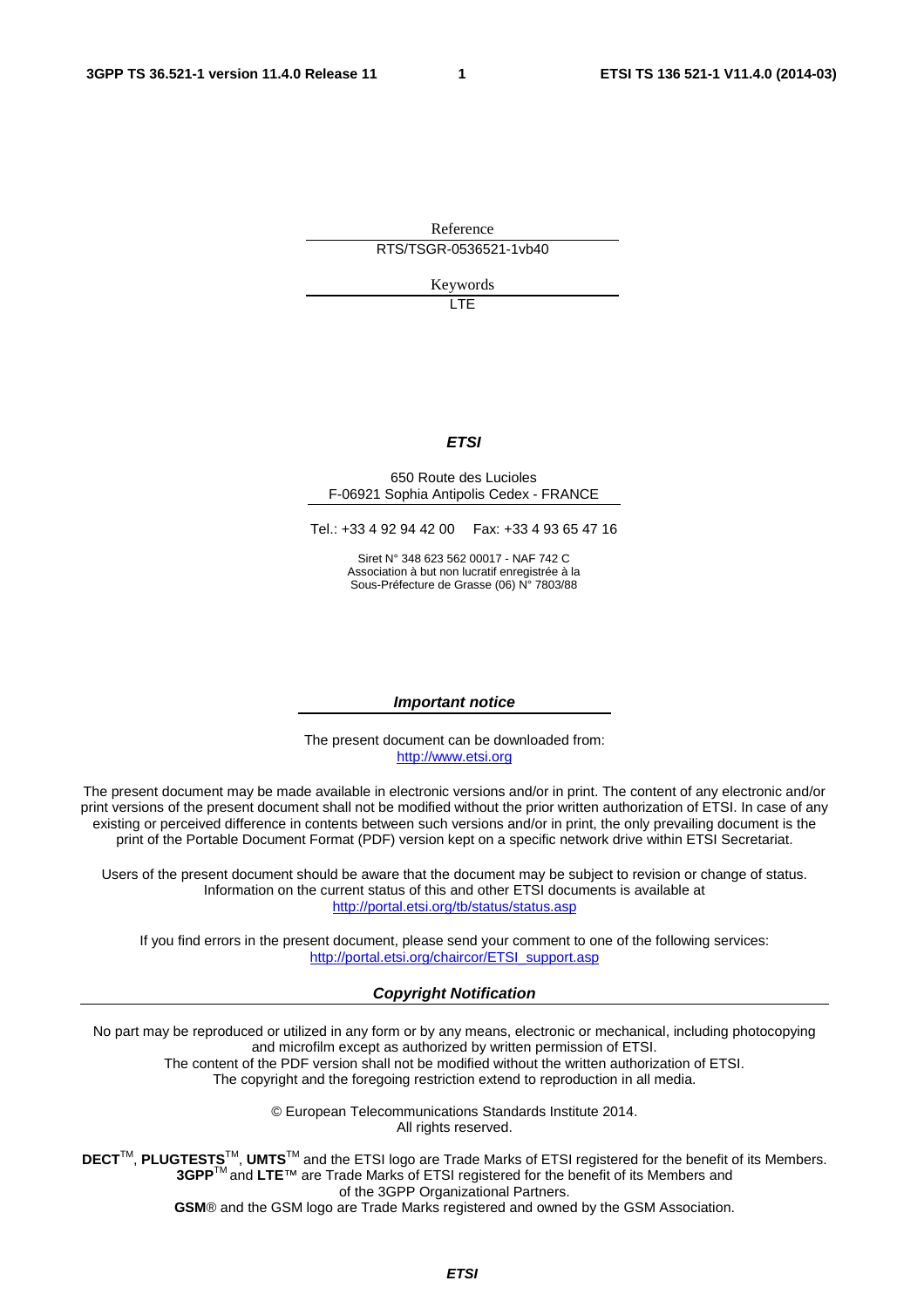## Intellectual Property Rights

IPRs essential or potentially essential to the present document may have been declared to ETSI. The information pertaining to these essential IPRs, if any, is publicly available for **ETSI members and non-members**, and can be found in ETSI SR 000 314: *"Intellectual Property Rights (IPRs); Essential, or potentially Essential, IPRs notified to ETSI in respect of ETSI standards"*, which is available from the ETSI Secretariat. Latest updates are available on the ETSI Web server [\(http://ipr.etsi.org](http://webapp.etsi.org/IPR/home.asp)).

Pursuant to the ETSI IPR Policy, no investigation, including IPR searches, has been carried out by ETSI. No guarantee can be given as to the existence of other IPRs not referenced in ETSI SR 000 314 (or the updates on the ETSI Web server) which are, or may be, or may become, essential to the present document.

### Foreword

This Technical Specification (TS) has been produced by ETSI 3rd Generation Partnership Project (3GPP).

The present document may refer to technical specifications or reports using their 3GPP identities, UMTS identities or GSM identities. These should be interpreted as being references to the corresponding ETSI deliverables.

The cross reference between GSM, UMTS, 3GPP and ETSI identities can be found under [http://webapp.etsi.org/key/queryform.asp.](http://webapp.etsi.org/key/queryform.asp)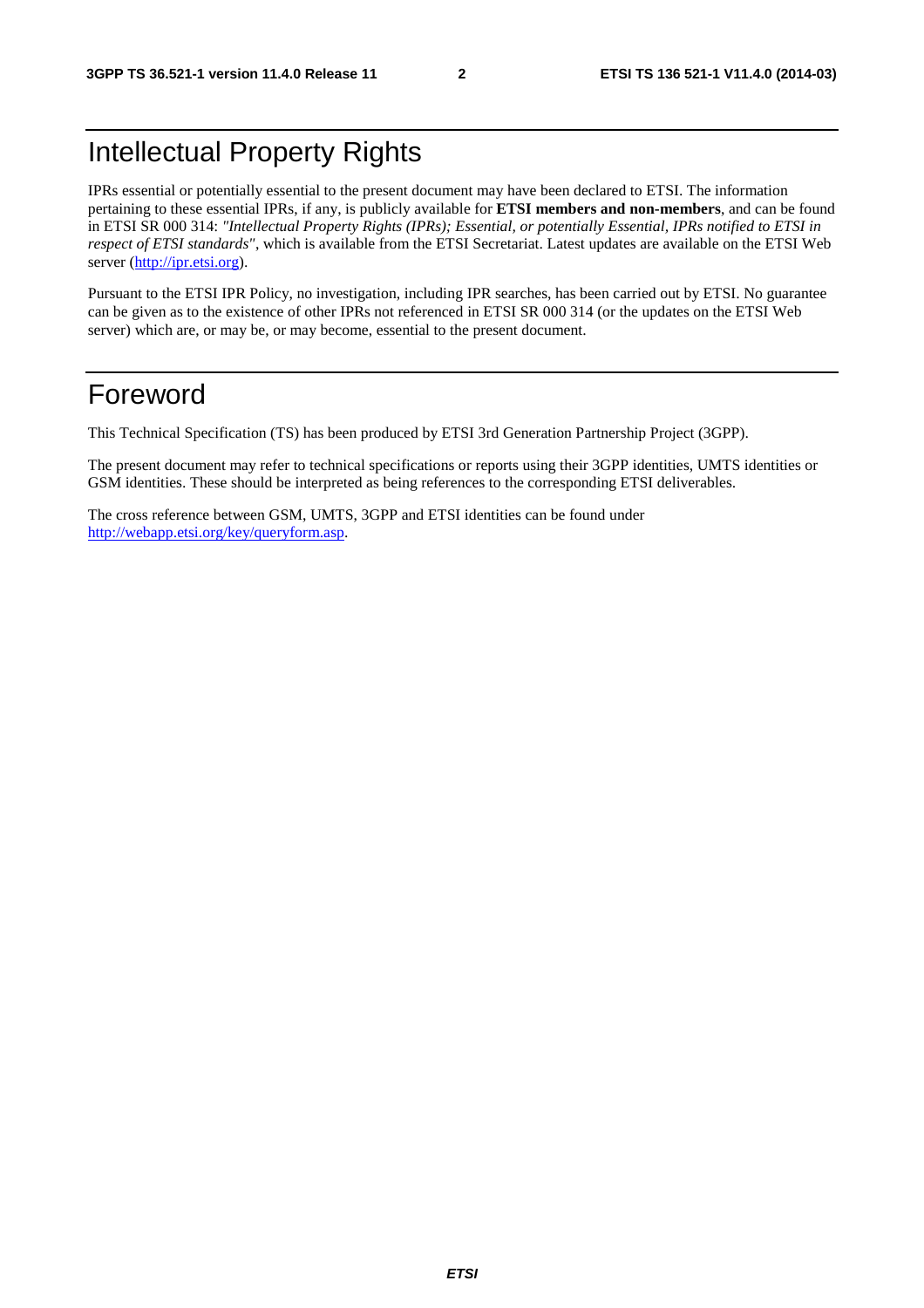# Contents

| 1                      |  |
|------------------------|--|
|                        |  |
| 3 <sup>7</sup>         |  |
|                        |  |
|                        |  |
| Annex A to I:          |  |
| Annex J (informative): |  |
|                        |  |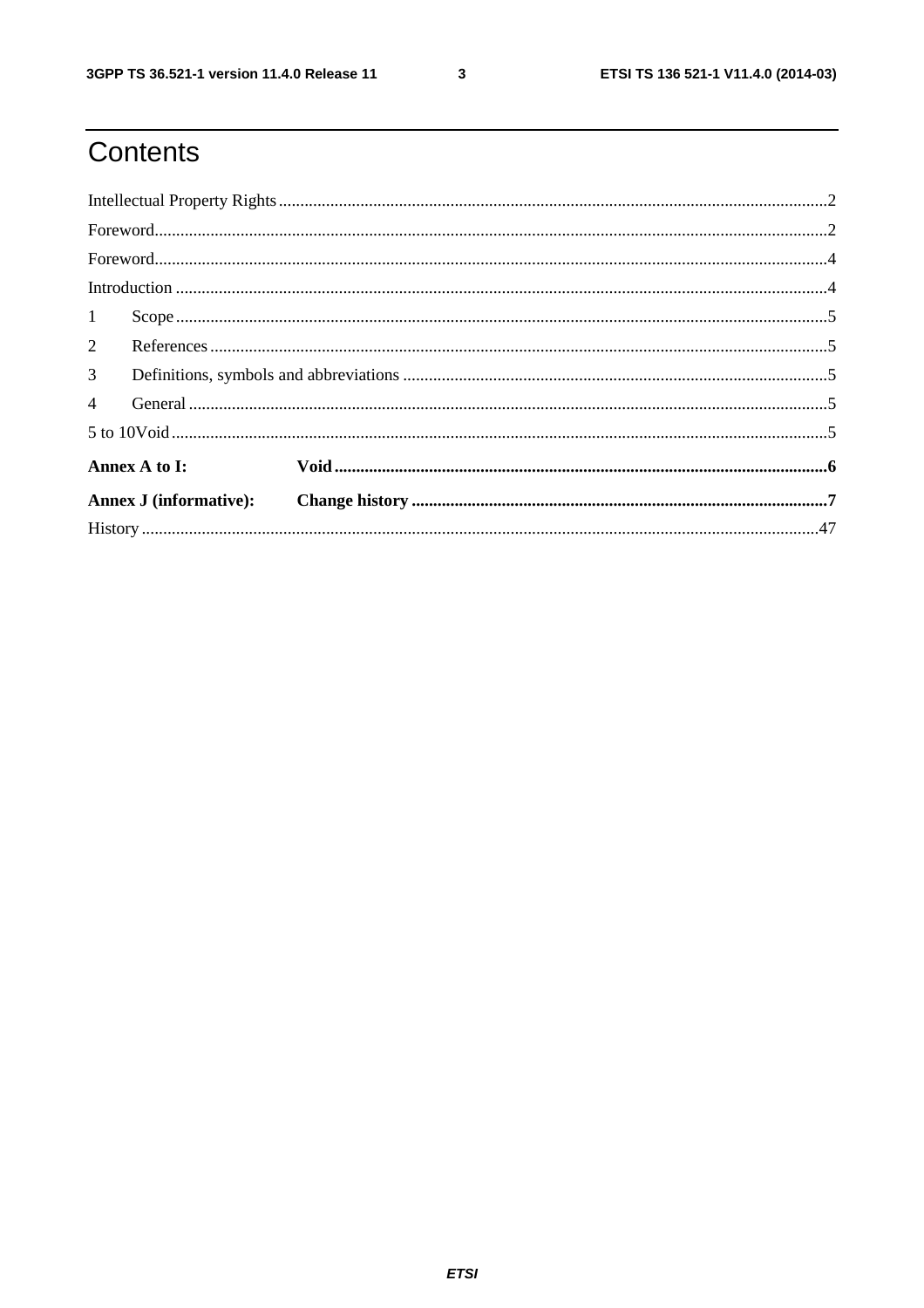#### Foreword

This Technical Specification has been produced by the 3<sup>rd</sup> Generation Partnership Project (3GPP).

The contents of the present document are subject to continuing work within the TSG and may change following formal TSG approval. Should the TSG modify the contents of the present document, it will be re-released by the TSG with an identifying change of release date and an increase in version number as follows:

Version x.y.z

where:

- x the first digit:
	- 1 presented to TSG for information;
	- 2 presented to TSG for approval;
	- 3 or greater indicates TSG approved document under change control.
- y the second digit is incremented for all changes of substance, i.e. technical enhancements, corrections, updates, etc.
- z the third digit is incremented when editorial only changes have been incorporated in the document.

#### Introduction

The present document is part 1 of a multi-parts TS:

 3GPP TS 36.521-1: Evolved Universal Terrestrial Radio Access (E-UTRA); User Equipment (UE) conformance specification Radio transmission and reception; Part 1: Conformance Testing.

 3GPP TS 36.521-2 [11]: Evolved Universal Terrestrial Radio Access (E-UTRA); User Equipment (UE) conformance specification Radio transmission and reception; Part 2: Implementation Conformance Statement (ICS).

 3GPP TS 36.521-3 [12]: Evolved Universal Terrestrial Radio Access (E-UTRA); User Equipment (UE) conformance specification Radio transmission and reception; Part 3: Radio Resource Management (RRM) conformance testing.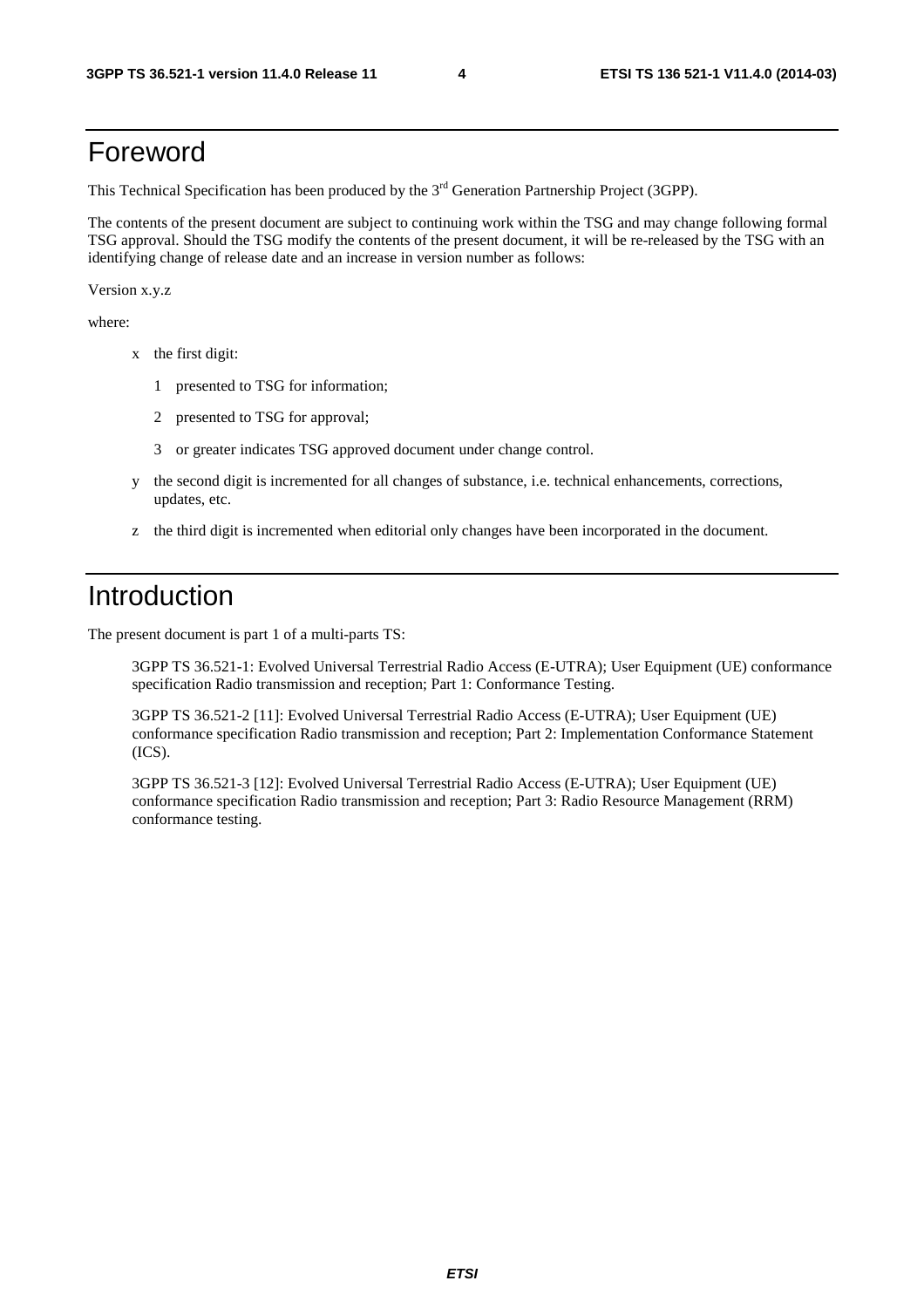### 1 Scope

The present document specifies the measurement procedures for the conformance test of the user equipment (UE) that contain transmitting characteristics, receiving characteristics and performance requirements as part of the 3G Long Term Evolution (3G LTE). Conformance test for the support of RRM (Radio Resource Management) are specified in TS 36.521-3 [12].

The requirements are listed in different clauses only if the corresponding parameters deviate. More generally, tests are only applicable to those mobiles that are intended to support the appropriate functionality. To indicate the circumstances in which tests apply, this is noted in the "*definition and applicability*" part of the test.

For example only Release 8 and later UE declared to support LTE shall be tested for this functionality. In the event that for some tests different conditions apply for different releases, this is indicated within the text of the test itself.

## 2 References

The following documents contain provisions which, through reference in this text, constitute provisions of the present document.

- References are either specific (identified by date of publication, edition number, version number, etc.) or non-specific.
- For a specific reference, subsequent revisions do not apply.
- For a non-specific reference, the latest version applies. In the case of a reference to a 3GPP document (including a GSM document), a non-specific reference implicitly refers to the latest version of that document *in the same Release as the present document*.
- [1] to [16] (void)
- [17] 3GPP TS 36.521-1 Release 12: "Evolved Universal Terrestrial Radio Access (E-UTRA); User Equipment (UE) conformance specification Radio transmission and reception; Part 1: Conformance Testing'

## 3 Definitions, symbols and abbreviations

Void

## 4 General

The requirements of the present document are provided in 3GPP TS 36.521-1 Release 12 [17].

#### 5 to 10 Void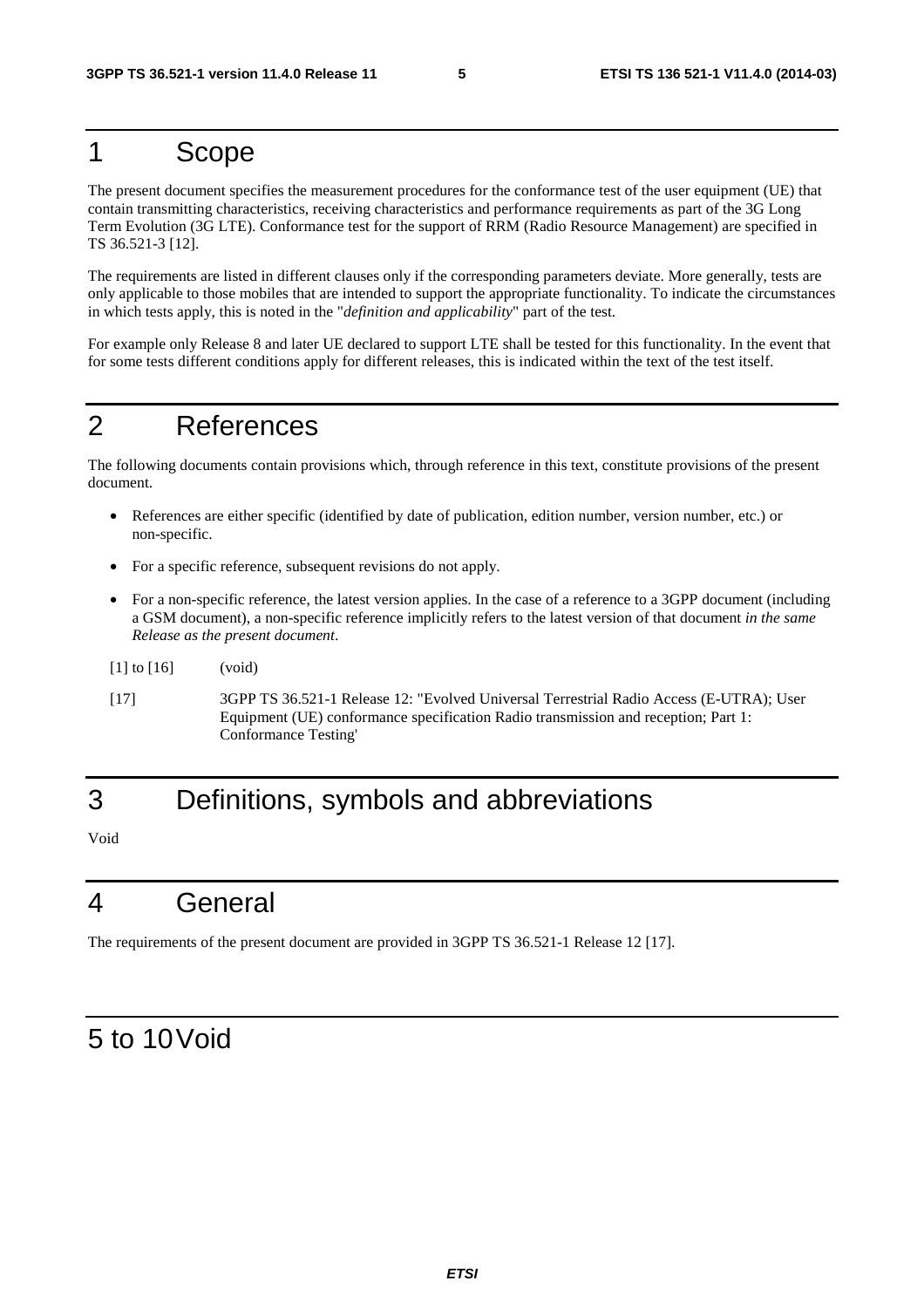Annex A to I: Void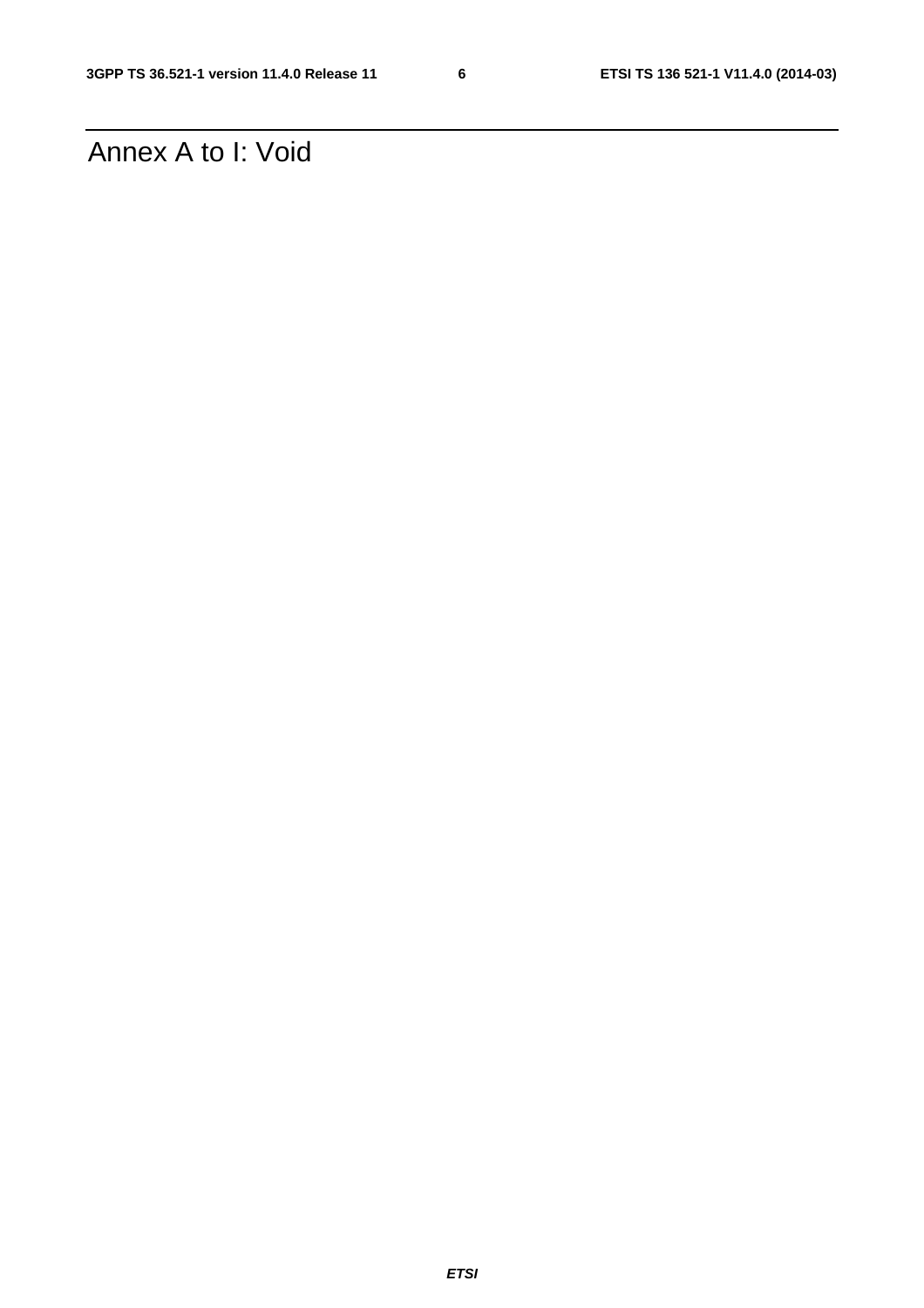# Annex J (informative): Change history

| <b>Change history</b> |                    |            |           |         |                                                                                                                                         |       |            |  |  |  |
|-----------------------|--------------------|------------|-----------|---------|-----------------------------------------------------------------------------------------------------------------------------------------|-------|------------|--|--|--|
| <b>Date</b>           | TSG#               | TSG Doc.   | <b>CR</b> | R<br>ev | Subject/Comment                                                                                                                         | Old   | <b>New</b> |  |  |  |
| 2007-08               | RAN5 #36           | R5-072185  |           |         | Skeleton proposed for RAN5#36Athens                                                                                                     |       | 0.0.1      |  |  |  |
| 2007-08               | RAN5 #36           | R5-072419  |           |         | Update the skeleton base on R4-071234 TR36.803.0.4.0.doc                                                                                | 0.0.1 | 0.0.2      |  |  |  |
| 2007-08               | RAN5 #36           | R5-072424  |           |         | Update with editorial changes                                                                                                           | 0.0.2 | 0.0.3      |  |  |  |
| 2007-11               | RAN5 #37           | R5-073043  |           |         | Update document with some info as following:                                                                                            | 0.0.3 | 0.0.4      |  |  |  |
|                       |                    |            |           |         | Section 5: Frequency band information                                                                                                   |       |            |  |  |  |
|                       |                    |            |           |         | Section 6.2: Maximum output power                                                                                                       |       |            |  |  |  |
|                       |                    |            |           |         | Section 6.5: Output RF spectrum emissions                                                                                               |       |            |  |  |  |
|                       |                    |            |           |         | Section 6.5.1: Occupied bandwidth                                                                                                       |       |            |  |  |  |
|                       |                    |            |           |         | Section 6.5.2: Out of band emission                                                                                                     |       |            |  |  |  |
|                       |                    |            |           |         | Section 6.5.3: Spurious emissions                                                                                                       |       |            |  |  |  |
| 2007-11               | RAN5 #37           | R5-073360  |           |         | Editorial change to split MOP and UE Power classes                                                                                      | 0.0.4 | 0.0.5      |  |  |  |
| 2008-03               | RAN5 #38           | R5-080069  |           |         | Editorial changes to sync up with 36.101 v1.0.0 as much as<br>feasible for the moment:<br>Update definitions, symbols and abbreviations | 0.0.5 | 0.0.6      |  |  |  |
|                       |                    |            |           |         | Update frequency bands, channel bandwidth, channel<br>numbers information.                                                              |       |            |  |  |  |
|                       |                    |            |           |         | Restructure document to move 'frequency error' sub-section<br>inside Transmit signal quality.                                           |       |            |  |  |  |
|                       |                    |            |           |         | Add 'additional spectrum Emission Mask' sub-test (mask<br>A,B,C) section to address the regulatory requirements that are                |       |            |  |  |  |
|                       |                    |            |           |         | not met with the general mask (OOB and spurious emission).                                                                              |       |            |  |  |  |
|                       |                    |            |           |         | Add 'Additional ACLR requirements' to address additional<br>requirements that the network might indicate to the UE via                  |       |            |  |  |  |
|                       |                    |            |           |         | signalling for a specific deployment scenario (in terms of                                                                              |       |            |  |  |  |
|                       |                    |            |           |         | additional requirements for UTRA/ACLR2                                                                                                  |       |            |  |  |  |
|                       |                    |            |           |         | Restructure 'Spurious Emission' to indicate we need to have 3                                                                           |       |            |  |  |  |
|                       |                    |            |           |         | test cases to address: 'E-UTRA Spurious Emission'<br>requirements, 'Spurious Emission band UE co-existence'                             |       |            |  |  |  |
|                       |                    |            |           |         | requirements, and 'Additional spurious emissions'                                                                                       |       |            |  |  |  |
|                       |                    |            |           |         | requirements                                                                                                                            |       |            |  |  |  |
|                       |                    |            |           |         | Separate wide band and narrow band intermodulation in the                                                                               |       |            |  |  |  |
|                       |                    |            |           |         | intermodulation characteristics                                                                                                         |       |            |  |  |  |
| 2008-03               | RAN5 #38           | R5-080408  |           |         | LTE Reference Sensitivity test Text proposal                                                                                            |       | 0.0.7      |  |  |  |
| 2008-03               | RAN5 #38           | R5-080409  |           |         | LTE Maximum Rx input level test Text proposal                                                                                           |       | 0.0.7      |  |  |  |
| 2008-03               | RAN5 #38           | R5-080410  |           |         | LTE Adjacent Channel Selectivity test Text proposal                                                                                     |       | 0.0.7      |  |  |  |
| 2008-03               | RAN5 #38           | R5-080064  |           |         | LTE RF Receiver tests, General section Text proposal                                                                                    |       | 0.0.7      |  |  |  |
| 2008-03               | RAN5 #38           | R5-080412  |           |         | LTE RF: transmission modulation initial EVM test proposal                                                                               |       | 0.0.7      |  |  |  |
| 2008-03               | RAN <sub>5</sub>   | R5w0800027 |           |         | Modify styles and formats of tables and others according to                                                                             |       | 0.0.9      |  |  |  |
|                       | Workshop-          |            |           |         | drafting rules.                                                                                                                         |       |            |  |  |  |
|                       | <b>UE LTE Test</b> |            |           |         | Add some definitions and abbreviations                                                                                                  |       |            |  |  |  |
|                       | (9-11 April)       |            |           |         | Modified section 6.2 structure to be aligned with 36.101 v8.1.0<br>Modify tables of requirements to remove 1.6 MHz and 3.2MHz           |       |            |  |  |  |
|                       |                    |            |           |         | channel bandwidth according to new requirements 36.101                                                                                  |       |            |  |  |  |
|                       |                    |            |           |         | v8.1.0                                                                                                                                  |       |            |  |  |  |
| 2008-03               | RAN <sub>5</sub>   | R5w0800028 |           |         | Following TPs have been included:                                                                                                       | 0.0.9 | 0.1.0      |  |  |  |
|                       | Workshop-          |            |           |         | R5w080013r1                                                                                                                             |       |            |  |  |  |
|                       | UE LTE Test        |            |           |         | R5w080014r1                                                                                                                             |       |            |  |  |  |
|                       | (9-11 April)       |            |           |         | R5w080008r2                                                                                                                             |       |            |  |  |  |
|                       |                    |            |           |         | R5w080009r2                                                                                                                             |       |            |  |  |  |
|                       |                    |            |           |         | R5w080040r1<br>R5w080015r1                                                                                                              |       |            |  |  |  |
|                       |                    |            |           |         | R5w080016r1                                                                                                                             |       |            |  |  |  |
|                       |                    |            |           |         | R5w080017r1                                                                                                                             |       |            |  |  |  |
|                       |                    |            |           |         | R5w080018r2                                                                                                                             |       |            |  |  |  |
| 2008-05               | RAN5#39            | R5-081046  |           |         | 36-521-1 alignment of measurement state for test cases                                                                                  | 0.1.0 | 0.1.1      |  |  |  |
| 2008-05               | RAN5#39            | R5-081042  |           |         | Following approved TPs have been included:                                                                                              | 0.1.1 | 0.2.0      |  |  |  |
|                       |                    |            |           |         | R5-081040 36.521-1 after April LTE-RF workshop                                                                                          |       |            |  |  |  |
|                       |                    |            |           |         | R5-081415 36-521-1 alignment of measurement state for test                                                                              |       |            |  |  |  |
|                       |                    |            |           |         | cases – also the measurement state for each test cases has                                                                              |       |            |  |  |  |
|                       |                    |            |           |         | been updated according to R5-081404                                                                                                     |       |            |  |  |  |
|                       |                    |            |           |         | R5-081416 Cover for LTE E-UTRAN RRC_IDLE State                                                                                          |       |            |  |  |  |
|                       |                    |            |           |         | Mobility text proposal                                                                                                                  |       |            |  |  |  |
|                       |                    |            |           |         | R5-081417 Cover for LTE E-UTRAN RRC_CONNECTED                                                                                           |       |            |  |  |  |
|                       |                    |            |           |         | State Mobility text proposal<br>R5-081404 LTE Rx Intermodulation test case text proposal                                                |       |            |  |  |  |
|                       |                    |            |           |         |                                                                                                                                         |       |            |  |  |  |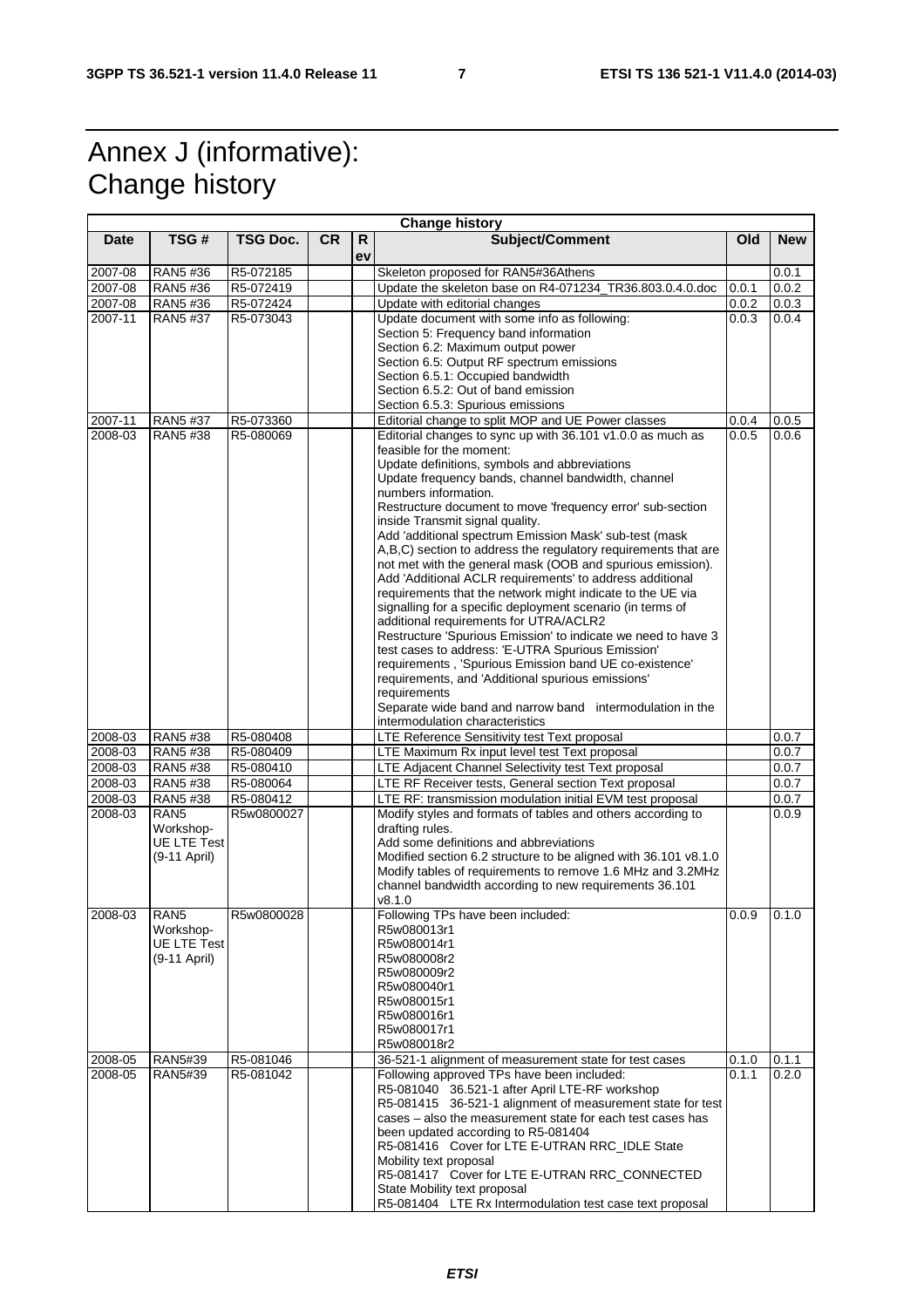| <b>Change history</b> |                            |                 |           |          |                                                                                                                                                                                                                                                                                                                                                                                                                                                                                                                                                                                                                                                                                                                                                                                                                                                                                                                                                                                                                                                                                                                                                                                                                                                                                                                                                                                                                                                                                                                                                                                                                                                                                                                                                                                                                                                                                       |       |            |  |  |
|-----------------------|----------------------------|-----------------|-----------|----------|---------------------------------------------------------------------------------------------------------------------------------------------------------------------------------------------------------------------------------------------------------------------------------------------------------------------------------------------------------------------------------------------------------------------------------------------------------------------------------------------------------------------------------------------------------------------------------------------------------------------------------------------------------------------------------------------------------------------------------------------------------------------------------------------------------------------------------------------------------------------------------------------------------------------------------------------------------------------------------------------------------------------------------------------------------------------------------------------------------------------------------------------------------------------------------------------------------------------------------------------------------------------------------------------------------------------------------------------------------------------------------------------------------------------------------------------------------------------------------------------------------------------------------------------------------------------------------------------------------------------------------------------------------------------------------------------------------------------------------------------------------------------------------------------------------------------------------------------------------------------------------------|-------|------------|--|--|
| <b>Date</b>           | TSG#                       | <b>TSG Doc.</b> | <b>CR</b> | R.<br>ev | Subject/Comment                                                                                                                                                                                                                                                                                                                                                                                                                                                                                                                                                                                                                                                                                                                                                                                                                                                                                                                                                                                                                                                                                                                                                                                                                                                                                                                                                                                                                                                                                                                                                                                                                                                                                                                                                                                                                                                                       | Old   | <b>New</b> |  |  |
|                       |                            |                 |           |          | R5-081409 Annex structure for Measurement uncertainty &<br><b>Test Tools</b><br>R5-081405 Text Proposal for TS36.521-1 TC7.6 Blocking<br>Characteristics<br>R5-081406 Text Proposal for TS36.521-1 TC7.7 Spurious<br>Response<br>R5-081403 Text Proposal for TS36.521-1 TC7.9 Spurious<br><b>Emissions</b><br>R5-081410 Uncertainties and Test Tools for subset of UE<br>tests<br>R5-081331 Clarification of diversity characteristics section for<br>multiple UE antennas<br>R5-081335 36-521-1 update of nominal and additional<br>channel bandwidths                                                                                                                                                                                                                                                                                                                                                                                                                                                                                                                                                                                                                                                                                                                                                                                                                                                                                                                                                                                                                                                                                                                                                                                                                                                                                                                               |       |            |  |  |
| 2008-06               | RAN <sub>5</sub><br>#39bis | R5-082029       |           |          | Following approved TPs have been included:<br>R5-082129: Restructure of TS 36.521-1 and RRM proposal<br>(Split of RRM from 36.521-1 v0.2.0 in its own specification<br>$36.521 - 3.$<br>R5-082166: Text Proposal for Annex C Downlink Physical<br>Channels<br>R5-082130: Text Proposal for Chan bandwidths in TS 36.521-<br>R5-082155: Text Proposal for LTE Tx Minimum Output Power<br>R5-082027: Text Proposal for Occupied bandwidth in TS<br>36.521-1<br>R5-082171: Text Proposal for LTE Adjacent Channel Leakage<br>power Ratio<br>R5-082134: Text Proposal for LTE Tx Spurious Emissions<br>R5-082135: Text Proposal for LTE UE Maximum Output<br>Power<br>R5-082136: Text Proposal for LTE Spectrum Emission Mask<br>R5-082138: UE Spurious Emissions Measurement<br>uncertainty & Test Tolerances<br>R5-082169: LTE Spectrum Emission Mask test uncertainties<br>and TTs<br>R5-082151: LTE UE Max Power and ACLR tests uncertainties<br>and TTs<br>R5-082152: Text proposal for LTE Transmit OFF Power<br>R5-082153: LTE UE Max Rx Input and ACS test cases update<br>R5-082082: LTE Rx Intermodulation test case uncertainties<br>and TTs<br>R5-082093: Text Proposal for TS36.521-1 TC7.6 Blocking<br>Characteristics<br>R5-082154: Text Proposal for TS36.521-1 TC7.7 Spurious<br>Response<br>R5-082167: OBW Measurement uncertainty & Test<br><b>Tolerances</b><br>R5-082158: Cover for LTE Performance Requirement text<br>proposal<br>R5-082159: Text Proposal for LTE Demodulation of<br>PCFICH/PDCCH and PHICH<br>R5-082156: Text proposal for LTE Tx Minimum Output Power<br>Uncertainty<br>R5-082157: Text proposal for LTE Tx Minimum Output Power<br>Tolerance<br>R5-082164: Statistical testing of receiver characteristics<br>R5-082170: Cover for LTE Propagation Conditions Text<br>Proposal<br>Editorial changes to align tables and figures numbering with | 0.2.0 | 0.3.0      |  |  |
| 2008-08               | RAN5 #40                   | R5-083163       |           |          | R5-082025<br>Following approved TPs have been included:<br>R5-083804: LTE Demodulation Performance text proposal<br>R5-083159: LTE-RF Occupied bandwidth test case /<br>measurement uncertainty and TT text proposal<br>R5-083160: Transmission OFF power: TP, measurement<br>uncertainty and test tolerances proposal<br>R5-083805: Frequency Error test case / measurement<br>uncertainty and TT test proposal<br>R5-083162: Propagation conditions correction text proposal<br>R5-083220: Text Proposal for LTE Tx Minimum Output Power<br>R5-083806: TP of section 8 for E-UTRAN TDD in 36.521-1<br>R5-083344: Test Tolerance and System uncertainty for OBW<br>test                                                                                                                                                                                                                                                                                                                                                                                                                                                                                                                                                                                                                                                                                                                                                                                                                                                                                                                                                                                                                                                                                                                                                                                                              | 0.3.0 | 1.0.0      |  |  |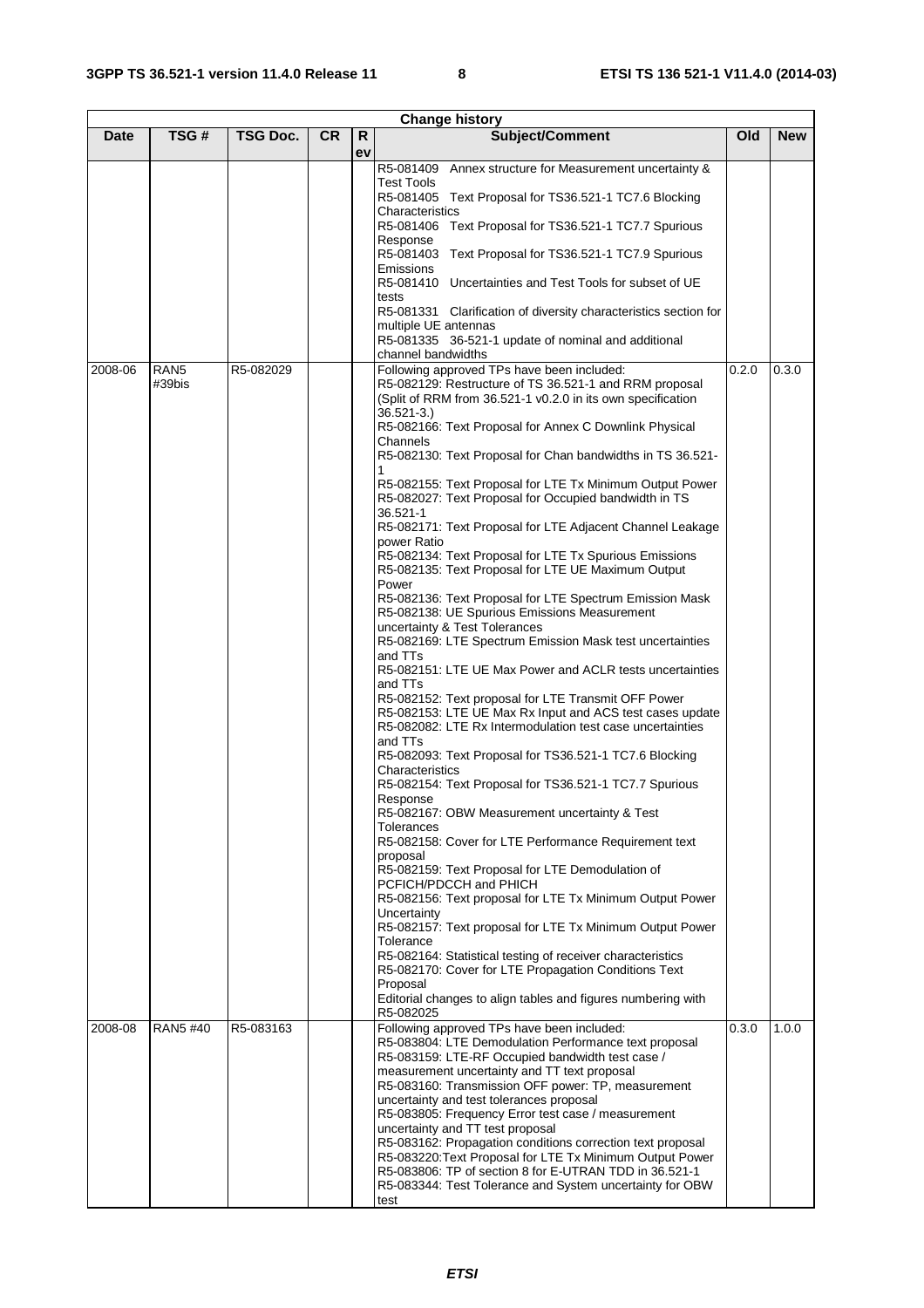|                    | <b>Change history</b>          |                        |              |    |                                                                                                                                                                                                                                                                                                                                                                                                                                                                                                                                                                                                                                                                                                                                                                                                                                                                                                                                                                                                                                                                                                                                                                                                                                                                                                                                                                                                                                                                                                                                                                                                                                                                                                                                                                                                                                                                                                                                                                                                                                                                                                                                                                                                                                                                                                                                                                                                                                                           |                             |                |  |  |  |  |
|--------------------|--------------------------------|------------------------|--------------|----|-----------------------------------------------------------------------------------------------------------------------------------------------------------------------------------------------------------------------------------------------------------------------------------------------------------------------------------------------------------------------------------------------------------------------------------------------------------------------------------------------------------------------------------------------------------------------------------------------------------------------------------------------------------------------------------------------------------------------------------------------------------------------------------------------------------------------------------------------------------------------------------------------------------------------------------------------------------------------------------------------------------------------------------------------------------------------------------------------------------------------------------------------------------------------------------------------------------------------------------------------------------------------------------------------------------------------------------------------------------------------------------------------------------------------------------------------------------------------------------------------------------------------------------------------------------------------------------------------------------------------------------------------------------------------------------------------------------------------------------------------------------------------------------------------------------------------------------------------------------------------------------------------------------------------------------------------------------------------------------------------------------------------------------------------------------------------------------------------------------------------------------------------------------------------------------------------------------------------------------------------------------------------------------------------------------------------------------------------------------------------------------------------------------------------------------------------------------|-----------------------------|----------------|--|--|--|--|
| <b>Date</b>        | TSG#                           | TSG Doc.               | <b>CR</b>    | R  | Subject/Comment                                                                                                                                                                                                                                                                                                                                                                                                                                                                                                                                                                                                                                                                                                                                                                                                                                                                                                                                                                                                                                                                                                                                                                                                                                                                                                                                                                                                                                                                                                                                                                                                                                                                                                                                                                                                                                                                                                                                                                                                                                                                                                                                                                                                                                                                                                                                                                                                                                           | Old                         | <b>New</b>     |  |  |  |  |
| 2008-10            | RAN <sub>5</sub><br>#40Bis     | R5-084072              |              | ev | R5-083848: Test Tolerance and System uncertainty for<br>Reference sensitivity test<br>R5-083840: Test Tolerances for Spectrum Emission Mask<br>R5-083808: Reference Measurement Channel for LTE UE<br>Receiver tests<br>R5-083350: Test Tolerance and System uncertainty for<br>Blocking and Spurious response<br>R5-083366: Text Proposal for LTE Reporting of CQI/PMI<br>R5-083810: LTE PBCH Demodulation Performance<br>Requirements<br>R5-083482: LTE-RF TP for Test Case 7.6 Blocking<br>Characteristics<br>R5-083809: LTE-RF TP for Test Case 7.7 Spurious Response<br>R5-083484: LTE-RF TP for Test Case 7.9 Spurious Emissions<br>R5-083811: Annex E Global In-Channel TX-Test<br>R5-083163: TS 36.521-1 after RAN5#40<br>Following approved TPs have been included:<br>R5-084072 TS 36.521-1 after RAN5#40Bis<br>R5-084300 LTE-RF TP for Definitions Symbols and<br>Abbreviations<br>R5-084304 LTE-RF-TP for general section<br>R5-084036 Test Tolerances for additional SEM<br>R5-084303 LTE-RF TP for Channel bandwidths and frequency<br>range<br>R5-084305 LTE-RF TP for new Absolute Power Tolerance test<br>case<br>R5-084067 LTE-RF TP for Transmission OFF test case<br>R5-084318 LTE-RF TP for Transmission Modulation test<br>cases<br>R5-084069 LTE-RF Investigation of E-UTRA-TDD Frequency<br>Error test case applicability<br>R5-084319 LTE-RF TP for Frequency Error test case<br>R5-084309 Text Proposal for LTE Tx Spurious Emissions<br>R5-084111 Text Proposal for LTE Adjacent Channel Leakage<br>power Ratio<br>R5-084320 Text Proposal for LTE Additional Spectrum<br><b>Emission Mask</b><br>R5-084310 Test Tolerances for additional spurious emission<br>R5-084311 Text Proposal for Occupied bandwidth<br>R5-084321 Text Proposal for LTE Spectrum Emission Mask<br>R5-084060 Modification to section 7.2 Diversity characteristics<br>R5-084312 References in 36.521-1 tests initial conditions<br>R5-084148 Update of Reference Measurement Channel for<br>LTE UE Rx tests<br>R5-084167 LTE-RF TP for TC7.9 Spurious Emissions<br>R5-084075 LTE DL Reference Measurement Channel for<br>PDSCH (FDD) text proposal<br>R5-084077 LTE Measurement of Performance Requirements<br>text proposal<br>R5-084313 LTE Demodulation of PDSCH Test Requirements<br>text proposal<br>R5-084147 Specification of DL propagation conditions for LTE<br>UE tests<br>R5-084315 Text Proposal for LTE Demodulation of<br>PCFICH/PDCCH | 1.0.0                       | 1.1.0          |  |  |  |  |
| 2008-12            | <b>RAN#42</b>                  | RP-080863              |              |    | R5-084323 Text Proposal for Annex E Global In-Channel<br>Approval of version 2.0.0 at RAN#42, then put to version 8.0.0. 2.0.0                                                                                                                                                                                                                                                                                                                                                                                                                                                                                                                                                                                                                                                                                                                                                                                                                                                                                                                                                                                                                                                                                                                                                                                                                                                                                                                                                                                                                                                                                                                                                                                                                                                                                                                                                                                                                                                                                                                                                                                                                                                                                                                                                                                                                                                                                                                            |                             | 8.0.0          |  |  |  |  |
| 2008-01            |                                |                        |              |    | Editorial corrections.                                                                                                                                                                                                                                                                                                                                                                                                                                                                                                                                                                                                                                                                                                                                                                                                                                                                                                                                                                                                                                                                                                                                                                                                                                                                                                                                                                                                                                                                                                                                                                                                                                                                                                                                                                                                                                                                                                                                                                                                                                                                                                                                                                                                                                                                                                                                                                                                                                    | 8.0.0                       | 8.0.1          |  |  |  |  |
| 2009-03            | <b>RAN#43</b>                  | R5-086011              | 0001         |    | TP for In-band emissions                                                                                                                                                                                                                                                                                                                                                                                                                                                                                                                                                                                                                                                                                                                                                                                                                                                                                                                                                                                                                                                                                                                                                                                                                                                                                                                                                                                                                                                                                                                                                                                                                                                                                                                                                                                                                                                                                                                                                                                                                                                                                                                                                                                                                                                                                                                                                                                                                                  | 8.0.1                       | 8.1.0          |  |  |  |  |
| 2009-03            | <b>RAN#43</b>                  | R5-086012              | 0002         |    | TP for Spectrum flatness                                                                                                                                                                                                                                                                                                                                                                                                                                                                                                                                                                                                                                                                                                                                                                                                                                                                                                                                                                                                                                                                                                                                                                                                                                                                                                                                                                                                                                                                                                                                                                                                                                                                                                                                                                                                                                                                                                                                                                                                                                                                                                                                                                                                                                                                                                                                                                                                                                  | 8.0.1                       | 8.1.0          |  |  |  |  |
| 2009-03            | <b>RAN#43</b>                  | R5-086013              | 0003         |    | TP for IQ-component                                                                                                                                                                                                                                                                                                                                                                                                                                                                                                                                                                                                                                                                                                                                                                                                                                                                                                                                                                                                                                                                                                                                                                                                                                                                                                                                                                                                                                                                                                                                                                                                                                                                                                                                                                                                                                                                                                                                                                                                                                                                                                                                                                                                                                                                                                                                                                                                                                       | 8.0.1                       | 8.1.0          |  |  |  |  |
| 2009-03<br>2009-03 | <b>RAN#43</b><br><b>RAN#43</b> | R5-086064<br>R5-086093 | 0004<br>0005 |    | LTE-RF: UE max output power<br>Clarification of measurement period in minimum output power<br>test procedure                                                                                                                                                                                                                                                                                                                                                                                                                                                                                                                                                                                                                                                                                                                                                                                                                                                                                                                                                                                                                                                                                                                                                                                                                                                                                                                                                                                                                                                                                                                                                                                                                                                                                                                                                                                                                                                                                                                                                                                                                                                                                                                                                                                                                                                                                                                                              | 8.0.1<br>8.0.1              | 8.1.0<br>8.1.0 |  |  |  |  |
| 2009-03            | <b>RAN#43</b>                  | R5-086094              | 0006         |    | Clarification of measurement period in transmit OFF power<br>test procedure                                                                                                                                                                                                                                                                                                                                                                                                                                                                                                                                                                                                                                                                                                                                                                                                                                                                                                                                                                                                                                                                                                                                                                                                                                                                                                                                                                                                                                                                                                                                                                                                                                                                                                                                                                                                                                                                                                                                                                                                                                                                                                                                                                                                                                                                                                                                                                               | 8.0.1                       | 8.1.0          |  |  |  |  |
| 2009-03            | <b>RAN#43</b>                  | R5-086120              | 0007         |    | Update of Max.input level test                                                                                                                                                                                                                                                                                                                                                                                                                                                                                                                                                                                                                                                                                                                                                                                                                                                                                                                                                                                                                                                                                                                                                                                                                                                                                                                                                                                                                                                                                                                                                                                                                                                                                                                                                                                                                                                                                                                                                                                                                                                                                                                                                                                                                                                                                                                                                                                                                            | 8.0.1                       | 8.1.0          |  |  |  |  |
| 2009-03            | <b>RAN#43</b>                  | R5-086125              | 0008         |    | Addition of UL Reference Measurement Channels in Annex A2 8.0.1                                                                                                                                                                                                                                                                                                                                                                                                                                                                                                                                                                                                                                                                                                                                                                                                                                                                                                                                                                                                                                                                                                                                                                                                                                                                                                                                                                                                                                                                                                                                                                                                                                                                                                                                                                                                                                                                                                                                                                                                                                                                                                                                                                                                                                                                                                                                                                                           |                             | 8.1.0          |  |  |  |  |
| 2009-03<br>2009-03 | <b>RAN#43</b><br><b>RAN#43</b> | R5-086160<br>R5-086167 | 0009<br>0010 |    | correction for Maximum Power Reduction (MPR)<br>LTE-RF: TDD applicability and CR for Blocking Characteristics<br>and Spurious Response                                                                                                                                                                                                                                                                                                                                                                                                                                                                                                                                                                                                                                                                                                                                                                                                                                                                                                                                                                                                                                                                                                                                                                                                                                                                                                                                                                                                                                                                                                                                                                                                                                                                                                                                                                                                                                                                                                                                                                                                                                                                                                                                                                                                                                                                                                                    | $\overline{8.0.1}$<br>8.0.1 | 8.1.0<br>8.1.0 |  |  |  |  |
| 2009-03            | <b>RAN#43</b>                  | R5-086168              | 0011         |    | LTE-RF: TDD applicability and CR for Spurious Emissions                                                                                                                                                                                                                                                                                                                                                                                                                                                                                                                                                                                                                                                                                                                                                                                                                                                                                                                                                                                                                                                                                                                                                                                                                                                                                                                                                                                                                                                                                                                                                                                                                                                                                                                                                                                                                                                                                                                                                                                                                                                                                                                                                                                                                                                                                                                                                                                                   | 8.0.1                       | 8.1.0          |  |  |  |  |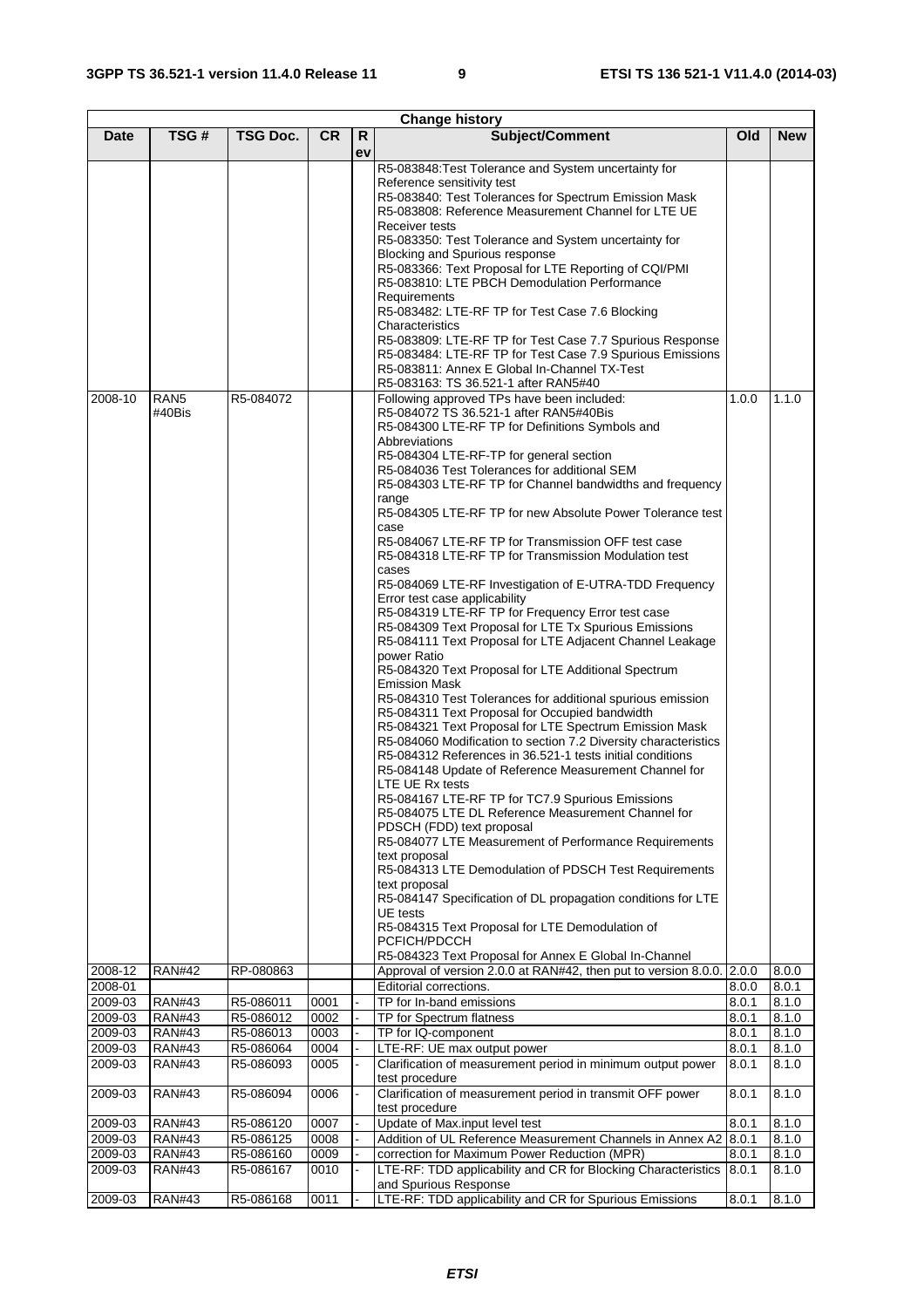|                    |                                |                        |              |          | <b>Change history</b>                                                                                                |                |                    |
|--------------------|--------------------------------|------------------------|--------------|----------|----------------------------------------------------------------------------------------------------------------------|----------------|--------------------|
| <b>Date</b>        | TSG#                           | <b>TSG Doc.</b>        | <b>CR</b>    | R.<br>ev | <b>Subject/Comment</b>                                                                                               | Old            | <b>New</b>         |
| 2009-03            | <b>RAN#43</b>                  | R5-086239              | 0012         |          | Update of Symbols                                                                                                    | 8.0.1          | 8.1.0              |
| 2009-03            | <b>RAN#43</b>                  | R5-086401              | 0013         |          | LTE-RF: TX-RX channel freq separation                                                                                | 8.0.1          | 8.1.0              |
| 2009-03            | <b>RAN#43</b>                  | R5-086405              | 0014         |          | Update of 6.7 Transmit intermodulation test                                                                          | 8.0.1          | 8.1.0              |
| 2009-03            | <b>RAN#43</b>                  | R5-086406              | 0015         |          | Update of initial conditions for Tx and Rx test cases                                                                | 8.0.1          | 8.1.0              |
| 2009-03            | <b>RAN#43</b>                  | R5-086408              | 0016         |          | Update of Adjacent Channel Leakage power Ratio                                                                       | 8.0.1          | 8.1.0              |
| 2009-03            | <b>RAN#43</b>                  | R5-086409              | 0017         |          | Removal of [] from Clause 7 Receiver Characteristics                                                                 | 8.0.1          | 8.1.0              |
| 2009-03            | <b>RAN#43</b>                  | R5-086413              | 0018         |          | Updates to Demodulation of PCFICH/PDCCH test case                                                                    | 8.0.1          | $\overline{8.1.0}$ |
| 2009-03            | <b>RAN#43</b>                  | R5-086414              | 0019         |          | Text proposal for Reporting of Channel State Information                                                             | 8.0.1          | 8.1.0              |
| 2009-03            | <b>RAN#43</b>                  | R5-086415              | 0020         |          | Correction of RS_EPRE powers for default DL signal levels                                                            | 8.0.1          | 8.1.0              |
| 2009-03            | <b>RAN#43</b>                  | R5-086416              | 0021         |          | Update of DL Reference Measurement Channels in Annex A3                                                              | 8.0.1          | 8.1.0              |
| 2009-03            | <b>RAN#43</b>                  | R5-086417              | 0022         |          | Update to Annex E                                                                                                    | 8.0.1          | 8.1.0              |
| 2009-03<br>2009-03 | <b>RAN#43</b><br><b>RAN#43</b> | R5-086425<br>R5-086426 | 0023<br>0024 |          | Update of General text in clause 6<br>Clarification of measurement bandwidth in spectrum emission                    | 8.0.1<br>8.0.1 | 8.1.0<br>8.1.0     |
|                    | <b>RAN#43</b>                  |                        |              |          | mask test                                                                                                            |                |                    |
| 2009-03<br>2009-03 | <b>RAN#43</b>                  | R5-086428<br>R5-086429 | 0025<br>0026 |          | Demodulation of TDD PHICH test requirements text proposal<br>Demodulation of TDD PCFICH/PDCCH test requirements text | 8.0.1<br>8.0.1 | 8.1.0<br>8.1.0     |
|                    |                                |                        |              |          | proposal                                                                                                             |                |                    |
| 2009-03            | <b>RAN#43</b>                  | R5-090306              | 0027         |          | New Annex H for Uplink Physical Channels                                                                             | 8.0.1          | 8.1.0              |
| 2009-03            | <b>RAN#43</b>                  | R5-090308              | 0028         |          | Text proposal for Reporting of Channel State Information                                                             | 8.0.1          | 8.1.0              |
| 2009-03            | <b>RAN#43</b>                  | R5-090403              | 0029         |          | CR to 36.521-1: Update of Spurious Emissions test cases                                                              | 8.0.1          | 8.1.0              |
| 2009-03            | <b>RAN#43</b>                  | R5-090404              | 0030         |          | CR to 36.521-1: Update of ACLR test case                                                                             | 8.0.1          | 8.1.0              |
| 2009-03            | <b>RAN#43</b>                  | R5-090443              | 0031         |          | LTE-RF: Correction to 36.521-1 Frequency error test case                                                             | 8.0.1          | 8.1.0              |
| 2009-03            | <b>RAN#43</b>                  | R5-090488              | 0032         |          | LTE TDD applicability for Transmit intermodulation test case                                                         | 8.0.1          | 8.1.0              |
| 2009-03            | <b>RAN#43</b>                  | R5-091002              | 0033         |          | LTE Demodulation of PDSCH Test Requirements text<br>proposal                                                         | 8.0.1          | 8.1.0              |
| 2009-03            | <b>RAN#43</b>                  | R5-091004              | 0034         |          | LTE-RF: CR for UE max power test case                                                                                | 8.0.1          | 8.1.0              |
| 2009-03            | <b>RAN#43</b>                  | R5-091007              | 0035         |          | LTE-RF: TDD Applicability and CR for Spectrum Emission                                                               | 8.0.1          | 8.1.0              |
| 2009-03            | <b>RAN#43</b>                  | R5-091008              | 0036         |          | Mask and Additional Spectrum Emission Mask<br>LTE-RF Investigation of E-UTRA-TDD for Occupied bandwidth              | 8.0.1          | 8.1.0              |
| 2009-03            | <b>RAN#43</b>                  | R5-091009              | 0037         |          | test case applicability<br>LTE-RF: Investigation of E-UTRA-TDD for Adjacent Channel                                  | 8.0.1          | 8.1.0              |
| 2009-03            | <b>RAN#43</b>                  | R5-091011              | 0038         |          | Leakage power Ratio test case applicability<br>LTE-RF: TDD applicability and CR for Maximum Input Level              | 8.0.1          | 8.1.0              |
| 2009-03            | <b>RAN#43</b>                  | R5-091012              | 0039         |          | LTE-RF: TDD applicability and CR for Adjacent Channel<br>Selectivity (ACS)                                           | 8.0.1          | 8.1.0              |
| 2009-03            | <b>RAN#43</b>                  | R5-091017              | 0040         |          | Removal of Rx Narrowband Intermod 7.8.2                                                                              | 8.0.1          | 8.1.0              |
| 2009-03            | <b>RAN#43</b>                  | R5-091019              | 0041         |          | Relocation of 36.521-1 Annex C DL mapping                                                                            | 8.0.1          | 8.1.0              |
| 2009-03            | <b>RAN#43</b>                  | R5-091020              | 0042         |          | Removal of "Out-of-synchronization handling of output power"<br>heading                                              | 8.0.1          | 8.1.0              |
| 2009-03            | <b>RAN#43</b>                  | R5-091023              | 0043         |          | Test requirements of TDD PDSCH demodulation performance<br>with user-specific reference symbols                      | 8.0.1          | 8.1.0              |
| 2009-03            | <b>RAN#43</b>                  | R5-091024              | 0044         |          | CR to 36.521-1: Update of Annex F.3.2 Measurement of<br>transmitter                                                  | 8.0.1          | 8.1.0              |
| 2009-03            | <b>RAN#43</b>                  | R5-091025              | 0045         |          | CR to 36.521-1: Update of SEM and Additional SEM test<br>cases                                                       | 8.0.1          | 8.1.0              |
| 2009-03            | <b>RAN#43</b>                  | R5-091077              | 0046         |          | CR to 36.521-1: Addition of test combinations for test cases<br>with MPR application                                 | 8.0.1          | 8.1.0              |
| 2009-03            | <b>RAN#43</b>                  | R5-091082              | 0047         |          | Spurious emission requirements on PHS band including the<br>future plan in Japan                                     | 8.0.1          | 8.1.0              |
| 2009-03            | <b>RAN#43</b>                  | R5-091101              | 0048         |          | LTE-RF: CR for MPR test case                                                                                         | 8.0.1          | 8.1.0              |
| 2009-03            | <b>RAN#43</b>                  | R5-091106              | 0049         |          | Update of Reference sensitivity test in 7.3                                                                          | 8.0.1          | 8.1.0              |
| 2009-03            | <b>RAN#43</b>                  | R5-091111              | 0050         |          | Update of initial conditions for Rx tests                                                                            | 8.0.1          | 8.1.0              |
| 2009-05            | <b>RAN#44</b>                  | R5-092144              | 0051         |          | LTE-RF: Resubmission of R5-086424 UE output power<br>dynamics 36.521-1 v8.1.0 (re-submit no changes)                 | 8.1.0          | 8.2.0              |
| 2009-05            | <b>RAN#44</b>                  | R5-092146              | 0052         |          | LTE-RF: CR for UE configured UE transmitted output power<br>test case (re-submit no changes)                         | 8.1.0          | 8.2.0              |
| 2009-05            | <b>RAN#44</b>                  | R5-092147              | 0053         |          | LTE-RF: CR for UE minimum output power test case (re-<br>submit no change)                                           | 8.1.0          | 8.2.0              |
| 2009-05            | <b>RAN#44</b>                  | R5-092149              | 0054         |          | LTE-RF: CR for Power Control Absolute power tolerance test<br>case (re-submit no changes)                            | 8.1.0          | 8.2.0              |
| 2009-05            | <b>RAN#44</b>                  | R5-092150              | 0055         |          | LTE-RF: CR for Power Control Relative power tolerance test<br>case (re-submit no changes)                            | 8.1.0          | 8.2.0              |
| 2009-05            | <b>RAN#44</b>                  | R5-092151              | 0056         |          | LTE-RF: New test case for Aggregate power control tolerance<br>(re-submit no changes)                                | 8.1.0          | 8.2.0              |
| 2009-05            | <b>RAN#44</b>                  | R5-092263              | 0057         |          | Text proposal for Reporting of Channel State Information                                                             | 8.1.0          | 8.2.0              |
| 2009-05            | <b>RAN#44</b>                  | R5-092264              | 0058         |          | Propagation conditions for CQI tests                                                                                 | 8.1.0          | 8.2.0              |
| 2009-05            | <b>RAN#44</b>                  | R5-092265              | 0059         |          | Correction to Demodulation of PDCCH/PCFICH test cases                                                                | 8.1.0          | 8.2.0              |
| 2009-05            | <b>RAN#44</b>                  | R5-092273              | 0060         |          | Mapping of downlink physical channels for TDD                                                                        | 8.1.0          | 8.2.0              |
| 2009-05            | <b>RAN#44</b>                  | R5-092277              | 0061         |          | Annex A RMC updates                                                                                                  | 8.1.0          | 8.2.0              |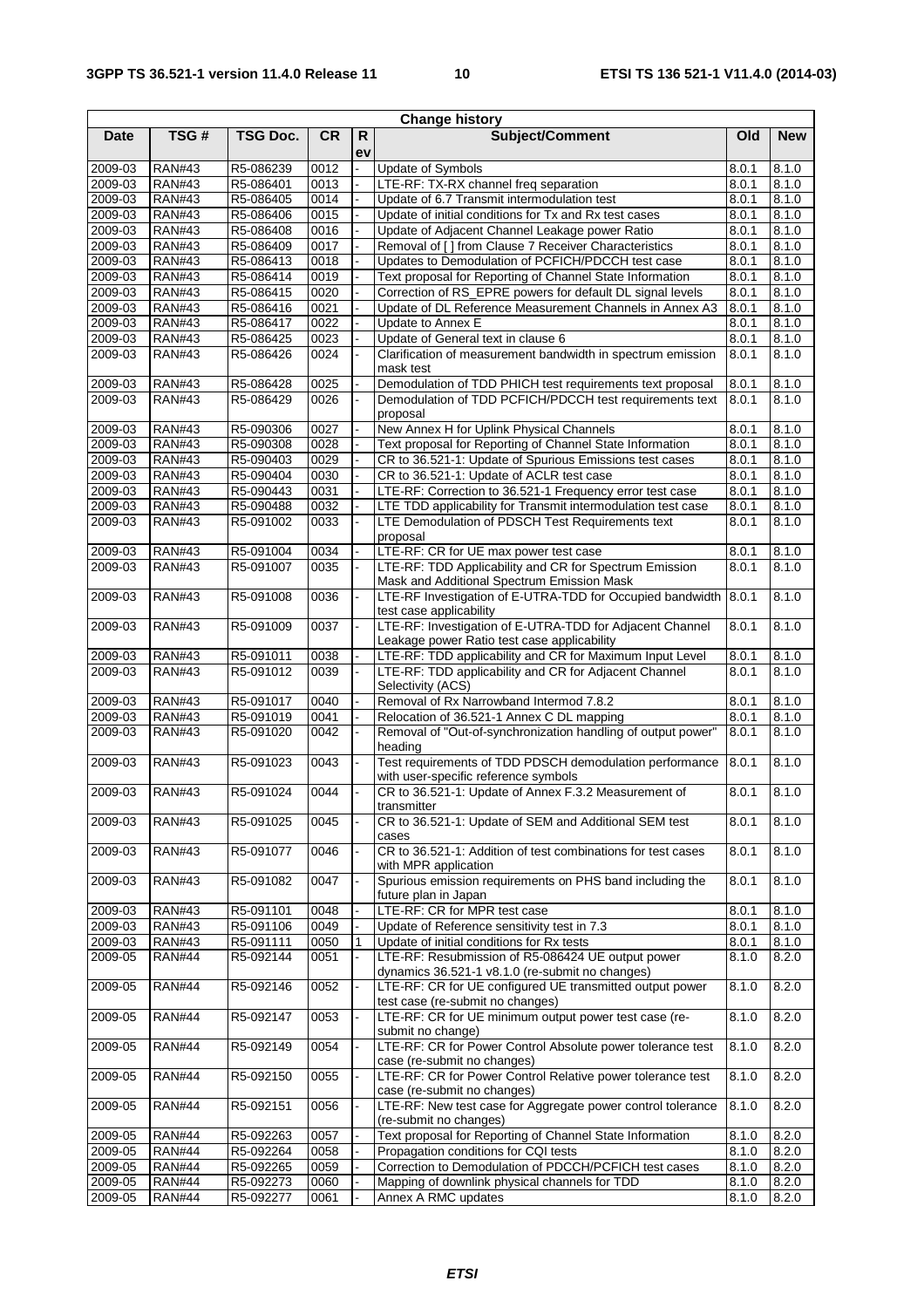| <b>Change history</b> |               |                 |              |                |                                                                                                    |       |                |  |  |  |
|-----------------------|---------------|-----------------|--------------|----------------|----------------------------------------------------------------------------------------------------|-------|----------------|--|--|--|
| <b>Date</b>           | TSG#          | <b>TSG Doc.</b> | <b>CR</b>    | R.<br>ev       | Subject/Comment                                                                                    | Old   | <b>New</b>     |  |  |  |
| 2009-05               | <b>RAN#44</b> | R5-092369       | 0062         |                | Update of A.3.4.3 for RMC with UE-specific RS                                                      | 8.1.0 | 8.2.0          |  |  |  |
| $2009 - 05$           | <b>RAN#44</b> | R5-092372       | 0063         |                | Maintenance on Initial configurations for Perf TCs                                                 | 8.1.0 | 8.2.0          |  |  |  |
| 2009-05               | <b>RAN#44</b> | R5-092436       | 0064         |                | CR to 36.521-1: Update of ACLR test case                                                           | 8.1.0 | 8.2.0          |  |  |  |
| 2009-05               | <b>RAN#44</b> | R5-092442       | 0065         |                | CR to 36.521-1: Update of Spurious Emissions test case                                             | 8.1.0 | 8.2.0          |  |  |  |
| 2009-05               | <b>RAN#44</b> | R5-092467       | 0066         |                | LTE-RF: Transmit OFF Power update                                                                  | 8.1.0 | 8.2.0          |  |  |  |
| 2009-05               | <b>RAN#44</b> | R5-092473       | 0067         |                | LTE_RF - Update on TC 7.7 Spurious Response (re-submit                                             | 8.1.0 | 8.2.0          |  |  |  |
| 2009-05               | <b>RAN#44</b> | R5-092474       | 0068         |                | with no changes)<br>LTE_RF - Update on TC 7.9 Spurious Emissions (re-submit                        | 8.1.0 | 8.2.0          |  |  |  |
|                       |               |                 |              |                | with no changes)                                                                                   |       |                |  |  |  |
| 2009-05               | <b>RAN#44</b> | R5-092527       | 0069         |                | Update of TDD PDSCH test cases                                                                     | 8.1.0 | 8.2.0          |  |  |  |
| 2009-05               | <b>RAN#44</b> | R5-092602       | 0070         |                | LTE-RF: CR for Maximum Power Reduction test case (re-<br>submit no changes)                        | 8.1.0 | 8.2.0          |  |  |  |
| 2009-05               | <b>RAN#44</b> | R5-092603       | 0071         |                | TP for Demodulation of TDD PDCCH/PCFICH                                                            | 8.1.0 | 8.2.0          |  |  |  |
| 2009-05               | <b>RAN#44</b> | R5-092605       | 0072         |                | Mapping of uplink physical channels for FDD                                                        | 8.1.0 | 8.2.0          |  |  |  |
| 2009-05               | <b>RAN#44</b> | R5-092606       | 0073         |                | Update of Annex C                                                                                  | 8.1.0 | 8.2.0          |  |  |  |
| 2009-05               | <b>RAN#44</b> | R5-092607       | 0074         |                | CR to 36.521-1: Update of test parameters for Demodulation<br>of PDSCH (FDD) tests                 | 8.1.0 | 8.2.0          |  |  |  |
| 2009-05               | <b>RAN#44</b> | R5-092614       | 0075         |                | Update of SEM test case                                                                            | 8.1.0 | 8.2.0          |  |  |  |
| 2009-05               | <b>RAN#44</b> | R5-092642       | 0076         |                | Update of transmit quality test cases                                                              | 8.1.0 | 8.2.0          |  |  |  |
| 2009-05               | <b>RAN#44</b> | R5-092643       | 0077         |                | Text proposal for TDD part of CQI Reporting under Fading<br>conditions                             | 8.1.0 | 8.2.0          |  |  |  |
| 2009-05               | <b>RAN#44</b> | R5-092644       | 0078         |                | Text proposal for TDD part of CQI Reporting under AWGN<br>conditions                               | 8.1.0 | 8.2.0          |  |  |  |
| 2009-05               | <b>RAN#44</b> | R5-092645       | 0079         |                | LTE-RF: Update of Additional Spectrum Emission mask Test                                           | 8.1.0 | 8.2.0          |  |  |  |
|                       | <b>RAN#44</b> | R5-092649       |              |                | case with TDD Uplink Test configuration<br>LTE-RF: CR for TDD DL RMC to be used in TX test cases   | 8.1.0 | 8.2.0          |  |  |  |
| 2009-05<br>2009-05    | <b>RAN#44</b> | R5-092653       | 0080<br>0081 |                | LTE-RF: CR for Additional Maximum Power Reduction test                                             | 8.1.0 | 8.2.0          |  |  |  |
|                       |               |                 |              |                | case                                                                                               |       |                |  |  |  |
| 2009-05               | <b>RAN#44</b> | R5-092661       | 0082         |                | RMC update for PDCCH/PCFICH performance requirement                                                | 8.1.0 | 8.2.0          |  |  |  |
| 2009-05               | <b>RAN#44</b> | RP-090444       | 1161         |                | Test frequencies for Additional Spurious Emission test case                                        | 8.6.0 | 8.7.0          |  |  |  |
| 2009-05               | <b>RAN#44</b> | R5-092366       | 0084         |                | Update of 7.3.1                                                                                    | 8.1.0 | 8.2.0          |  |  |  |
| 2009-05               | <b>RAN#44</b> | R5-092440       | 0085         |                | LTE-RF: CR for UE max output power test case                                                       | 8.1.0 | 8.2.0          |  |  |  |
| 2009-05               | <b>RAN#44</b> | R5-092472       | 0086         |                | LTE_RF - Update on TC 7.6 Blocking Characteristics (re-<br>submit with changes)                    | 8.1.0 | 8.2.0          |  |  |  |
| 2009-05               | <b>RAN#44</b> | R5-092636       | 0087         |                | CR to 36.521-1 Addition of frequencies for band 18 and band<br>19                                  | 8.1.0 | 8.2.0          |  |  |  |
| 2009-05               | <b>RAN#44</b> | R5-092652       | 0088         | $\overline{2}$ | Improved stability of TC 7.8.5 Power Control in the DL fro F-<br>DPCH to HSUPA TC 5.2D and 5.13.2B | 8.1.0 | 8.2.0          |  |  |  |
|                       |               |                 |              |                | <b>Editorial corrections</b>                                                                       | 8.2.0 | 8.2.1          |  |  |  |
| 2009-09               | <b>RAN#45</b> | R5-094032       | 0089         |                | Correction CR to 36.521-1: Update of Requirements for<br>Demodulation of PDSCH (FDD) tests         | 8.2.1 | 8.3.0          |  |  |  |
| 2009-09               | <b>RAN#45</b> | R5-094034       | 0090         |                | Correction CR to 36.521-1: Update of General Requirements<br>for Demodulation tests                | 8.2.1 | 8.3.0          |  |  |  |
| 2009-09               | <b>RAN#45</b> | R5-094214       | 0091         |                | Update of In-band emissions                                                                        | 8.2.1 | 8.3.0          |  |  |  |
| 2009-09               | <b>RAN#45</b> | R5-094215       | 0092         |                | TDD Initial downlink channel setting                                                               | 8.2.1 | 8.3.0          |  |  |  |
| 2009-09               | <b>RAN#45</b> | R5-094216       |              |                | Correction to Annex B                                                                              | 8.2.1 |                |  |  |  |
| 2009-09               | <b>RAN#45</b> | R5-094248       | 0093<br>0094 |                | CR to 36.521-1: Update to ACLR test case                                                           | 8.2.1 | 8.3.0<br>8.3.0 |  |  |  |
| 2009-09               | <b>RAN#45</b> | R5-094250       | 0095         |                | CR to 36.521-1: Update to UE max output power test case                                            | 8.2.1 | 8.3.0          |  |  |  |
| 2009-09               | <b>RAN#45</b> | R5-094281       | 0096         |                | Mapping of uplink physical channels for TDD                                                        | 8.2.1 | 8.3.0          |  |  |  |
| 2009-09               | <b>RAN#45</b> | R5-094282       | 0097         |                | LTE-RF: CR for notes in TDD DL RMC to be used in TX test                                           | 8.2.1 | 8.3.0          |  |  |  |
| 2009-09               | <b>RAN#45</b> | R5-094283       | 0098         |                | cases<br>LTE-RF: message update to keep Tx power constant for some                                 | 8.2.1 | 8.3.0          |  |  |  |
| 2009-09               | <b>RAN#45</b> | R5-094313       | 0099         |                | Rx test cases<br>LTE-RF: CR to test case for Aggregate power control                               | 8.2.1 | 8.3.0          |  |  |  |
| 2009-09               | <b>RAN#45</b> | R5-094317       | 0100         |                | tolerance<br>LTE-RF: CR for UE minimum output power test case for TDD                              | 8.2.1 | 8.3.0          |  |  |  |
| 2009-09               | <b>RAN#45</b> | R5-094318       | 0101         |                | LTE-RF: CR for Power Control Relative power tolerance test                                         | 8.2.1 | 8.3.0          |  |  |  |
|                       |               |                 |              |                | case                                                                                               |       |                |  |  |  |
| 2009-09               | <b>RAN#45</b> | R5-094319       | 0102         |                | In band emission for non-allocated RB                                                              | 8.2.1 | 8.3.0          |  |  |  |
| 2009-09               | <b>RAN#45</b> | R5-094320       | 0103         |                | LTE RF: correction for subclause 6.6.2.2.5 (A-SEM) supported<br>band list                          | 8.2.1 | 8.3.0          |  |  |  |
| 2009-09               | <b>RAN#45</b> | R5-094362       | 0104         |                | Correction of RMCs (36.521 Annex A)                                                                | 8.2.1 | 8.3.0          |  |  |  |
| 2009-09               | <b>RAN#45</b> | R5-094363       | 0105         |                | Usage of the Global In-Channels TX-Test across different                                           | 8.2.1 | 8.3.0          |  |  |  |
| 2009-09               | <b>RAN#45</b> | R5-094365       | 0106         |                | Signal Quality tests.<br>LTE TX: 1to2 RX antenna                                                   | 8.2.1 | 8.3.0          |  |  |  |
| 2009-09               | <b>RAN#45</b> | R5-094367       | 0107         |                | Correction to 6.6.2.2 Additional Spectrum Emission Mask                                            | 8.2.1 | 8.3.0          |  |  |  |
| 2009-09               | <b>RAN#45</b> | R5-094370       | 0108         |                | Correction to 6.6.2.3 ACLR                                                                         | 8.2.1 | 8.3.0          |  |  |  |
| 2009-09               | <b>RAN#45</b> | R5-094371       | 0109         |                | Correction to 6.7 TX Intermodulation                                                               | 8.2.1 | 8.3.0          |  |  |  |
| 2009-09               | <b>RAN#45</b> | R5-094374       | 0110         |                | Correction to 7.6.1 In-Band Blocking                                                               | 8.2.1 | 8.3.0          |  |  |  |
|                       |               |                 |              |                |                                                                                                    |       |                |  |  |  |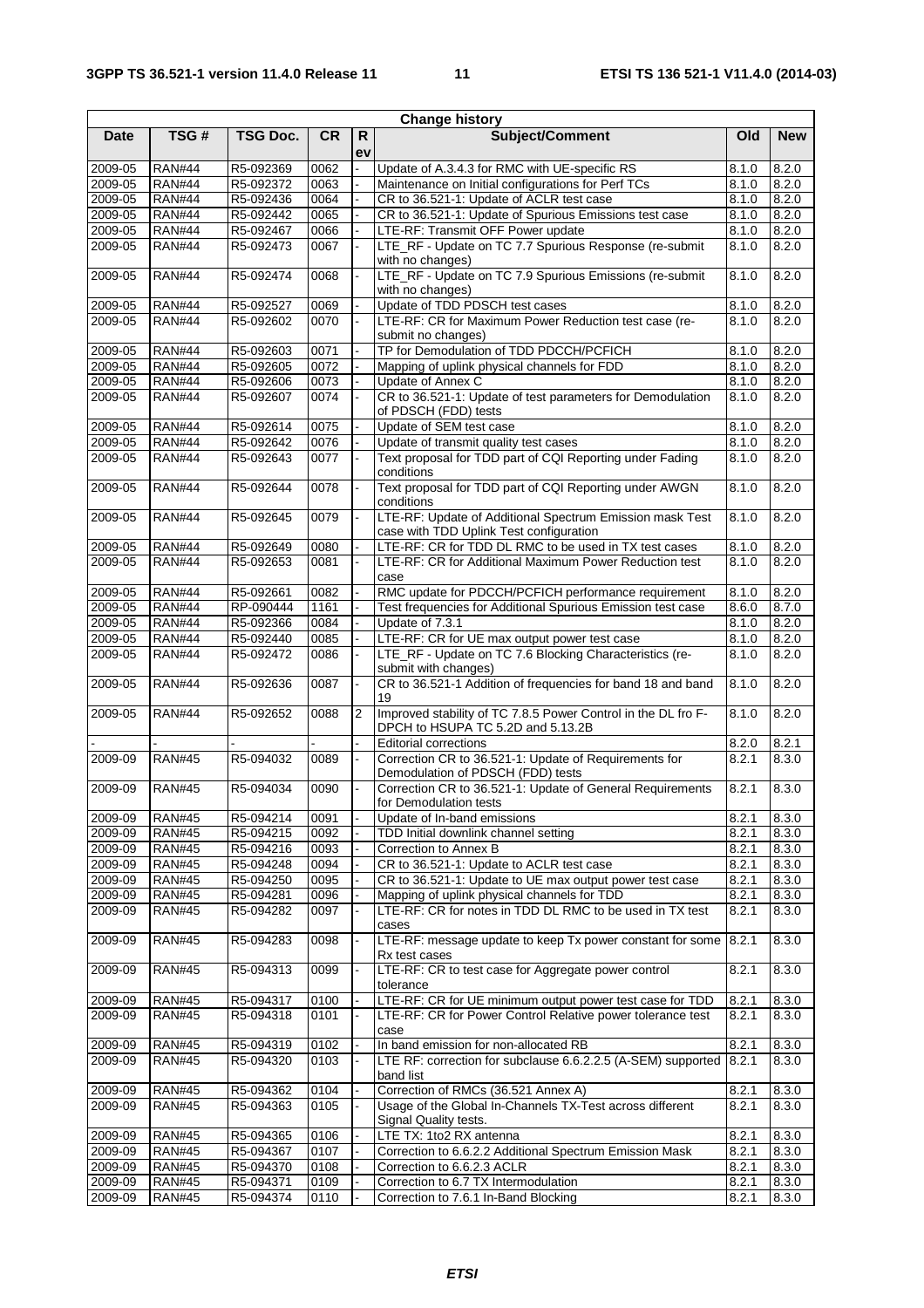|             |               |                 |           |                    | <b>Change history</b>                                                                                                    |       |                    |
|-------------|---------------|-----------------|-----------|--------------------|--------------------------------------------------------------------------------------------------------------------------|-------|--------------------|
| <b>Date</b> | TSG#          | <b>TSG Doc.</b> | <b>CR</b> | $\mathsf{R}$<br>ev | <b>Subject/Comment</b>                                                                                                   | Old   | <b>New</b>         |
| 2009-09     | <b>RAN#45</b> | R5-094375       | 0111      |                    | UE category (36.521 clause 8)                                                                                            | 8.2.1 | 8.3.0              |
| $2009 - 09$ | <b>RAN#45</b> | R5-094378       | 0112      |                    | Completion of Global in-Channel TX-Test (36.521 Annex E)                                                                 | 8.2.1 | 8.3.0              |
| 2009-09     | <b>RAN#45</b> | R5-094379       | 0113      |                    | Completion of Global in-Channel TX-Test with PRACH (36.521<br>Annex E)                                                   | 8.2.1 | 8.3.0              |
| 2009-09     | <b>RAN#45</b> | R5-094380       | 0114      |                    | Completion of Statistical testing (36.521 Annex G)                                                                       | 8.2.1 | 8.3.0              |
| 2009-09     | <b>RAN#45</b> | R5-094385       | 0115      |                    | Correction to Annex D.2 Interference signals                                                                             | 8.2.1 | 8.3.0              |
| 2009-09     | <b>RAN#45</b> | R5-094439       | 0116      |                    | Update for ACS                                                                                                           | 8.2.1 | 8.3.0              |
| 2009-09     | <b>RAN#45</b> | R5-094661       | 0117      |                    | LTE RF - Core update on TC7.6.2 Out-of-band Blocking                                                                     | 8.2.1 | 8.3.0              |
| 2009-09     | <b>RAN#45</b> | R5-094663       | 0118      |                    | LTE RF - Symbols Update on UL transmission configurations                                                                | 8.2.1 | $8.3.\overline{0}$ |
| 2009-09     | <b>RAN#45</b> | R5-094665       | 0119      |                    | LTE RF - Clarification for Test Configurations in General<br>Section                                                     | 8.2.1 | 8.3.0              |
| 2009-09     | <b>RAN#45</b> | R5-094668       | 0120      |                    | LTE RF - Applicability of 6.2.3 MPR                                                                                      | 8.2.1 | 8.3.0              |
| 2009-09     | <b>RAN#45</b> | R5-094671       | 0121      |                    | LTE RF - Verification of UE Output Power in Out of Band<br><b>Emission tests</b>                                         | 8.2.1 | 8.3.0              |
| 2009-09     | <b>RAN#45</b> | R5-094684       | 0122      |                    | CR to 36.521-1: Update to UE max output power test case                                                                  | 8.2.1 | 8.3.0              |
| 2009-09     | <b>RAN#45</b> | R5-094686       | 0123      |                    | LTE-RF CR to 36.521-1: Update the E-UTRA channel<br>numbers                                                              | 8.2.1 | 8.3.0              |
| 2009-09     | <b>RAN#45</b> | R5-094687       | 0124      |                    | LTE-RF: CR for UE maximum power reduction(MPR) test case 8.2.1                                                           |       | 8.3.0              |
| 2009-09     | <b>RAN#45</b> | R5-094699       | 0125      |                    | Update to SEM and spurious emissions TC                                                                                  | 8.2.1 | 8.3.0              |
| 2009-09     | <b>RAN#45</b> | R5-094706       | 0126      |                    | Resubmission-Update to the Requirements for frequency-<br>selective fading test                                          | 8.2.1 | 8.3.0              |
| 2009-09     | <b>RAN#45</b> | R5-094717       | 0127      |                    | Update of SEM                                                                                                            | 8.2.1 | 8.3.0              |
| 2009-09     | <b>RAN#45</b> | R5-094718       | 0128      |                    | Update of initial conditions with Annex references                                                                       | 8.2.1 | 8.3.0              |
| 2009-09     | <b>RAN#45</b> | R5-094721       | 0129      |                    | Update of 6.7 Tx Inter Mod                                                                                               | 8.2.1 | 8.3.0              |
| 2009-09     | <b>RAN#45</b> | R5-094725       | 0130      |                    | Correction to E-UTRA channel numbers for Band 2                                                                          | 8.2.1 | 8.3.0              |
| 2009-09     | <b>RAN#45</b> | R5-094726       | 0131      |                    | Correction to Tx spurious emissions                                                                                      | 8.2.1 | 8.3.0              |
| 2009-09     | <b>RAN#45</b> | R5-094757       | 0132      |                    | Update of TDD PHICH test cases                                                                                           | 8.2.1 | 8.3.0              |
| 2009-09     | <b>RAN#45</b> | R5-094874       | 0133      |                    | Correction to Demodulation of PDCCH/PCFICH test cases                                                                    | 8.2.1 | 8.3.0              |
| $2009 - 09$ | <b>RAN#45</b> | R5-094902       | 0134      |                    | Addition of 15 MHz and 20 MHz bandwidths and<br>corresponding sensitivity requirements into band 38                      | 8.2.1 | 8.3.0              |
| 2009-09     | <b>RAN#45</b> | R5-094903       | 0135      |                    | Correction CR to 36.521-1: Update of Transmitter tests<br>network signalled parameter value                              | 8.2.1 | 8.3.0              |
| 2009-09     | <b>RAN#45</b> | R5-094905       | 0136      |                    | Update of TDD PDSCH test cases                                                                                           | 8.2.1 | 8.3.0              |
| 2009-09     | <b>RAN#45</b> | R5-094908       | 0137      |                    | LTE-RF: CR for Power Control Absolute power tolerance test<br>case                                                       | 8.2.1 | 8.3.0              |
| 2009-09     | <b>RAN#45</b> | R5-094909       | 0138      |                    | Update to Output Power dynamics test cases                                                                               | 8.2.1 | 8.3.0              |
| 2009-09     | <b>RAN#45</b> | R5-094913       | 0139      |                    | Clarification for downlink signal setting in RX tests                                                                    | 8.2.1 | 8.3.0              |
| 2009-09     | <b>RAN#45</b> | R5-094914       | 0140      |                    | UL RB allocation for receiver tests                                                                                      | 8.2.1 | 8.3.0              |
| 2009-09     | <b>RAN#45</b> | R5-094915       | 0141      |                    | Update of TDD PCFICH/PDCCH test cases                                                                                    | 8.2.1 | 8.3.0              |
| 2009-09     | <b>RAN#45</b> | R5-094921       | 0142      |                    | Correction to CQI performance test case                                                                                  | 8.2.1 | 8.3.0              |
| 2009-09     | <b>RAN#45</b> | R5-094922       | 0143      |                    | Test description for CQI test cases under AWGN conditions                                                                | 8.2.1 | 8.3.0              |
| 2009-09     | <b>RAN#45</b> | R5-094923       | 0144      |                    | Resubmission - Requirements for PMI reporting (Single and<br>Multiple PMI)                                               | 8.2.1 | 8.3.0              |
| 2009-09     | <b>RAN#45</b> | R5-094966       | 0145      |                    | CR to 36.521-1: Addition of A-MPR for band 19                                                                            | 8.2.1 | 8.3.0              |
| 2009-09     | <b>RAN#45</b> | R5-094976       | 0146      |                    | Without loop back: 6.2.2 UE maximum output power                                                                         | 8.2.1 | 8.3.0              |
| 2009-09     | <b>RAN#45</b> | R5-094977       | 0147      |                    | Without loop back: 6.3.2 Minimum output power                                                                            | 8.2.1 | 8.3.0              |
| 2009-09     | <b>RAN#45</b> | R5-094979       | 0148      |                    | LTE-RF: CR for UE configured UE transmitted output power<br>test case                                                    | 8.2.1 | 8.3.0              |
| 2009-09     | <b>RAN#45</b> | R5-094980       | 0149      |                    | CR to 36.521-1: Definition of Maximum Power state in TX/RX<br>test cases                                                 | 8.2.1 | 8.3.0              |
| 2009-09     | <b>RAN#45</b> | R5-094982       | 0150      | 1                  | Correction of Tx general description                                                                                     | 8.2.1 | 8.3.0              |
| 2009-09     | <b>RAN#45</b> | R5-094986       | 0151      |                    | Update of 6.6.10BW                                                                                                       | 8.2.1 | 8.3.0              |
| 2009-09     | <b>RAN#45</b> | R5-094989       | 0152      |                    | Correction to 1PRB tests in Demodulation of PDSCH                                                                        | 8.2.1 | 8.3.0              |
| 2009-09     | <b>RAN#45</b> | R5-094995       | 0153      |                    | Correction CR to 36.521-1: Update of Requirements for<br>Additional Maximum Power Reduction (A-MPR) test                 | 8.2.1 | 8.3.0              |
| 2009-09     | <b>RAN#45</b> | R5-094996       | 0154      |                    | Correction to Demodulation of PHICH test cases                                                                           | 8.2.1 | 8.3.0              |
| 2009-09     | <b>RAN#45</b> | R5-094997       | 0155      |                    | EVM TC update                                                                                                            | 8.2.1 | 8.3.0              |
| 2009-09     | <b>RAN#45</b> | R5-095300       | 0156      |                    | LTE-RF: test description update                                                                                          | 8.2.1 | 8.3.0              |
| 2009-09     | <b>RAN#45</b> | R5-095301       | 0157      |                    | Correction CR to 36.521-1: Addition of measurement<br>uncertainty and test tolerances for A-MPR                          | 8.2.1 | 8.3.0              |
| 2009-09     | <b>RAN#45</b> | R5-095304       | 0158      |                    | Sorting out Demodulation of PDSCH for FDD                                                                                | 8.2.1 | 8.3.0              |
| 2009-09     |               |                 |           |                    | TOC update and Annexes' titles formattings                                                                               | 8.3.0 | 8.3.1              |
| 2009-12     | <b>RAN#46</b> | R5-095515       | 0159      |                    | Correction CR to 36.521-1: Additional Spectrum Emission<br>Mask test need to be updated to include the network signalled | 8.3.1 | 8.4.0              |
|             |               |                 |           |                    | value "NS_07ö message contents exceptions                                                                                |       |                    |
| 2009-12     | <b>RAN#46</b> | R5-095589       | 0160      |                    | Update for test period description in the general section                                                                | 8.3.1 | 8.4.0              |
| $2009 - 12$ | <b>RAN#46</b> | R5-095657       | 0161      | $\blacksquare$     | LTE-RF: CR for Power Control Absolute power tolerance test<br>case                                                       | 8.3.1 | 8.4.0              |
| 2009-12     | <b>RAN#46</b> | R5-095661       | 0162      |                    | LTE-RF: CR for UE minimum output power test case                                                                         | 8.3.1 | 8.4.0              |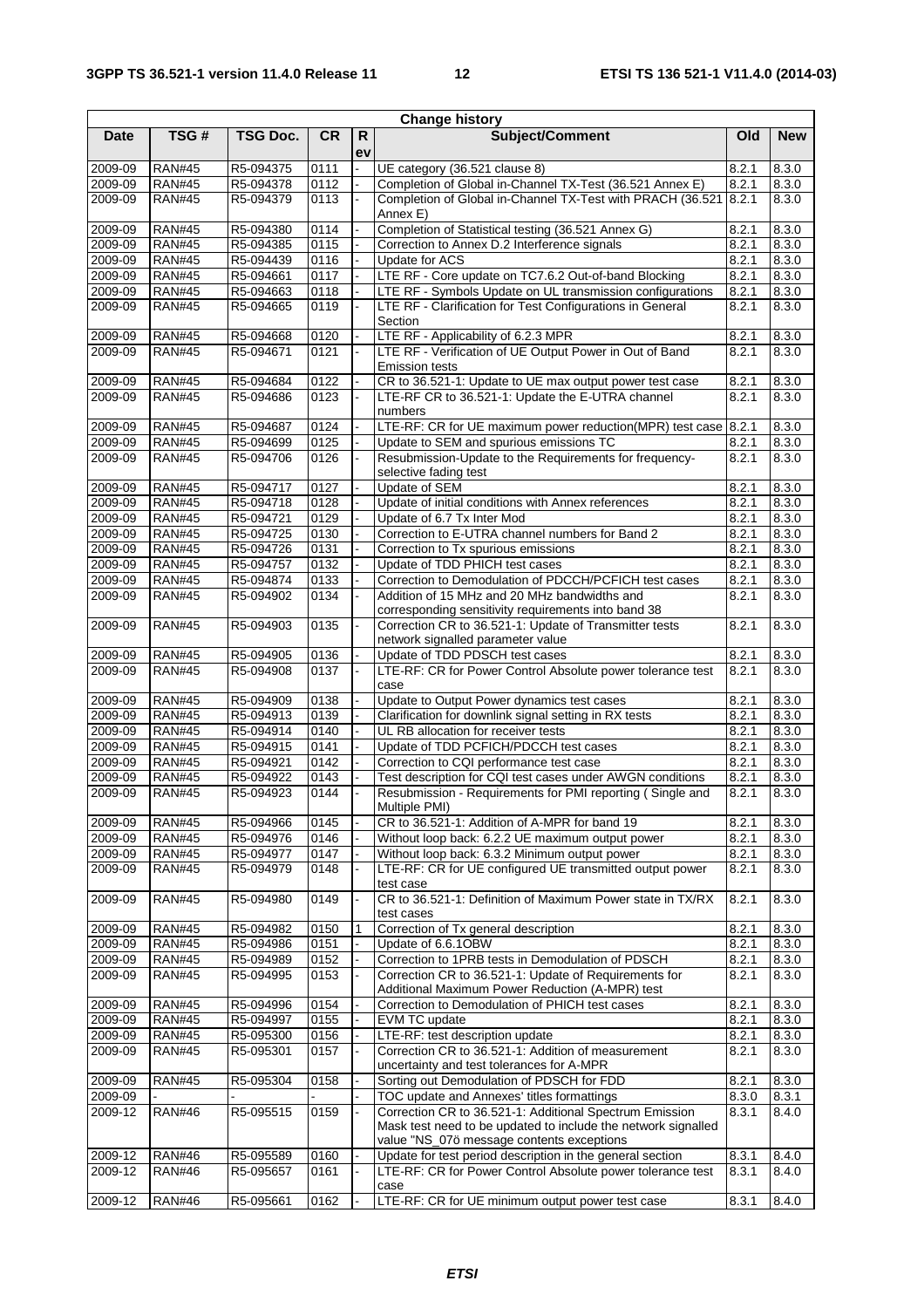| <b>Change history</b> |                                |                        |              |                |                                                                                                                         |                |                |  |  |
|-----------------------|--------------------------------|------------------------|--------------|----------------|-------------------------------------------------------------------------------------------------------------------------|----------------|----------------|--|--|
| <b>Date</b>           | TSG#                           | <b>TSG Doc.</b>        | <b>CR</b>    | R.             | <b>Subject/Comment</b>                                                                                                  | Old            | <b>New</b>     |  |  |
|                       |                                |                        |              | ev             |                                                                                                                         |                |                |  |  |
| 2009-12               | <b>RAN#46</b>                  | R5-095735              | 0163         |                | Corrections to Annex A.4                                                                                                | 8.3.1          | 8.4.0          |  |  |
| 2009-12               | <b>RAN#46</b>                  | R5-095766              | 0164         |                | LTE-RF: CR for In band emission for non-allocated RB                                                                    | 8.3.1          | 8.4.0          |  |  |
| 2009-12               | <b>RAN#46</b>                  | R5-095790              | 0165         |                | Completion of Statistical testing (36.521 Annex G)                                                                      | 8.3.1          | 8.4.0          |  |  |
| 2009-12<br>2009-12    | <b>RAN#46</b><br><b>RAN#46</b> | R5-095791              | 0166<br>0167 |                | Corrections to Annex E<br>Removal of [] from 7.6.1, 7.8.1, and 7.5 of Annex F3.3                                        | 8.3.1          | 8.4.0<br>8.4.0 |  |  |
| 2009-12               | <b>RAN#46</b>                  | R5-096058<br>R5-096096 | 0168         |                | Update on 8.2.1                                                                                                         | 8.3.1<br>8.3.1 | 8.4.0          |  |  |
| 2009-12               | <b>RAN#46</b>                  | R5-096105              | 0169         |                | LTE RF: Symbols Update on Configured UE Transmitted                                                                     | 8.3.1          | 8.4.0          |  |  |
|                       |                                |                        |              |                | Power                                                                                                                   |                |                |  |  |
| 2009-12               | <b>RAN#46</b>                  | R5-096204              | 0170         |                | LTE-RF: CR to Transmission signal quality                                                                               | 8.3.1          | 8.4.0          |  |  |
| 2009-12               | <b>RAN#46</b>                  | R5-096208              | 0171         |                | LTE-RF: CR for Power Control Relative power tolerance test                                                              | 8.3.1          | 8.4.0          |  |  |
|                       |                                |                        |              |                | case                                                                                                                    |                |                |  |  |
| 2009-12               | <b>RAN#46</b>                  | R5-096210              | 0172         |                | LTE-RF: CR to ON/OFF Time mask test cases                                                                               | 8.3.1          | 8.4.0          |  |  |
| 2009-12               | <b>RAN#46</b>                  | R5-096211              | 0173         |                | Measurement period for TX-Tests                                                                                         | 8.3.1          | 8.4.0          |  |  |
| 2009-12               | <b>RAN#46</b>                  | R5-096213              | 0174         |                | CR to 36.521-1: Update to Spurious Emissions test cases                                                                 | 8.3.1          | 8.4.0          |  |  |
| 2009-12               | <b>RAN#46</b>                  | R5-096214              | 0175         |                | CR to 36.521-1: Update to ACLR test case                                                                                | 8.3.1          | 8.4.0          |  |  |
| 2009-12               | <b>RAN#46</b>                  | R5-096219              | 0176         |                | LTE-RF: CR for UE configured UE transmitted output power                                                                | 8.3.1          | 8.4.0          |  |  |
| 2009-12               | <b>RAN#46</b>                  | R5-096222              | 0177         |                | test case<br>Test description for CQI test cases under AWGN conditions                                                  | 8.3.1          | 8.4.0          |  |  |
| 2009-12               | <b>RAN#46</b>                  | R5-096223              | 0178         |                | LTE RF: Blocking Characteristics update                                                                                 | 8.3.1          | 8.4.0          |  |  |
| 2009-12               | <b>RAN#46</b>                  | R5-096224              | 0179         |                | LTE RF: Spurious Response Update                                                                                        | 8.3.1          | 8.4.0          |  |  |
| 2009-12               | <b>RAN#46</b>                  | R5-096228              | 0180         |                | LTE-RF: CR for MPR test case                                                                                            | 8.3.1          | 8.4.0          |  |  |
| 2009-12               | <b>RAN#46</b>                  | R5-096229              | 0204         | $\overline{c}$ | CR to 36.521-1: Update to A-MPR test case                                                                               | 8.3.1          | 8.4.0          |  |  |
| 2009-12               | <b>RAN#46</b>                  | R5-096230              | 0181         |                | LTE RF: Applicability of 6.2.4 A-MPR                                                                                    | 8.3.1          | 8.4.0          |  |  |
| 2009-12               | <b>RAN#46</b>                  | R5-096231              | 0182         |                | Correction to Demodulation of PHICH test cases                                                                          | 8.3.1          | 8.4.0          |  |  |
| 2009-12               | <b>RAN#46</b>                  | R5-096235              | 0183         |                | Introduction of CQI reporting test with frequency-selective                                                             | 8.3.1          | 8.4.0          |  |  |
|                       |                                |                        |              |                | interference                                                                                                            |                |                |  |  |
| 2009-12               | <b>RAN#46</b>                  | R5-096239              | 0184         |                | Update to the test procedure and message contents of TDD                                                                | 8.3.1          | 8.4.0          |  |  |
|                       |                                |                        |              |                | PMI reporting test cases                                                                                                |                |                |  |  |
| 2009-12               | <b>RAN#46</b>                  | R5-096240              | 0205         |                | CR to 36.521-1: Update to Derivation of Test Requirements for 8.3.1<br>A-MPR                                            |                | 8.4.0          |  |  |
| 2009-12               | <b>RAN#46</b>                  | R5-096241              | 0185         |                | Measurement uncertainties and Test Tolerances for transmit                                                              | 8.3.1          | 8.4.0          |  |  |
|                       |                                |                        |              |                | quality test cases                                                                                                      |                |                |  |  |
| 2009-12               | <b>RAN#46</b>                  | R5-096242              | 0186         |                | Update for 36.521-1 Annex A                                                                                             | 8.3.1          | 8.4.0          |  |  |
| 2009-12               | <b>RAN#46</b>                  | R5-096289              | 0187         |                | CR on 36.521-1, 'Introduction of clause 8.2.1.1 test case                                                               | 8.3.1          | 8.4.0          |  |  |
|                       |                                |                        |              |                | uncertainties and Test Tolerances'                                                                                      |                |                |  |  |
| 2009-12               | <b>RAN#46</b>                  | R5-096306              | 0188         |                | Update to the test procedure of SEM test cases of 36.521-1                                                              | 8.3.1          | 8.4.0          |  |  |
| 2009-12               | <b>RAN#46</b>                  | R5-096311              | 0189         |                | Update of 6.6.1 OBW                                                                                                     | 8.3.1          | 8.4.0          |  |  |
| 2009-12               | <b>RAN#46</b>                  | R5-096312              | 0190         |                | Correction to SEM                                                                                                       | 8.3.1          | 8.4.0          |  |  |
| 2009-12<br>2009-12    | <b>RAN#46</b><br><b>RAN#46</b> | R5-096313<br>R5-096315 | 0191<br>0192 |                | Update of 6.7 Transmit intermodulation                                                                                  | 8.3.1          | 8.4.0<br>8.4.0 |  |  |
| 2009-12               | <b>RAN#46</b>                  | R5-096316              | 0193         |                | CR to 36.521-1: Update to UE max output power test case<br>CR to 36.521-1: Update to Additional Spurious Emissions test | 8.3.1<br>8.3.1 | 8.4.0          |  |  |
|                       |                                |                        |              |                | case                                                                                                                    |                |                |  |  |
| 2009-12               | <b>RAN#46</b>                  | R5-096317              | 0194         |                | CR to TDD PHICH demodulation test cases                                                                                 | 8.3.1          | 8.4.0          |  |  |
| 2009-12               | <b>RAN#46</b>                  | R5-096318              | 0195         |                | Correction to FDD PMI reporting test cases                                                                              | 8.3.1          | 8.4.0          |  |  |
| 2009-12               | <b>RAN#46</b>                  | R5-096320              | 0196         |                | Tx power range and core update for Receiver tests                                                                       | 8.3.1          | 8.4.0          |  |  |
| $2009 - 12$           | <b>RAN#46</b>                  | R5-096322              | 0197         |                | Update on 7.4, 7.5, and 7.8.1                                                                                           | 8.3.1          | 8.4.0          |  |  |
| 2009-12               | <b>RAN#46</b>                  | R5-096323              | 0198         |                | Introduction of RI reporting test                                                                                       | 8.3.1          | 8.4.0          |  |  |
| 2009-12               | <b>RAN#46</b>                  | R5-096333              | 0199         |                | Update to 6.5 Transmit signal quality test cases                                                                        | 8.3.1          | 8.4.0          |  |  |
| 2009-12               | <b>RAN#46</b>                  | R5-096334              | 0200         |                | LTE-RF: CR for Aggregate power control tolerance test case                                                              | 8.3.1          | 8.4.0          |  |  |
| 2009-12               | <b>RAN#46</b>                  | R5-096335              | 0201         |                | Correction CR to 36.521-1: Update for Demodulation of                                                                   | 8.3.1          | 8.4.0          |  |  |
|                       |                                |                        |              |                | PDSCH (FDD) tests to correct CR merges results from                                                                     |                |                |  |  |
| 2009-12               | <b>RAN#46</b>                  | R5-096336              | 0206         | 1              | <b>RAN5#44</b><br>Update TDD PDSCH test cases                                                                           | 8.3.1          | 8.4.0          |  |  |
| 2009-12               | <b>RAN#46</b>                  | R5-096338              | 0202         |                | Number of used HARQ processes in DL Performance tests                                                                   | 8.3.1          | 8.4.0          |  |  |
| 2009-12               | <b>RAN#46</b>                  | R5-096342              | 0207         | $\overline{2}$ | Minimum test time for performance tests                                                                                 | 8.3.1          | 8.4.0          |  |  |
| 2009-12               | <b>RAN#46</b>                  | R5-096718              | 0203         |                | LTE RF: A-SEM update and A-MPR verification                                                                             | 8.3.1          | 8.4.0          |  |  |
| 2010-03               | <b>RAN#47</b>                  | R5-100353              | 0208         |                | LTE-RF CR to 36.521-1: TIME MASK test case updated                                                                      | 8.4.0          | 8.5.0          |  |  |
| 2010-03               | <b>RAN#47</b>                  | R5-100354              | 0209         |                | LTE-RF: CR for A-MPR notation in NS_07                                                                                  | 8.4.0          | 8.5.0          |  |  |
| 2010-03               | <b>RAN#47</b>                  | R5-100403              | 0210         |                | LTE-RF: CR for Tx Intermodulation test case                                                                             | 8.4.0          | 8.5.0          |  |  |
| 2010-03               | <b>RAN#47</b>                  | R5-100404              | 0211         |                | LTE-RF: CR for OBW measurement period alignment                                                                         | 8.4.0          | 8.5.0          |  |  |
| 2010-03               | <b>RAN#47</b>                  | R5-100408              | 0212         |                | Reporting mode, Reporting Interval and Editorial corrections                                                            | 8.4.0          | 8.5.0          |  |  |
|                       |                                |                        |              |                | for demodulation                                                                                                        |                |                |  |  |
| 2010-03               | <b>RAN#47</b>                  | R5-100456              | 0213         |                | Misc update on MAC padding in Rx and performance sections                                                               | 8.4.0          | 8.5.0          |  |  |
| 2010-03               | <b>RAN#47</b>                  | R5-100566              | 0214         |                | Missing Test limits in 36.521-1 Annex G                                                                                 | 8.4.0          | 8.5.0          |  |  |
| 2010-03               | <b>RAN#47</b>                  | R5-100567              | 0215         |                | Wrong references from 36.521-1 clauses 8.4 and 8.5 into<br>Annex G                                                      | 8.4.0          | 8.5.0          |  |  |
| 2010-03               | <b>RAN#47</b>                  | R5-100569              | 0216         |                | Typos in 36.521-1, Annex E                                                                                              | 8.4.0          | 8.5.0          |  |  |
| 2010-03               | <b>RAN#47</b>                  | R5-100571              | 0217         |                | Minimum test time for performance tests                                                                                 | 8.4.0          | 8.5.0          |  |  |
| 2010-03               | <b>RAN#47</b>                  | R5-100572              | 0218         |                | Correction to 6.6.3.3 Additional spurious emissions                                                                     | 8.4.0          | 8.5.0          |  |  |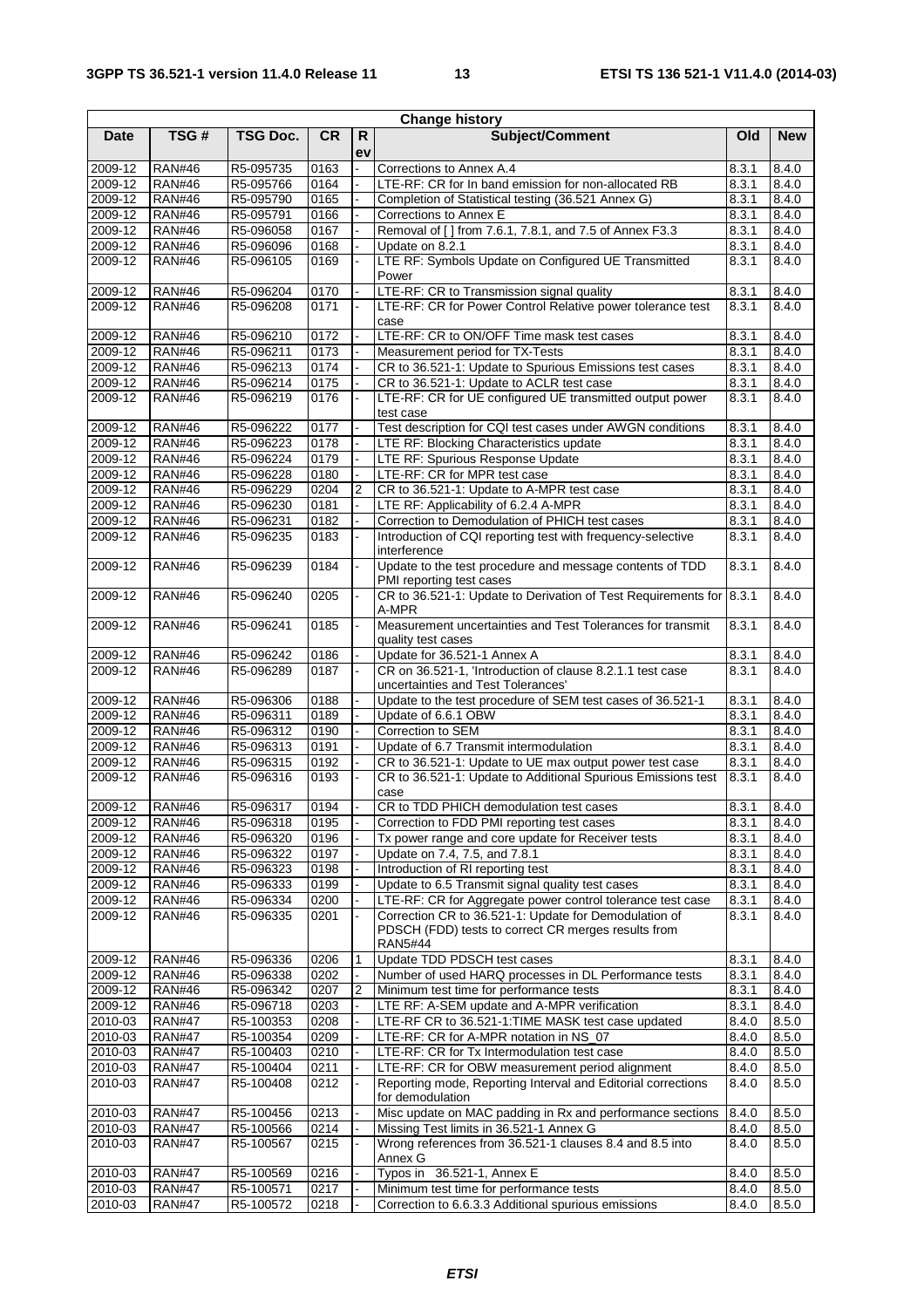| <b>Change history</b> |               |           |           |          |                                                                                                 |       |            |  |
|-----------------------|---------------|-----------|-----------|----------|-------------------------------------------------------------------------------------------------|-------|------------|--|
| <b>Date</b>           | TSG#          | TSG Doc.  | <b>CR</b> | R.<br>ev | Subject/Comment                                                                                 | Old   | <b>New</b> |  |
| 2010-03               | <b>RAN#47</b> | R5-100790 | 0219      |          | DL-RMC-s for transmitter tests: Corrections                                                     | 8.4.0 | 8.5.0      |  |
| 2010-03               | <b>RAN#47</b> | R5-100800 | 0220      |          | Update of Test environment for RF test                                                          | 8.4.0 | 8.5.0      |  |
| 2010-03               | <b>RAN#47</b> | R5-100803 | 0221      |          | Spectrum emission mask: Correction to uplink configuration                                      | 8.4.0 | 8.5.0      |  |
| 2010-03               | <b>RAN#47</b> | R5-100807 | 0222      |          | Performance tests: Scheduling of retransmissions                                                | 8.4.0 | 8.5.0      |  |
| 2010-03               | <b>RAN#47</b> | R5-100810 | 0223      |          | UL-RMC-s: Corrections and completion                                                            | 8.4.0 | 8.5.0      |  |
| 2010-03               | <b>RAN#47</b> | R5-100814 | 0224      |          | Corrections to Cl 5.4.2.1 of TS 36.521-1                                                        | 8.4.0 | 8.5.0      |  |
| 2010-03               | <b>RAN#47</b> | R5-100815 | 0225      |          | LTE-RF: CR for UE configured UE transmitted output power<br>test case                           | 8.4.0 | 8.5.0      |  |
| 2010-03               | <b>RAN#47</b> | R5-100816 | 0226      |          | LTE-RF: CR for Power Control Relative power tolerance test<br>case                              | 8.4.0 | 8.5.0      |  |
| 2010-03               | <b>RAN#47</b> | R5-100822 | 0227      |          | CR to 36.521-1: Update to Maximum output power                                                  | 8.4.0 | 8.5.0      |  |
| 2010-03               | <b>RAN#47</b> | R5-100823 | 0228      |          | CR to 36.521-1: Update to ACLR test case                                                        | 8.4.0 | 8.5.0      |  |
| 2010-03               | <b>RAN#47</b> | R5-100825 | 0229      |          | CR to 36.521-1: Update to Additional Tx spurious emissions<br>test case                         | 8.4.0 | 8.5.0      |  |
| 2010-03               | <b>RAN#47</b> | R5-100826 | 0230      |          | RMC-s and OCNG patterns: Update according 36.101 8.8.0                                          | 8.4.0 | 8.5.0      |  |
| 2010-03               | <b>RAN#47</b> | R5-100827 | 0231      |          | Receiver and performance tests: Update use of OCNG<br>according 36.101 8.8.0                    | 8.4.0 | 8.5.0      |  |
| 2010-03               | <b>RAN#47</b> | R5-100828 | 0232      |          | Update of PDSCH Demodulation Tests                                                              | 8.4.0 | 8.5.0      |  |
| 2010-03               | <b>RAN#47</b> | R5-100831 | 0233      |          | Introduction of clause 8.2.1.2, 8.2.1.3, 8.2.1.4 test case<br>uncertainties and Test Tolerances | 8.4.0 | 8.5.0      |  |
| 2010-03               | <b>RAN#47</b> | R5-100832 | 0234      |          | Clarifications on DRS performance test case                                                     | 8.4.0 | 8.5.0      |  |
| 2010-03               | <b>RAN#47</b> | R5-100833 | 0235      |          | Misc update on MAC padding in PDCCH, CSI test                                                   | 8.4.0 | 8.5.0      |  |
| 2010-03               | <b>RAN#47</b> | R5-100834 | 0236      |          | Updates to the TDD portion of CQI reporting test cases under<br><b>AWGN</b>                     | 8.4.0 | 8.5.0      |  |
| 2010-03               | <b>RAN#47</b> | R5-100838 | 0237      |          | Editorial Correction to 8.2.1.3                                                                 | 8.4.0 | 8.5.0      |  |
| 2010-03               | <b>RAN#47</b> | R5-100839 | 0238      |          | Update on Annex C for 36.521-1                                                                  | 8.4.0 | 8.5.0      |  |
| 2010-03               | <b>RAN#47</b> | R5-100840 | 0239      |          | Update on MAC padding in TDD PMI test case 9.4 of 36.521-<br>1.                                 | 8.4.0 | 8.5.0      |  |
| 2010-03               | <b>RAN#47</b> | R5-100841 | 0240      |          | Correction to CQI test cases under AWGN conditions                                              | 8.4.0 | 8.5.0      |  |
| 2010-03               | <b>RAN#47</b> | R5-100842 | 0241      |          | Correction to CQI test cases under fading conditions                                            | 8.4.0 | 8.5.0      |  |
| 2010-03               | <b>RAN#47</b> | R5-100843 | 0242      |          | Correction to PMI reporting test cases                                                          | 8.4.0 | 8.5.0      |  |
| 2010-03               | <b>RAN#47</b> | R5-100845 | 0243      |          | CSI: Corrections to tests titles and RI clause structure                                        | 8.4.0 | 8.5.0      |  |
| 2010-03               | <b>RAN#47</b> | R5-100848 | 0244      |          | CR to 36.521-1: Update LTE RF test cases with test<br>requirements for extended LTE1500MHz      | 8.4.0 | 8.5.0      |  |
| 2010-03               | <b>RAN#47</b> | R5-100886 | 0245      |          | Transmitter characteristics: UE Categories and other<br>corrections                             | 8.4.0 | 8.5.0      |  |
| 2010-03               | <b>RAN#47</b> | R5-100887 | 0246      |          | CR to 36.521-1: Update to Tx spurious emissions and<br>Spurious emission band UE co-existence   | 8.4.0 | 8.5.0      |  |
| 2010-03               | <b>RAN#47</b> | R5-100888 | 0247      |          | Clarification on notes in Max Power                                                             | 8.4.0 | 8.5.0      |  |
| 2010-03               | <b>RAN#47</b> | R5-100889 | 0248      |          | Maximum input level: Corrections w.r.t. UE categories                                           | 8.4.0 | 8.5.0      |  |
| 2010-03               | <b>RAN#47</b> | R5-100891 | 0249      |          | Correction to PDCCH demodulation test cases                                                     | 8.4.0 | 8.5.0      |  |
| 2010-03               | <b>RAN#47</b> | R5-100892 | 0250      |          | Correction to PHICH demodulation test cases                                                     | 8.4.0 | 8.5.0      |  |
| 2010-03               | <b>RAN#47</b> | R5-100907 | 0251      |          | Update of RI reporting test case                                                                | 8.4.0 | 8.5.0      |  |
| 2010-03               | <b>RAN#47</b> | R5-100909 | 0252      |          | Correction to set UL power in Rx TCs                                                            | 8.4.0 | 8.5.0      |  |
| 2010-03               | <b>RAN#47</b> |           |           |          | Moved to v9.0.0 with no change                                                                  | 8.5.0 | 9.0.0      |  |
| 2010-06               | <b>RAN#48</b> | R5-103102 | 0253      |          | CR to 36.521-1: Update of EARFCN for band 21                                                    | 9.0.0 | 9.1.0      |  |
| 2010-06               | <b>RAN#48</b> | R5-103103 | 0254      |          | CR to 36.521-1: Update of A-MPR test case with band 21                                          | 9.0.0 | 9.1.0      |  |
| 2010-06               | <b>RAN#48</b> | R5-103104 | 0255      |          | CR to 36.521-1: Update of Additional Spurious test case with<br>band 21                         | 9.0.0 | 9.1.0      |  |
| 2010-06               | <b>RAN#48</b> | R5-103106 | 0256      |          | CR to 36.521-1: Update to ACLR test case                                                        | 9.0.0 | 9.1.0      |  |
| 2010-06               | <b>RAN#48</b> | R5-103108 | 0257      |          | CR to 36.521-1: Update of Reference sensitivity level test case                                 | 9.0.0 | 9.1.0      |  |
| 2010-06               | <b>RAN#48</b> | R5-103226 | 0258      |          | CR to 36.521-1: Update of UE RF requirements for LTE, Band<br>20                                | 9.0.0 | 9.1.0      |  |
| 2010-06               | <b>RAN#48</b> | R5-103263 | 0259      |          | LTE-RF: Updates of PDCCH demodulation test cases (FDD<br>and TDD)                               | 9.0.0 | 9.1.0      |  |
| 2010-06               | <b>RAN#48</b> | R5-103265 | 0260      |          | LTE-RF:CR for TDD ACK/NACK feedback mode in CQI BLER<br>test cases                              | 9.0.0 | 9.1.0      |  |
| 2010-06               | <b>RAN#48</b> | R5-103288 | 0261      |          | PDCCH Aggregation level for RF tests                                                            | 9.0.0 | 9.1.0      |  |
| 2010-06               | <b>RAN#48</b> | R5-103291 | 0262      |          | Update and correction to UE maximum output power<br>requirements                                | 9.0.0 | 9.1.0      |  |
| 2010-06               | <b>RAN#48</b> | R5-103293 | 0263      |          | Editorial correction in In-band blocking test                                                   | 9.0.0 | 9.1.0      |  |
| 2010-06               | <b>RAN#48</b> | R5-103296 | 0264      |          | Correction to additional spectrum emission mask test<br>configuration                           | 9.0.0 | 9.1.0      |  |
| 2010-06               | <b>RAN#48</b> | R5-103300 | 0265      |          | Corrections to Uplink RMC-s                                                                     | 9.0.0 | 9.1.0      |  |
| 2010-06               | <b>RAN#48</b> | R5-103450 | 0266      |          | LTE-RF: editorial CR for TC 7.6.2 and 7.7                                                       | 9.0.0 | 9.1.0      |  |
| 2010-06               | <b>RAN#48</b> | R5-103471 | 0267      |          | Minimum test time for performance tests                                                         | 9.0.0 | 9.1.0      |  |
| 2010-06               | <b>RAN#48</b> | R5-103476 | 0268      |          | EVM with exclusion period (annex)                                                               | 9.0.0 | 9.1.0      |  |
| 2010-06               | <b>RAN#48</b> | R5-103521 | 0269      |          | CR on 36.521-1 for updating the "Reporting of Channel State                                     | 9.0.0 | 9.1.0      |  |
|                       |               |           |           |          | Information"                                                                                    |       |            |  |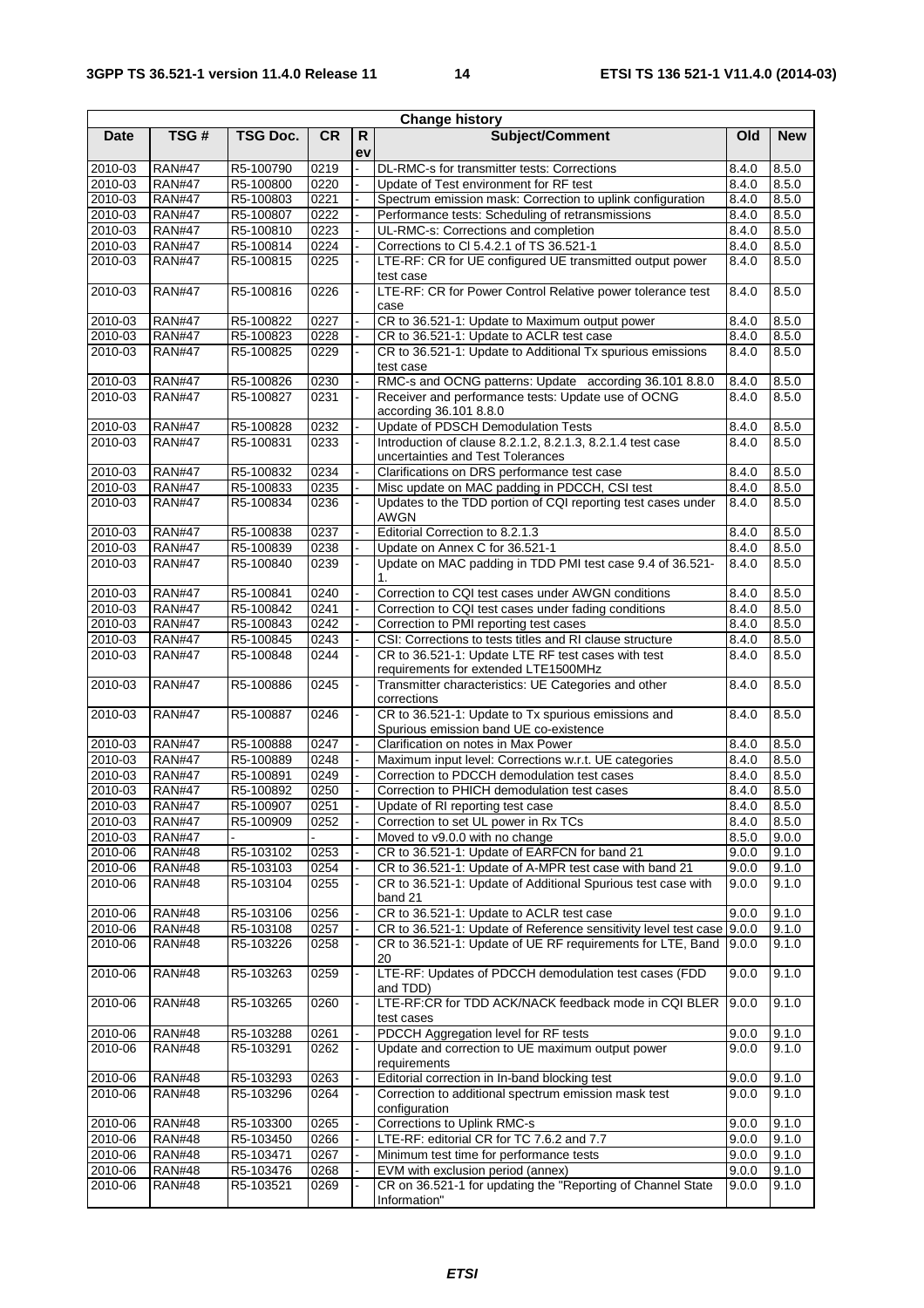|                    |                                |                        |              |          | <b>Change history</b>                                                                                     |                |                |
|--------------------|--------------------------------|------------------------|--------------|----------|-----------------------------------------------------------------------------------------------------------|----------------|----------------|
| <b>Date</b>        | TSG#                           | <b>TSG Doc.</b>        | <b>CR</b>    | R.<br>ev | <b>Subject/Comment</b>                                                                                    | Old            | <b>New</b>     |
| 2010-06            | <b>RAN#48</b>                  | R5-103525              | 0270         |          | CR on 36.521-1 for corrections in UE RF requirements                                                      | 9.0.0          | 9.1.0          |
| 2010-06            | <b>RAN#48</b>                  | R5-103598              | 0271         |          | Correction to notes in Max Power                                                                          | 9.0.0          | 9.1.0          |
| 2010-06            | <b>RAN#48</b>                  | R5-103602              | 0272         |          | Clarification of measurement conditions for Rx spurious<br>emission                                       | 9.0.0          | 9.1.0          |
| 2010-06            | <b>RAN#48</b>                  | R5-103726              | 0273         |          | CR to 36.521-1: Update of Spurious emission band UE co-<br>existence test case                            | 9.0.0          | 9.1.0          |
| 2010-06            | <b>RAN#48</b>                  | R5-103727              | 0274         |          | LTE-RF: CR for Prach time mask test case                                                                  | 9.0.0          | 9.1.0          |
| 2010-06            | <b>RAN#48</b>                  | R5-103728              | 0275         |          | LTE-RF: CR for General ON/OFF time mask test case                                                         | 9.0.0          | 9.1.0          |
| 2010-06            | <b>RAN#48</b>                  | R5-103729              | 0276         |          | LTE-RF: Update to spectrum flatness test case and relevant<br>annexes                                     | 9.0.0          | 9.1.0          |
| 2010-06            | <b>RAN#48</b>                  | R5-103730              | 0277         |          | LTE-RF:CR for test case of In-band emissions                                                              | 9.0.0          | 9.1.0          |
| 2010-06            | <b>RAN#48</b>                  | R5-103731              | 0278         |          | EVM with exclusion period (test)                                                                          | 9.0.0          | 9.1.0          |
| 2010-06            | <b>RAN#48</b>                  | R5-103732              | 0279         |          | CR to 36.521-1 on Correction to Demodulation Requirements<br>for PDSCH                                    | 9.0.0          | 9.1.0          |
| 2010-06            | <b>RAN#48</b>                  | R5-103733              | 0280         |          | CR to 36.521-1: Update PDCCH DCI Formats for Open Loop<br>and Closed Loop Spatial Multiplexing Test Cases | 9.0.0          | 9.1.0          |
| 2010-06            | <b>RAN#48</b>                  | R5-103751              | 0281         |          | Misc update in CSI tests                                                                                  | 9.0.0          | 9.1.0          |
| 2010-06            | <b>RAN#48</b>                  | R5-103752              | 0282         |          | Correction of the statistical part in PMI and RI tests                                                    | 9.0.0          | 9.1.0          |
| 2010-06            | <b>RAN#48</b>                  | R5-103753              | 0283         |          | LTE-RF:CR to downlink RMCs for TX characteristics                                                         | 9.0.0          | 9.1.0          |
| 2010-06            | <b>RAN#48</b>                  | R5-103754              | 0284         |          | LTE-RF: Update of annex C                                                                                 | 9.0.0          | 9.1.0          |
| 2010-06            | <b>RAN#48</b>                  | R5-103756              | 0285         |          | Measuring throughput ratios (Annex G)                                                                     | 9.0.0          | 9.1.0          |
| 2010-06            | <b>RAN#48</b>                  | R5-103763              | 0286         |          | LTE-RF: CR for Minimum output power test case                                                             | 9.0.0          | 9.1.0          |
| 2010-06            | <b>RAN#48</b>                  | R5-103764              | 0287         |          | Performance, CSI reporting and uncertainties for UEs with<br>multiple Rx antennas                         | 9.0.0          | 9.1.0          |
| 2010-06            | <b>RAN#48</b>                  | R5-103771              | 0288         |          | Introduction of clause 8.4.1 and 8.5.1 test case uncertainties<br>and Test Tolerances                     | 9.0.0          | 9.1.0          |
| 2010-06            | <b>RAN#48</b>                  | R5-103778              | 0291         |          | Uplink power for receiver tests                                                                           | 9.0.0          | 9.1.0          |
| 2010-06            | <b>RAN#48</b>                  | R5-103780              | 0292         |          | Addition of the exceptional message for In-band emissions                                                 | 9.0.0          | 9.1.0          |
| 2010-06            | <b>RAN#48</b>                  | R5-103781              | 0289         |          | Correction to 6.5.2.1 EVM                                                                                 | 9.0.0          | 9.1.0          |
| 2010-06            | <b>RAN#48</b>                  | R5-103782              | 0290         |          | Correction to CQI reporting<br>Corrections to Spectrum emission mask test regarding UE                    | 9.0.0          | 9.1.0          |
| 2010-09            | <b>RAN#49</b>                  | R5-104090              | 0294         |          | category                                                                                                  | 9.1.0          | 9.2.0          |
| 2010-09            | <b>RAN#49</b>                  | R5-104091              | 0295         |          | Missing note in Additional spurious emission test with NS_07                                              | 9.1.0          | 9.2.0          |
| 2010-09            | <b>RAN#49</b>                  | R5-104095              | 0296         |          | PDCCH Aggregation level for CSI tests                                                                     | 9.1.0          | 9.2.0          |
| 2010-09<br>2010-09 | <b>RAN#49</b><br><b>RAN#49</b> | R5-104096<br>R5-104212 | 0297<br>0298 |          | Default initial and connection Uplink power for RF tests<br>Limits on Uplink power for Receiver tests     | 9.1.0<br>9.1.0 | 9.2.0<br>9.2.0 |
| 2010-09            | <b>RAN#49</b>                  | R5-104244              | 0299         |          | <b>Correction to Demodulation Requirements</b>                                                            | 9.1.0          | 9.2.0          |
| 2010-09            | <b>RAN#49</b>                  | R5-104461              | 0300         |          | CR to 36.521-1: Editorial Corrections for Closed Loop Spatial<br><b>Multiplexing Test Cases</b>           | 9.1.0          | 9.2.0          |
| 2010-09            | <b>RAN#49</b>                  | R5-104478              | 0301         |          | Correction to Test requirements in 6.5.2.2                                                                | 9.1.0          | 9.2.0          |
| 2010-09            | <b>RAN#49</b>                  | R5-104482              | 0302         |          | Correction to 8.2.1.1                                                                                     | 9.1.0          | 9.2.0          |
| 2010-09            | <b>RAN#49</b>                  | R5-104520              | 0303         |          | 36521-1 General update of sections 00 to 08: missing<br>Introduction references formatting                | 9.1.0          | 9.2.0          |
| 2010-09            | <b>RAN#49</b>                  | R5-104583              | 0304         |          | No necessity to apply - consecutive time slots for EVM                                                    | 9.1.0          | 9.2.0          |
| 2010-09            | <b>RAN#49</b>                  | R5-104584              | 0305         |          | Correction to E.4.4 EVM equalizer spectrum flatness                                                       | 9.1.0          | 9.2.0          |
| 2010-09            | <b>RAN#49</b>                  | R5-104630              | 0306         |          | Correction of table reference in In-band emissions test                                                   | 9.1.0          | 9.2.0          |
| 2010-09            | <b>RAN#49</b>                  | R5-104808              | 0307         |          | CR to 36.521-1: Update to Additional Spectrum Emission<br>Mask test case                                  | 9.1.0          | 9.2.0          |
| 2010-09            | <b>RAN#49</b>                  | R5-104809              | 0308         |          | CR to 36.521-1: Update to Spurious emission band UE co-<br>existence test case                            | 9.1.0          | 9.2.0          |
| 2010-09            | <b>RAN#49</b>                  | R5-104810              | 0309         |          | LTE-RF: CR for Max Output Power                                                                           | 9.1.0          | 9.2.0          |
| 2010-09            | <b>RAN#49</b>                  | R5-104811              | 0310         |          | LTE-RF: CR for Freq Error                                                                                 | 9.1.0          | 9.2.0          |
| 2010-09            | <b>RAN#49</b>                  | R5-104812              | 0311         |          | Introduction of exclusion period for PUCCH-EVM test in clause 9.1.0<br>6.5.3                              |                | 9.2.0          |
| 2010-09            | <b>RAN#49</b>                  | R5-104813              | 0312         |          | Correction to Demodulation UE-Specific Reference Symbols                                                  | 9.1.0          | 9.2.0          |
| 2010-09            | <b>RAN#49</b>                  | R5-104814              | 0313         |          | Uncertainties and Test Tolerances for CSI Test cases 9.2.1.1<br>and 9.2.1.2                               | 9.1.0          | 9.2.0          |
| 2010-09            | <b>RAN#49</b>                  | R5-104815              | 0314         |          | Uncertainties and Test Tolerances for CSI Test cases 9.2.2.1<br>and 9.2.2.2                               | 9.1.0          | 9.2.0          |
| 2010-09            | <b>RAN#49</b>                  | R5-104816              | 0315         |          | UE applicability for CSI test cases                                                                       | 9.1.0          | 9.2.0          |
| 2010-09            | <b>RAN#49</b>                  | R5-104817              | 0316         |          | Update of CQI reporting TCs under fading conditions                                                       | 9.1.0          | 9.2.0          |
| 2010-09            | <b>RAN#49</b>                  | R5-104818              | 0317         |          | Update of Reporting of Precoding Matrix Indicator TCs                                                     | 9.1.0          | 9.2.0          |
| 2010-09            | <b>RAN#49</b>                  | R5-104819              | 0318         |          | Correction of the statistical part 9.3.1.1.1 (CQI Reporting under 9.1.0<br>fading conditions)             |                | 9.2.0          |
| 2010-09            | <b>RAN#49</b>                  | R5-104820              | 0319         |          | Correction of the statistical part 9.3.3.1.1 (CQI Reporting under 9.1.0<br>fading conditions)             |                | 9.2.0          |
| 2010-09            | <b>RAN#49</b>                  | R5-104821              | 0320         |          | Correction of the statistical part 9.3.2.1.1 (CQI Reporting under 9.1.0<br>fading conditions)             |                | 9.2.0          |
| 2010-09            | <b>RAN#49</b>                  | R5-104822              | 0321         |          | Update and new RMC-s for CQI tests                                                                        | 9.1.0          | 9.2.0          |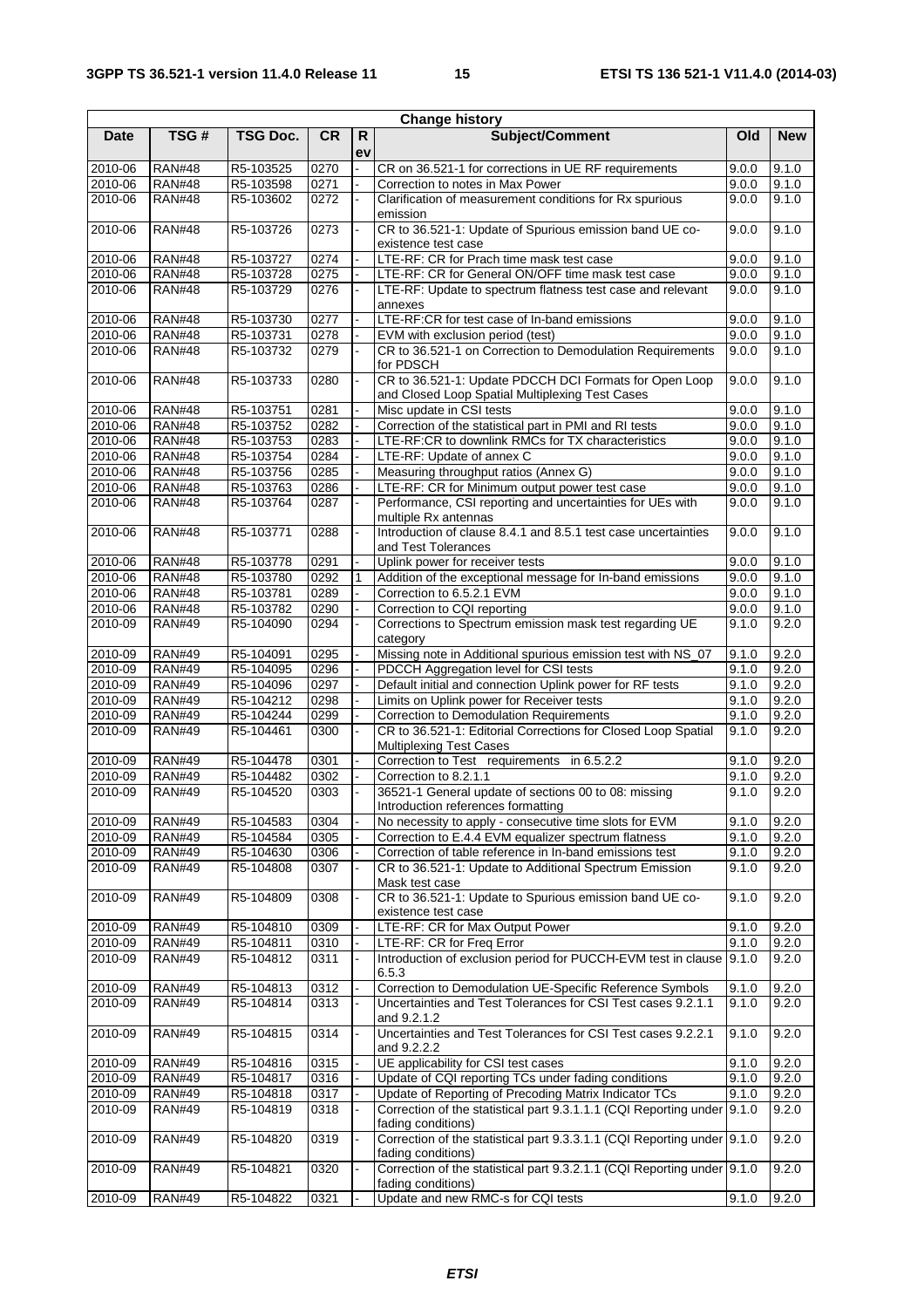|                    |                                |                        |              |          | <b>Change history</b>                                                                                                          |                |                |
|--------------------|--------------------------------|------------------------|--------------|----------|--------------------------------------------------------------------------------------------------------------------------------|----------------|----------------|
| <b>Date</b>        | TSG#                           | <b>TSG Doc.</b>        | <b>CR</b>    | R.<br>ev | <b>Subject/Comment</b>                                                                                                         | Old            | <b>New</b>     |
| 2010-09            | <b>RAN#49</b>                  | R5-104823              | 0322         |          | Correction of EVM calculation in annex                                                                                         | 9.1.0          | 9.2.0          |
| 2010-09            | <b>RAN#49</b>                  | R5-104824              | 0323         |          | Introduction of exclusion period for PUCCH-EVM test in Annex<br>Е                                                              | 9.1.0          | 9.2.0          |
| 2010-09            | <b>RAN#49</b>                  | R5-104844              | 0324         |          | Pcmax changes to Configured UE Transmitted Output Power                                                                        | 9.1.0          | 9.2.0          |
| 2010-09            | <b>RAN#49</b>                  | R5-104845              | 0325         |          | Clarification on the frequency range with net work signal in<br>6.6.3.2                                                        | 9.1.0          | 9.2.0          |
| 2010-09            | <b>RAN#49</b>                  | R5-104846              | 0326         |          | Update of editor's notes                                                                                                       | 9.1.0          | 9.2.0          |
| 2010-09            | <b>RAN#49</b>                  | R5-104847              | 0327         |          | Removal of Extreme Conditions in 6.2.3                                                                                         | 9.1.0          | 9.2.0          |
| 2010-09            | <b>RAN#49</b>                  | R5-104850              | 0328         |          | Corrections to Test procedure loop in CSI tests                                                                                | 9.1.0          | 9.2.0          |
| 2010-09            | <b>RAN#49</b>                  | R5-104851              | 0329         |          | Introduction of TDD CQI Reporting under fading conditions<br>and frequency-selective interference test case                    | 9.1.0          | 9.2.0          |
| 2010-09            | <b>RAN#49</b>                  | R5-104852              | 0330         |          | Introduction of TDD RI Reporting test case                                                                                     | 9.1.0          | 9.2.0          |
| 2010-09            | <b>RAN#49</b>                  | R5-104853              | 0331         |          | Update of CQI reporting TCs under AWGN conditions                                                                              | 9.1.0          | 9.2.0          |
| 2010-09            | <b>RAN#49</b>                  | R5-104854              | 0332         |          | Update of FDD RI Reporting TC                                                                                                  | 9.1.0          | 9.2.0          |
| 2010-09<br>2010-09 | <b>RAN#49</b><br><b>RAN#49</b> | R5-104857<br>R5-104861 | 0333<br>0334 |          | CR to 36.521-1 LTE UE Tx_RX test cases band 20<br>Corrections to Test requirements for MPR test                                | 9.1.0<br>9.1.0 | 9.2.0<br>9.2.0 |
| 2010-09            | <b>RAN#49</b>                  | R5-104863              | 0335         |          | Clarification on notes in Max Power                                                                                            | 9.1.0          | 9.2.0          |
| 2010-09            | <b>RAN#49</b>                  | R5-104872              | 0336         |          | Correction to 6.3.5.2                                                                                                          | 9.1.0          | 9.2.0          |
| 2010-09            | <b>RAN#49</b>                  | R5-104873              | 0337         |          | Numbering and alignment of TDD PHICH demod test cases                                                                          | 9.1.0          | 9.2.0          |
| 2010-09            | <b>RAN#49</b>                  | R5-104874              | 0338         |          | Correction to test numbering for exceptional messages in<br>8.2.x.x                                                            | 9.1.0          | 9.2.0          |
| 2010-09            | <b>RAN#49</b>                  | R5-104875              | 0339         |          | Correction to 9.2.2                                                                                                            | 9.1.0          | 9.2.0          |
| 2010-09            | <b>RAN#49</b>                  | R5-104876              | 0340         |          | Correction to the test procedures of 9.3.x                                                                                     | 9.1.0          | 9.2.0          |
| 2010-09            | <b>RAN#49</b>                  | R5-104877              | 0341         |          | Correction to 9.4.x                                                                                                            | 9.1.0          | 9.2.0          |
| 2010-09            | <b>RAN#49</b>                  | R5-104878              | 0342         |          | The new reference of connection diagram for 9.3.3                                                                              | 9.1.0          | 9.2.0          |
| 2010-09            | <b>RAN#49</b>                  | R5-104879              | 0343         |          | Correction to 6.3.4.1 and 6.3.5.1                                                                                              | 9.1.0          | 9.2.0          |
| 2010-09            | <b>RAN#49</b>                  | R5-104888              | 0344         |          | Update of Annex C.2 for AG level                                                                                               | 9.1.0          | 9.2.0          |
| 2010-09            | <b>RAN#49</b>                  | R5-105055              | 0345         |          | Introduction of a new RF test case (8.7) to verify downlink<br>sustained data rate performance                                 | 9.1.0          | 9.2.0          |
| 2010-09            | <b>RAN#49</b>                  | R5-105061              | 0347         |          | CR to 36.521-1: Modification to Additional Maximum Power<br><b>Reduction Test Case</b>                                         | 9.1.0          | 9.2.0          |
| 2010-09            | <b>RAN#49</b>                  | R5-105062              | 0348         |          | Modification to Additional Spectrum Emission Mask                                                                              | 9.1.0          | 9.2.0          |
| 2010-09            | <b>RAN#49</b>                  | R5-105063              | 0349         |          | Modification to Additional Spurious Emissions                                                                                  | 9.1.0          | 9.2.0          |
| 2010-09            | <b>RAN#49</b>                  | R5-105064              | 0350         |          | Modification to Maximum Power Reduction                                                                                        | 9.1.0          | 9.2.0          |
| 2010-09            | <b>RAN#49</b>                  | R5-105065              | 0351         |          | Modification to Adjacent Channel Leakage Power Ratio                                                                           | 9.1.0          | 9.2.0          |
| 2010-09            | <b>RAN#49</b>                  | RP-100987              | 0352         |          | Correction of status for RF performance test case                                                                              | 9.1.0          | 9.2.0          |
| 2010-12            | <b>RAN#50</b>                  | R5-106073              | 0353         |          | Corrections to receiver spurious emissions test                                                                                | 9.2.0          | 9.3.0          |
| 2010-12            | <b>RAN#50</b>                  | R5-106074              | 0354         |          | Update of downlink power for receiver tests                                                                                    | 9.2.0          | 9.3.0          |
| 2010-12            | <b>RAN#50</b>                  | R5-106076              | 0355         |          | CQI: Side condition when CQI median equals min or max CQI-<br>values                                                           | 9.2.0          | 9.3.0          |
| $2010 - 12$        | <b>RAN#50</b>                  | R5-106077              | 0356         |          | Update of the throughput-definition for multi-data stream<br>transmission                                                      | 9.2.0          | 9.3.0          |
| 2010-12            | <b>RAN#50</b>                  | R5-106078              | 0357         |          | Update of RF OCNG patterns                                                                                                     | 9.2.0          | 9.3.0          |
| 2010-12            | <b>RAN#50</b>                  | R5-106092              | 0358         |          | Correction of DCI format used in PDSCH performance test<br>8.2.1.4.2                                                           | 9.2.0          | 9.3.0          |
| 2010-12            | <b>RAN#50</b>                  | R5-106249              | 0359         |          | CR to 36.521-1: Correction to Spurious emission band UE co-<br>existence test case                                             | 9.2.0          | 9.3.0          |
| 2010-12            | <b>RAN#50</b>                  | R5-106250              | 0360         |          | CR to 36.521-1: Correction to Additional Tx spurious<br>emissions test case                                                    | 9.2.0          | 9.3.0          |
| 2010-12            | <b>RAN#50</b>                  | R5-106374              | 0361         |          | Correction of FDD CQI reporting test under AWGN - PUCCH<br>1-1                                                                 | 9.2.0          | 9.3.0          |
| 2010-12            | <b>RAN#50</b>                  | R5-106394              | 0362         |          | Correction of clause 9.3.1 and 9.3.3                                                                                           | 9.2.0          | 9.3.0          |
| 2010-12            | <b>RAN#50</b>                  | R5-106399              | 0363         |          | "Correction of G.2.5 Pass fail decision rules"                                                                                 | 9.2.0          | 9.3.0          |
| 2010-12            | <b>RAN#50</b>                  | R5-106420              | 0364         |          | Introduction of test uncertainties and tolerances for TDD<br>PDSCH DRS test cases                                              | 9.2.0          | 9.3.0          |
| 2010-12            | <b>RAN#50</b>                  | R5-106440              | 0365         |          | Correction to unsigned numbers in Annex F.1.2                                                                                  | 9.2.0          | 9.3.0          |
| 2010-12            | <b>RAN#50</b>                  | R5-106443              | 0366         |          | Correction to the exceptional messages in 9.4 Reporting of<br><b>PMI TCs</b>                                                   | 9.2.0          | 9.3.0          |
| 2010-12            | <b>RAN#50</b>                  | R5-106491              | 0367         |          | CR to 36.521-1: Correction to Table Numbering Error in TDD<br>PDSCH Closed Loop Single/Multi Layer Spatial Multiplexing<br>2x2 | 9.2.0          | 9.3.0          |
| 2010-12            | <b>RAN#50</b>                  | R5-106512              | 0368         |          | Transport format table clarification in CSI test cases                                                                         | 9.2.0          | 9.3.0          |
| 2010-12            | <b>RAN#50</b>                  | R5-106801              | 0369         |          | HARQ scheduling in TDD performance tests using special<br>subframes                                                            | 9.2.0          | 9.3.0          |
| 2010-12            | <b>RAN#50</b>                  | R5-106803              | 0370         |          | Correction to Fading Profiles in TCs 8.4 and 8.5                                                                               | 9.2.0          | 9.3.0          |
| 2010-12            | <b>RAN#50</b>                  | R5-106816              | 0372         |          | CR to 36.521-1: Modification to Spectrum Emissions Mask                                                                        | 9.2.0          | 9.3.0          |
| 2010-12            | <b>RAN#50</b>                  | R5-106817              | 0373         |          | Introduction of test uncertainties and tolerances for TDD<br>PCFICH/PDCCH and PHICH test cases                                 | 9.2.0          | 9.3.0          |
| 2010-12            | <b>RAN#50</b>                  | R5-106818              | 0374         |          | Update of TDD PDSCH CRS Demodulation test cases                                                                                | 9.2.0          | 9.3.0          |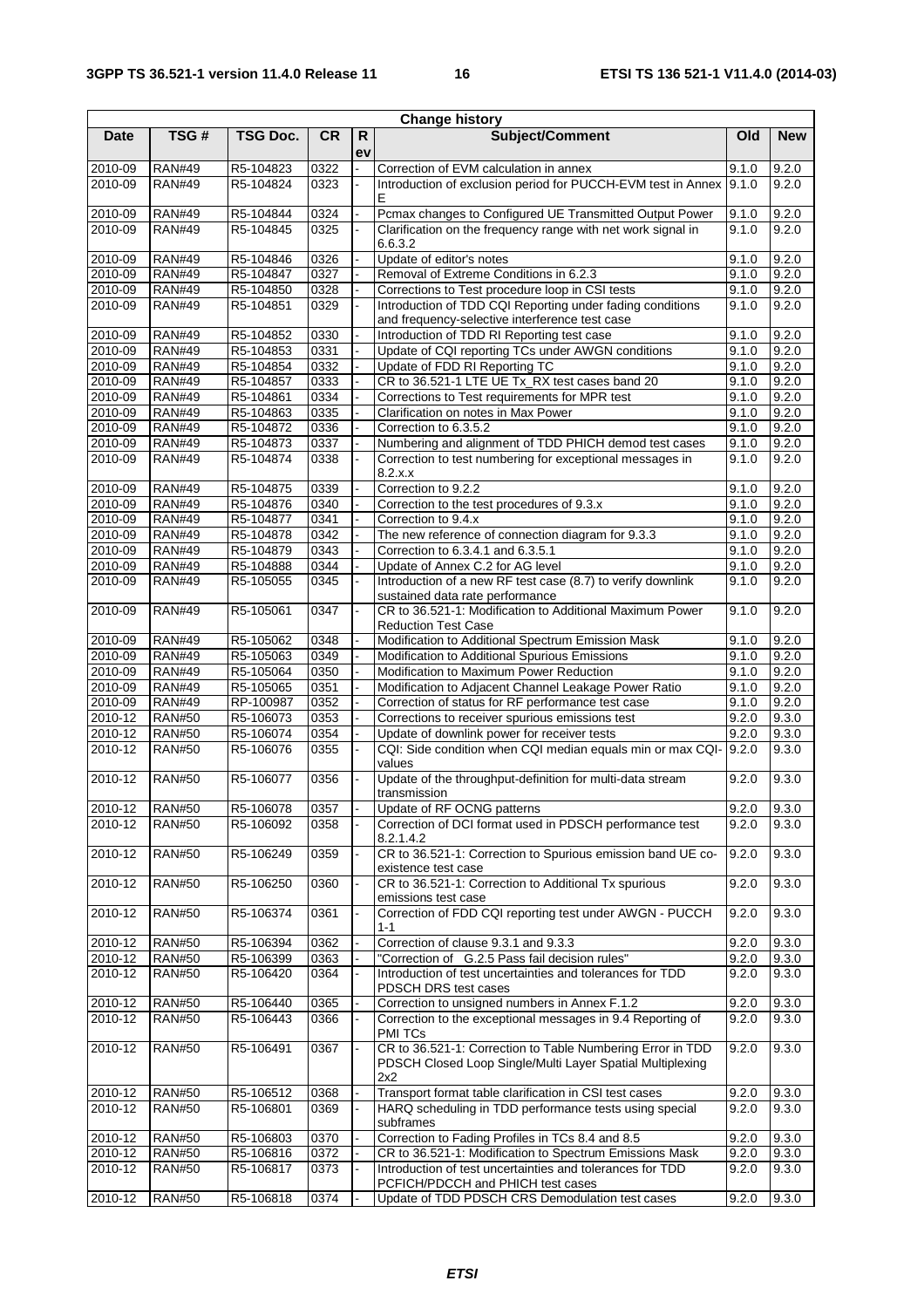|                    |                                |                        |              |          | <b>Change history</b>                                                                                                                                                  |                |                |
|--------------------|--------------------------------|------------------------|--------------|----------|------------------------------------------------------------------------------------------------------------------------------------------------------------------------|----------------|----------------|
| <b>Date</b>        | TSG#                           | <b>TSG Doc.</b>        | <b>CR</b>    | R.<br>ev | Subject/Comment                                                                                                                                                        | Old            | <b>New</b>     |
| 2010-12            | <b>RAN#50</b>                  | R5-106821              | 0375         |          | PUSCH-EVM with exclusion period                                                                                                                                        | 9.2.0          | 9.3.0          |
| 2010-12            | <b>RAN#50</b>                  | R5-106822              | 0376         |          | Maintenance of Band 20 for receiver tests                                                                                                                              | 9.2.0          | 9.3.0          |
| 2010-12            | <b>RAN#50</b>                  | R5-106823              | 0377         |          | Completion of clause 9.3.1 and 9.3.2                                                                                                                                   | 9.2.0          | 9.3.0          |
| 2010-12            | <b>RAN#50</b>                  | R5-106824              | 0378         |          | Update of FDD RI Reporting TC                                                                                                                                          | 9.2.0          | 9.3.0          |
| 2010-12            | <b>RAN#50</b>                  | R5-106825              | 0379         |          | Correction to 9.2.2 CQI TCs                                                                                                                                            | 9.2.0          | 9.3.0          |
| 2010-12            | <b>RAN#50</b>                  | R5-106826              | 0380         |          | G.3.5 on PDCCH&PHICH Minimum Test Times                                                                                                                                | 9.2.0          | 9.3.0          |
| 2010-12            | <b>RAN#50</b>                  | R5-106827              | 0381         |          | Completion of test time and $\frac{1}{1}$ -TT for clauses 9.3 to 9.5                                                                                                   | 9.2.0          | 9.3.0          |
| 2010-12            | <b>RAN#50</b>                  | R5-106828              | 0382         |          | EVM window length for PRACH                                                                                                                                            | 9.2.0          | 9.3.0          |
| 2010-12            | <b>RAN#50</b>                  | R5-106842              | 0383         |          | Modification of TC 8.3.2.1 - TDD PDSCH Single-layer SM<br>Performance (UE-Specific Reference Symbols)                                                                  | 9.2.0          | 9.3.0          |
| 2010-12            | <b>RAN#50</b>                  | R5-106843              | 0384         |          | Power control relative power tolerance: Missing band edge<br>relaxation                                                                                                | 9.2.0          | 9.3.0          |
| 2010-12            | <b>RAN#50</b>                  | R5-106844              | 0385         |          | SRS time mask test procedure update                                                                                                                                    | 9.2.0          | 9.3.0          |
| 2010-12            | <b>RAN#50</b>                  | R5-106845              | 0386         |          | Correction of TC General ON/OFF time mask                                                                                                                              | 9.2.0          | 9.3.0          |
| 2010-12            | <b>RAN#50</b>                  | R5-106846              | 0387         |          | Update of TDD CQI reporting test under frequency selective<br>interference conditions                                                                                  | 9.2.0          | 9.3.0          |
| 2010-12            | <b>RAN#50</b>                  | R5-106847              | 0388         |          | Update of TDD RI reporting test                                                                                                                                        | 9.2.0          | 9.3.0          |
| 2010-12            | <b>RAN#50</b>                  | R5-106848              | 0389         |          | lot setting in CQI test clarification                                                                                                                                  | 9.2.0          | 9.3.0          |
| 2010-12            | <b>RAN#50</b>                  | R5-106850              | 0390         |          | Correction of Test Uncertainties and Test Tolerances for<br>Reference Sensitivity-Band 4                                                                               | 9.2.0          | 9.3.0          |
| 2010-12            | <b>RAN#50</b>                  | R5-106855              | 0391         |          | Correction to DL and UL RMC configurations in 6.5.1<br><b>Frequency Error</b>                                                                                          | 9.2.0          | 9.3.0          |
| 2010-12            | <b>RAN#50</b>                  | R5-106858              | 0392         |          | CR to 36.521-1: Update LTE RF test cases with test<br>requirements for EUTRA TDD LTE band 41.                                                                          | 9.2.0          | 9.3.0          |
| 2011-03            | <b>RAN#51</b>                  | R5-110138              | 0393         |          | Spurious emission band co-existence test: Remaining old test<br>requirement table                                                                                      | 9.3.0          | 9.4.0          |
| 2011-03            | <b>RAN#51</b>                  | R5-110139              | 0394         |          | Transmit intermodulation test: Interferer offset for Band 20,                                                                                                          | 9.3.0          | 9.4.0          |
| 2011-03            | <b>RAN#51</b>                  | R5-110141              | 0395         |          | Bandwidth 20 MHz<br>PMI Performance tests: Corrections to test settings                                                                                                | 9.3.0          | 9.4.0          |
| 2011-03            | <b>RAN#51</b>                  | R5-110143              | 0396         |          | PDCCH Performance test: Correction to TDD DL RMC-s                                                                                                                     | 9.3.0          | 9.4.0          |
| 2011-03            | <b>RAN#51</b>                  | R5-110144              | 0397         |          | <b>OCNG</b> for RF tests: Updates                                                                                                                                      | 9.3.0          | 9.4.0          |
| 2011-03            | <b>RAN#51</b>                  | R5-110158              | 0398         |          | CQI Performance tests: Clarification on subbands used in the<br>test                                                                                                   | 9.3.0          | 9.4.0          |
| 2011-03            | <b>RAN#51</b>                  | R5-110302              | 0399         |          | LTE RF: PCFICH/PDCCH Transmit Diversity Performance                                                                                                                    | 9.3.0          | 9.4.0          |
| 2011-03            | <b>RAN#51</b>                  | R5-110349              | 0401         |          | Correction of OFF power measurements in 6.3.4 ON/OFF                                                                                                                   | 9.3.0          | 9.4.0          |
| 2011-03            | <b>RAN#51</b>                  | R5-110354              | 0402         |          | time mask<br>Correction of Annex E (Global In-Channel TX-Test)                                                                                                         | 9.3.0          | 9.4.0          |
| 2011-03            | <b>RAN#51</b>                  | R5-110506              | 0403         |          | Addition of 3500 MHz TDD bands into chapter 5 of 36.521-1                                                                                                              | 9.3.0          | 9.4.0          |
| 2011-03            | <b>RAN#51</b>                  | R5-110747              | 0404         |          | Updates to section 8.7 DL sustained data rate test case                                                                                                                | 9.3.0          | 9.4.0          |
| 2011-03            | <b>RAN#51</b>                  | R5-110850              | 0405         |          | Sustained data rate: Definition of UL RMC-s                                                                                                                            | 9.3.0          | 9.4.0          |
| 2011-03            | <b>RAN#51</b>                  | R5-110860              | 0400         |          | Update measurement period from test procedure of 6.2.2                                                                                                                 | 9.3.0          | 9.4.0          |
| 2011-03            | <b>RAN#51</b>                  | R5-110861              | 0428         |          | A-MPR Test requirement update                                                                                                                                          | 9.3.0          | 9.4.0          |
| 2011-03            | <b>RAN#51</b>                  | R5-110862              | 0437         |          | Measuring throughput with different payload size.                                                                                                                      | 9.3.0          | 9.4.0          |
| $2011 - 03$        | <b>RAN#51</b>                  | R5-110900              | 0406         |          | Correction to SNR reference in FDD PCFICH/PDCCH Single<br>Antenna Port Performance Test                                                                                | 9.3.0          | 9.4.0          |
| 2011-03            | <b>RAN#51</b>                  | R5-110901              | 0407         |          | CR to 36.521-1: Correction of Additional Maximum Power                                                                                                                 | 9.3.0          | 9.4.0          |
| 2011-03            | <b>RAN#51</b>                  | R5-110915              | 0408         |          | Reduction (A-MPR) test case<br>Uncertainties and Test Tolerances for CSI Test cases                                                                                    | 9.3.0          | 9.4.0          |
| 2011-03            | <b>RAN#51</b>                  | R5-110916              | 0409         |          | 9.3.1.1.x and 9.3.2.1.x<br>Uncertainties and Test Tolerances for CSI Test cases                                                                                        | 9.3.0          | 9.4.0          |
| 2011-03            | <b>RAN#51</b>                  | R5-110917              | 0410         |          | 9.3.3.1.x<br>Uncertainties and Test Tolerances for CSI Test cases                                                                                                      | 9.3.0          | 9.4.0          |
|                    |                                |                        |              |          | 9.4.1.1.x and 9.4.2.1.x                                                                                                                                                |                |                |
| 2011-03            | <b>RAN#51</b>                  | R5-110918              | 0411         |          | Uncertainties and Test Tolerances for CSI Test cases 9.5.1.x                                                                                                           | 9.3.0          | 9.4.0          |
| 2011-03            | <b>RAN#51</b>                  | R5-110919              | 0412         |          | Editorial errors in CSI test cases 9.2.1.x Test procedure                                                                                                              | 9.3.0          | 9.4.0          |
| 2011-03<br>2011-03 | <b>RAN#51</b><br><b>RAN#51</b> | R5-110933<br>R5-110938 | 0413<br>0414 |          | Handling of different releases in RAN5 LTE RF specification<br>PRACH Time mask and EVM tests: TDD Special subframe                                                     | 9.3.0<br>9.3.0 | 9.4.0<br>9.4.0 |
| 2011-03            | <b>RAN#51</b>                  | R5-110939              | 0415         |          | configuration<br>Update on PRACH time mask for TDD                                                                                                                     | 9.3.0          | 9.4.0          |
| 2011-03            | <b>RAN#51</b>                  | R5-110940              | 0416         |          | Correction of the connection diagram reference in the initial                                                                                                          | 9.3.0          | 9.4.0          |
| 2011-03            | <b>RAN#51</b>                  | R5-110941              | 0417         |          | conditions for Transmitter Characteristics<br>Update of the reference sensitivity requirement for the 1.4MHz<br>and 3MHz bandwidths and note correction for Band 3 and | 9.3.0          | 9.4.0          |
| 2011-03            | <b>RAN#51</b>                  | R5-110942              | 0418         |          | Band 9<br>CR Removing brackets of band 41 reference sensitivity in                                                                                                     | 9.3.0          | 9.4.0          |
| 2011-03            | <b>RAN#51</b>                  | R5-110949              | 0419         |          | 36.521-1<br>PDCCH and PHICH performance tests: Updates and                                                                                                             | 9.3.0          | 9.4.0          |
| 2011-03            | <b>RAN#51</b>                  | R5-110950              | 0420         |          | corrections<br>Addition of CodeBookSubsetRestriction bitmap for Multi-Layer<br><b>Spatial Multiplexing</b>                                                             | 9.3.0          | 9.4.0          |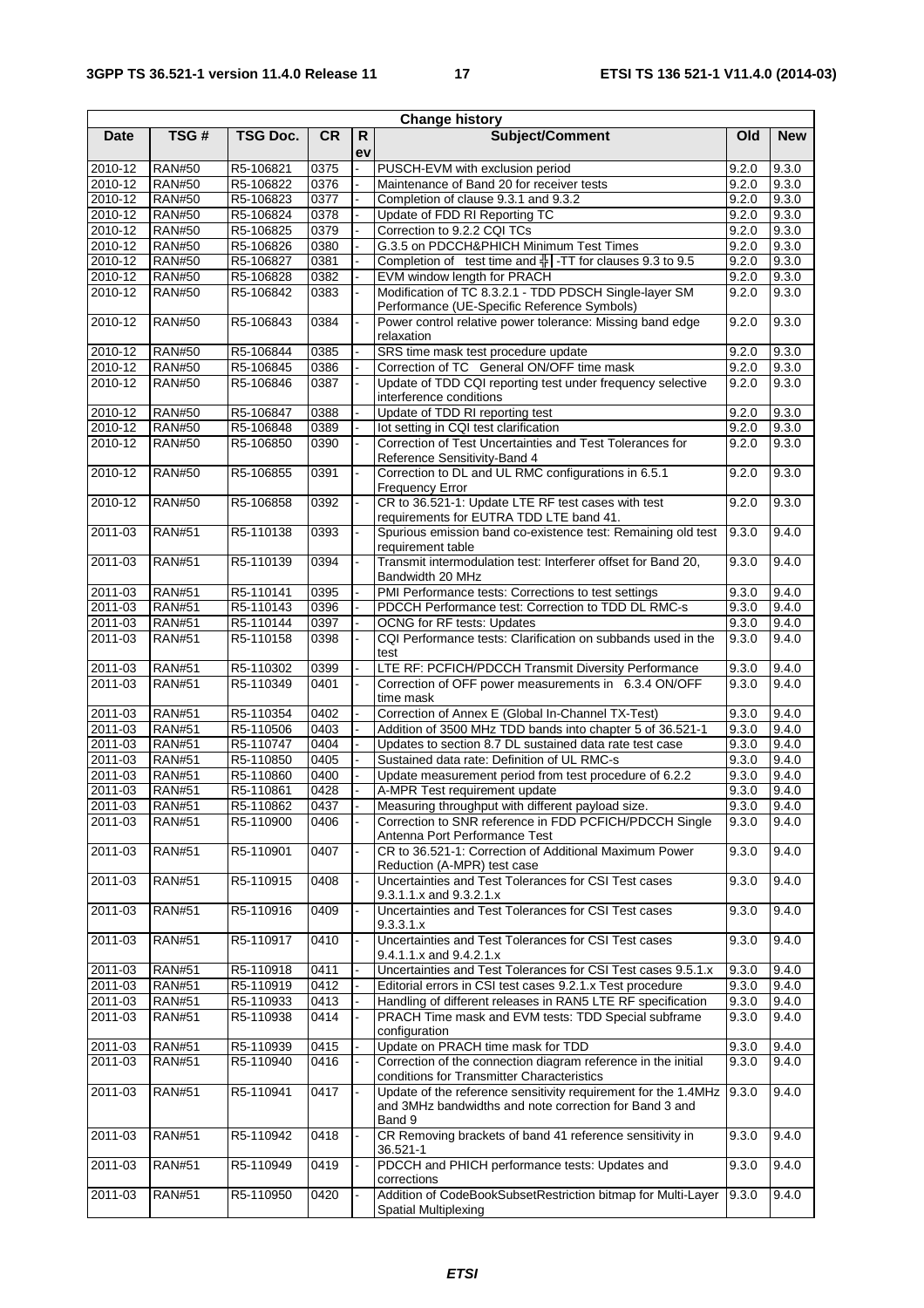| <b>Change history</b> |                                |                        |              |          |                                                                                                                 |                |                |  |  |  |
|-----------------------|--------------------------------|------------------------|--------------|----------|-----------------------------------------------------------------------------------------------------------------|----------------|----------------|--|--|--|
| <b>Date</b>           | TSG#                           | <b>TSG Doc.</b>        | <b>CR</b>    | R.<br>ev | Subject/Comment                                                                                                 | Old            | <b>New</b>     |  |  |  |
| 2011-03               | <b>RAN#51</b>                  | R5-110951              | 0421         |          | Addition of exceptional message in 8.4.1.2.2                                                                    | 9.3.0          | 9.4.0          |  |  |  |
| 2011-03               | <b>RAN#51</b>                  | R5-110952              | 0422         |          | CQI test 9.2.2.2: Update acc TS 36.101                                                                          | 9.3.0          | 9.4.0          |  |  |  |
| 2011-03               | <b>RAN#51</b>                  | R5-110953              | 0423         |          | Maximum input level test: Correction to DL-RMC                                                                  | 9.3.0          | 9.4.0          |  |  |  |
| 2011-03               | <b>RAN#51</b>                  | R5-110954              | 0424         |          | Correction of E.7, EVM with exclusion period                                                                    | 9.3.0          | 9.4.0          |  |  |  |
| 2011-03               | <b>RAN#51</b>                  | R5-110967              | 0425         |          | Updates to Additional Spurious emissions and Spurious<br>emission band UE co-existence test                     | 9.3.0          | 9.4.0          |  |  |  |
| 2011-03               | <b>RAN#51</b>                  | R5-110970              | 0426         |          | LTE RF: references to state 3A in 36.521-1                                                                      | 9.3.0          | 9.4.0          |  |  |  |
| 2011-03               | <b>RAN#51</b>                  | R5-110973              | 0429         |          | RI Performance tests: Corrections                                                                               | 9.3.0          | 9.4.0          |  |  |  |
| 2011-03               | <b>RAN#51</b>                  | R5-110975              | 0430         |          | Completion of annex G.3.5 (Minimum test time, performance<br>tests)                                             | 9.3.0          | 9.4.0          |  |  |  |
| 2011-03               | <b>RAN#51</b>                  | R5-110978              | 0431         |          | Correction to Band 12 frequency range                                                                           | 9.3.0          | 9.4.0          |  |  |  |
| 2011-03               | <b>RAN#51</b>                  | R5-110979              | 0432         |          | Additional in-band blocking requirement for Band 12                                                             | 9.3.0          | 9.4.0          |  |  |  |
| 2011-03               | <b>RAN#51</b>                  | R5-110989              | 0433         |          | Completion of annex G.3.6 (test conditions, performance tests)                                                  | 9.3.0          | 9.4.0          |  |  |  |
| 2011-03               | <b>RAN#51</b>                  | R5-110990              | 0434         |          | Addition of test cases of TDD PDSCH Single-layer and Dual-<br>layer Spatial Multiplexing Performance            | 9.3.0          | 9.4.0          |  |  |  |
| 2011-03               | <b>RAN#51</b>                  | R5-110991              | 0435         |          | Correction to Times Mask and Power Control tests                                                                | 9.3.0          | 9.4.0          |  |  |  |
| 2011-03               | <b>RAN#51</b>                  | R5-110992              | 0436         |          | Add requirement of QPSK with partial RB allocation into test<br>requirement of 6.2.3                            | 9.3.0          | 9.4.0          |  |  |  |
| 2011-04               |                                |                        |              |          | Added approved R5-110967 which was missing.                                                                     | 9.4.0          | 9.4.1          |  |  |  |
| 2011-06               | <b>RAN#52</b>                  | R5-112148              | 0438         |          | ON/OFF time mask for PRACH: PRACH configuration index                                                           | 9.4.1          | 9.5.0          |  |  |  |
| 2011-06               | <b>RAN#52</b>                  | R5-112149              | 0439         |          | CQI tests with frequency selective scheduling mode: Random<br>selection of Sub-Bands                            | 9.4.1          | 9.5.0          |  |  |  |
| 2011-06               | <b>RAN#52</b>                  | R5-112150              | 0440         |          | DL-RMC for receiver tests: Obsolete editors note                                                                | 9.4.1          | 9.5.0          |  |  |  |
| 2011-06               | <b>RAN#52</b>                  | R5-112211              | 0441         |          | Adding Band 24 to TS 36.521-1                                                                                   | 9.4.1          | 9.5.0          |  |  |  |
| 2011-06               | <b>RAN#52</b>                  | R5-112311              | 0442         |          | Correction to the sustained data rate tests                                                                     | 9.4.1          | 9.5.0          |  |  |  |
| 2011-06               | <b>RAN#52</b>                  | R5-112312              | 0443         |          | Correction to the multi-antenna transmission tests                                                              | 9.4.1          | 9.5.0          |  |  |  |
| 2011-06               | <b>RAN#52</b>                  | R5-112349              | 0444         |          | Update Annex G.3.6 for spatial multiplexing test cases                                                          | 9.4.1          | 9.5.0          |  |  |  |
| 2011-06               | <b>RAN#52</b>                  | R5-112412              | 0445         |          | Correction to DL RMC for Max input for UE category 2                                                            | 9.4.1          | 9.5.0          |  |  |  |
| 2011-06               | <b>RAN#52</b>                  | R5-112459              | 0446         |          | EVM window length for PRACH                                                                                     | 9.4.1          | 9.5.0          |  |  |  |
| 2011-06               | <b>RAN#52</b>                  | R5-112460              | 0447         |          | Removal of square brackets in Annex G.5.4                                                                       | 9.4.1          | 9.5.0          |  |  |  |
| 2011-06               | <b>RAN#52</b>                  | R5-112462              | 0448<br>0449 |          | Test tolerances for EVM with exclusion period                                                                   | 9.4.1<br>9.4.1 | 9.5.0<br>9.5.0 |  |  |  |
| 2011-06<br>2011-06    | <b>RAN#52</b><br><b>RAN#52</b> | R5-112808<br>R5-112810 | 0450         |          | LTE RF - UEs Demodulation and CSI Band applicability<br>Correction on test requirement of test case 6.5.2.3     | 9.4.1          | 9.5.0          |  |  |  |
| 2011-06               | <b>RAN#52</b>                  | R5-112811              | 0451         |          | LTE RF - TC6.3.5.2 Change in Minimum Requirements                                                               | 9.4.1          | 9.5.0          |  |  |  |
| 2011-06               | <b>RAN#52</b>                  | R5-112812              | 0452         |          | Removable of NS values for TDD                                                                                  | 9.4.1          | 9.5.0          |  |  |  |
| 2011-06               | <b>RAN#52</b>                  | R5-112813              | 0453         |          | Correction on initial condition for test cases of 9.3.3                                                         | 9.4.1          | 9.5.0          |  |  |  |
| 2011-06               | <b>RAN#52</b>                  | R5-112814              | 0454         |          | Correction to 9.4 PMI test cases                                                                                | 9.4.1          | 9.5.0          |  |  |  |
| 2011-06               | <b>RAN#52</b>                  | R5-112816              | 0455         |          | Test procedure change on Tx spurious emissions test cases                                                       | 9.4.1          | 9.5.0          |  |  |  |
| 2011-06               | <b>RAN#52</b>                  | R5-112850              | 0456         |          | Update of Initial conditions according to table 7.3.3-2 for the<br>5MHz and 10MHz bandwidths                    | 9.4.1          | 9.5.0          |  |  |  |
| 2011-06               | <b>RAN#52</b>                  | R5-112851              | 0457         |          | lot modelling in frequency-selective interference CQI tests                                                     | 9.4.1          | 9.5.0          |  |  |  |
| 2011-06               | <b>RAN#52</b>                  | R5-112852              | 0458         |          | Correction to test procedure in 9.5.1                                                                           | 9.4.1          | 9.5.0          |  |  |  |
| 2011-06               | <b>RAN#52</b>                  | R5-112859              | 0459         |          | Introduction of additional PDCCH test cases for Rel-9                                                           | 9.4.1          | 9.5.0          |  |  |  |
| 2011-06               | <b>RAN#52</b>                  | R5-112860              | 0460         |          | Introduction of additional PHICH test cases for Rel-9                                                           | 9.4.1          | 9.5.0          |  |  |  |
| 2011-06               | <b>RAN#52</b>                  | R5-112861              | 0461         |          | Introducing UE-selected subband CQI tests for Rel-9                                                             | 9.4.1          | 9.5.0          |  |  |  |
| $2011 - 06$           | <b>RAN#52</b>                  | R5-112862              | 0462         |          | Introduction of new PMI test cases for UE-selected sub-band<br>reporting for Rel-9                              | 9.4.1          | 9.5.0          |  |  |  |
| 2011-06               | <b>RAN#52</b>                  | R5-112863              | 0463         |          | Addition of a new TC for FDD MBMS performance                                                                   | 9.4.1          | 9.5.0          |  |  |  |
| 2011-06               | <b>RAN#52</b>                  | R5-112864              | 0464         |          | Addition of a new TC for TDD MBMS performance                                                                   | 9.4.1          | 9.5.0          |  |  |  |
| 2011-06               | <b>RAN#52</b>                  | R5-112866              | 0465         |          | Addition of UE category 1 coverage for single-layer spatial<br>multiplexing transmission on antenna port 7 or 8 | 9.4.1          | 9.5.0          |  |  |  |
| 2011-06               | <b>RAN#52</b>                  | R5-112870              | 0466         |          | Removal of square brackets in annex G.3.5 (Minimum test<br>time, performance tests)                             | 9.4.1          | 9.5.0          |  |  |  |
| 2011-06               | <b>RAN#52</b>                  | R5-112871              | 0467         |          | Update minimum requirements and test requirements for<br>spatial multiplexing test cases                        | 9.4.1          | 9.5.0          |  |  |  |
| 2011-06               | <b>RAN#52</b>                  | R5-112873              | 0468         |          | Test procedure change on few Rx test cases                                                                      | 9.4.1          | 9.5.0          |  |  |  |
| 2011-09               | <b>RAN#53</b>                  | R5-113178              | 0506         |          | RF TC 8.7.2: Correction of the ACK/NACK feedback mode                                                           | 9.5.0          | 9.6.0          |  |  |  |
| 2011-09               | <b>RAN#53</b>                  | R5-113179              | 0469         |          | RF TC-s 9.3.4: Updates to minimum requirements and<br>corrections to test procedures                            | 9.5.0          | 9.6.0          |  |  |  |
| 2011-09               | <b>RAN#53</b>                  | R5-113180              | 0470         |          | RF: New UL RMC for 10 MHz 15RB-s                                                                                | 9.5.0          | 9.6.0          |  |  |  |
| 2011-09               | <b>RAN#53</b>                  | R5-113181              | 0471         |          | RF: Use of State 3A-RF                                                                                          | 9.5.0          | 9.6.0          |  |  |  |
| 2011-09               | <b>RAN#53</b>                  | R5-113233              | 0472         |          | LTE RF: EVM Annex E correction                                                                                  | 9.5.0          | 9.6.0          |  |  |  |
| 2011-09               | <b>RAN#53</b>                  | R5-113238              | 0473         |          | RF TC 6.3.4.2.2: Correction to SRS configuration                                                                | 9.5.0          | 9.6.0          |  |  |  |
| 2011-09               | <b>RAN#53</b>                  | R5-113368              | 0474         |          | Correction in test cases of 8.2.2.1.2 and 8.5.1                                                                 | 9.5.0          | 9.6.0          |  |  |  |
| 2011-09               | <b>RAN#53</b>                  | R5-113369              | 0475         |          | Correction in test cases of 9.5                                                                                 | 9.5.0          | 9.6.0          |  |  |  |
| 2011-09               | <b>RAN#53</b>                  | R5-113380              | 0476         |          | Update of minimum test time for PCFICH/PDCCH and PHICH<br>tests                                                 | 9.5.0          | 9.6.0          |  |  |  |
| 2011-09               | <b>RAN#53</b>                  | R5-113383              | 0477         |          | Correction of Table G.3.5-1 (minimum test time)                                                                 | 9.5.0          | 9.6.0          |  |  |  |
| 2011-09               | <b>RAN#53</b>                  | R5-113419              | 0478         |          | Correction for spurious emission band UE co-existence limits                                                    | 9.5.0          | 9.6.0          |  |  |  |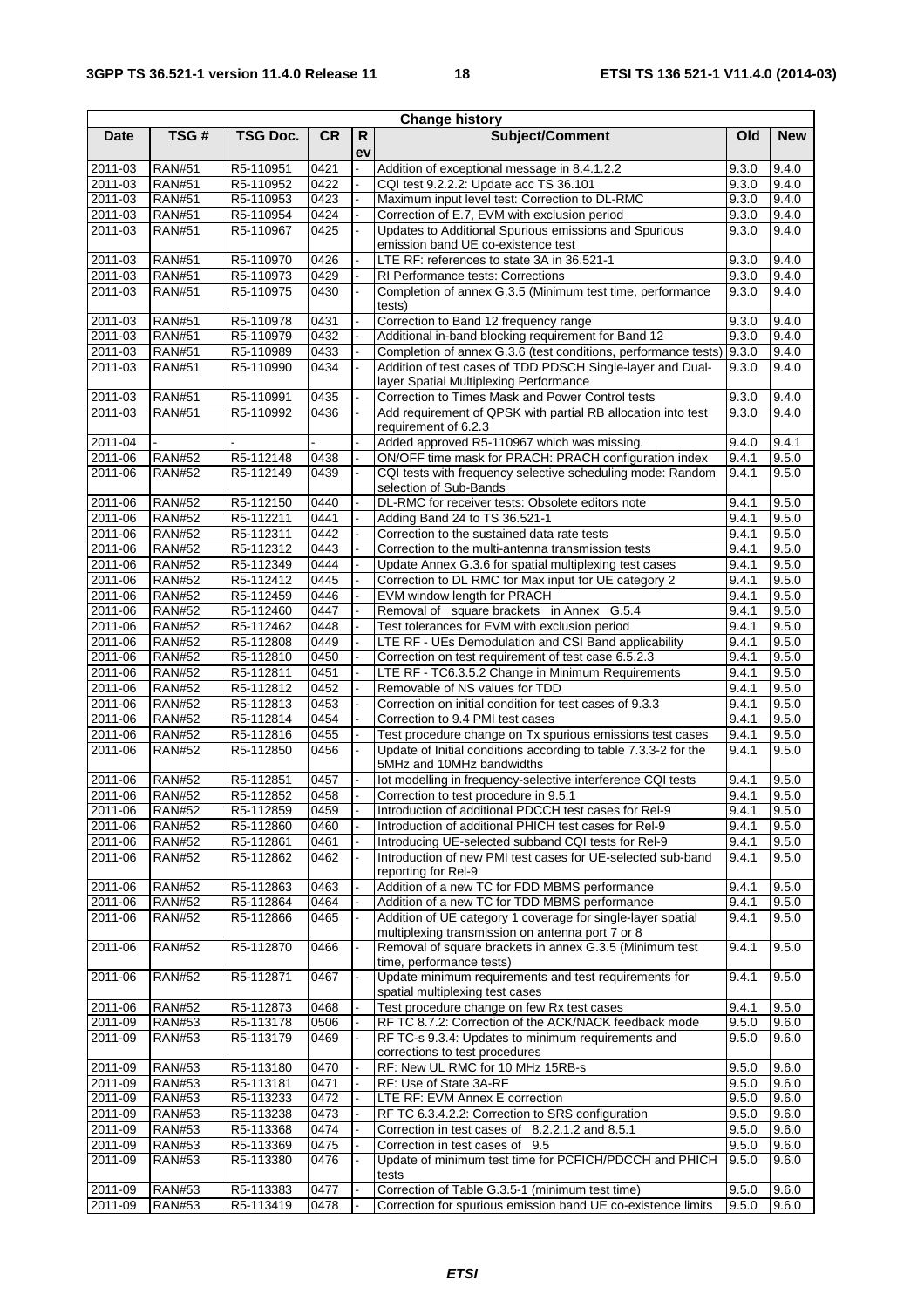|             | <b>Change history</b> |           |           |                    |                                                                                                     |       |            |  |  |  |  |  |
|-------------|-----------------------|-----------|-----------|--------------------|-----------------------------------------------------------------------------------------------------|-------|------------|--|--|--|--|--|
| <b>Date</b> | TSG#                  | TSG Doc.  | <b>CR</b> | $\mathsf{R}$<br>ev | Subject/Comment                                                                                     | Old   | <b>New</b> |  |  |  |  |  |
|             |                       |           |           |                    | of Band 3                                                                                           |       |            |  |  |  |  |  |
| 2011-09     | <b>RAN#53</b>         | R5-113454 | 0479      |                    | Correction to test procedure in 6.5.1                                                               | 9.5.0 | 9.6.0      |  |  |  |  |  |
| 2011-09     | <b>RAN#53</b>         | R5-113455 | 0480      |                    | Correction to Minimum requirement in 6.6.2.2                                                        | 9.5.0 | 9.6.0      |  |  |  |  |  |
| 2011-09     | <b>RAN#53</b>         | R5-113456 | 0481      |                    | Correction to RMC for PDCCH/PCFICH performance<br>requirements                                      | 9.5.0 | 9.6.0      |  |  |  |  |  |
| 2011-09     | <b>RAN#53</b>         | R5-113458 | 0482      |                    | Correction to CSI TCs                                                                               | 9.5.0 | 9.6.0      |  |  |  |  |  |
| 2011-09     | <b>RAN#53</b>         | R5-113541 | 0483      |                    | Introduction of Expanded 1900MHz Band (Band 25) into<br>section 5 of 36.521-1                       | 9.5.0 | 9.6.0      |  |  |  |  |  |
| 2011-09     | <b>RAN#53</b>         | R5-113596 | 0506      |                    | Abbreviation update and Editorial corrections in TS36.521-1                                         | 9.5.0 | 9.6.0      |  |  |  |  |  |
| 2011-09     | <b>RAN#53</b>         | R5-114000 | 0484      |                    | Correction in 6.3.5.2 Power Control Relative power tolerance                                        | 9.5.0 | 9.6.0      |  |  |  |  |  |
| 2011-09     | <b>RAN#53</b>         | R5-114001 | 0485      |                    | Correction in 6.3.4.2.2 SRS time mask                                                               | 9.5.0 | 9.6.0      |  |  |  |  |  |
| 2011-09     | <b>RAN#53</b>         | R5-114002 | 0486      |                    | Addition of PDSCH TDD performance tests for Low UE                                                  | 9.5.0 | 9.6.0      |  |  |  |  |  |
| 2011-09     | <b>RAN#53</b>         | R5-114003 | 0487      |                    | categories<br><b>Additional FDD scenarios</b>                                                       | 9.5.0 | 9.6.0      |  |  |  |  |  |
| 2011-09     | <b>RAN#53</b>         | R5-114004 | 0488      |                    | Addition of RMC-s for PDSCH performance tests for low UE                                            | 9.5.0 | 9.6.0      |  |  |  |  |  |
|             |                       |           |           |                    | categories                                                                                          |       |            |  |  |  |  |  |
| 2011-09     | <b>RAN#53</b>         | R5-114032 | 0489      |                    | Introduction of Expanded 1900MHz Band (Band 25) into<br>section 6 of 36.521-1                       | 9.5.0 | 9.6.0      |  |  |  |  |  |
| 2011-09     | <b>RAN#53</b>         | R5-114033 | 0490      |                    | Correction on TDD MBMS performance requirements for<br>64QAM mode                                   | 9.5.0 | 9.6.0      |  |  |  |  |  |
| 2011-09     | <b>RAN#53</b>         | R5-114034 | 0491      |                    | Correction on FDD MDMS performance requirements for<br>64QAM mode                                   | 9.5.0 | 9.6.0      |  |  |  |  |  |
| 2011-09     | <b>RAN#53</b>         | R5-114038 | 0492      |                    | RF TC 6.3.5.2: Consideration of band edge relaxation in test<br>requirements                        | 9.5.0 | 9.6.0      |  |  |  |  |  |
| 2011-09     | <b>RAN#53</b>         | R5-114039 | 0493      |                    | Band 19 A-MPR refinement                                                                            | 9.5.0 | 9.6.0      |  |  |  |  |  |
| $2011 - 09$ | <b>RAN#53</b>         | R5-114040 | 0494      |                    | Test system uncertainty and TT for 6.6.3.3 additional spurious<br>emissions NS_07                   | 9.5.0 | 9.6.0      |  |  |  |  |  |
| 2011-09     | <b>RAN#53</b>         | R5-114041 | 0495      |                    | Correction to Additional Maximum Power Reduction                                                    | 9.5.0 | 9.6.0      |  |  |  |  |  |
| 2011-09     | <b>RAN#53</b>         | R5-114042 | 0496      |                    | Correction to 6.3.4.2.1 PRACH time mask                                                             | 9.5.0 | 9.6.0      |  |  |  |  |  |
| 2011-09     | <b>RAN#53</b>         | R5-114043 | 0497      |                    | Correction to Receiver Characteristics Minimum Requirements                                         | 9.5.0 | 9.6.0      |  |  |  |  |  |
| 2011-09     | <b>RAN#53</b>         | R5-114044 | 0498      |                    | Addition of PDSCH FDD performance tests for Low UE<br>categories                                    | 9.5.0 | 9.6.0      |  |  |  |  |  |
| 2011-09     | <b>RAN#53</b>         | R5-114045 | 0499      |                    | Additional Rel-9 TDD scenarios                                                                      | 9.5.0 | 9.6.0      |  |  |  |  |  |
| 2011-09     | <b>RAN#53</b>         | R5-114046 | 0500      |                    | Update of CQI/PMI test cases                                                                        | 9.5.0 | 9.6.0      |  |  |  |  |  |
| 2011-09     | <b>RAN#53</b>         | R5-114047 | 0501      |                    | Update of RI test cases                                                                             | 9.5.0 | 9.6.0      |  |  |  |  |  |
| 2011-09     | <b>RAN#53</b>         | R5-114048 | 0502      |                    | Release dependent RMCs in PCFICH/PDCCH and PHICH<br>tests                                           | 9.5.0 | 9.6.0      |  |  |  |  |  |
| 2011-09     | <b>RAN#53</b>         | R5-114049 | 0503      |                    | Addition of tests scenarios in Annex                                                                | 9.5.0 | 9.6.0      |  |  |  |  |  |
| 2011-09     | <b>RAN#53</b>         | R5-114073 | 0504      |                    | Introduction of Expanded 1900MHz Band (Band 25) into<br>section 7 of 36.521-1                       | 9.5.0 | 9.6.0      |  |  |  |  |  |
| 2011-09     | <b>RAN#53</b>         | R5-114091 | 0505      |                    | Correction to test cases 10.1 and 10.2                                                              | 9.5.0 | 9.6.0      |  |  |  |  |  |
| $2011 - 12$ | <b>RAN#54</b>         | R5-115112 | 0507      |                    | RF: Coverage of MPR and A-MPR requirements in emissions<br>tests                                    | 9.6.0 | 9.7.0      |  |  |  |  |  |
| 2011-12     | <b>RAN#54</b>         | R5-115113 | 0508      |                    | RF: Update to names of some RMC-s used in different<br>releases                                     | 9.6.0 | 9.7.0      |  |  |  |  |  |
| 2011-12     | <b>RAN#54</b>         | R5-115114 | 0509      |                    | RF TC 6.2.4, 6.6.2.2, 6.6.3.3: Corrections to A-MPR related<br>tests                                | 9.6.0 | 9.7.0      |  |  |  |  |  |
| 2011-12     | <b>RAN#54</b>         | R5-115115 | 0510      |                    | RF TC-s 9: Corrections to UL allocation for some CQI tests                                          | 9.6.0 | 9.7.0      |  |  |  |  |  |
| 2011-12     | <b>RAN#54</b>         | R5-115116 | 0511      |                    | RF TC 6.3.5.2: Missing extreme conditions in test<br>requirements                                   | 9.6.0 | 9.7.0      |  |  |  |  |  |
| 2011-12     | <b>RAN#54</b>         | R5-115117 | 0512      |                    | RF TC 6.2.3: Missing test requirements for band 25                                                  | 9.6.0 | 9.7.0      |  |  |  |  |  |
| 2011-12     | <b>RAN#54</b>         | R5-115118 | 0513      |                    | RF TC 6.5.2.1: Redundant conflicting IE-s in message<br>contents                                    | 9.6.0 | 9.7.0      |  |  |  |  |  |
| 2011-12     | <b>RAN#54</b>         | R5-115119 | 0514      |                    | RF TC 6.6.3.1: Correction of reference to the connection<br>diagram                                 | 9.6.0 | 9.7.0      |  |  |  |  |  |
| 2011-12     | <b>RAN#54</b>         | R5-115324 | 0517      |                    | LTE RF: CSI test case update                                                                        | 9.6.0 | 9.7.0      |  |  |  |  |  |
| 2011-12     | <b>RAN#54</b>         | R5-115472 | 0518      |                    | Corrections to the dual-layer beamforming demodulation<br>requirements                              | 9.6.0 | 9.7.0      |  |  |  |  |  |
| 2011-12     | <b>RAN#54</b>         | R5-115475 | 0519      |                    | Correction to Code Block Numbers                                                                    | 9.6.0 | 9.7.0      |  |  |  |  |  |
| 2011-12     | <b>RAN#54</b>         | R5-115800 | 0522      |                    | Delete note in PUSCH-EVM                                                                            | 9.6.0 | 9.7.0      |  |  |  |  |  |
| 2011-12     | <b>RAN#54</b>         | R5-115812 | 0526      |                    | RF: Corrections to tests with release dependent requirements                                        | 9.6.0 | 9.7.0      |  |  |  |  |  |
| 2011-12     | <b>RAN#54</b>         | R5-115815 | 0527      |                    | Test Frequency for Relative Power Tolerance                                                         | 9.6.0 | 9.7.0      |  |  |  |  |  |
| $2011 - 12$ | <b>RAN#54</b>         | R5-115821 | 0531      |                    | RF: General review of the reference measurement channels                                            | 9.6.0 | 9.7.0      |  |  |  |  |  |
| 2011-12     | <b>RAN#54</b>         | R5-115822 | 0532      |                    | Correction for codebook subset restriction in single-layer<br>closed loop spatial multiplexing test | 9.6.0 | 9.7.0      |  |  |  |  |  |
| $2011 - 12$ | <b>RAN#54</b>         | R5-115830 | 0533      |                    | Uncertainties and Test Tolerances for 3000MHz to 4200MHz,<br>Tx Test cases                          | 9.6.0 | 9.7.0      |  |  |  |  |  |
| 2011-12     | <b>RAN#54</b>         | R5-115831 | 0534      |                    | Uncertainties and Test Tolerances for 3000MHz to 4200MHz,<br>Rx Test cases                          | 9.6.0 | 9.7.0      |  |  |  |  |  |
| $2011 - 12$ | <b>RAN#54</b>         | R5-115832 | 0535      |                    | Support for band 22, 42 and 43                                                                      | 9.6.0 | 9.7.0      |  |  |  |  |  |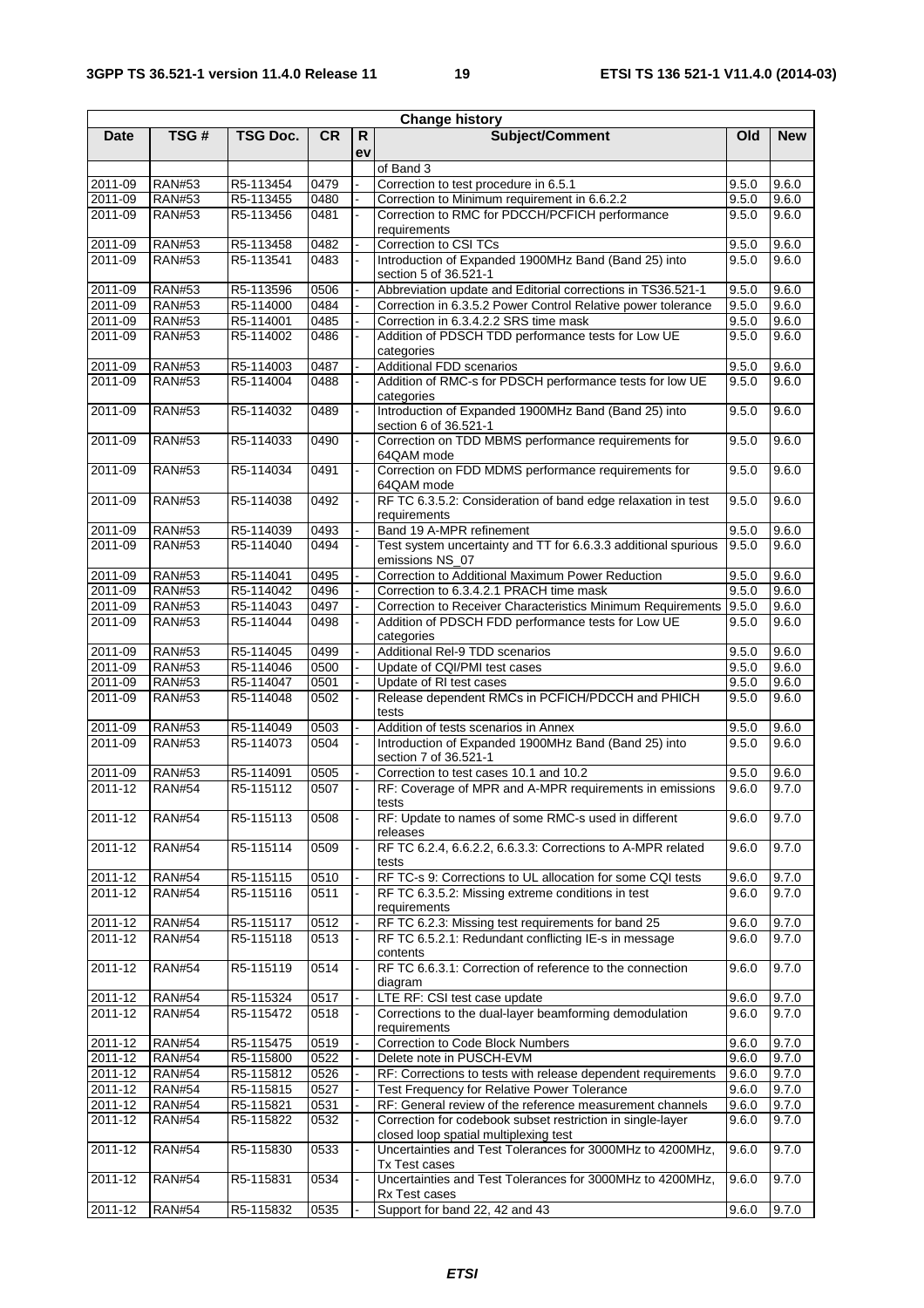L,

|             | <b>Change history</b> |                 |           |         |                                                                                                                    |               |               |  |  |  |
|-------------|-----------------------|-----------------|-----------|---------|--------------------------------------------------------------------------------------------------------------------|---------------|---------------|--|--|--|
| <b>Date</b> | TSG#                  | <b>TSG Doc.</b> | <b>CR</b> | R<br>ev | Subject/Comment                                                                                                    | Old           | <b>New</b>    |  |  |  |
| 2011-12     | <b>RAN#54</b>         | R5-115837       | 0536      |         | Update LTE RF test cases with test requirements for FDD LTE   9.6.0<br>Band 23 in 36.521-1                         |               | 9.7.0         |  |  |  |
| 2011-12     | <b>RAN#54</b>         | R5-115875       | 0537      |         | Correction on FDD and TDD MBMS conformance<br>requirements                                                         | 9.6.0         | 9.7.0         |  |  |  |
| 2011-12     | <b>RAN#54</b>         | R5-115877       | 0538      |         | Introduction of test system uncertainties and TT to new TCs in<br>clauses 9.3.4 to 9.4.2.2.2                       | 9.6.0         | 9.7.0         |  |  |  |
| 2011-12     | <b>RAN#54</b>         | R5-115879       | 0539      |         | Uncertainties and Test Tolerances for Sustained data rate test<br>cases                                            | 9.6.0         | 9.7.0         |  |  |  |
| 2011-12     | <b>RAN#54</b>         | R5-115891       | 0540      |         | Requirement change in UE spurious emissions for Band 7 and<br>38 co-existence (Rel-8 only)                         | 9.6.0         | 9.7.0         |  |  |  |
| 2011-12     | <b>RAN#54</b>         | R5-115162       | 0515      |         | Definitions, symbols and abbreviations for CA RF                                                                   | 9.7.0         | 10.0.0        |  |  |  |
| 2011-12     | <b>RAN#54</b>         | R5-115565       | 0520      |         | In-band blocking for CA (New)                                                                                      | 9.7.0         | 10.0.0        |  |  |  |
| 2011-12     | <b>RAN#54</b>         | R5-115568       | 0521      |         | Spurious Response for CA (New)                                                                                     | 9.7.0         | 10.0.0        |  |  |  |
| 2011-12     | <b>RAN#54</b>         | R5-115801       | 0523      |         | Out-of-Band blocking for CA (new)                                                                                  | 9.7.0         | 10.0.0        |  |  |  |
| 2011-12     | <b>RAN#54</b>         | R5-115802       | 0524      |         | Narrow band blocking for CA (new)                                                                                  | 9.7.0         | 10.0.0        |  |  |  |
| 2011-12     | <b>RAN#54</b>         | R5-115803       | 0525      |         | Addition of new RMCs for CA feature related Chapter8 test<br>cases                                                 | 9.7.0         | 10.0.0        |  |  |  |
| 2011-12     | <b>RAN#54</b>         | R5-115816       | 0528      |         | <b>General Section for CA RF</b>                                                                                   | 9.7.0         | 10.0.0        |  |  |  |
| 2011-12     | <b>RAN#54</b>         | R5-115817       | 0529      |         | Frequency Band and Channel Assignments for CA RF                                                                   | 9.7.0         | 10.0.0        |  |  |  |
| 2011-12     | <b>RAN#54</b>         | R5-115818       | 0530      |         | UE Maximum Output Power for intra-band contiguous CA<br>(new)                                                      | 9.7.0         | 10.0.0        |  |  |  |
| 2012-03     | <b>RAN#55</b>         | R5-120080       | 0587      |         | Removal of technical content in 36.521-1 v9.7.0 and<br>substitution with pointer to the next Release               | 10.00         | 10.1.0        |  |  |  |
| 2012-03     | <b>RAN#55</b>         | R5-120134       | 0541      |         | RF: General clarification on the count of ACK / NACKs in<br>throughput calculation in CQI tests                    | 10.0.0        | 10.1.0        |  |  |  |
| 2012-03     | <b>RAN#55</b>         | R5-120137       | 0542      |         | RF: Corrections to message contents in some MIMO<br>demodulation performance tests                                 | 10.0.0        | 10.1.0        |  |  |  |
| 2012-03     | <b>RAN#55</b>         | R5-120138       | 0543      |         | RF: Updates to handling requirements and tests for different<br>releases                                           | 10.0.0 10.1.0 |               |  |  |  |
| 2012-03     | <b>RAN#55</b>         | R5-120140       | 0544      |         | RF: Coverage of MPR and A-MPR requirements in Tx<br>emissions tests                                                | 10.0.0        | 10.1.0        |  |  |  |
| 2012-03     | <b>RAN#55</b>         | R5-120243       | 0545      |         | Tx Test cases Uplink power limit window for 3000MHz to<br>4200MHz                                                  | 10.0.0        | 10.1.0        |  |  |  |
| 2012-03     | <b>RAN#55</b>         | R5-120244       | 0546      |         | Rx Test cases Uplink power limit window for 3000MHz to<br>4200MHz                                                  | 10.0.0        | 10.1.0        |  |  |  |
| 2012-03     | <b>RAN#55</b>         | R5-120252       | 0547      |         | Global in-channel TX-test, delete note                                                                             |               | 10.0.0 10.1.0 |  |  |  |
| 2012-03     | <b>RAN#55</b>         | R5-120288       | 0548      |         | LTE RF - Update of abbreviations and addition of RBstart                                                           |               | 10.0.0 10.1.0 |  |  |  |
| 2012-03     | <b>RAN#55</b>         | R5-120314       | 0549      |         | Clarification for the starting point of RB in 6.3.5.2 Relative<br>Power test                                       | 10.0.0        | 10.1.0        |  |  |  |
| 2012-03     | <b>RAN#55</b>         | R5-120338       | 0550      |         | Correction to MCS value in Table A.4-3                                                                             |               | 10.0.0 10.1.0 |  |  |  |
| 2012-03     | <b>RAN#55</b>         | R5-120343       | 0551      |         | Introduction of new maximum input level test case for CA                                                           |               | 10.0.0 10.1.0 |  |  |  |
| 2012-03     | <b>RAN#55</b>         | R5-120351       | 0552      |         | CA RF - Changes in aggregated CC configurations                                                                    |               | 10.0.0 10.1.0 |  |  |  |
| 2012-03     | <b>RAN#55</b>         | R5-120355       | 0553      |         | CA RF - updates to 7.7A Spurious response for CA                                                                   |               | 10.0.0 10.1.0 |  |  |  |
| 2012-03     | <b>RAN#55</b>         | R5-120370       | 0554      |         | Test Tolerance for 6.6.3.3 additional spurious emissions<br><b>NS_07</b>                                           |               | 10.0.0 10.1.0 |  |  |  |
| 2012-03     | <b>RAN#55</b>         | R5-120426       | 0555      |         | Correction to Frequency Range for Spurious Emission<br>Requirements                                                | 10.0.0        | 10.1.0        |  |  |  |
| 2012-03     | <b>RAN#55</b>         | R5-120521       | 0556      |         | Introduction to Maximum Power Reduction for CA                                                                     |               | 10.0.0 10.1.0 |  |  |  |
| 2012-03     | <b>RAN#55</b>         | R5-120524       | 0557      |         | Introduction to Maximum Power Reduction for CA in Annex                                                            |               | 10.0.0 10.1.0 |  |  |  |
| 2012-03     | <b>RAN#55</b>         | R5-120526       | 0558      |         | Introduction to Adjacent Channel Leakage power Ratio<br>(ACLR) for CA in Annex                                     |               | 10.0.0 10.1.0 |  |  |  |
| 2012-03     | <b>RAN#55</b>         | R5-120801       | 0559      |         | Correction of TC 6.5.2.1 Error Vector Magnitude (EVM) for<br>Test requirement                                      | 10.0.0        | 10.1.0        |  |  |  |
| 2012-03     | <b>RAN#55</b>         | R5-120802       | 0560      |         | Correction of TC 8.2.1.3.1 FDD PDSCH Open Loop Spatial<br>Multiplexing 2x2 for 8.2.1.3.1.4.1 Initial conditions    | 10.0.0        | 10.1.0        |  |  |  |
| 2012-03     | <b>RAN#55</b>         | R5-120803       | 0561      |         | Correction of TC8.2.1.3.2 FDD PDSCH Open Loop Spatial<br>Multiplexing 4x2 for 8.2.1.3.2.4.1 Initial conditions     | 10.0.0        | 10.1.0        |  |  |  |
| 2012-03     | <b>RAN#55</b>         | R5-120804       | 0562      |         | Correction of TC 8.2.2.3.1 TDD PDSCH Open Loop Spatial<br>Multiplexing 2x2 for 8.2.2.3.1.4.1 Initial conditions    | 10.0.0        | 10.1.0        |  |  |  |
| 2012-03     | <b>RAN#55</b>         | R5-120805       | 0563      |         | Correction of TC 8.2.2.3.2 TDD PDSCH Open Loop Spatial<br>Multiplexing 4x2 for 8.2.2.3.2.4.1 Initial conditions    | 10.0.0        | 10.1.0        |  |  |  |
| 2012-03     | <b>RAN#55</b>         | R5-120816       | 0564      |         | Addition of frequency band and channel assignments for UL<br><b>MIMO</b>                                           | 10.0.0        | 10.1.0        |  |  |  |
| 2012-03     | <b>RAN#55</b>         | R5-120825       | 0565      |         | Introduction of Chapter8 Single antenna port and Open loop<br>spatial Multiplexing test cases for CA capable UE's. | 10.0.0        | 10.1.0        |  |  |  |
| 2012-03     | <b>RAN#55</b>         | R5-120828       | 0566      |         | LTE RF - UE Co-ex test point clarification for bands 7 and 38                                                      |               | 10.0.0 10.1.0 |  |  |  |
| 2012-03     | <b>RAN#55</b>         | R5-120833       | 0567      |         | Addition of receiver image section 7.10                                                                            |               | 10.0.0 10.1.0 |  |  |  |
| 2012-03     | <b>RAN#55</b>         | R5-120835       | 0568      |         | Correction to Reporting of Rank Indicator (RI) FDD Test                                                            |               | 10.0.0 10.1.0 |  |  |  |
| 2012-03     | <b>RAN#55</b>         | R5-120837       | 0569      |         | Introduction to Adjacent Channel Leakage power Ratio<br>(ACLR) for CA                                              | 10.0.0        | 10.1.0        |  |  |  |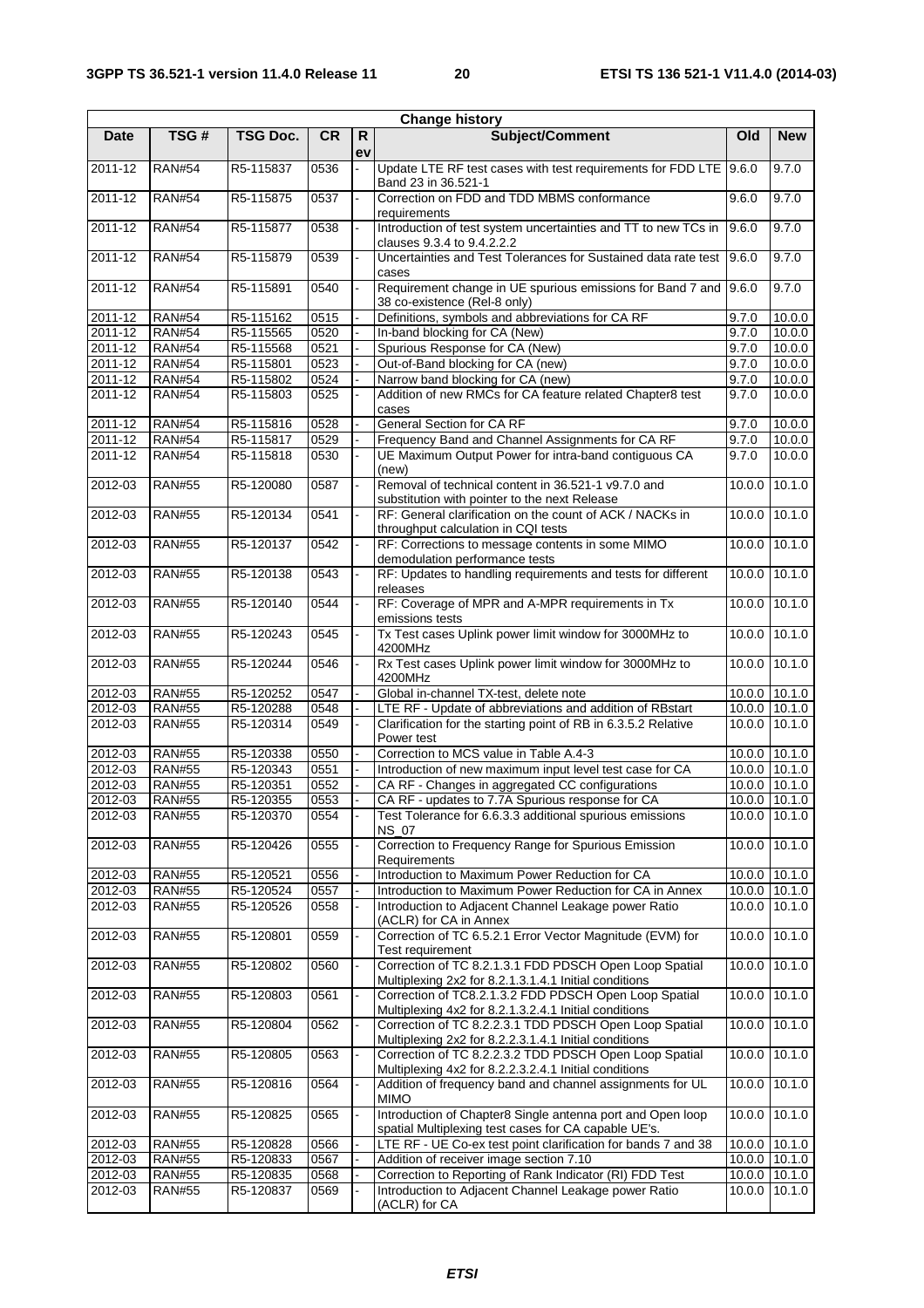| <b>Change history</b> |               |                 |           |         |                                                                                                           |               |               |  |  |
|-----------------------|---------------|-----------------|-----------|---------|-----------------------------------------------------------------------------------------------------------|---------------|---------------|--|--|
| <b>Date</b>           | TSG#          | <b>TSG Doc.</b> | <b>CR</b> | R<br>ev | Subject/Comment                                                                                           | Old           | <b>New</b>    |  |  |
| 2012-03               | <b>RAN#55</b> | R5-120839       | 0570      |         | Addition of a new TC 6.2.2B for UE Maximum Output Power<br>for UL-MIMO                                    | 10.0.0        | 10.1.0        |  |  |
| 2012-03               | <b>RAN#55</b> | R5-120842       | 0571      |         | Harmonic exceptions in LTE UE to UE co-existence tests                                                    |               | 10.0.0 10.1.0 |  |  |
| 2012-03               | <b>RAN#55</b> | R5-120843       | 0572      |         | Clarification for upper and lower interferers in 7.6.3 Narrow<br><b>Band Blocking</b>                     |               | 10.0.0 10.1.0 |  |  |
| 2012-03               | <b>RAN#55</b> | R5-120844       | 0573      |         | RF: Correction of frequency range for out of band blocking test                                           | 10.0.0        | 10.1.0        |  |  |
| 2012-03               | <b>RAN#55</b> | R5-120845       | 0574      |         | Correction and completion to clause 10 MBMS performance                                                   |               | 10.0.0 10.1.0 |  |  |
| 2012-03               | <b>RAN#55</b> | R5-120874       | 0575      |         | RF: New RMC-s and updates to the RMC-s overview tables                                                    |               | 10.0.0 10.1.0 |  |  |
| 2012-03               | <b>RAN#55</b> | R5-120875       | 0576      |         | RF: Test frequencies for UE co-existence emissions under<br>Note 13                                       | 10.0.0        | 10.1.0        |  |  |
| 2012-03               | <b>RAN#55</b> | R5-120877       | 0577      |         | UE Transmit OFF power for CA                                                                              | 10.0.0 10.1.0 |               |  |  |
| 2012-03               | <b>RAN#55</b> | R5-120878       | 0578      |         | Frequency error for Intraband CA                                                                          |               | 10.0.0 10.1.0 |  |  |
| 2012-03               | <b>RAN#55</b> | R5-120879       | 0579      |         | Occupied bandwidth for intra-band contiguous CA                                                           |               | 10.0.0 10.1.0 |  |  |
| 2012-03               | <b>RAN#55</b> | R5-120880       | 0580      |         | Transmitter Spurious emissions for CA                                                                     |               | 10.0.0 10.1.0 |  |  |
| 2012-03               | <b>RAN#55</b> | R5-120881       | 0581      |         | Reference sensitivity level for CA                                                                        |               | 10.0.0 10.1.0 |  |  |
| 2012-03               | <b>RAN#55</b> | R5-120882       | 0582      |         | CA RF - Addition of test description to 6.2.2A MOP for intra-<br>band CA                                  | 10.0.0        | 10.1.0        |  |  |
| 2012-03               | <b>RAN#55</b> | R5-120884       | 0583      |         | CA RF - updates to 7.6.2A OOB blocking for CA                                                             | 10.0.0 10.1.0 |               |  |  |
| 2012-03               | <b>RAN#55</b> | R5-120885       | 0584      |         | CA RF - updates to 7.6.3A Narrow-band blocking for CA                                                     |               | 10.0.0 10.1.0 |  |  |
| 2012-03               | <b>RAN#55</b> | R5-120899       | 0585      |         | CA RF - updates to 7.6.1A In-band Blocking for CA                                                         |               | 10.0.0 10.1.0 |  |  |
| 2012-03               | <b>RAN#55</b> | R5-120900       | 0586      |         | <b>Correction to UE Spurious Emissions</b>                                                                |               | 10.0.0 10.1.0 |  |  |
| 2012-06               | <b>RAN#56</b> | R5-121138       | 0588      |         | Correction of TC 6.3.5.2 Power Control Relative power<br>tolerance                                        | 10.1.0        | 10.2.0        |  |  |
| 2012-06               | <b>RAN#56</b> | R5-121155       | 0589      |         | Correction in test configuration table of sections 7.4 and 7.5                                            | 10.1.0        | 10.2.0        |  |  |
| 2012-06               | <b>RAN#56</b> | R5-121206       | 0590      |         | Correction of test procedure for intermodulation                                                          |               | 10.1.0 10.2.0 |  |  |
| 2012-06               | <b>RAN#56</b> | R5-121208       | 0591      |         | Correction of test procedure for out-of-band blocking                                                     |               | 10.1.0 10.2.0 |  |  |
| 2012-06               | <b>RAN#56</b> | R5-121221       | 0592      |         | Relative frequency error for CA performance tests                                                         | 10.1.0        | 10.2.0        |  |  |
| 2012-06               | <b>RAN#56</b> | R5-121241       | 0593      |         | RF: Corrections to derivation of test requirements for some<br>test points of TC 6.2.4                    | 10.1.0        | 10.2.0        |  |  |
| 2012-06               | <b>RAN#56</b> | R5-121242       | 0594      |         | RF: Updates to Annex I (Handling of different releases)                                                   | 10.1.0        | 10.2.0        |  |  |
| 2012-06               | <b>RAN#56</b> | R5-121253       | 0595      |         | RF: Clarification of test frequencies for UE co-existence<br>emissions under Note 13                      | 10.1.0        | 10.2.0        |  |  |
| 2012-06               | <b>RAN#56</b> | R5-121254       | 0596      |         | RF: Minor correction to RMC reference in minimum test time<br>annex for TC 8.3.2.1.3                      | 10.1.0        | 10.2.0        |  |  |
| 2012-06               | <b>RAN#56</b> | R5-121305       | 0597      |         | Removal of test description from Transmit off power for CA<br>and introducing ON/OFF time mask for CA     | 10.1.0        | 10.2.0        |  |  |
| 2012-06               | <b>RAN#56</b> | R5-121322       | 0598      |         | Update of 6.3.4.2.2                                                                                       | 10.1.0 10.2.0 |               |  |  |
| 2012-06               | <b>RAN#56</b> | R5-121337       | 0599      |         | Clarifications to Maximum Power Reduction for CA                                                          |               | 10.1.0 10.2.0 |  |  |
| 2012-06               | <b>RAN#56</b> | R5-121438       | 0600      |         | Modification to Configured UE transmitted Output Power                                                    |               | 10.1.0 10.2.0 |  |  |
| 2012-06               | <b>RAN#56</b> | R5-121451       | 0601      |         | Correction of the Band 23 for UE coexistence requirements                                                 | 10.1.0        | 10.2.0        |  |  |
| 2012-06               | <b>RAN#56</b> | R5-121459       | 0602      |         | Correction of RF Test case: 8.7.2.1 TDD sustained data rate<br>performance                                |               | 10.1.0 10.2.0 |  |  |
| 2012-06               | <b>RAN#56</b> | R5-121463       | 0603      |         | Introduction of Adjacent Channel Selectivity (ACS) for CA                                                 |               | 10.1.0 10.2.0 |  |  |
| 2012-06               | <b>RAN#56</b> | R5-121475       | 0604      |         | LTE CA general updates to sections 3 - 5                                                                  |               | 10.1.0 10.2.0 |  |  |
| 2012-06               | <b>RAN#56</b> | R5-121479       | 0605      |         | CA RF - TC 6.2.2A MOP updates                                                                             |               | 10.1.0 10.2.0 |  |  |
| 2012-06               | <b>RAN#56</b> | R5-121482       | 0606      |         | CA RF - 7.6.1A In-band blocking updates                                                                   |               | 10.1.0 10.2.0 |  |  |
| 2012-06               | <b>RAN#56</b> | R5-121483       | 0607      |         | CA RF - 7.6.2A Out-of-band blocking updates                                                               |               | 10.1.0 10.2.0 |  |  |
| 2012-06               | <b>RAN#56</b> | R5-121484       | 0608      |         | CA RF - 7.6.3A Narrow-band blocking updates                                                               |               | 10.1.0 10.2.0 |  |  |
| 2012-06               | <b>RAN#56</b> | R5-121485       | 0609      |         | CA RF - 7.7A Spurious response updates                                                                    |               | 10.1.0 10.2.0 |  |  |
| 2012-06               | <b>RAN#56</b> | R5-121488       | 0610      |         | LTE RF - TC 6.6.3.2 UE co-existence requirements correction                                               |               | 10.1.0 10.2.0 |  |  |
| 2012-06               | <b>RAN#56</b> | R5-121523       | 0611      |         | Correction to downlink RB allocation in 7.5.4                                                             |               | 10.1.0 10.2.0 |  |  |
| 2012-06               | <b>RAN#56</b> | R5-121525       | 0612      |         | Correction to test requirement in 9.2.2.2                                                                 | 10.1.0        | 10.2.0        |  |  |
| 2012-06               | <b>RAN#56</b> | R5-121678       | 0613      |         | TS 36.521-1: Spurious emission band UE co-existence<br>alignment                                          | 10.1.0        | 10.2.0        |  |  |
| 2012-06               | <b>RAN#56</b> | R5-121680       | 0614      |         | TS 36.521-1: Applicability correction for 9.3.2.1.1 and 9.3.2.1.2                                         | 10.1.0        | 10.2.0        |  |  |
| 2012-06               | <b>RAN#56</b> | R5-121700       | 0615      |         | Suffix definition of Clause 5 for CA, UL-MIMO, and DL-MIMO                                                | 10.1.0 10.2.0 |               |  |  |
| 2012-06               | <b>RAN#56</b> | R5-121903       | 0616      |         | for 36.521-1 R-10<br>Update of Band 41 RF requirements to align with recent core<br>specification changes | 10.1.0        | 10.2.0        |  |  |
| 2012-06               | <b>RAN#56</b> | R5-121906       | 0617      |         | TS 36.521-1: Introduction of Band 26/XXVI in section 5                                                    |               | 10.1.0 10.2.0 |  |  |
| 2012-06               | <b>RAN#56</b> | R5-121907       | 0618      |         | TS 36.521-1: Band 26 Test points for A-MPR test                                                           |               | 10.1.0 10.2.0 |  |  |
|                       |               |                 |           |         |                                                                                                           |               |               |  |  |
| 2012-06               | <b>RAN#56</b> | R5-121909       | 0619      |         | CA RF - Adding contents to TC 6.2.4A A-MPR for CA                                                         |               | 10.1.0 10.2.0 |  |  |
| 2012-06               | <b>RAN#56</b> | R5-121918       | 0620      |         | TS 36.521-1: Introduction of Band 26/XXVI in section 6                                                    |               | 10.1.0 10.2.0 |  |  |
| 2012-06               | <b>RAN#56</b> | R5-121920       | 0621      |         | Corrections of test parameters and test procedure for ACS                                                 |               | 10.1.0 10.2.0 |  |  |
| 2012-06               | <b>RAN#56</b> | R5-121921       | 0622      |         | TS 36.521-1: Introduction of Band 26/XXVI in section 7                                                    | 10.1.0        | 10.2.0        |  |  |
| 2012-06               | <b>RAN#56</b> | R5-121925       | 0623      |         | CA RF - addition of test case 8.7.2.1A TDD sustained data<br>rate performance for CA                      |               | 10.1.0 10.2.0 |  |  |
| 2012-06               | <b>RAN#56</b> | R5-121937       | 0624      |         | A-MPR: Band 20, NS_10 not tested                                                                          |               | 10.1.0 10.2.0 |  |  |
| 2012-06               | <b>RAN#56</b> | R5-121938       | 0625      |         | RF: Several corrections to sustained data rate TC-s 8.7.1 and                                             |               | 10.1.0 10.2.0 |  |  |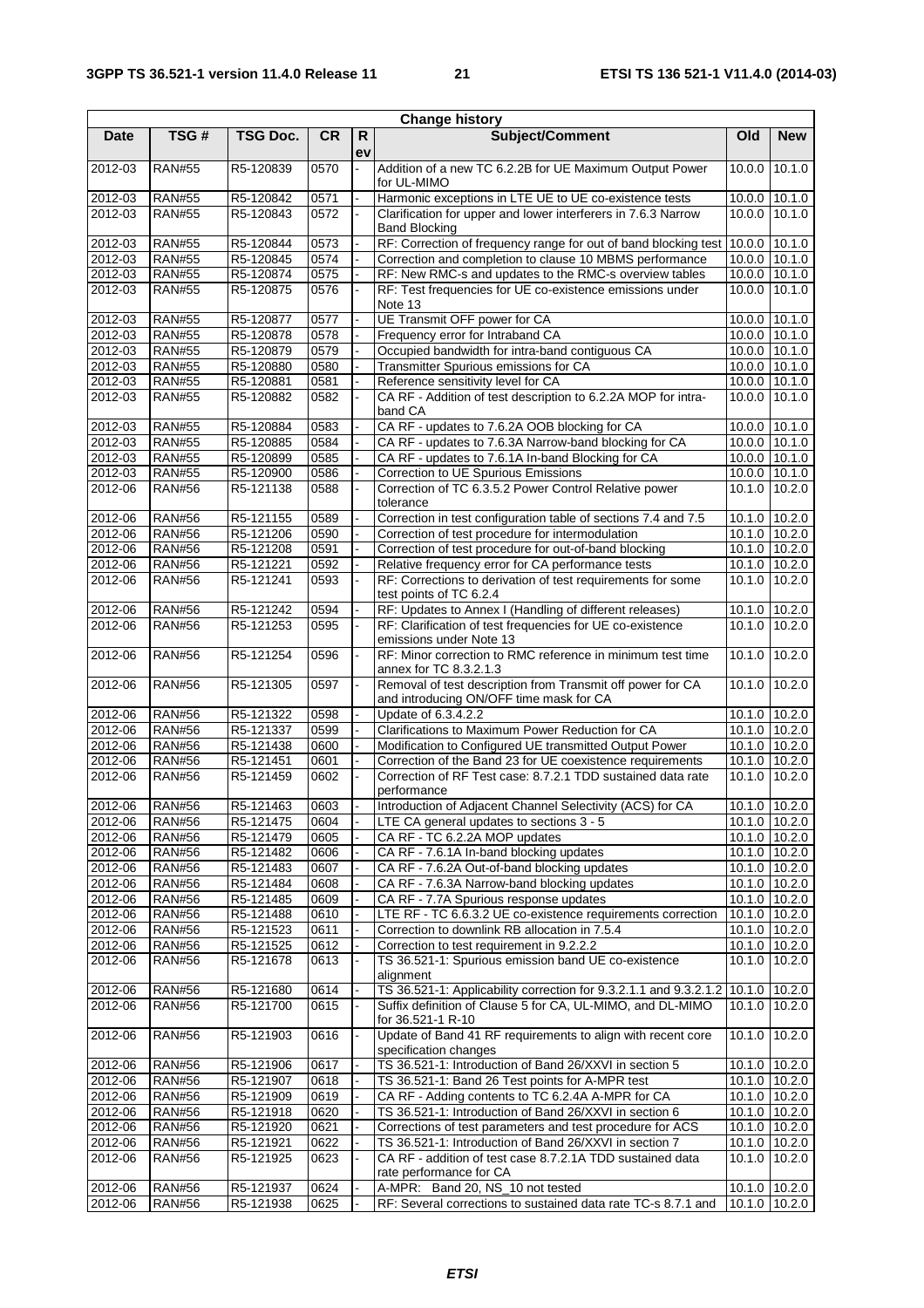| TSG#<br>R<br><b>Date</b><br>TSG Doc.<br>Old<br>ev<br>8.7.2<br><b>RAN#56</b><br>R5-121939<br>0626<br>RF: Corrections to CSI tests<br>10.1.0 10.2.0<br>2012-06<br>2012-06<br><b>RAN#56</b><br>R5-121944<br>0627<br>Addition of a new TC 6.3.3B<br>10.1.0 10.2.0<br>2012-06<br><b>RAN#56</b><br>R5-121945<br>Addition of a new TC 6.3.2B for Minimum Output Power for<br>10.1.0 10.2.0<br>0628<br>UL-MIMO<br><b>RAN#56</b><br>Addition of a new TC 6.3.4B<br>2012-06<br>R5-121946<br>0629<br>10.1.0 10.2.0<br><b>RAN#56</b><br>R5-121947<br>0630<br>Addition of a new TC 6.5.1B for Frequency Error for UL-MIMO<br>10.1.0 10.2.0<br>2012-06<br>$10.1.0$ 10.2.0<br>2012-06<br><b>RAN#56</b><br>R5-121948<br>0631<br>Addition of a new TC 6.6.1B<br>0632<br>Addition of a new TC 6.7B<br>2012-06<br><b>RAN#56</b><br>R5-121949<br>10.1.0 10.2.0<br>Addition of a new TC for Configured transmitted power for UL-<br>2012-06<br><b>RAN#56</b><br>R5-121950<br>0633<br>10.1.0 10.2.0<br><b>MIMO</b><br>Addition of a new TC for Power Control Absolute Power<br><b>RAN#56</b><br>R5-121951<br>0634<br>10.1.0 10.2.0<br>2012-06<br>Tolerance for UL-MIMO<br><b>RAN#56</b><br>2012-06<br>R5-121955<br>0635<br><b>SEM for CA</b><br>10.1.0 10.2.0<br><b>RAN#56</b><br>R5-121956<br>0636<br>Addition of a new TC for Carrier leakage for UL-MIMO<br>10.1.0 10.2.0<br>2012-06<br>Addition of a new TC for In-band emissions for non allocated<br>2012-06<br><b>RAN#56</b><br>R5-121957<br>$10.1.0$ 10.2.0<br>0637<br>RB for UL-MIMO<br>Addition of a new TC for EVM equalizer spectrum flatness for<br>10.1.0<br>10.2.0<br><b>RAN#56</b><br>R5-121958<br>0638<br>2012-06<br>UL-MIMO<br>Addition of a new TC for Reference sensitivity level for UL-<br><b>RAN#56</b><br>10.1.0<br>2012-06<br>R5-121959<br>0639<br><b>MIMO</b><br><b>RAN#56</b><br>Addition of a new TC for Maximum input level for UL-MIMO<br>2012-06<br>R5-121960<br>0640<br>10.1.0 10.2.0<br>Addition of a new TC for Adjacent Channel Selectivity (ACS)<br>2012-06<br><b>RAN#56</b><br>R5-121961<br>0641<br>10.1.0 10.2.0<br>for UL-MIMO<br>Addition of a new TC for In-band blocking for UL-MIMO<br>10.1.0 10.2.0<br>2012-06<br><b>RAN#56</b><br>R5-121962<br>0642<br>Addition of a new TC for Narrow band blocking for UL-MIMO<br>2012-06<br><b>RAN#56</b><br>R5-121963<br>0643<br>$\overline{10.1.0}$ 10.2.0<br>Addition of a new TC for Wide band Intermodulation for UL-<br>2012-06<br><b>RAN#56</b><br>R5-121964<br>0644<br>10.1.0 10.2.0<br><b>MIMO</b><br>Introduction of Chapter8 Single antenna port and Open loop<br>10.1.0<br>2012-06<br><b>RAN#56</b><br>R5-121983<br>0645<br>10.2.0<br>÷.<br>spatial Multiplexing TDD test cases for CA capable UEs<br><b>RAN#56</b><br>EVM and Global In-Channel TX-Test for intra band CA<br>10.1.0 10.2.0<br>2012-06<br>R5-121984<br>0646<br>2012-06<br><b>RAN#56</b><br>R5-121985<br>0647<br>RF: Corrections to applicability of some CA tests<br>10.1.0 10.2.0<br><b>RAN#56</b><br>Addition of test description to Occupied bandwidth for CA<br>2012-06<br>R5-121986<br>0648<br>10.1.0 10.2.0<br>Addition of test description to ACLR for CA<br>$10.1.0$ $10.2.0$<br>2012-06<br><b>RAN#56</b><br>R5-121987<br>0649<br>Addition of test description to Transmitter Spurious emissions<br>2012-06<br><b>RAN#56</b><br>R5-121988<br>0650<br>10.1.0 10.2.0<br>for CA<br>2012-06<br><b>RAN#56</b><br>0651<br>Addition of test description to Reference sensitivity level for CA<br>10.1.0 10.2.0<br>R5-121989<br>Addition of Codebook Subset Restriction in 8.3.2.x<br>0652<br>2012-06<br><b>RAN#56</b><br>R5-121994<br>10.1.0 10.2.0<br>2012-06<br><b>RAN#56</b><br>R5-121995<br>0653<br>Update of 6.3.5.2<br>10.1.0 10.2.0<br>TS 36.521-1: 9.4.1.2.1 and 9.4.1.2.2.1 test procedure<br>2012-06<br><b>RAN#56</b><br>R5-121996<br>0654<br>10.1.0 10.2.0<br>correction<br><b>RAN#56</b><br>0655<br>10.1.0<br>10.2.0<br>2012-06<br>R5-121997<br>TS 36.521-1: Minimum conformance requirements alignments<br>for section 9<br><b>RAN#56</b><br>Addition of a new TC for Out-of-band blocking for UL-MIMO<br>2012-06<br>R5-122003<br>0656<br>10.1.0 10.2.0<br>2012-06<br><b>RAN#56</b><br>R5-122004<br>Addition of a new TC for Spurious response for UL-MIMO<br>0657<br>10.1.0 10.2.0<br>Addition of a new TC for Error Vector Magnitude for UL-MIMO<br>2012-06<br><b>RAN#56</b><br>R5-122006<br>0658<br>$10.1.0$ 10.2.0<br>2012-09<br><b>RAN#57</b><br>R5-123136<br>10.2.0 10.3.0<br>0659<br>Correction of TC 6.3.5.2<br>2012-09<br><b>RAN#57</b><br>R5-123146<br>0660<br>Corrections to Transmitter Characteristics Requirements<br>$\overline{10.2.0}$ 10.3.0<br>Correction to SNR definition<br>2012-09<br><b>RAN#57</b><br>R5-123148<br>0661<br>$10.2.0$ 10.3.0<br>2012-09<br><b>RAN#57</b><br>R5-123150<br>0662<br>RF: Several editorial corrections<br>10.2.0 10.3.0<br>2012-09<br><b>RAN#57</b><br>R5-123161<br>RF: PDCCH Padding in Rx spurious emissions test<br>$10.2.0$ 10.3.0<br>0663<br>2012-09<br><b>RAN#57</b><br>R5-123179<br>Introduction of eDL-MIMO to Propagation Conditions<br>0664<br>10.2.0 10.3.0<br>2012-09<br>R5-123209<br>RF: Alignment of RMC references in test procedure of CSI<br><b>RAN#57</b><br>0665<br>10.2.0 10.3.0<br>tests<br>LTE RF - Correction to 7.4 and 7.5 UL allocations<br>10.2.0 10.3.0<br>2012-09<br><b>RAN#57</b><br>R5-123234<br>0666<br>2012-09<br><b>RAN#57</b><br>R5-123239<br>0667<br>Addition of test description to CA Maximum input level test<br>10.2.0 10.3.0<br>case<br>Correction to Occupied bandwidth for CA<br>2012-09<br>R5-123267<br>10.2.0 10.3.0<br><b>RAN#57</b><br>0668<br>Correction to Reference sensitivity level for CA<br>2012-09<br><b>RAN#57</b><br>R5-123268<br>0669<br>$\overline{10.2.0}$ 10.3.0<br>2012-09<br><b>RAN#57</b><br>R5-123324<br>New Annex for: Statistical testing of receiver performance with<br>0670<br>10.2.0 10.3.0<br>throughput for CA<br>2012-09<br><b>RAN#57</b><br>R5-123330<br>0671<br>Correction to test parameters in 6.6.3.2<br>$10.2.0$ 10.3.0<br><b>RAN#57</b><br>R5-123332<br>0672<br>Update of section 8 uncertainties and Test Tolerances for Rel-<br>2012-09<br>10.2.0 10.3.0<br>9 Tests<br>Clarification of RB allocation for DRS demodulation tests<br>2012-09<br><b>RAN#57</b><br>R5-123333<br>0673<br>10.2.0 10.3.0<br>2012-09<br><b>RAN#57</b><br>R5-123334<br>Correction to uplink reference measurement channel<br>10.2.0 10.3.0<br>0674<br>2012-09<br><b>RAN#57</b><br>R5-123386<br>0675<br>Addition of a new TC for power control relative power<br>10.2.0 10.3.0<br>tolerance for UL-MIMO<br>Addition of a new TC for aggregate power control tolerance for<br>10.2.0 10.3.0<br>2012-09<br><b>RAN#57</b><br>R5-123387<br>0676 | <b>Change history</b> |  |           |  |                 |  |            |  |  |  |  |
|-------------------------------------------------------------------------------------------------------------------------------------------------------------------------------------------------------------------------------------------------------------------------------------------------------------------------------------------------------------------------------------------------------------------------------------------------------------------------------------------------------------------------------------------------------------------------------------------------------------------------------------------------------------------------------------------------------------------------------------------------------------------------------------------------------------------------------------------------------------------------------------------------------------------------------------------------------------------------------------------------------------------------------------------------------------------------------------------------------------------------------------------------------------------------------------------------------------------------------------------------------------------------------------------------------------------------------------------------------------------------------------------------------------------------------------------------------------------------------------------------------------------------------------------------------------------------------------------------------------------------------------------------------------------------------------------------------------------------------------------------------------------------------------------------------------------------------------------------------------------------------------------------------------------------------------------------------------------------------------------------------------------------------------------------------------------------------------------------------------------------------------------------------------------------------------------------------------------------------------------------------------------------------------------------------------------------------------------------------------------------------------------------------------------------------------------------------------------------------------------------------------------------------------------------------------------------------------------------------------------------------------------------------------------------------------------------------------------------------------------------------------------------------------------------------------------------------------------------------------------------------------------------------------------------------------------------------------------------------------------------------------------------------------------------------------------------------------------------------------------------------------------------------------------------------------------------------------------------------------------------------------------------------------------------------------------------------------------------------------------------------------------------------------------------------------------------------------------------------------------------------------------------------------------------------------------------------------------------------------------------------------------------------------------------------------------------------------------------------------------------------------------------------------------------------------------------------------------------------------------------------------------------------------------------------------------------------------------------------------------------------------------------------------------------------------------------------------------------------------------------------------------------------------------------------------------------------------------------------------------------------------------------------------------------------------------------------------------------------------------------------------------------------------------------------------------------------------------------------------------------------------------------------------------------------------------------------------------------------------------------------------------------------------------------------------------------------------------------------------------------------------------------------------------------------------------------------------------------------------------------------------------------------------------------------------------------------------------------------------------------------------------------------------------------------------------------------------------------------------------------------------------------------------------------------------------------------------------------------------------------------------------------------------------------------------------------------------------------------------------------------------------------------------------------------------------------------------------------------------------------------------------------------------------------------------------------------------------------------------------------------------------------------------------------------------------------------------------------------------------------------------------------------------------------------------------------------------------------------------------------------------------------------------------------------------------------------------------------------------------------------------------------------------------------------------------------------------------------------------------------------------------------------------------------------------------------------------------------------------------------------------------------------------------------------------------------------------------------------------------------------------------------------------------------------------------------------------------------------------------------------------------------------------------------------------------------------------------------------------------------------------------------------------------------------------------------------------------------------------------------------------|-----------------------|--|-----------|--|-----------------|--|------------|--|--|--|--|
|                                                                                                                                                                                                                                                                                                                                                                                                                                                                                                                                                                                                                                                                                                                                                                                                                                                                                                                                                                                                                                                                                                                                                                                                                                                                                                                                                                                                                                                                                                                                                                                                                                                                                                                                                                                                                                                                                                                                                                                                                                                                                                                                                                                                                                                                                                                                                                                                                                                                                                                                                                                                                                                                                                                                                                                                                                                                                                                                                                                                                                                                                                                                                                                                                                                                                                                                                                                                                                                                                                                                                                                                                                                                                                                                                                                                                                                                                                                                                                                                                                                                                                                                                                                                                                                                                                                                                                                                                                                                                                                                                                                                                                                                                                                                                                                                                                                                                                                                                                                                                                                                                                                                                                                                                                                                                                                                                                                                                                                                                                                                                                                                                                                                                                                                                                                                                                                                                                                                                                                                                                                                                                                                                                                                                                                                                                                                                                                                                                                                                                                                                                                                                                                                                                                                                             |                       |  | <b>CR</b> |  | Subject/Comment |  | <b>New</b> |  |  |  |  |
|                                                                                                                                                                                                                                                                                                                                                                                                                                                                                                                                                                                                                                                                                                                                                                                                                                                                                                                                                                                                                                                                                                                                                                                                                                                                                                                                                                                                                                                                                                                                                                                                                                                                                                                                                                                                                                                                                                                                                                                                                                                                                                                                                                                                                                                                                                                                                                                                                                                                                                                                                                                                                                                                                                                                                                                                                                                                                                                                                                                                                                                                                                                                                                                                                                                                                                                                                                                                                                                                                                                                                                                                                                                                                                                                                                                                                                                                                                                                                                                                                                                                                                                                                                                                                                                                                                                                                                                                                                                                                                                                                                                                                                                                                                                                                                                                                                                                                                                                                                                                                                                                                                                                                                                                                                                                                                                                                                                                                                                                                                                                                                                                                                                                                                                                                                                                                                                                                                                                                                                                                                                                                                                                                                                                                                                                                                                                                                                                                                                                                                                                                                                                                                                                                                                                                             |                       |  |           |  |                 |  |            |  |  |  |  |
|                                                                                                                                                                                                                                                                                                                                                                                                                                                                                                                                                                                                                                                                                                                                                                                                                                                                                                                                                                                                                                                                                                                                                                                                                                                                                                                                                                                                                                                                                                                                                                                                                                                                                                                                                                                                                                                                                                                                                                                                                                                                                                                                                                                                                                                                                                                                                                                                                                                                                                                                                                                                                                                                                                                                                                                                                                                                                                                                                                                                                                                                                                                                                                                                                                                                                                                                                                                                                                                                                                                                                                                                                                                                                                                                                                                                                                                                                                                                                                                                                                                                                                                                                                                                                                                                                                                                                                                                                                                                                                                                                                                                                                                                                                                                                                                                                                                                                                                                                                                                                                                                                                                                                                                                                                                                                                                                                                                                                                                                                                                                                                                                                                                                                                                                                                                                                                                                                                                                                                                                                                                                                                                                                                                                                                                                                                                                                                                                                                                                                                                                                                                                                                                                                                                                                             |                       |  |           |  |                 |  |            |  |  |  |  |
|                                                                                                                                                                                                                                                                                                                                                                                                                                                                                                                                                                                                                                                                                                                                                                                                                                                                                                                                                                                                                                                                                                                                                                                                                                                                                                                                                                                                                                                                                                                                                                                                                                                                                                                                                                                                                                                                                                                                                                                                                                                                                                                                                                                                                                                                                                                                                                                                                                                                                                                                                                                                                                                                                                                                                                                                                                                                                                                                                                                                                                                                                                                                                                                                                                                                                                                                                                                                                                                                                                                                                                                                                                                                                                                                                                                                                                                                                                                                                                                                                                                                                                                                                                                                                                                                                                                                                                                                                                                                                                                                                                                                                                                                                                                                                                                                                                                                                                                                                                                                                                                                                                                                                                                                                                                                                                                                                                                                                                                                                                                                                                                                                                                                                                                                                                                                                                                                                                                                                                                                                                                                                                                                                                                                                                                                                                                                                                                                                                                                                                                                                                                                                                                                                                                                                             |                       |  |           |  |                 |  |            |  |  |  |  |
|                                                                                                                                                                                                                                                                                                                                                                                                                                                                                                                                                                                                                                                                                                                                                                                                                                                                                                                                                                                                                                                                                                                                                                                                                                                                                                                                                                                                                                                                                                                                                                                                                                                                                                                                                                                                                                                                                                                                                                                                                                                                                                                                                                                                                                                                                                                                                                                                                                                                                                                                                                                                                                                                                                                                                                                                                                                                                                                                                                                                                                                                                                                                                                                                                                                                                                                                                                                                                                                                                                                                                                                                                                                                                                                                                                                                                                                                                                                                                                                                                                                                                                                                                                                                                                                                                                                                                                                                                                                                                                                                                                                                                                                                                                                                                                                                                                                                                                                                                                                                                                                                                                                                                                                                                                                                                                                                                                                                                                                                                                                                                                                                                                                                                                                                                                                                                                                                                                                                                                                                                                                                                                                                                                                                                                                                                                                                                                                                                                                                                                                                                                                                                                                                                                                                                             |                       |  |           |  |                 |  |            |  |  |  |  |
|                                                                                                                                                                                                                                                                                                                                                                                                                                                                                                                                                                                                                                                                                                                                                                                                                                                                                                                                                                                                                                                                                                                                                                                                                                                                                                                                                                                                                                                                                                                                                                                                                                                                                                                                                                                                                                                                                                                                                                                                                                                                                                                                                                                                                                                                                                                                                                                                                                                                                                                                                                                                                                                                                                                                                                                                                                                                                                                                                                                                                                                                                                                                                                                                                                                                                                                                                                                                                                                                                                                                                                                                                                                                                                                                                                                                                                                                                                                                                                                                                                                                                                                                                                                                                                                                                                                                                                                                                                                                                                                                                                                                                                                                                                                                                                                                                                                                                                                                                                                                                                                                                                                                                                                                                                                                                                                                                                                                                                                                                                                                                                                                                                                                                                                                                                                                                                                                                                                                                                                                                                                                                                                                                                                                                                                                                                                                                                                                                                                                                                                                                                                                                                                                                                                                                             |                       |  |           |  |                 |  |            |  |  |  |  |
|                                                                                                                                                                                                                                                                                                                                                                                                                                                                                                                                                                                                                                                                                                                                                                                                                                                                                                                                                                                                                                                                                                                                                                                                                                                                                                                                                                                                                                                                                                                                                                                                                                                                                                                                                                                                                                                                                                                                                                                                                                                                                                                                                                                                                                                                                                                                                                                                                                                                                                                                                                                                                                                                                                                                                                                                                                                                                                                                                                                                                                                                                                                                                                                                                                                                                                                                                                                                                                                                                                                                                                                                                                                                                                                                                                                                                                                                                                                                                                                                                                                                                                                                                                                                                                                                                                                                                                                                                                                                                                                                                                                                                                                                                                                                                                                                                                                                                                                                                                                                                                                                                                                                                                                                                                                                                                                                                                                                                                                                                                                                                                                                                                                                                                                                                                                                                                                                                                                                                                                                                                                                                                                                                                                                                                                                                                                                                                                                                                                                                                                                                                                                                                                                                                                                                             |                       |  |           |  |                 |  |            |  |  |  |  |
|                                                                                                                                                                                                                                                                                                                                                                                                                                                                                                                                                                                                                                                                                                                                                                                                                                                                                                                                                                                                                                                                                                                                                                                                                                                                                                                                                                                                                                                                                                                                                                                                                                                                                                                                                                                                                                                                                                                                                                                                                                                                                                                                                                                                                                                                                                                                                                                                                                                                                                                                                                                                                                                                                                                                                                                                                                                                                                                                                                                                                                                                                                                                                                                                                                                                                                                                                                                                                                                                                                                                                                                                                                                                                                                                                                                                                                                                                                                                                                                                                                                                                                                                                                                                                                                                                                                                                                                                                                                                                                                                                                                                                                                                                                                                                                                                                                                                                                                                                                                                                                                                                                                                                                                                                                                                                                                                                                                                                                                                                                                                                                                                                                                                                                                                                                                                                                                                                                                                                                                                                                                                                                                                                                                                                                                                                                                                                                                                                                                                                                                                                                                                                                                                                                                                                             |                       |  |           |  |                 |  |            |  |  |  |  |
|                                                                                                                                                                                                                                                                                                                                                                                                                                                                                                                                                                                                                                                                                                                                                                                                                                                                                                                                                                                                                                                                                                                                                                                                                                                                                                                                                                                                                                                                                                                                                                                                                                                                                                                                                                                                                                                                                                                                                                                                                                                                                                                                                                                                                                                                                                                                                                                                                                                                                                                                                                                                                                                                                                                                                                                                                                                                                                                                                                                                                                                                                                                                                                                                                                                                                                                                                                                                                                                                                                                                                                                                                                                                                                                                                                                                                                                                                                                                                                                                                                                                                                                                                                                                                                                                                                                                                                                                                                                                                                                                                                                                                                                                                                                                                                                                                                                                                                                                                                                                                                                                                                                                                                                                                                                                                                                                                                                                                                                                                                                                                                                                                                                                                                                                                                                                                                                                                                                                                                                                                                                                                                                                                                                                                                                                                                                                                                                                                                                                                                                                                                                                                                                                                                                                                             |                       |  |           |  |                 |  |            |  |  |  |  |
|                                                                                                                                                                                                                                                                                                                                                                                                                                                                                                                                                                                                                                                                                                                                                                                                                                                                                                                                                                                                                                                                                                                                                                                                                                                                                                                                                                                                                                                                                                                                                                                                                                                                                                                                                                                                                                                                                                                                                                                                                                                                                                                                                                                                                                                                                                                                                                                                                                                                                                                                                                                                                                                                                                                                                                                                                                                                                                                                                                                                                                                                                                                                                                                                                                                                                                                                                                                                                                                                                                                                                                                                                                                                                                                                                                                                                                                                                                                                                                                                                                                                                                                                                                                                                                                                                                                                                                                                                                                                                                                                                                                                                                                                                                                                                                                                                                                                                                                                                                                                                                                                                                                                                                                                                                                                                                                                                                                                                                                                                                                                                                                                                                                                                                                                                                                                                                                                                                                                                                                                                                                                                                                                                                                                                                                                                                                                                                                                                                                                                                                                                                                                                                                                                                                                                             |                       |  |           |  |                 |  |            |  |  |  |  |
|                                                                                                                                                                                                                                                                                                                                                                                                                                                                                                                                                                                                                                                                                                                                                                                                                                                                                                                                                                                                                                                                                                                                                                                                                                                                                                                                                                                                                                                                                                                                                                                                                                                                                                                                                                                                                                                                                                                                                                                                                                                                                                                                                                                                                                                                                                                                                                                                                                                                                                                                                                                                                                                                                                                                                                                                                                                                                                                                                                                                                                                                                                                                                                                                                                                                                                                                                                                                                                                                                                                                                                                                                                                                                                                                                                                                                                                                                                                                                                                                                                                                                                                                                                                                                                                                                                                                                                                                                                                                                                                                                                                                                                                                                                                                                                                                                                                                                                                                                                                                                                                                                                                                                                                                                                                                                                                                                                                                                                                                                                                                                                                                                                                                                                                                                                                                                                                                                                                                                                                                                                                                                                                                                                                                                                                                                                                                                                                                                                                                                                                                                                                                                                                                                                                                                             |                       |  |           |  |                 |  |            |  |  |  |  |
|                                                                                                                                                                                                                                                                                                                                                                                                                                                                                                                                                                                                                                                                                                                                                                                                                                                                                                                                                                                                                                                                                                                                                                                                                                                                                                                                                                                                                                                                                                                                                                                                                                                                                                                                                                                                                                                                                                                                                                                                                                                                                                                                                                                                                                                                                                                                                                                                                                                                                                                                                                                                                                                                                                                                                                                                                                                                                                                                                                                                                                                                                                                                                                                                                                                                                                                                                                                                                                                                                                                                                                                                                                                                                                                                                                                                                                                                                                                                                                                                                                                                                                                                                                                                                                                                                                                                                                                                                                                                                                                                                                                                                                                                                                                                                                                                                                                                                                                                                                                                                                                                                                                                                                                                                                                                                                                                                                                                                                                                                                                                                                                                                                                                                                                                                                                                                                                                                                                                                                                                                                                                                                                                                                                                                                                                                                                                                                                                                                                                                                                                                                                                                                                                                                                                                             |                       |  |           |  |                 |  |            |  |  |  |  |
|                                                                                                                                                                                                                                                                                                                                                                                                                                                                                                                                                                                                                                                                                                                                                                                                                                                                                                                                                                                                                                                                                                                                                                                                                                                                                                                                                                                                                                                                                                                                                                                                                                                                                                                                                                                                                                                                                                                                                                                                                                                                                                                                                                                                                                                                                                                                                                                                                                                                                                                                                                                                                                                                                                                                                                                                                                                                                                                                                                                                                                                                                                                                                                                                                                                                                                                                                                                                                                                                                                                                                                                                                                                                                                                                                                                                                                                                                                                                                                                                                                                                                                                                                                                                                                                                                                                                                                                                                                                                                                                                                                                                                                                                                                                                                                                                                                                                                                                                                                                                                                                                                                                                                                                                                                                                                                                                                                                                                                                                                                                                                                                                                                                                                                                                                                                                                                                                                                                                                                                                                                                                                                                                                                                                                                                                                                                                                                                                                                                                                                                                                                                                                                                                                                                                                             |                       |  |           |  |                 |  |            |  |  |  |  |
|                                                                                                                                                                                                                                                                                                                                                                                                                                                                                                                                                                                                                                                                                                                                                                                                                                                                                                                                                                                                                                                                                                                                                                                                                                                                                                                                                                                                                                                                                                                                                                                                                                                                                                                                                                                                                                                                                                                                                                                                                                                                                                                                                                                                                                                                                                                                                                                                                                                                                                                                                                                                                                                                                                                                                                                                                                                                                                                                                                                                                                                                                                                                                                                                                                                                                                                                                                                                                                                                                                                                                                                                                                                                                                                                                                                                                                                                                                                                                                                                                                                                                                                                                                                                                                                                                                                                                                                                                                                                                                                                                                                                                                                                                                                                                                                                                                                                                                                                                                                                                                                                                                                                                                                                                                                                                                                                                                                                                                                                                                                                                                                                                                                                                                                                                                                                                                                                                                                                                                                                                                                                                                                                                                                                                                                                                                                                                                                                                                                                                                                                                                                                                                                                                                                                                             |                       |  |           |  |                 |  |            |  |  |  |  |
|                                                                                                                                                                                                                                                                                                                                                                                                                                                                                                                                                                                                                                                                                                                                                                                                                                                                                                                                                                                                                                                                                                                                                                                                                                                                                                                                                                                                                                                                                                                                                                                                                                                                                                                                                                                                                                                                                                                                                                                                                                                                                                                                                                                                                                                                                                                                                                                                                                                                                                                                                                                                                                                                                                                                                                                                                                                                                                                                                                                                                                                                                                                                                                                                                                                                                                                                                                                                                                                                                                                                                                                                                                                                                                                                                                                                                                                                                                                                                                                                                                                                                                                                                                                                                                                                                                                                                                                                                                                                                                                                                                                                                                                                                                                                                                                                                                                                                                                                                                                                                                                                                                                                                                                                                                                                                                                                                                                                                                                                                                                                                                                                                                                                                                                                                                                                                                                                                                                                                                                                                                                                                                                                                                                                                                                                                                                                                                                                                                                                                                                                                                                                                                                                                                                                                             |                       |  |           |  |                 |  |            |  |  |  |  |
|                                                                                                                                                                                                                                                                                                                                                                                                                                                                                                                                                                                                                                                                                                                                                                                                                                                                                                                                                                                                                                                                                                                                                                                                                                                                                                                                                                                                                                                                                                                                                                                                                                                                                                                                                                                                                                                                                                                                                                                                                                                                                                                                                                                                                                                                                                                                                                                                                                                                                                                                                                                                                                                                                                                                                                                                                                                                                                                                                                                                                                                                                                                                                                                                                                                                                                                                                                                                                                                                                                                                                                                                                                                                                                                                                                                                                                                                                                                                                                                                                                                                                                                                                                                                                                                                                                                                                                                                                                                                                                                                                                                                                                                                                                                                                                                                                                                                                                                                                                                                                                                                                                                                                                                                                                                                                                                                                                                                                                                                                                                                                                                                                                                                                                                                                                                                                                                                                                                                                                                                                                                                                                                                                                                                                                                                                                                                                                                                                                                                                                                                                                                                                                                                                                                                                             |                       |  |           |  |                 |  |            |  |  |  |  |
|                                                                                                                                                                                                                                                                                                                                                                                                                                                                                                                                                                                                                                                                                                                                                                                                                                                                                                                                                                                                                                                                                                                                                                                                                                                                                                                                                                                                                                                                                                                                                                                                                                                                                                                                                                                                                                                                                                                                                                                                                                                                                                                                                                                                                                                                                                                                                                                                                                                                                                                                                                                                                                                                                                                                                                                                                                                                                                                                                                                                                                                                                                                                                                                                                                                                                                                                                                                                                                                                                                                                                                                                                                                                                                                                                                                                                                                                                                                                                                                                                                                                                                                                                                                                                                                                                                                                                                                                                                                                                                                                                                                                                                                                                                                                                                                                                                                                                                                                                                                                                                                                                                                                                                                                                                                                                                                                                                                                                                                                                                                                                                                                                                                                                                                                                                                                                                                                                                                                                                                                                                                                                                                                                                                                                                                                                                                                                                                                                                                                                                                                                                                                                                                                                                                                                             |                       |  |           |  |                 |  |            |  |  |  |  |
|                                                                                                                                                                                                                                                                                                                                                                                                                                                                                                                                                                                                                                                                                                                                                                                                                                                                                                                                                                                                                                                                                                                                                                                                                                                                                                                                                                                                                                                                                                                                                                                                                                                                                                                                                                                                                                                                                                                                                                                                                                                                                                                                                                                                                                                                                                                                                                                                                                                                                                                                                                                                                                                                                                                                                                                                                                                                                                                                                                                                                                                                                                                                                                                                                                                                                                                                                                                                                                                                                                                                                                                                                                                                                                                                                                                                                                                                                                                                                                                                                                                                                                                                                                                                                                                                                                                                                                                                                                                                                                                                                                                                                                                                                                                                                                                                                                                                                                                                                                                                                                                                                                                                                                                                                                                                                                                                                                                                                                                                                                                                                                                                                                                                                                                                                                                                                                                                                                                                                                                                                                                                                                                                                                                                                                                                                                                                                                                                                                                                                                                                                                                                                                                                                                                                                             |                       |  |           |  |                 |  |            |  |  |  |  |
|                                                                                                                                                                                                                                                                                                                                                                                                                                                                                                                                                                                                                                                                                                                                                                                                                                                                                                                                                                                                                                                                                                                                                                                                                                                                                                                                                                                                                                                                                                                                                                                                                                                                                                                                                                                                                                                                                                                                                                                                                                                                                                                                                                                                                                                                                                                                                                                                                                                                                                                                                                                                                                                                                                                                                                                                                                                                                                                                                                                                                                                                                                                                                                                                                                                                                                                                                                                                                                                                                                                                                                                                                                                                                                                                                                                                                                                                                                                                                                                                                                                                                                                                                                                                                                                                                                                                                                                                                                                                                                                                                                                                                                                                                                                                                                                                                                                                                                                                                                                                                                                                                                                                                                                                                                                                                                                                                                                                                                                                                                                                                                                                                                                                                                                                                                                                                                                                                                                                                                                                                                                                                                                                                                                                                                                                                                                                                                                                                                                                                                                                                                                                                                                                                                                                                             |                       |  |           |  |                 |  |            |  |  |  |  |
|                                                                                                                                                                                                                                                                                                                                                                                                                                                                                                                                                                                                                                                                                                                                                                                                                                                                                                                                                                                                                                                                                                                                                                                                                                                                                                                                                                                                                                                                                                                                                                                                                                                                                                                                                                                                                                                                                                                                                                                                                                                                                                                                                                                                                                                                                                                                                                                                                                                                                                                                                                                                                                                                                                                                                                                                                                                                                                                                                                                                                                                                                                                                                                                                                                                                                                                                                                                                                                                                                                                                                                                                                                                                                                                                                                                                                                                                                                                                                                                                                                                                                                                                                                                                                                                                                                                                                                                                                                                                                                                                                                                                                                                                                                                                                                                                                                                                                                                                                                                                                                                                                                                                                                                                                                                                                                                                                                                                                                                                                                                                                                                                                                                                                                                                                                                                                                                                                                                                                                                                                                                                                                                                                                                                                                                                                                                                                                                                                                                                                                                                                                                                                                                                                                                                                             |                       |  |           |  |                 |  | 10.2.0     |  |  |  |  |
|                                                                                                                                                                                                                                                                                                                                                                                                                                                                                                                                                                                                                                                                                                                                                                                                                                                                                                                                                                                                                                                                                                                                                                                                                                                                                                                                                                                                                                                                                                                                                                                                                                                                                                                                                                                                                                                                                                                                                                                                                                                                                                                                                                                                                                                                                                                                                                                                                                                                                                                                                                                                                                                                                                                                                                                                                                                                                                                                                                                                                                                                                                                                                                                                                                                                                                                                                                                                                                                                                                                                                                                                                                                                                                                                                                                                                                                                                                                                                                                                                                                                                                                                                                                                                                                                                                                                                                                                                                                                                                                                                                                                                                                                                                                                                                                                                                                                                                                                                                                                                                                                                                                                                                                                                                                                                                                                                                                                                                                                                                                                                                                                                                                                                                                                                                                                                                                                                                                                                                                                                                                                                                                                                                                                                                                                                                                                                                                                                                                                                                                                                                                                                                                                                                                                                             |                       |  |           |  |                 |  |            |  |  |  |  |
|                                                                                                                                                                                                                                                                                                                                                                                                                                                                                                                                                                                                                                                                                                                                                                                                                                                                                                                                                                                                                                                                                                                                                                                                                                                                                                                                                                                                                                                                                                                                                                                                                                                                                                                                                                                                                                                                                                                                                                                                                                                                                                                                                                                                                                                                                                                                                                                                                                                                                                                                                                                                                                                                                                                                                                                                                                                                                                                                                                                                                                                                                                                                                                                                                                                                                                                                                                                                                                                                                                                                                                                                                                                                                                                                                                                                                                                                                                                                                                                                                                                                                                                                                                                                                                                                                                                                                                                                                                                                                                                                                                                                                                                                                                                                                                                                                                                                                                                                                                                                                                                                                                                                                                                                                                                                                                                                                                                                                                                                                                                                                                                                                                                                                                                                                                                                                                                                                                                                                                                                                                                                                                                                                                                                                                                                                                                                                                                                                                                                                                                                                                                                                                                                                                                                                             |                       |  |           |  |                 |  |            |  |  |  |  |
|                                                                                                                                                                                                                                                                                                                                                                                                                                                                                                                                                                                                                                                                                                                                                                                                                                                                                                                                                                                                                                                                                                                                                                                                                                                                                                                                                                                                                                                                                                                                                                                                                                                                                                                                                                                                                                                                                                                                                                                                                                                                                                                                                                                                                                                                                                                                                                                                                                                                                                                                                                                                                                                                                                                                                                                                                                                                                                                                                                                                                                                                                                                                                                                                                                                                                                                                                                                                                                                                                                                                                                                                                                                                                                                                                                                                                                                                                                                                                                                                                                                                                                                                                                                                                                                                                                                                                                                                                                                                                                                                                                                                                                                                                                                                                                                                                                                                                                                                                                                                                                                                                                                                                                                                                                                                                                                                                                                                                                                                                                                                                                                                                                                                                                                                                                                                                                                                                                                                                                                                                                                                                                                                                                                                                                                                                                                                                                                                                                                                                                                                                                                                                                                                                                                                                             |                       |  |           |  |                 |  |            |  |  |  |  |
|                                                                                                                                                                                                                                                                                                                                                                                                                                                                                                                                                                                                                                                                                                                                                                                                                                                                                                                                                                                                                                                                                                                                                                                                                                                                                                                                                                                                                                                                                                                                                                                                                                                                                                                                                                                                                                                                                                                                                                                                                                                                                                                                                                                                                                                                                                                                                                                                                                                                                                                                                                                                                                                                                                                                                                                                                                                                                                                                                                                                                                                                                                                                                                                                                                                                                                                                                                                                                                                                                                                                                                                                                                                                                                                                                                                                                                                                                                                                                                                                                                                                                                                                                                                                                                                                                                                                                                                                                                                                                                                                                                                                                                                                                                                                                                                                                                                                                                                                                                                                                                                                                                                                                                                                                                                                                                                                                                                                                                                                                                                                                                                                                                                                                                                                                                                                                                                                                                                                                                                                                                                                                                                                                                                                                                                                                                                                                                                                                                                                                                                                                                                                                                                                                                                                                             |                       |  |           |  |                 |  |            |  |  |  |  |
|                                                                                                                                                                                                                                                                                                                                                                                                                                                                                                                                                                                                                                                                                                                                                                                                                                                                                                                                                                                                                                                                                                                                                                                                                                                                                                                                                                                                                                                                                                                                                                                                                                                                                                                                                                                                                                                                                                                                                                                                                                                                                                                                                                                                                                                                                                                                                                                                                                                                                                                                                                                                                                                                                                                                                                                                                                                                                                                                                                                                                                                                                                                                                                                                                                                                                                                                                                                                                                                                                                                                                                                                                                                                                                                                                                                                                                                                                                                                                                                                                                                                                                                                                                                                                                                                                                                                                                                                                                                                                                                                                                                                                                                                                                                                                                                                                                                                                                                                                                                                                                                                                                                                                                                                                                                                                                                                                                                                                                                                                                                                                                                                                                                                                                                                                                                                                                                                                                                                                                                                                                                                                                                                                                                                                                                                                                                                                                                                                                                                                                                                                                                                                                                                                                                                                             |                       |  |           |  |                 |  |            |  |  |  |  |
|                                                                                                                                                                                                                                                                                                                                                                                                                                                                                                                                                                                                                                                                                                                                                                                                                                                                                                                                                                                                                                                                                                                                                                                                                                                                                                                                                                                                                                                                                                                                                                                                                                                                                                                                                                                                                                                                                                                                                                                                                                                                                                                                                                                                                                                                                                                                                                                                                                                                                                                                                                                                                                                                                                                                                                                                                                                                                                                                                                                                                                                                                                                                                                                                                                                                                                                                                                                                                                                                                                                                                                                                                                                                                                                                                                                                                                                                                                                                                                                                                                                                                                                                                                                                                                                                                                                                                                                                                                                                                                                                                                                                                                                                                                                                                                                                                                                                                                                                                                                                                                                                                                                                                                                                                                                                                                                                                                                                                                                                                                                                                                                                                                                                                                                                                                                                                                                                                                                                                                                                                                                                                                                                                                                                                                                                                                                                                                                                                                                                                                                                                                                                                                                                                                                                                             |                       |  |           |  |                 |  |            |  |  |  |  |
|                                                                                                                                                                                                                                                                                                                                                                                                                                                                                                                                                                                                                                                                                                                                                                                                                                                                                                                                                                                                                                                                                                                                                                                                                                                                                                                                                                                                                                                                                                                                                                                                                                                                                                                                                                                                                                                                                                                                                                                                                                                                                                                                                                                                                                                                                                                                                                                                                                                                                                                                                                                                                                                                                                                                                                                                                                                                                                                                                                                                                                                                                                                                                                                                                                                                                                                                                                                                                                                                                                                                                                                                                                                                                                                                                                                                                                                                                                                                                                                                                                                                                                                                                                                                                                                                                                                                                                                                                                                                                                                                                                                                                                                                                                                                                                                                                                                                                                                                                                                                                                                                                                                                                                                                                                                                                                                                                                                                                                                                                                                                                                                                                                                                                                                                                                                                                                                                                                                                                                                                                                                                                                                                                                                                                                                                                                                                                                                                                                                                                                                                                                                                                                                                                                                                                             |                       |  |           |  |                 |  |            |  |  |  |  |
|                                                                                                                                                                                                                                                                                                                                                                                                                                                                                                                                                                                                                                                                                                                                                                                                                                                                                                                                                                                                                                                                                                                                                                                                                                                                                                                                                                                                                                                                                                                                                                                                                                                                                                                                                                                                                                                                                                                                                                                                                                                                                                                                                                                                                                                                                                                                                                                                                                                                                                                                                                                                                                                                                                                                                                                                                                                                                                                                                                                                                                                                                                                                                                                                                                                                                                                                                                                                                                                                                                                                                                                                                                                                                                                                                                                                                                                                                                                                                                                                                                                                                                                                                                                                                                                                                                                                                                                                                                                                                                                                                                                                                                                                                                                                                                                                                                                                                                                                                                                                                                                                                                                                                                                                                                                                                                                                                                                                                                                                                                                                                                                                                                                                                                                                                                                                                                                                                                                                                                                                                                                                                                                                                                                                                                                                                                                                                                                                                                                                                                                                                                                                                                                                                                                                                             |                       |  |           |  |                 |  |            |  |  |  |  |
|                                                                                                                                                                                                                                                                                                                                                                                                                                                                                                                                                                                                                                                                                                                                                                                                                                                                                                                                                                                                                                                                                                                                                                                                                                                                                                                                                                                                                                                                                                                                                                                                                                                                                                                                                                                                                                                                                                                                                                                                                                                                                                                                                                                                                                                                                                                                                                                                                                                                                                                                                                                                                                                                                                                                                                                                                                                                                                                                                                                                                                                                                                                                                                                                                                                                                                                                                                                                                                                                                                                                                                                                                                                                                                                                                                                                                                                                                                                                                                                                                                                                                                                                                                                                                                                                                                                                                                                                                                                                                                                                                                                                                                                                                                                                                                                                                                                                                                                                                                                                                                                                                                                                                                                                                                                                                                                                                                                                                                                                                                                                                                                                                                                                                                                                                                                                                                                                                                                                                                                                                                                                                                                                                                                                                                                                                                                                                                                                                                                                                                                                                                                                                                                                                                                                                             |                       |  |           |  |                 |  |            |  |  |  |  |
|                                                                                                                                                                                                                                                                                                                                                                                                                                                                                                                                                                                                                                                                                                                                                                                                                                                                                                                                                                                                                                                                                                                                                                                                                                                                                                                                                                                                                                                                                                                                                                                                                                                                                                                                                                                                                                                                                                                                                                                                                                                                                                                                                                                                                                                                                                                                                                                                                                                                                                                                                                                                                                                                                                                                                                                                                                                                                                                                                                                                                                                                                                                                                                                                                                                                                                                                                                                                                                                                                                                                                                                                                                                                                                                                                                                                                                                                                                                                                                                                                                                                                                                                                                                                                                                                                                                                                                                                                                                                                                                                                                                                                                                                                                                                                                                                                                                                                                                                                                                                                                                                                                                                                                                                                                                                                                                                                                                                                                                                                                                                                                                                                                                                                                                                                                                                                                                                                                                                                                                                                                                                                                                                                                                                                                                                                                                                                                                                                                                                                                                                                                                                                                                                                                                                                             |                       |  |           |  |                 |  |            |  |  |  |  |
|                                                                                                                                                                                                                                                                                                                                                                                                                                                                                                                                                                                                                                                                                                                                                                                                                                                                                                                                                                                                                                                                                                                                                                                                                                                                                                                                                                                                                                                                                                                                                                                                                                                                                                                                                                                                                                                                                                                                                                                                                                                                                                                                                                                                                                                                                                                                                                                                                                                                                                                                                                                                                                                                                                                                                                                                                                                                                                                                                                                                                                                                                                                                                                                                                                                                                                                                                                                                                                                                                                                                                                                                                                                                                                                                                                                                                                                                                                                                                                                                                                                                                                                                                                                                                                                                                                                                                                                                                                                                                                                                                                                                                                                                                                                                                                                                                                                                                                                                                                                                                                                                                                                                                                                                                                                                                                                                                                                                                                                                                                                                                                                                                                                                                                                                                                                                                                                                                                                                                                                                                                                                                                                                                                                                                                                                                                                                                                                                                                                                                                                                                                                                                                                                                                                                                             |                       |  |           |  |                 |  |            |  |  |  |  |
|                                                                                                                                                                                                                                                                                                                                                                                                                                                                                                                                                                                                                                                                                                                                                                                                                                                                                                                                                                                                                                                                                                                                                                                                                                                                                                                                                                                                                                                                                                                                                                                                                                                                                                                                                                                                                                                                                                                                                                                                                                                                                                                                                                                                                                                                                                                                                                                                                                                                                                                                                                                                                                                                                                                                                                                                                                                                                                                                                                                                                                                                                                                                                                                                                                                                                                                                                                                                                                                                                                                                                                                                                                                                                                                                                                                                                                                                                                                                                                                                                                                                                                                                                                                                                                                                                                                                                                                                                                                                                                                                                                                                                                                                                                                                                                                                                                                                                                                                                                                                                                                                                                                                                                                                                                                                                                                                                                                                                                                                                                                                                                                                                                                                                                                                                                                                                                                                                                                                                                                                                                                                                                                                                                                                                                                                                                                                                                                                                                                                                                                                                                                                                                                                                                                                                             |                       |  |           |  |                 |  |            |  |  |  |  |
|                                                                                                                                                                                                                                                                                                                                                                                                                                                                                                                                                                                                                                                                                                                                                                                                                                                                                                                                                                                                                                                                                                                                                                                                                                                                                                                                                                                                                                                                                                                                                                                                                                                                                                                                                                                                                                                                                                                                                                                                                                                                                                                                                                                                                                                                                                                                                                                                                                                                                                                                                                                                                                                                                                                                                                                                                                                                                                                                                                                                                                                                                                                                                                                                                                                                                                                                                                                                                                                                                                                                                                                                                                                                                                                                                                                                                                                                                                                                                                                                                                                                                                                                                                                                                                                                                                                                                                                                                                                                                                                                                                                                                                                                                                                                                                                                                                                                                                                                                                                                                                                                                                                                                                                                                                                                                                                                                                                                                                                                                                                                                                                                                                                                                                                                                                                                                                                                                                                                                                                                                                                                                                                                                                                                                                                                                                                                                                                                                                                                                                                                                                                                                                                                                                                                                             |                       |  |           |  |                 |  |            |  |  |  |  |
|                                                                                                                                                                                                                                                                                                                                                                                                                                                                                                                                                                                                                                                                                                                                                                                                                                                                                                                                                                                                                                                                                                                                                                                                                                                                                                                                                                                                                                                                                                                                                                                                                                                                                                                                                                                                                                                                                                                                                                                                                                                                                                                                                                                                                                                                                                                                                                                                                                                                                                                                                                                                                                                                                                                                                                                                                                                                                                                                                                                                                                                                                                                                                                                                                                                                                                                                                                                                                                                                                                                                                                                                                                                                                                                                                                                                                                                                                                                                                                                                                                                                                                                                                                                                                                                                                                                                                                                                                                                                                                                                                                                                                                                                                                                                                                                                                                                                                                                                                                                                                                                                                                                                                                                                                                                                                                                                                                                                                                                                                                                                                                                                                                                                                                                                                                                                                                                                                                                                                                                                                                                                                                                                                                                                                                                                                                                                                                                                                                                                                                                                                                                                                                                                                                                                                             |                       |  |           |  |                 |  |            |  |  |  |  |
|                                                                                                                                                                                                                                                                                                                                                                                                                                                                                                                                                                                                                                                                                                                                                                                                                                                                                                                                                                                                                                                                                                                                                                                                                                                                                                                                                                                                                                                                                                                                                                                                                                                                                                                                                                                                                                                                                                                                                                                                                                                                                                                                                                                                                                                                                                                                                                                                                                                                                                                                                                                                                                                                                                                                                                                                                                                                                                                                                                                                                                                                                                                                                                                                                                                                                                                                                                                                                                                                                                                                                                                                                                                                                                                                                                                                                                                                                                                                                                                                                                                                                                                                                                                                                                                                                                                                                                                                                                                                                                                                                                                                                                                                                                                                                                                                                                                                                                                                                                                                                                                                                                                                                                                                                                                                                                                                                                                                                                                                                                                                                                                                                                                                                                                                                                                                                                                                                                                                                                                                                                                                                                                                                                                                                                                                                                                                                                                                                                                                                                                                                                                                                                                                                                                                                             |                       |  |           |  |                 |  |            |  |  |  |  |
|                                                                                                                                                                                                                                                                                                                                                                                                                                                                                                                                                                                                                                                                                                                                                                                                                                                                                                                                                                                                                                                                                                                                                                                                                                                                                                                                                                                                                                                                                                                                                                                                                                                                                                                                                                                                                                                                                                                                                                                                                                                                                                                                                                                                                                                                                                                                                                                                                                                                                                                                                                                                                                                                                                                                                                                                                                                                                                                                                                                                                                                                                                                                                                                                                                                                                                                                                                                                                                                                                                                                                                                                                                                                                                                                                                                                                                                                                                                                                                                                                                                                                                                                                                                                                                                                                                                                                                                                                                                                                                                                                                                                                                                                                                                                                                                                                                                                                                                                                                                                                                                                                                                                                                                                                                                                                                                                                                                                                                                                                                                                                                                                                                                                                                                                                                                                                                                                                                                                                                                                                                                                                                                                                                                                                                                                                                                                                                                                                                                                                                                                                                                                                                                                                                                                                             |                       |  |           |  |                 |  |            |  |  |  |  |
|                                                                                                                                                                                                                                                                                                                                                                                                                                                                                                                                                                                                                                                                                                                                                                                                                                                                                                                                                                                                                                                                                                                                                                                                                                                                                                                                                                                                                                                                                                                                                                                                                                                                                                                                                                                                                                                                                                                                                                                                                                                                                                                                                                                                                                                                                                                                                                                                                                                                                                                                                                                                                                                                                                                                                                                                                                                                                                                                                                                                                                                                                                                                                                                                                                                                                                                                                                                                                                                                                                                                                                                                                                                                                                                                                                                                                                                                                                                                                                                                                                                                                                                                                                                                                                                                                                                                                                                                                                                                                                                                                                                                                                                                                                                                                                                                                                                                                                                                                                                                                                                                                                                                                                                                                                                                                                                                                                                                                                                                                                                                                                                                                                                                                                                                                                                                                                                                                                                                                                                                                                                                                                                                                                                                                                                                                                                                                                                                                                                                                                                                                                                                                                                                                                                                                             |                       |  |           |  |                 |  |            |  |  |  |  |
|                                                                                                                                                                                                                                                                                                                                                                                                                                                                                                                                                                                                                                                                                                                                                                                                                                                                                                                                                                                                                                                                                                                                                                                                                                                                                                                                                                                                                                                                                                                                                                                                                                                                                                                                                                                                                                                                                                                                                                                                                                                                                                                                                                                                                                                                                                                                                                                                                                                                                                                                                                                                                                                                                                                                                                                                                                                                                                                                                                                                                                                                                                                                                                                                                                                                                                                                                                                                                                                                                                                                                                                                                                                                                                                                                                                                                                                                                                                                                                                                                                                                                                                                                                                                                                                                                                                                                                                                                                                                                                                                                                                                                                                                                                                                                                                                                                                                                                                                                                                                                                                                                                                                                                                                                                                                                                                                                                                                                                                                                                                                                                                                                                                                                                                                                                                                                                                                                                                                                                                                                                                                                                                                                                                                                                                                                                                                                                                                                                                                                                                                                                                                                                                                                                                                                             |                       |  |           |  |                 |  |            |  |  |  |  |
|                                                                                                                                                                                                                                                                                                                                                                                                                                                                                                                                                                                                                                                                                                                                                                                                                                                                                                                                                                                                                                                                                                                                                                                                                                                                                                                                                                                                                                                                                                                                                                                                                                                                                                                                                                                                                                                                                                                                                                                                                                                                                                                                                                                                                                                                                                                                                                                                                                                                                                                                                                                                                                                                                                                                                                                                                                                                                                                                                                                                                                                                                                                                                                                                                                                                                                                                                                                                                                                                                                                                                                                                                                                                                                                                                                                                                                                                                                                                                                                                                                                                                                                                                                                                                                                                                                                                                                                                                                                                                                                                                                                                                                                                                                                                                                                                                                                                                                                                                                                                                                                                                                                                                                                                                                                                                                                                                                                                                                                                                                                                                                                                                                                                                                                                                                                                                                                                                                                                                                                                                                                                                                                                                                                                                                                                                                                                                                                                                                                                                                                                                                                                                                                                                                                                                             |                       |  |           |  |                 |  |            |  |  |  |  |
|                                                                                                                                                                                                                                                                                                                                                                                                                                                                                                                                                                                                                                                                                                                                                                                                                                                                                                                                                                                                                                                                                                                                                                                                                                                                                                                                                                                                                                                                                                                                                                                                                                                                                                                                                                                                                                                                                                                                                                                                                                                                                                                                                                                                                                                                                                                                                                                                                                                                                                                                                                                                                                                                                                                                                                                                                                                                                                                                                                                                                                                                                                                                                                                                                                                                                                                                                                                                                                                                                                                                                                                                                                                                                                                                                                                                                                                                                                                                                                                                                                                                                                                                                                                                                                                                                                                                                                                                                                                                                                                                                                                                                                                                                                                                                                                                                                                                                                                                                                                                                                                                                                                                                                                                                                                                                                                                                                                                                                                                                                                                                                                                                                                                                                                                                                                                                                                                                                                                                                                                                                                                                                                                                                                                                                                                                                                                                                                                                                                                                                                                                                                                                                                                                                                                                             |                       |  |           |  |                 |  |            |  |  |  |  |
|                                                                                                                                                                                                                                                                                                                                                                                                                                                                                                                                                                                                                                                                                                                                                                                                                                                                                                                                                                                                                                                                                                                                                                                                                                                                                                                                                                                                                                                                                                                                                                                                                                                                                                                                                                                                                                                                                                                                                                                                                                                                                                                                                                                                                                                                                                                                                                                                                                                                                                                                                                                                                                                                                                                                                                                                                                                                                                                                                                                                                                                                                                                                                                                                                                                                                                                                                                                                                                                                                                                                                                                                                                                                                                                                                                                                                                                                                                                                                                                                                                                                                                                                                                                                                                                                                                                                                                                                                                                                                                                                                                                                                                                                                                                                                                                                                                                                                                                                                                                                                                                                                                                                                                                                                                                                                                                                                                                                                                                                                                                                                                                                                                                                                                                                                                                                                                                                                                                                                                                                                                                                                                                                                                                                                                                                                                                                                                                                                                                                                                                                                                                                                                                                                                                                                             |                       |  |           |  |                 |  |            |  |  |  |  |
|                                                                                                                                                                                                                                                                                                                                                                                                                                                                                                                                                                                                                                                                                                                                                                                                                                                                                                                                                                                                                                                                                                                                                                                                                                                                                                                                                                                                                                                                                                                                                                                                                                                                                                                                                                                                                                                                                                                                                                                                                                                                                                                                                                                                                                                                                                                                                                                                                                                                                                                                                                                                                                                                                                                                                                                                                                                                                                                                                                                                                                                                                                                                                                                                                                                                                                                                                                                                                                                                                                                                                                                                                                                                                                                                                                                                                                                                                                                                                                                                                                                                                                                                                                                                                                                                                                                                                                                                                                                                                                                                                                                                                                                                                                                                                                                                                                                                                                                                                                                                                                                                                                                                                                                                                                                                                                                                                                                                                                                                                                                                                                                                                                                                                                                                                                                                                                                                                                                                                                                                                                                                                                                                                                                                                                                                                                                                                                                                                                                                                                                                                                                                                                                                                                                                                             |                       |  |           |  |                 |  |            |  |  |  |  |
|                                                                                                                                                                                                                                                                                                                                                                                                                                                                                                                                                                                                                                                                                                                                                                                                                                                                                                                                                                                                                                                                                                                                                                                                                                                                                                                                                                                                                                                                                                                                                                                                                                                                                                                                                                                                                                                                                                                                                                                                                                                                                                                                                                                                                                                                                                                                                                                                                                                                                                                                                                                                                                                                                                                                                                                                                                                                                                                                                                                                                                                                                                                                                                                                                                                                                                                                                                                                                                                                                                                                                                                                                                                                                                                                                                                                                                                                                                                                                                                                                                                                                                                                                                                                                                                                                                                                                                                                                                                                                                                                                                                                                                                                                                                                                                                                                                                                                                                                                                                                                                                                                                                                                                                                                                                                                                                                                                                                                                                                                                                                                                                                                                                                                                                                                                                                                                                                                                                                                                                                                                                                                                                                                                                                                                                                                                                                                                                                                                                                                                                                                                                                                                                                                                                                                             |                       |  |           |  |                 |  |            |  |  |  |  |
|                                                                                                                                                                                                                                                                                                                                                                                                                                                                                                                                                                                                                                                                                                                                                                                                                                                                                                                                                                                                                                                                                                                                                                                                                                                                                                                                                                                                                                                                                                                                                                                                                                                                                                                                                                                                                                                                                                                                                                                                                                                                                                                                                                                                                                                                                                                                                                                                                                                                                                                                                                                                                                                                                                                                                                                                                                                                                                                                                                                                                                                                                                                                                                                                                                                                                                                                                                                                                                                                                                                                                                                                                                                                                                                                                                                                                                                                                                                                                                                                                                                                                                                                                                                                                                                                                                                                                                                                                                                                                                                                                                                                                                                                                                                                                                                                                                                                                                                                                                                                                                                                                                                                                                                                                                                                                                                                                                                                                                                                                                                                                                                                                                                                                                                                                                                                                                                                                                                                                                                                                                                                                                                                                                                                                                                                                                                                                                                                                                                                                                                                                                                                                                                                                                                                                             |                       |  |           |  |                 |  |            |  |  |  |  |
|                                                                                                                                                                                                                                                                                                                                                                                                                                                                                                                                                                                                                                                                                                                                                                                                                                                                                                                                                                                                                                                                                                                                                                                                                                                                                                                                                                                                                                                                                                                                                                                                                                                                                                                                                                                                                                                                                                                                                                                                                                                                                                                                                                                                                                                                                                                                                                                                                                                                                                                                                                                                                                                                                                                                                                                                                                                                                                                                                                                                                                                                                                                                                                                                                                                                                                                                                                                                                                                                                                                                                                                                                                                                                                                                                                                                                                                                                                                                                                                                                                                                                                                                                                                                                                                                                                                                                                                                                                                                                                                                                                                                                                                                                                                                                                                                                                                                                                                                                                                                                                                                                                                                                                                                                                                                                                                                                                                                                                                                                                                                                                                                                                                                                                                                                                                                                                                                                                                                                                                                                                                                                                                                                                                                                                                                                                                                                                                                                                                                                                                                                                                                                                                                                                                                                             |                       |  |           |  |                 |  |            |  |  |  |  |
|                                                                                                                                                                                                                                                                                                                                                                                                                                                                                                                                                                                                                                                                                                                                                                                                                                                                                                                                                                                                                                                                                                                                                                                                                                                                                                                                                                                                                                                                                                                                                                                                                                                                                                                                                                                                                                                                                                                                                                                                                                                                                                                                                                                                                                                                                                                                                                                                                                                                                                                                                                                                                                                                                                                                                                                                                                                                                                                                                                                                                                                                                                                                                                                                                                                                                                                                                                                                                                                                                                                                                                                                                                                                                                                                                                                                                                                                                                                                                                                                                                                                                                                                                                                                                                                                                                                                                                                                                                                                                                                                                                                                                                                                                                                                                                                                                                                                                                                                                                                                                                                                                                                                                                                                                                                                                                                                                                                                                                                                                                                                                                                                                                                                                                                                                                                                                                                                                                                                                                                                                                                                                                                                                                                                                                                                                                                                                                                                                                                                                                                                                                                                                                                                                                                                                             |                       |  |           |  |                 |  |            |  |  |  |  |
|                                                                                                                                                                                                                                                                                                                                                                                                                                                                                                                                                                                                                                                                                                                                                                                                                                                                                                                                                                                                                                                                                                                                                                                                                                                                                                                                                                                                                                                                                                                                                                                                                                                                                                                                                                                                                                                                                                                                                                                                                                                                                                                                                                                                                                                                                                                                                                                                                                                                                                                                                                                                                                                                                                                                                                                                                                                                                                                                                                                                                                                                                                                                                                                                                                                                                                                                                                                                                                                                                                                                                                                                                                                                                                                                                                                                                                                                                                                                                                                                                                                                                                                                                                                                                                                                                                                                                                                                                                                                                                                                                                                                                                                                                                                                                                                                                                                                                                                                                                                                                                                                                                                                                                                                                                                                                                                                                                                                                                                                                                                                                                                                                                                                                                                                                                                                                                                                                                                                                                                                                                                                                                                                                                                                                                                                                                                                                                                                                                                                                                                                                                                                                                                                                                                                                             |                       |  |           |  |                 |  |            |  |  |  |  |
|                                                                                                                                                                                                                                                                                                                                                                                                                                                                                                                                                                                                                                                                                                                                                                                                                                                                                                                                                                                                                                                                                                                                                                                                                                                                                                                                                                                                                                                                                                                                                                                                                                                                                                                                                                                                                                                                                                                                                                                                                                                                                                                                                                                                                                                                                                                                                                                                                                                                                                                                                                                                                                                                                                                                                                                                                                                                                                                                                                                                                                                                                                                                                                                                                                                                                                                                                                                                                                                                                                                                                                                                                                                                                                                                                                                                                                                                                                                                                                                                                                                                                                                                                                                                                                                                                                                                                                                                                                                                                                                                                                                                                                                                                                                                                                                                                                                                                                                                                                                                                                                                                                                                                                                                                                                                                                                                                                                                                                                                                                                                                                                                                                                                                                                                                                                                                                                                                                                                                                                                                                                                                                                                                                                                                                                                                                                                                                                                                                                                                                                                                                                                                                                                                                                                                             |                       |  |           |  |                 |  |            |  |  |  |  |
|                                                                                                                                                                                                                                                                                                                                                                                                                                                                                                                                                                                                                                                                                                                                                                                                                                                                                                                                                                                                                                                                                                                                                                                                                                                                                                                                                                                                                                                                                                                                                                                                                                                                                                                                                                                                                                                                                                                                                                                                                                                                                                                                                                                                                                                                                                                                                                                                                                                                                                                                                                                                                                                                                                                                                                                                                                                                                                                                                                                                                                                                                                                                                                                                                                                                                                                                                                                                                                                                                                                                                                                                                                                                                                                                                                                                                                                                                                                                                                                                                                                                                                                                                                                                                                                                                                                                                                                                                                                                                                                                                                                                                                                                                                                                                                                                                                                                                                                                                                                                                                                                                                                                                                                                                                                                                                                                                                                                                                                                                                                                                                                                                                                                                                                                                                                                                                                                                                                                                                                                                                                                                                                                                                                                                                                                                                                                                                                                                                                                                                                                                                                                                                                                                                                                                             |                       |  |           |  |                 |  |            |  |  |  |  |
|                                                                                                                                                                                                                                                                                                                                                                                                                                                                                                                                                                                                                                                                                                                                                                                                                                                                                                                                                                                                                                                                                                                                                                                                                                                                                                                                                                                                                                                                                                                                                                                                                                                                                                                                                                                                                                                                                                                                                                                                                                                                                                                                                                                                                                                                                                                                                                                                                                                                                                                                                                                                                                                                                                                                                                                                                                                                                                                                                                                                                                                                                                                                                                                                                                                                                                                                                                                                                                                                                                                                                                                                                                                                                                                                                                                                                                                                                                                                                                                                                                                                                                                                                                                                                                                                                                                                                                                                                                                                                                                                                                                                                                                                                                                                                                                                                                                                                                                                                                                                                                                                                                                                                                                                                                                                                                                                                                                                                                                                                                                                                                                                                                                                                                                                                                                                                                                                                                                                                                                                                                                                                                                                                                                                                                                                                                                                                                                                                                                                                                                                                                                                                                                                                                                                                             |                       |  |           |  |                 |  |            |  |  |  |  |
|                                                                                                                                                                                                                                                                                                                                                                                                                                                                                                                                                                                                                                                                                                                                                                                                                                                                                                                                                                                                                                                                                                                                                                                                                                                                                                                                                                                                                                                                                                                                                                                                                                                                                                                                                                                                                                                                                                                                                                                                                                                                                                                                                                                                                                                                                                                                                                                                                                                                                                                                                                                                                                                                                                                                                                                                                                                                                                                                                                                                                                                                                                                                                                                                                                                                                                                                                                                                                                                                                                                                                                                                                                                                                                                                                                                                                                                                                                                                                                                                                                                                                                                                                                                                                                                                                                                                                                                                                                                                                                                                                                                                                                                                                                                                                                                                                                                                                                                                                                                                                                                                                                                                                                                                                                                                                                                                                                                                                                                                                                                                                                                                                                                                                                                                                                                                                                                                                                                                                                                                                                                                                                                                                                                                                                                                                                                                                                                                                                                                                                                                                                                                                                                                                                                                                             |                       |  |           |  |                 |  |            |  |  |  |  |
|                                                                                                                                                                                                                                                                                                                                                                                                                                                                                                                                                                                                                                                                                                                                                                                                                                                                                                                                                                                                                                                                                                                                                                                                                                                                                                                                                                                                                                                                                                                                                                                                                                                                                                                                                                                                                                                                                                                                                                                                                                                                                                                                                                                                                                                                                                                                                                                                                                                                                                                                                                                                                                                                                                                                                                                                                                                                                                                                                                                                                                                                                                                                                                                                                                                                                                                                                                                                                                                                                                                                                                                                                                                                                                                                                                                                                                                                                                                                                                                                                                                                                                                                                                                                                                                                                                                                                                                                                                                                                                                                                                                                                                                                                                                                                                                                                                                                                                                                                                                                                                                                                                                                                                                                                                                                                                                                                                                                                                                                                                                                                                                                                                                                                                                                                                                                                                                                                                                                                                                                                                                                                                                                                                                                                                                                                                                                                                                                                                                                                                                                                                                                                                                                                                                                                             |                       |  |           |  |                 |  |            |  |  |  |  |
|                                                                                                                                                                                                                                                                                                                                                                                                                                                                                                                                                                                                                                                                                                                                                                                                                                                                                                                                                                                                                                                                                                                                                                                                                                                                                                                                                                                                                                                                                                                                                                                                                                                                                                                                                                                                                                                                                                                                                                                                                                                                                                                                                                                                                                                                                                                                                                                                                                                                                                                                                                                                                                                                                                                                                                                                                                                                                                                                                                                                                                                                                                                                                                                                                                                                                                                                                                                                                                                                                                                                                                                                                                                                                                                                                                                                                                                                                                                                                                                                                                                                                                                                                                                                                                                                                                                                                                                                                                                                                                                                                                                                                                                                                                                                                                                                                                                                                                                                                                                                                                                                                                                                                                                                                                                                                                                                                                                                                                                                                                                                                                                                                                                                                                                                                                                                                                                                                                                                                                                                                                                                                                                                                                                                                                                                                                                                                                                                                                                                                                                                                                                                                                                                                                                                                             |                       |  |           |  |                 |  |            |  |  |  |  |
|                                                                                                                                                                                                                                                                                                                                                                                                                                                                                                                                                                                                                                                                                                                                                                                                                                                                                                                                                                                                                                                                                                                                                                                                                                                                                                                                                                                                                                                                                                                                                                                                                                                                                                                                                                                                                                                                                                                                                                                                                                                                                                                                                                                                                                                                                                                                                                                                                                                                                                                                                                                                                                                                                                                                                                                                                                                                                                                                                                                                                                                                                                                                                                                                                                                                                                                                                                                                                                                                                                                                                                                                                                                                                                                                                                                                                                                                                                                                                                                                                                                                                                                                                                                                                                                                                                                                                                                                                                                                                                                                                                                                                                                                                                                                                                                                                                                                                                                                                                                                                                                                                                                                                                                                                                                                                                                                                                                                                                                                                                                                                                                                                                                                                                                                                                                                                                                                                                                                                                                                                                                                                                                                                                                                                                                                                                                                                                                                                                                                                                                                                                                                                                                                                                                                                             |                       |  |           |  |                 |  |            |  |  |  |  |
|                                                                                                                                                                                                                                                                                                                                                                                                                                                                                                                                                                                                                                                                                                                                                                                                                                                                                                                                                                                                                                                                                                                                                                                                                                                                                                                                                                                                                                                                                                                                                                                                                                                                                                                                                                                                                                                                                                                                                                                                                                                                                                                                                                                                                                                                                                                                                                                                                                                                                                                                                                                                                                                                                                                                                                                                                                                                                                                                                                                                                                                                                                                                                                                                                                                                                                                                                                                                                                                                                                                                                                                                                                                                                                                                                                                                                                                                                                                                                                                                                                                                                                                                                                                                                                                                                                                                                                                                                                                                                                                                                                                                                                                                                                                                                                                                                                                                                                                                                                                                                                                                                                                                                                                                                                                                                                                                                                                                                                                                                                                                                                                                                                                                                                                                                                                                                                                                                                                                                                                                                                                                                                                                                                                                                                                                                                                                                                                                                                                                                                                                                                                                                                                                                                                                                             |                       |  |           |  |                 |  |            |  |  |  |  |
|                                                                                                                                                                                                                                                                                                                                                                                                                                                                                                                                                                                                                                                                                                                                                                                                                                                                                                                                                                                                                                                                                                                                                                                                                                                                                                                                                                                                                                                                                                                                                                                                                                                                                                                                                                                                                                                                                                                                                                                                                                                                                                                                                                                                                                                                                                                                                                                                                                                                                                                                                                                                                                                                                                                                                                                                                                                                                                                                                                                                                                                                                                                                                                                                                                                                                                                                                                                                                                                                                                                                                                                                                                                                                                                                                                                                                                                                                                                                                                                                                                                                                                                                                                                                                                                                                                                                                                                                                                                                                                                                                                                                                                                                                                                                                                                                                                                                                                                                                                                                                                                                                                                                                                                                                                                                                                                                                                                                                                                                                                                                                                                                                                                                                                                                                                                                                                                                                                                                                                                                                                                                                                                                                                                                                                                                                                                                                                                                                                                                                                                                                                                                                                                                                                                                                             |                       |  |           |  |                 |  |            |  |  |  |  |
|                                                                                                                                                                                                                                                                                                                                                                                                                                                                                                                                                                                                                                                                                                                                                                                                                                                                                                                                                                                                                                                                                                                                                                                                                                                                                                                                                                                                                                                                                                                                                                                                                                                                                                                                                                                                                                                                                                                                                                                                                                                                                                                                                                                                                                                                                                                                                                                                                                                                                                                                                                                                                                                                                                                                                                                                                                                                                                                                                                                                                                                                                                                                                                                                                                                                                                                                                                                                                                                                                                                                                                                                                                                                                                                                                                                                                                                                                                                                                                                                                                                                                                                                                                                                                                                                                                                                                                                                                                                                                                                                                                                                                                                                                                                                                                                                                                                                                                                                                                                                                                                                                                                                                                                                                                                                                                                                                                                                                                                                                                                                                                                                                                                                                                                                                                                                                                                                                                                                                                                                                                                                                                                                                                                                                                                                                                                                                                                                                                                                                                                                                                                                                                                                                                                                                             |                       |  |           |  |                 |  |            |  |  |  |  |
|                                                                                                                                                                                                                                                                                                                                                                                                                                                                                                                                                                                                                                                                                                                                                                                                                                                                                                                                                                                                                                                                                                                                                                                                                                                                                                                                                                                                                                                                                                                                                                                                                                                                                                                                                                                                                                                                                                                                                                                                                                                                                                                                                                                                                                                                                                                                                                                                                                                                                                                                                                                                                                                                                                                                                                                                                                                                                                                                                                                                                                                                                                                                                                                                                                                                                                                                                                                                                                                                                                                                                                                                                                                                                                                                                                                                                                                                                                                                                                                                                                                                                                                                                                                                                                                                                                                                                                                                                                                                                                                                                                                                                                                                                                                                                                                                                                                                                                                                                                                                                                                                                                                                                                                                                                                                                                                                                                                                                                                                                                                                                                                                                                                                                                                                                                                                                                                                                                                                                                                                                                                                                                                                                                                                                                                                                                                                                                                                                                                                                                                                                                                                                                                                                                                                                             |                       |  |           |  |                 |  |            |  |  |  |  |
|                                                                                                                                                                                                                                                                                                                                                                                                                                                                                                                                                                                                                                                                                                                                                                                                                                                                                                                                                                                                                                                                                                                                                                                                                                                                                                                                                                                                                                                                                                                                                                                                                                                                                                                                                                                                                                                                                                                                                                                                                                                                                                                                                                                                                                                                                                                                                                                                                                                                                                                                                                                                                                                                                                                                                                                                                                                                                                                                                                                                                                                                                                                                                                                                                                                                                                                                                                                                                                                                                                                                                                                                                                                                                                                                                                                                                                                                                                                                                                                                                                                                                                                                                                                                                                                                                                                                                                                                                                                                                                                                                                                                                                                                                                                                                                                                                                                                                                                                                                                                                                                                                                                                                                                                                                                                                                                                                                                                                                                                                                                                                                                                                                                                                                                                                                                                                                                                                                                                                                                                                                                                                                                                                                                                                                                                                                                                                                                                                                                                                                                                                                                                                                                                                                                                                             |                       |  |           |  |                 |  |            |  |  |  |  |
|                                                                                                                                                                                                                                                                                                                                                                                                                                                                                                                                                                                                                                                                                                                                                                                                                                                                                                                                                                                                                                                                                                                                                                                                                                                                                                                                                                                                                                                                                                                                                                                                                                                                                                                                                                                                                                                                                                                                                                                                                                                                                                                                                                                                                                                                                                                                                                                                                                                                                                                                                                                                                                                                                                                                                                                                                                                                                                                                                                                                                                                                                                                                                                                                                                                                                                                                                                                                                                                                                                                                                                                                                                                                                                                                                                                                                                                                                                                                                                                                                                                                                                                                                                                                                                                                                                                                                                                                                                                                                                                                                                                                                                                                                                                                                                                                                                                                                                                                                                                                                                                                                                                                                                                                                                                                                                                                                                                                                                                                                                                                                                                                                                                                                                                                                                                                                                                                                                                                                                                                                                                                                                                                                                                                                                                                                                                                                                                                                                                                                                                                                                                                                                                                                                                                                             |                       |  |           |  |                 |  |            |  |  |  |  |
|                                                                                                                                                                                                                                                                                                                                                                                                                                                                                                                                                                                                                                                                                                                                                                                                                                                                                                                                                                                                                                                                                                                                                                                                                                                                                                                                                                                                                                                                                                                                                                                                                                                                                                                                                                                                                                                                                                                                                                                                                                                                                                                                                                                                                                                                                                                                                                                                                                                                                                                                                                                                                                                                                                                                                                                                                                                                                                                                                                                                                                                                                                                                                                                                                                                                                                                                                                                                                                                                                                                                                                                                                                                                                                                                                                                                                                                                                                                                                                                                                                                                                                                                                                                                                                                                                                                                                                                                                                                                                                                                                                                                                                                                                                                                                                                                                                                                                                                                                                                                                                                                                                                                                                                                                                                                                                                                                                                                                                                                                                                                                                                                                                                                                                                                                                                                                                                                                                                                                                                                                                                                                                                                                                                                                                                                                                                                                                                                                                                                                                                                                                                                                                                                                                                                                             |                       |  |           |  |                 |  |            |  |  |  |  |
|                                                                                                                                                                                                                                                                                                                                                                                                                                                                                                                                                                                                                                                                                                                                                                                                                                                                                                                                                                                                                                                                                                                                                                                                                                                                                                                                                                                                                                                                                                                                                                                                                                                                                                                                                                                                                                                                                                                                                                                                                                                                                                                                                                                                                                                                                                                                                                                                                                                                                                                                                                                                                                                                                                                                                                                                                                                                                                                                                                                                                                                                                                                                                                                                                                                                                                                                                                                                                                                                                                                                                                                                                                                                                                                                                                                                                                                                                                                                                                                                                                                                                                                                                                                                                                                                                                                                                                                                                                                                                                                                                                                                                                                                                                                                                                                                                                                                                                                                                                                                                                                                                                                                                                                                                                                                                                                                                                                                                                                                                                                                                                                                                                                                                                                                                                                                                                                                                                                                                                                                                                                                                                                                                                                                                                                                                                                                                                                                                                                                                                                                                                                                                                                                                                                                                             |                       |  |           |  |                 |  |            |  |  |  |  |
|                                                                                                                                                                                                                                                                                                                                                                                                                                                                                                                                                                                                                                                                                                                                                                                                                                                                                                                                                                                                                                                                                                                                                                                                                                                                                                                                                                                                                                                                                                                                                                                                                                                                                                                                                                                                                                                                                                                                                                                                                                                                                                                                                                                                                                                                                                                                                                                                                                                                                                                                                                                                                                                                                                                                                                                                                                                                                                                                                                                                                                                                                                                                                                                                                                                                                                                                                                                                                                                                                                                                                                                                                                                                                                                                                                                                                                                                                                                                                                                                                                                                                                                                                                                                                                                                                                                                                                                                                                                                                                                                                                                                                                                                                                                                                                                                                                                                                                                                                                                                                                                                                                                                                                                                                                                                                                                                                                                                                                                                                                                                                                                                                                                                                                                                                                                                                                                                                                                                                                                                                                                                                                                                                                                                                                                                                                                                                                                                                                                                                                                                                                                                                                                                                                                                                             |                       |  |           |  |                 |  |            |  |  |  |  |
|                                                                                                                                                                                                                                                                                                                                                                                                                                                                                                                                                                                                                                                                                                                                                                                                                                                                                                                                                                                                                                                                                                                                                                                                                                                                                                                                                                                                                                                                                                                                                                                                                                                                                                                                                                                                                                                                                                                                                                                                                                                                                                                                                                                                                                                                                                                                                                                                                                                                                                                                                                                                                                                                                                                                                                                                                                                                                                                                                                                                                                                                                                                                                                                                                                                                                                                                                                                                                                                                                                                                                                                                                                                                                                                                                                                                                                                                                                                                                                                                                                                                                                                                                                                                                                                                                                                                                                                                                                                                                                                                                                                                                                                                                                                                                                                                                                                                                                                                                                                                                                                                                                                                                                                                                                                                                                                                                                                                                                                                                                                                                                                                                                                                                                                                                                                                                                                                                                                                                                                                                                                                                                                                                                                                                                                                                                                                                                                                                                                                                                                                                                                                                                                                                                                                                             |                       |  |           |  |                 |  |            |  |  |  |  |
|                                                                                                                                                                                                                                                                                                                                                                                                                                                                                                                                                                                                                                                                                                                                                                                                                                                                                                                                                                                                                                                                                                                                                                                                                                                                                                                                                                                                                                                                                                                                                                                                                                                                                                                                                                                                                                                                                                                                                                                                                                                                                                                                                                                                                                                                                                                                                                                                                                                                                                                                                                                                                                                                                                                                                                                                                                                                                                                                                                                                                                                                                                                                                                                                                                                                                                                                                                                                                                                                                                                                                                                                                                                                                                                                                                                                                                                                                                                                                                                                                                                                                                                                                                                                                                                                                                                                                                                                                                                                                                                                                                                                                                                                                                                                                                                                                                                                                                                                                                                                                                                                                                                                                                                                                                                                                                                                                                                                                                                                                                                                                                                                                                                                                                                                                                                                                                                                                                                                                                                                                                                                                                                                                                                                                                                                                                                                                                                                                                                                                                                                                                                                                                                                                                                                                             |                       |  |           |  |                 |  |            |  |  |  |  |
|                                                                                                                                                                                                                                                                                                                                                                                                                                                                                                                                                                                                                                                                                                                                                                                                                                                                                                                                                                                                                                                                                                                                                                                                                                                                                                                                                                                                                                                                                                                                                                                                                                                                                                                                                                                                                                                                                                                                                                                                                                                                                                                                                                                                                                                                                                                                                                                                                                                                                                                                                                                                                                                                                                                                                                                                                                                                                                                                                                                                                                                                                                                                                                                                                                                                                                                                                                                                                                                                                                                                                                                                                                                                                                                                                                                                                                                                                                                                                                                                                                                                                                                                                                                                                                                                                                                                                                                                                                                                                                                                                                                                                                                                                                                                                                                                                                                                                                                                                                                                                                                                                                                                                                                                                                                                                                                                                                                                                                                                                                                                                                                                                                                                                                                                                                                                                                                                                                                                                                                                                                                                                                                                                                                                                                                                                                                                                                                                                                                                                                                                                                                                                                                                                                                                                             |                       |  |           |  |                 |  |            |  |  |  |  |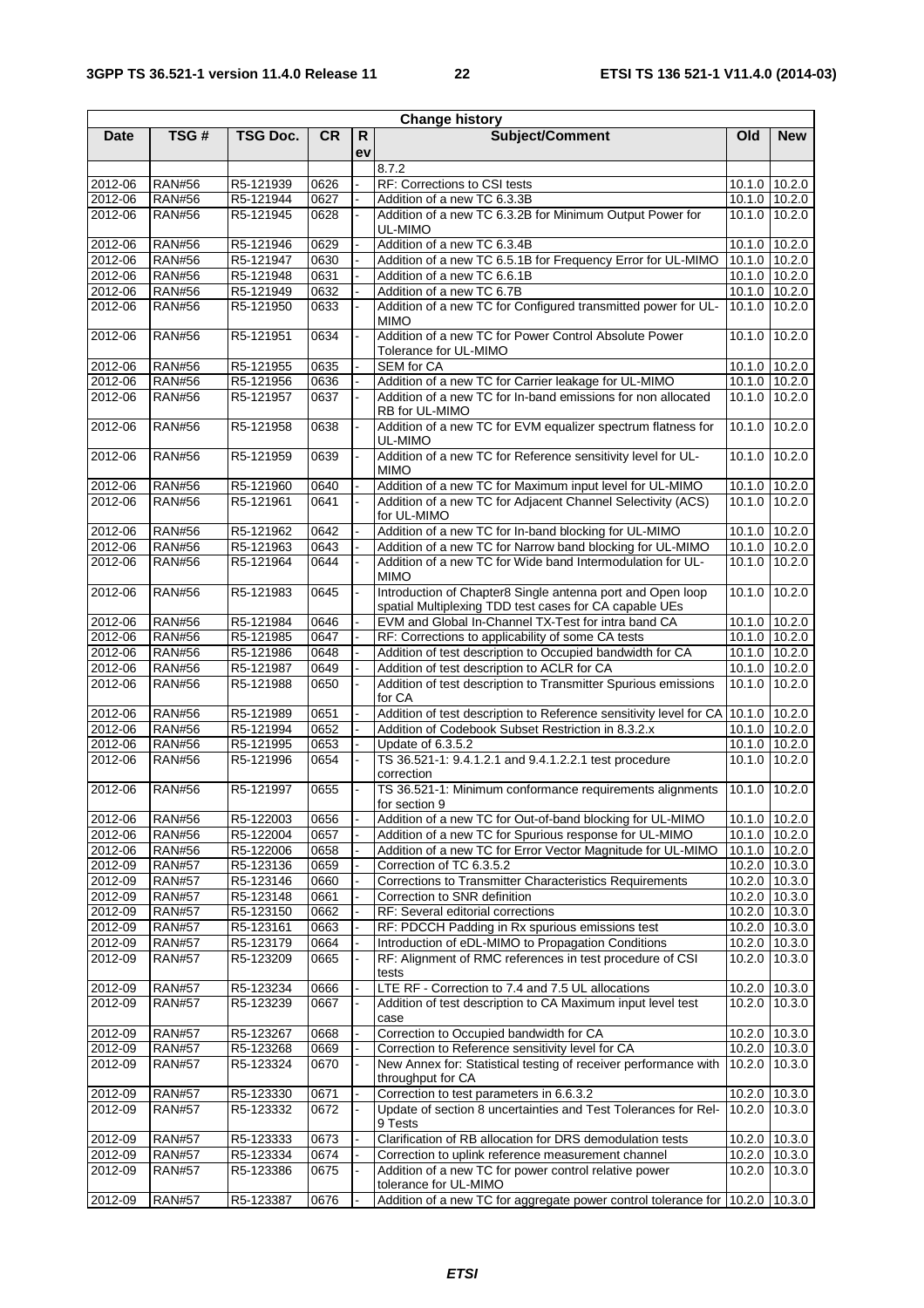|             |               |                 |           |          | <b>Change history</b>                                                                       |               |                              |
|-------------|---------------|-----------------|-----------|----------|---------------------------------------------------------------------------------------------|---------------|------------------------------|
| <b>Date</b> | TSG#          | <b>TSG Doc.</b> | <b>CR</b> | R.<br>ev | Subject/Comment                                                                             | Old           | <b>New</b>                   |
|             |               |                 |           |          | UL-MIMO                                                                                     |               |                              |
| 2012-09     | <b>RAN#57</b> | R5-123392       | 0677      |          | Update carrier frequency and EARFCN                                                         |               | 10.2.0 10.3.0                |
| 2012-09     | <b>RAN#57</b> | R5-123394       | 0678      |          | Update test case of UE maximum output power for UL-MIMO                                     |               | 10.2.0 10.3.0                |
| 2012-09     | <b>RAN#57</b> | R5-123395       | 0679      |          | Update test case of configured UE transmitted output power<br>for UL-MIMO                   |               | 10.2.0 10.3.0                |
| 2012-09     | <b>RAN#57</b> | R5-123397       | 0680      |          | Update test case of power control absolute power tolerance for 10.2.0<br>UL-MIMO            |               | 10.3.0                       |
| 2012-09     | <b>RAN#57</b> | R5-123507       | 0681      |          | Editorial corrections to blocking characteristics for CA                                    |               | 10.2.0 10.3.0                |
| 2012-09     | <b>RAN#57</b> | R5-123510       | 0682      |          | <b>ACLR for UL-MIMO</b>                                                                     |               | 10.2.0 10.3.0                |
| 2012-09     | <b>RAN#57</b> | R5-123521       | 0683      |          | TS 36.521-1: A-MPR and additional spurious corrections                                      |               | 10.2.0 10.3.0                |
| 2012-09     | <b>RAN#57</b> | R5-123522       | 0684      |          | TS 36.521-1: UL allocation clarification in PUSCH-EVM with<br>exclusion period test         | 10.2.0        | 10.3.0                       |
| 2012-09     | <b>RAN#57</b> | R5-123523       | 0685      |          | TS 36.521-1: Section 9 applicability revision (UE categories)                               |               | 10.2.0 10.3.0                |
| 2012-09     | <b>RAN#57</b> | R5-123534       | 0687      |          | TS 36.521-1:A-MPR Test tolerances update for NS_12,<br>NS_13, NS_14, NS_15                  |               | 10.2.0 10.3.0                |
| 2012-09     | <b>RAN#57</b> | R5-123547       | 0688      |          | Correction to the content of reference table number for TC<br>7.8.1                         | 10.2.0        | 10.3.0                       |
| 2012-09     | <b>RAN#57</b> | R5-123783       | 0689      |          | Corrections to EVM and global in channel test for Intra-Band<br>CА                          | 10.2.0        | 10.3.0                       |
| 2012-09     | <b>RAN#57</b> | R5-123850       | 0690      |          | Correction to ONOFF time mask for CA                                                        | 10.2.0        | 10.3.0                       |
| 2012-09     | <b>RAN#57</b> | R5-123851       | 0691      |          | Correction to Transmitter Spurious emissions for CA                                         |               | 10.2.0 10.3.0                |
| 2012-09     | <b>RAN#57</b> | R5-123852       | 0692      |          | New Annex for: Statistical testing of receiver characteristics<br>with CA                   |               | 10.2.0 10.3.0                |
| 2012-09     | <b>RAN#57</b> | R5-123853       | 0693      |          | Introduction of eDL-MIMO to measurement of performance<br>requirements                      | 10.2.0        | 10.3.0                       |
| 2012-09     | <b>RAN#57</b> | R5-123854       | 0694      |          | Addition of a new TC for additional maximum power reduction<br>(A-MPR) for UL-MIMO          | 10.2.0        | 10.3.0                       |
| 2012-09     | <b>RAN#57</b> | R5-123855       | 0695      |          | Additional texts for Note2 in Spurious emission test                                        |               | 10.2.0 10.3.0                |
| 2012-09     | <b>RAN#57</b> | R5-123857       | 0696      |          | Additions to test requirements for Maximum Power Reduction 10.2.0<br>for CA                 |               | 10.3.0                       |
| 2012-09     | <b>RAN#57</b> | R5-123859       | 0697      |          | Addition of a new TC for time alignment between transmitter<br>branches for UL-MIMO         | 10.2.0        | 10.3.0                       |
| 2012-09     | <b>RAN#57</b> | R5-123900       | 0698      |          | Changes associated with PHS band operation change for LTE                                   | 10.2.0 10.3.0 |                              |
| 2012-09     | <b>RAN#57</b> | R5-123901       | 0699      |          | TS 36.521-1: PDSCH RMC for Rel-9 PCFICH test cases                                          |               | 10.2.0 10.3.0                |
| 2012-09     | <b>RAN#57</b> | R5-123902       | 0700      |          | TS 36.521-1:Adding missing UL RMCs for test 9.4.1.2.2                                       |               | 10.2.0 10.3.0                |
| 2012-09     | <b>RAN#57</b> | R5-123910       | 0701      |          | MPR for UL-MIMO                                                                             |               | 10.2.0 10.3.0                |
| 2012-09     | <b>RAN#57</b> | R5-123911       | 0702      |          | SEM for UL-MIMO                                                                             |               | 10.2.0 10.3.0                |
| 2012-09     | <b>RAN#57</b> | R5-123912       | 0703      |          | ADDITIONAL SEM for UL-MIMO                                                                  |               | 10.2.0 10.3.0                |
| 2012-09     | <b>RAN#57</b> | R5-123915       | 0704      |          | RF: Update of Annex I                                                                       |               | 10.2.0 10.3.0                |
| 2012-09     | <b>RAN#57</b> | R5-123917       | 0705      |          | Correction of test procedure for 36.521-1 chapter 8 CA test<br>cases                        | 10.2.0        | 10.3.0                       |
| 2012-09     | <b>RAN#57</b> | R5-123919       | 0706      |          | TS 36.521-1: New test cases for CQI reporting under fading<br>conditions - PUCCH 1-0        | 10.2.0        | 10.3.0                       |
| 2012-09     | <b>RAN#57</b> | R5-123932       | 0707      |          | RF: Updates to transmission mode 8 test cases                                               |               | $10.2.0$ $10.\overline{3.0}$ |
| 2012-09     | <b>RAN#57</b> | R5-123933       | 0708      |          | RF: Several corrections to MBMS performance tests                                           |               | 10.2.0 10.3.0                |
| 2012-09     | <b>RAN#57</b> | R5-123934       | 0709      |          | Addition of RF Test case: 8.7.2.1_1 TDD sustained data rate                                 |               | 10.2.0 10.3.0                |
| 2012-09     | <b>RAN#57</b> | R5-123943       | 0710      |          | performance (Rel-10 and forward)<br>Introduction of FDD PMI Reporting - PUSCH 1-2 (Multiple | 10.2.0        | 10.3.0                       |
| 2012-09     | <b>RAN#57</b> | R5-123944       | 0711      |          | PMI) for eDL-MIMO<br>Introduction of TDD PMI Reporting - PUSCH 1-2 (Multiple                | 10.2.0        | 10.3.0                       |
| 2012-09     | <b>RAN#57</b> | R5-123945       | 0712      |          | PMI) for eDL-MIMO<br>FDD RI Reporting for eDL-MIMO                                          |               | 10.2.0 10.3.0                |
| 2012-09     | <b>RAN#57</b> | R5-123946       | 0713      |          | TDD RI Reporting for eDL-MIMO                                                               |               | 10.2.0 10.3.0                |
| 2012-09     | <b>RAN#57</b> | R5-123947       | 0714      |          | Introduction of eDL-MIMO to CSI Reference Measurement<br>Channels                           |               | 10.2.0 10.3.0                |
| 2012-09     | <b>RAN#57</b> | R5-123948       | 0715      |          | Introduction of eDL-MIMO to structure of subclauses                                         |               | 10.2.0 10.3.0                |
| 2012-09     | <b>RAN#57</b> | R5-123950       | 0716      |          | RF-CA: Introduction of new specification structure for Tx tests<br>for CA                   |               | 10.2.0 10.3.0                |
| 2012-09     | <b>RAN#57</b> | R5-123951       | 0717      |          | CA RF - TC 6.2.2A update                                                                    |               | 10.2.0 10.3.0                |
| 2012-09     | <b>RAN#57</b> | R5-123952       | 0718      |          | CA RF - Updates to Blocking Test Cases                                                      |               | 10.2.0 10.3.0                |
| 2012-09     | <b>RAN#57</b> | R5-123953       | 0719      |          | CA RF - TC 7.7A Spurious Response update                                                    |               | 10.2.0 10.3.0                |
| 2012-09     | <b>RAN#57</b> | R5-123954       | 0720      |          | New RF TC for 36.521-1 _ 6.3.5A.1 Power Control Absolute<br>power tolerance for CA          | 10.2.0        | 10.3.0                       |
| 2012-09     | <b>RAN#57</b> | R5-123955       | 0721      |          | New RF TC for 36.521-1 _ 6.3.5A.2 Power Control Relative<br>power tolerance for CA          | 10.2.0        | 10.3.0                       |
| 2012-09     | <b>RAN#57</b> | R5-123956       | 0722      |          | Correction to Transmit OFF power for CA                                                     |               | 10.2.0 10.3.0                |
| 2012-09     | <b>RAN#57</b> | R5-123957       | 0723      |          | Adjusting test procedure and test requirements to new Annex<br>G.3A                         |               | $10.2.0$ 10.3.0              |
| 2012-09     | <b>RAN#57</b> | R5-123958       | 0724      |          | Update of Test case 8.7.2.1A TDD sustained data rate<br>performance for CA                  | 10.2.0        | 10.3.0                       |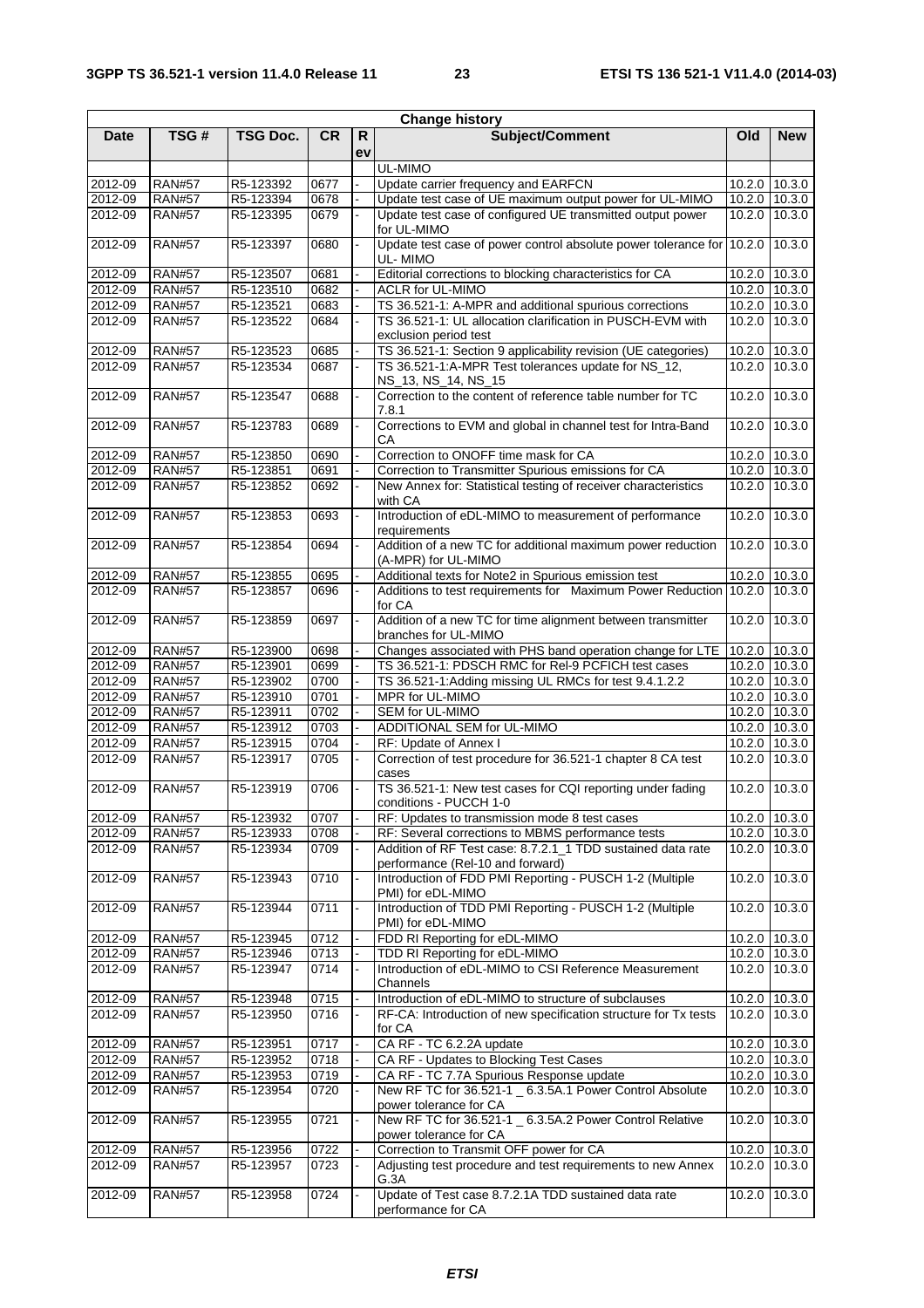| <b>Change history</b> |               |                 |           |          |                                                                                        |               |               |  |  |
|-----------------------|---------------|-----------------|-----------|----------|----------------------------------------------------------------------------------------|---------------|---------------|--|--|
| <b>Date</b>           | TSG#          | <b>TSG Doc.</b> | <b>CR</b> | R.<br>ev | Subject/Comment                                                                        | Old           | <b>New</b>    |  |  |
| 2012-09               | <b>RAN#57</b> | R5-123961       | 0725      |          | Corrections to A-MPR for CA                                                            | 10.2.0        | 10.3.0        |  |  |
| 2012-09               | <b>RAN#57</b> | R5-123962       | 0726      |          | Additions to test description for Adjacent Channel Selectivity<br>(ACS) for CA         | 10.2.0        | 10.3.0        |  |  |
| 2012-09               | <b>RAN#57</b> | R5-123963       | 0727      |          | Introduction to UE configured transmitted output power for CA                          | 10.2.0        | 10.3.0        |  |  |
| 2012-09               | <b>RAN#57</b> | R5-123964       | 0728      |          | Introduction of ACS and UE configured Tx output power for<br>CA in Annex               | 10.2.0        | 10.3.0        |  |  |
| 2012-09               | <b>RAN#57</b> | R5-123969       | 0729      |          | Introduction Single-Layer Spatial Multiplexing for eDL-MIMO                            | 10.2.0        | 10.3.0        |  |  |
| 2012-09               | <b>RAN#57</b> | R5-123970       | 0730      |          | updates to 6.6.2.1A SEM for CA                                                         | 10.2.0        | 10.3.0        |  |  |
| 2012-09               | <b>RAN#57</b> | R5-123977       | 0731      |          | Addition of a new TC6.6.3B.1 for Transmitter Spurious<br>emissions for UL-MIMO         | 10.2.0        | 10.3.0        |  |  |
| 2012-09               | <b>RAN#57</b> | R5-123978       | 0732      |          | Addition of a new TC6.6.3B.2 for Spurious emission band UE<br>co-existence for UL-MIMO | 10.2.0        | 10.3.0        |  |  |
| 2012-09               | <b>RAN#57</b> | R5-123979       | 0733      |          | Addition of a new TC6.6.3B.3 for Additional spurious<br>emissions for UL-MIMO          | 10.2.0        | 10.3.0        |  |  |
| 2012-09               | <b>RAN#57</b> | R5-123980       | 0734      |          | Addition of a new TC for narrow band blocking for UL-MIMO                              | 10.2.0        | 10.3.0        |  |  |
| 2012-09               | <b>RAN#57</b> | R5-123981       | 0735      |          | Update test case of general ON OFF time mask for UL-MIMO                               | 10.2.0        | 10.3.0        |  |  |
| 2012-09               | <b>RAN#57</b> | R5-123982       | 0736      |          | Update test case of frequency error for UL-MIMO                                        |               | 10.2.0 10.3.0 |  |  |
| 2012-09               | <b>RAN#57</b> | R5-123983       | 0737      |          | Update test case of Error Vector Magnitude (EVM) for UL-<br><b>MIMO</b>                | 10.2.0        | 10.3.0        |  |  |
| 2012-09               | <b>RAN#57</b> | R5-123984       | 0738      |          | Update test case of carrier leakage for UL-MIMO                                        | 10.2.0        | 10.3.0        |  |  |
| 2012-09               | <b>RAN#57</b> | R5-123985       | 0739      |          | Update test case of in-band emissions for non allocated RB for                         | 10.2.0        | 10.3.0        |  |  |
| 2012-09               | <b>RAN#57</b> | R5-123986       | 0740      |          | UL-MIMO<br>Update test case of EVM equalizer spectrum flatness for UL-                 | 10.2.0        | 10.3.0        |  |  |
| 2012-09               | <b>RAN#57</b> | R5-123987       | 0741      |          | <b>MIMO</b><br>Update test case of reference sensitivity level for UL-MIMO             | 10.2.0        | 10.3.0        |  |  |
| 2012-09               | <b>RAN#57</b> | R5-123988       | 0742      |          | Update test case of maximum input level for UL-MIMO                                    | 10.2.0 10.3.0 |               |  |  |
| 2012-09               | <b>RAN#57</b> | R5-123989       | 0743      |          | Update test case of in-band blocking for UL-MIMO                                       | 10.2.0 10.3.0 |               |  |  |
| 2012-09               | <b>RAN#57</b> | R5-123990       | 0744      |          | Update test case of out-of-band blocking for UL-MIMO                                   | 10.2.0 10.3.0 |               |  |  |
| 2012-09               | <b>RAN#57</b> | R5-123991       | 0745      |          | Update test case of spurious response for UL-MIMO                                      |               | 10.2.0 10.3.0 |  |  |
| 2012-09               | <b>RAN#57</b> | R5-123992       | 0746      |          | Update test case of wide band Intermodulation for UL-MIMO                              |               | 10.2.0 10.3.0 |  |  |
| 2012-09               | <b>RAN#57</b> | R5-123994       | 0747      |          | Update test case of Adjacent Channel Selectivity (ACS) for<br>UL-MIMO                  | 10.2.0        | 10.3.0        |  |  |
| 2012-12               | <b>RAN#58</b> | R5-125109       | 0749      |          | Update of TC6.6.3B.2 for Spurious emissions band UE co-<br>existence for UL-MIMO       | 10.3.0        | 10.4.0        |  |  |
| 2012-12               | <b>RAN#58</b> | R5-125110       | 0750      |          | Update of TC6.6.3B.3 for Additional spurious emissions for<br>UL-MIMO                  | 10.3.0        | 10.4.0        |  |  |
| 2012-12               | <b>RAN#58</b> | R5-125146       | 0751      |          | Corrections to Test Procedure of TC 6.6.2.3 ACLR                                       | 10.3.0        | 10.4.0        |  |  |
| $2012 - 12$           | <b>RAN#58</b> | R5-125147       | 0752      |          | Updates for TC 6.2.3B MPR for UL-MIMO                                                  | 10.3.0        | 10.4.0        |  |  |
| 2012-12               | <b>RAN#58</b> | R5-125148       | 0753      |          | Updates for TC 6.6.2.1B SEM for UL-MIMO                                                | 10.3.0 10.4.0 |               |  |  |
| $2012 - 12$           | <b>RAN#58</b> | R5-125149       | 0754      |          | Updates for TC 6.6.2.2B A-SEM for UL-MIMO                                              | 10.3.0        | 10.4.0        |  |  |
| 2012-12               | <b>RAN#58</b> | R5-125150       | 0755      |          | Updates for TC 6.6.2.3B ACLR for UL-MIMO                                               | 10.3.0        | 10.4.0        |  |  |
| 2012-12               | <b>RAN#58</b> | R5-125215       | 0756      |          | Correction of TC 6.6.2.1                                                               | 10.3.0        | 10.4.0        |  |  |
| 2012-12               | <b>RAN#58</b> | R5-125252       | 0757      |          | Adding normative reference for core requirements in TC 6.2.4                           | 10.3.0        | 10.4.0        |  |  |
| 2012-12               | <b>RAN#58</b> | R5-125253       | 0758      |          | Adding normative reference for core requirements for many<br>section 9 tests           | 10.3.0        | 10.4.0        |  |  |
| 2012-12               | <b>RAN#58</b> | R5-125254       | 0759      |          | Correction of table references in sub clause G.X                                       | 10.3.0 10.4.0 |               |  |  |
| $2012 - 12$           | <b>RAN#58</b> | R5-125260       | 0760      |          | CR to TC 7.4A: Splitting the CA Maximum input level test case                          | 10.3.0        | 10.4.0        |  |  |
| 2012-12               | <b>RAN#58</b> | R5-125263       | 0761      |          | RF CI G.3A: General corrections and completion of Annex<br>G.3A with TDD tests         | 10.3.0        | 10.4.0        |  |  |
| 2012-12               | <b>RAN#58</b> | R5-125304       | 0762      |          | Updates for Minimum requirements of 6.2.5 Configured UE<br>transmitted Output Power    | 10.3.0        | 10.4.0        |  |  |
| 2012-12               | <b>RAN#58</b> | R5-125309       | 0763      |          | Addition of Band 28 definition to Chap.5                                               | 10.3.0        | 10.4.0        |  |  |
| 2012-12               | <b>RAN#58</b> | R5-125311       | 0764      |          | Addition of Band 28 to 6.2.2 MOP                                                       | 10.3.0        | 10.4.0        |  |  |
| 2012-12               | <b>RAN#58</b> | R5-125314       | 0765      |          | Addition of Band 28 to 7.3 Refsens                                                     | 10.3.0        | 10.4.0        |  |  |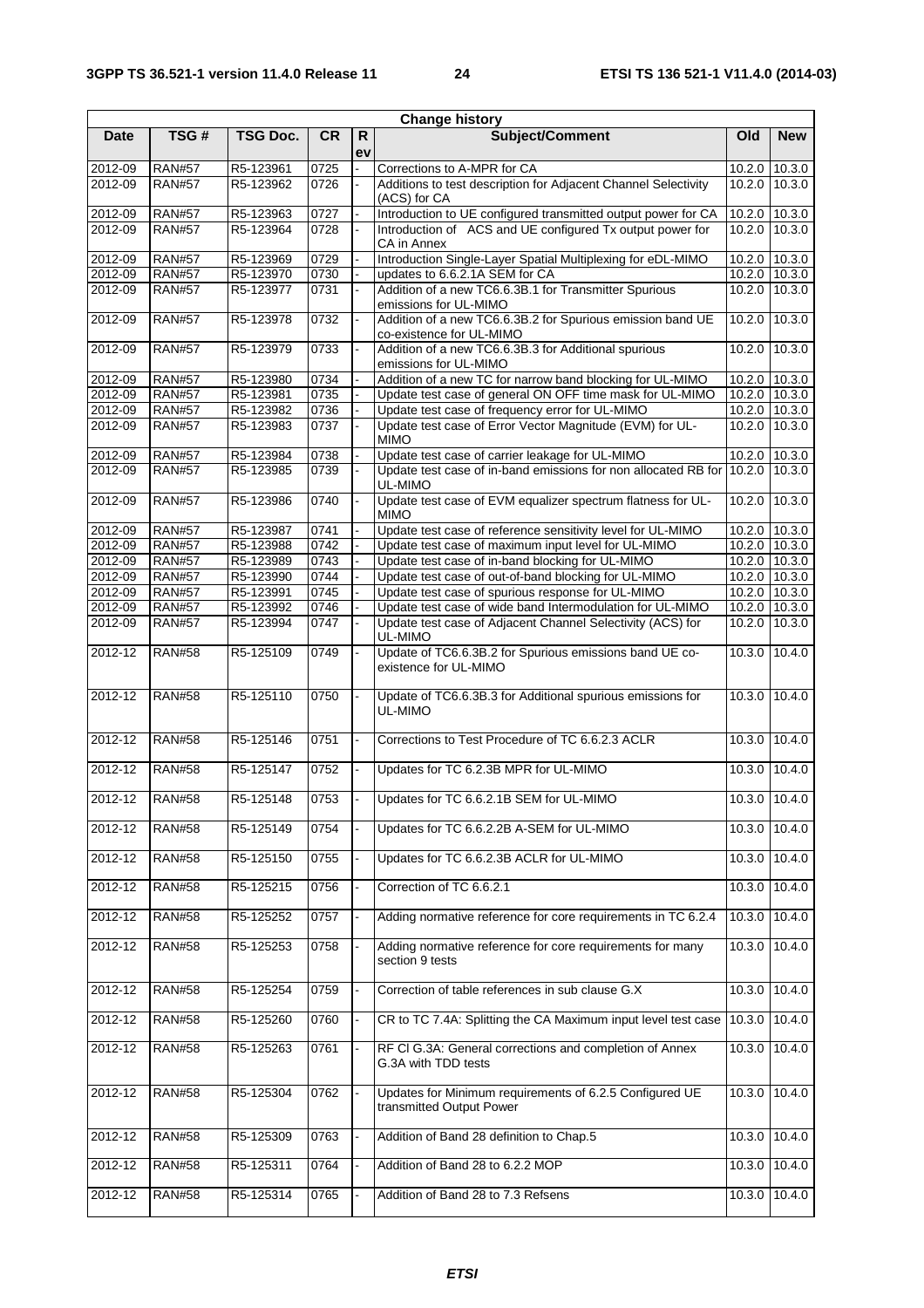| <b>Change history</b> |               |                 |           |                |                                                                                                                                     |                     |               |  |  |  |  |
|-----------------------|---------------|-----------------|-----------|----------------|-------------------------------------------------------------------------------------------------------------------------------------|---------------------|---------------|--|--|--|--|
| Date                  | TSG#          | <b>TSG Doc.</b> | <b>CR</b> | R.<br>ev       | <b>Subject/Comment</b>                                                                                                              | Old                 | <b>New</b>    |  |  |  |  |
| 2012-12               | <b>RAN#58</b> | R5-125321       | 0766      | ÷.             | Updates for TC6.6.1A: Occupied bandwidth for CA                                                                                     | 10.3.0              | 10.4.0        |  |  |  |  |
| 2012-12               | <b>RAN#58</b> | R5-125322       | 0767      |                | Updates for TC6.6.2.3A: ACLR for CA                                                                                                 | 10.3.0              | 10.4.0        |  |  |  |  |
| $2012 - 12$           | <b>RAN#58</b> | R5-125323       | 0768      |                | Updates for TC6.6.3.1A: Transmitter Spurious emissions for<br>СA                                                                    | 10.3.0              | 10.4.0        |  |  |  |  |
| 2012-12               | <b>RAN#58</b> | R5-125346       | 0769      |                | TC 6.2.4A.1 A-MPR for CA updates                                                                                                    |                     | 10.3.0 10.4.0 |  |  |  |  |
| 2012-12               | <b>RAN#58</b> | R5-125351       | 0770      |                | Correction to LTE Rx TCs UL allocation location                                                                                     | 10.3.0              | 10.4.0        |  |  |  |  |
| 2012-12               | <b>RAN#58</b> | R5-125365       | 0771      |                | Uncertainties and Test Tolerances for Rel-9 CQI Reporting<br>under fading conditions, PUCCH 1-0 Tests                               |                     | 10.3.0 10.4.0 |  |  |  |  |
| 2012-12               | <b>RAN#58</b> | R5-125374       | 0772      |                | Clean up of Tx tests                                                                                                                |                     | 10.3.0 10.4.0 |  |  |  |  |
| 2012-12               | <b>RAN#58</b> | R5-125405       | 0773      |                | Addition of 15MHz and 20MHz Bandwidths for Band 23                                                                                  | $10.3.\overline{0}$ | 10.4.0        |  |  |  |  |
| 2012-12               | <b>RAN#58</b> | R5-125407       | 0774      |                | RF TC 6.6.3.2: Clarification and corrections                                                                                        | 10.3.0              | 10.4.0        |  |  |  |  |
| $2012 - 12$           | <b>RAN#58</b> | R5-125417       | 0775      |                | Additions to test description for TC 7.5A.1 Adjacent Channel<br>Selectivity (ACS) for CA (intra-band contiguous DL CA and UL<br>CA) |                     | 10.3.0 10.4.0 |  |  |  |  |
| 2012-12               | <b>RAN#58</b> | R5-125422       | 0776      |                | Introduction to CA_1 & CA_40 TC 7.5A.2 Adjacent Channel<br>Selectivity (ACS) for CA (intra-band contiguous DL CA without<br>UL CA)  | 10.3.0 10.4.0       |               |  |  |  |  |
| 2012-12               | <b>RAN#58</b> | R5-125443       | 0777      |                | Corrections of RMC for receiver characteristics                                                                                     |                     | 10.3.0 10.4.0 |  |  |  |  |
| 2012-12               | <b>RAN#58</b> | R5-125445       | 0778      |                | Corrections of FRC subframe allocations for performance<br>requirements                                                             |                     | 10.3.0 10.4.0 |  |  |  |  |
| 2012-12               | <b>RAN#58</b> | R5-125450       | 0779      |                | Introduction of TC 9.2.2.1_D FDD CQI Reporting under AWGN 10.3.0 10.4.0<br>conditions - PUCCH 1-1 for eDL-MIMO                      |                     |               |  |  |  |  |
| 2012-12               | <b>RAN#58</b> | R5-125451       | 0780      | $\blacksquare$ | Introduction of TC 9.2.2.2_D TDD CQI Reporting under AWGN 10.3.0 10.4.0<br>conditions - PUCCH 1-1 for eDL-MIMO                      |                     |               |  |  |  |  |
| 2012-12               | <b>RAN#58</b> | R5-125452       | 0781      |                | Introduction of TC 9.3.2.2.1 D FDD CQI Reporting under<br>fading conditions - PUCCH 1-1 for eDL-MIMO                                | 10.3.0              | 10.4.0        |  |  |  |  |
| 2012-12               | <b>RAN#58</b> | R5-125453       | 0782      |                | Introduction of TC 9.3.2.2.2_D TDD CQI Reporting under<br>fading conditions - PUCCH 1-1 for eDL-MIMO                                | 10.3.0              | 10.4.0        |  |  |  |  |
| 2012-12               | <b>RAN#58</b> | R5-125454       | 0783      |                | Additions of eDL-MIMO to Annex A                                                                                                    |                     | 10.3.0 10.4.0 |  |  |  |  |
| 2012-12               | <b>RAN#58</b> | R5-125455       | 0784      |                | Additions of eDL-MIMO to Annex B Propagation Conditions for 10.3.0<br>eDL-MIMO                                                      |                     | 10.4.0        |  |  |  |  |
| 2012-12               | <b>RAN#58</b> | R5-125456       | 0785      |                | Additions of eDL-MIMO to Annex F                                                                                                    | 10.3.0              | 10.4.0        |  |  |  |  |
| 2012-12               | <b>RAN#58</b> | R5-125463       | 0786      |                | Additions to TC 9.4.2.1.1_D FDD PMI Reporting - PUSCH 1-2<br>(Multiple PMI) for eDL-MIMO                                            | 10.3.0              | 10.4.0        |  |  |  |  |
| 2012-12               | <b>RAN#58</b> | R5-125464       | 0787      |                | Additions to TC 9.4.2.1.2_D TDD PMI Reporting - PUSCH 1-2<br>(Multiple PMI) for eDL-MIMO                                            | 10.3.0              | 10.4.0        |  |  |  |  |
| 2012-12               | <b>RAN#58</b> | R5-125465       | 0788      |                | Additions to TC 9.5.1.1_D FDD RI Reporting for eDL-MIMO                                                                             | 10.3.0              | 10.4.0        |  |  |  |  |
| 2012-12               | <b>RAN#58</b> | R5-125466       | 0789      |                | Additions to TC 9.5.1.2_D TDD RI Reporting for eDL-MIMO                                                                             | 10.3.0              | 10.4.0        |  |  |  |  |
| 2012-12               | <b>RAN#58</b> | R5-125593       | 0790      |                | RF TC 6.2.4: Minor correction to test points for NS_15                                                                              | 10.3.0              | 10.4.0        |  |  |  |  |
| 2012-12               | <b>RAN#58</b> | R5-125594       | 0791      |                | RF TC 6.2.4B: Minor correction to test points for NS_15                                                                             | 10.3.0              | 10.4.0        |  |  |  |  |
| 2012-12               | <b>RAN#58</b> | R5-125610       | 0792      |                | TS 36-521-1: MPR correction for band 26                                                                                             |                     | 10.3.0 10.4.0 |  |  |  |  |
| 2012-12               | <b>RAN#58</b> | R5-125801       | 0793      |                | Updates of 6.3.3A UE Transmit OFF power for CA                                                                                      | 10.3.0              | 10.4.0        |  |  |  |  |
| 2012-12               | <b>RAN#58</b> | R5-125802       | 0794      |                | Update of Annex F in 36.521-1                                                                                                       | 10.3.0              | 10.4.0        |  |  |  |  |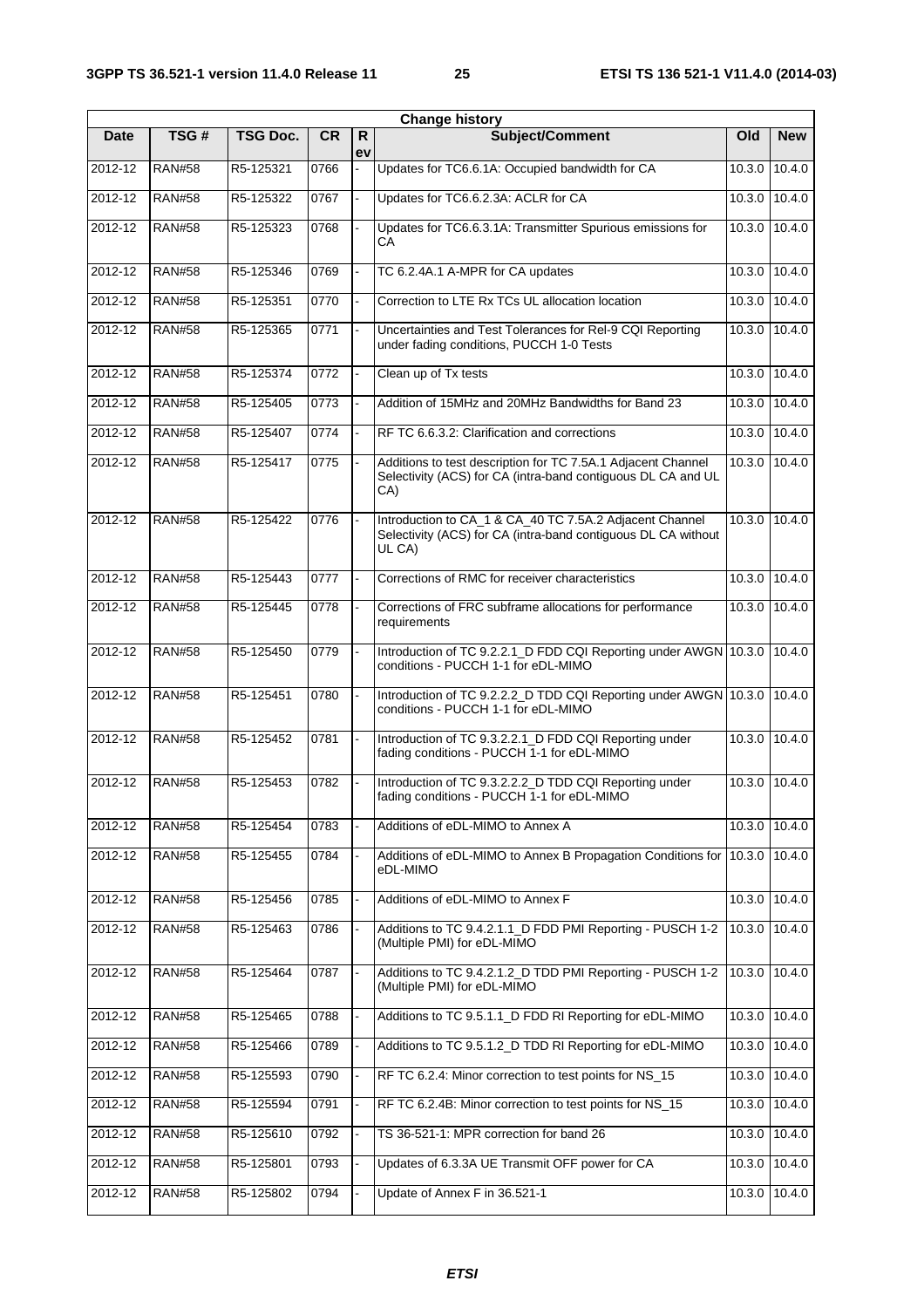| <b>Change history</b> |               |                 |           |          |                                                                                                                                           |               |                   |  |  |  |
|-----------------------|---------------|-----------------|-----------|----------|-------------------------------------------------------------------------------------------------------------------------------------------|---------------|-------------------|--|--|--|
| Date                  | TSG#          | <b>TSG Doc.</b> | <b>CR</b> | R.<br>ev | Subject/Comment                                                                                                                           | Old           | <b>New</b>        |  |  |  |
| 2012-12               | <b>RAN#58</b> | R5-125803       | 0795      |          | Updates for 6.3.4A ON/OFF time mask for CA                                                                                                | 10.3.0        | 10.4.0            |  |  |  |
| 2012-12               | <b>RAN#58</b> | R5-125804       | 0796      |          | Addition of Transmitter test case - Transmit intermodulation for<br>CА                                                                    | 10.3.0        | 10.4.0            |  |  |  |
| 2012-12               | <b>RAN#58</b> | R5-125835       | 0797      |          | Update of TC6.6.3B.1 for Transmitter Spurious emissions for<br>UL-MIMO                                                                    | 10.3.0 10.4.0 |                   |  |  |  |
| 2012-12               | <b>RAN#58</b> | R5-125851       | 0798      |          | Introduction of TC 8.3.1.2.1_D FDD PDSCH Dual-layer Spatial 10.3.0<br>Multiplexing for eDL-MIMO                                           |               | 10.4.0            |  |  |  |
| 2012-12               | <b>RAN#58</b> | R5-125852       | 0799      |          | Introduction of TC 8.3.2.2.1_D TDD PDSCH Dual-layer Spatial 10.3.0<br>Multiplexing for eDL-MIMO                                           |               | 10.4.0            |  |  |  |
| 2012-12               | <b>RAN#58</b> | R5-125853       | 0800      |          | Additions to Annex G for eDL-MIMO                                                                                                         | 10.3.0        | 10.4.0            |  |  |  |
| 2012-12               | <b>RAN#58</b> | R5-125854       | 0801      |          | Corrections to Annex H for eDL-MIMO                                                                                                       |               | 10.3.0 10.4.0     |  |  |  |
| 2012-12               | <b>RAN#58</b> | R5-125855       | 0802      |          | Additions to TC 8.3.2.1.2_D TDD Single-Layer Spatial<br>Multiplexing on antenna ports without a simultaneous<br>transmission for eDL-MIMO | 10.3.0        | 10.4.0            |  |  |  |
| 2012-12               | <b>RAN#58</b> | R5-125856       | 0803      |          | Additions to TC 8.3.2.1.3_D TDD Single-Layer Spatial<br>Multiplexing on antenna ports with a simultaneous<br>transmission for eDL-MIMO    | 10.3.0        | 10.4.0            |  |  |  |
| 2012-12               | <b>RAN#58</b> | R5-125857       | 0804      |          | Introduction of Band 27 to TS 36.521-1                                                                                                    | 10.3.0        | 10.4.0            |  |  |  |
| 2012-12               | <b>RAN#58</b> | R5-125858       | 0805      |          | Updates to TC 8.2.2.3.1_A.1 for CA                                                                                                        | 10.3.0        | 10.4.0            |  |  |  |
| 2012-12               | <b>RAN#58</b> | R5-125859       | 0806      |          | Addition of new test case 8.2.1.4.2_A.1 for CA                                                                                            |               | $10.3.0$ $10.4.0$ |  |  |  |
| 2012-12               | <b>RAN#58</b> | R5-125860       | 0807      |          | Addition of new test case 8.2.2.4.2_A.1 for CA                                                                                            | 10.3.0        | 10.4.0            |  |  |  |
| 2012-12               | <b>RAN#58</b> | R5-125861       | 0808      |          | Addition of sustained downlink data rate TC 8.7.1.1_A.1 for CA 10.3.0                                                                     |               | 10.4.0            |  |  |  |
| $2012 - 12$           | <b>RAN#58</b> | R5-125862       | 0809      |          | Addition of sustained downlink data rate TC 8.7.1.1_A.2 for CA 10.3.0                                                                     |               | 10.4.0            |  |  |  |
| 2012-12               | <b>RAN#58</b> | R5-125866       | 0810      |          | Update of RF TC for 36.521-1 _ 6.3.5A.2.1 Power Control<br>Relative power tolerance for CA                                                | 10.3.0        | 10.4.0            |  |  |  |
| 2012-12               | <b>RAN#58</b> | R5-125867       | 0811      |          | Update TC 6.6.3.2_1 Spurious emission band UE co-<br>existence(Release 9 and forward)                                                     | 10.3.0        | 10.4.0            |  |  |  |
| $2012 - 12$           | <b>RAN#58</b> | R5-125868       | 0812      |          | Correction to test applicability in 6.2.4 A-MPR test case                                                                                 |               | 10.3.0 10.4.0     |  |  |  |
| 2012-12               | <b>RAN#58</b> | R5-125869       | 0813      |          | Correction to test parameter in Perf 8.2.1 of 36.521-1                                                                                    | 10.3.0        | 10.4.0            |  |  |  |
| 2012-12               | <b>RAN#58</b> | R5-125870       | 0814      |          | Clarification of AG level for 8.7 sustained data rate test of<br>36.521-1                                                                 | 10.3.0        | 10.4.0            |  |  |  |
| 2012-12               | <b>RAN#58</b> | R5-125871       | 0815      |          | Correction to SNR test points in test procedure                                                                                           |               | 10.3.0 10.4.0     |  |  |  |
| 2012-12               | <b>RAN#58</b> | R5-125872       | 0816      |          | Clarification of random precoding granularity                                                                                             | 10.3.0        | 10.4.0            |  |  |  |
| 2012-12               | <b>RAN#58</b> | R5-125873       | 0817      |          | Update of General sections for CA                                                                                                         | 10.3.0        | 10.4.0            |  |  |  |
| 2012-12               | <b>RAN#58</b> | R5-125874       | 0818      |          | Introduction to CA_1-5 TC 7.5A.3 Adjacent Channel Selectivity<br>(ACS) for CA (inter-band DL CA without UL CA)                            | 10.3.0        | 10.4.0            |  |  |  |
| 2012-12               | <b>RAN#58</b> | R5-125875       | 0819      |          | Addition of a new TC 6.3.5A.3.1 Aggregate power control<br>tolerance for CA(intra-band contiguous DL CA and UL CA)                        | 10.3.0        | 10.4.0            |  |  |  |
| 2012-12               | <b>RAN#58</b> | R5-125876       | 0820      |          | Addition of a new TC 6.6.3.2A.1 Spurious emission band UE<br>co-existence for CA(intra-band contiguous DL CA and UL CA)                   |               | 10.3.0 10.4.0     |  |  |  |
| $2012 - 12$           | <b>RAN#58</b> | R5-125890       | 0821      |          | Addition of Band 28 to 6.6.3.2 Spurious emission band UE co-<br>existence                                                                 |               | 10.3.0 10.4.0     |  |  |  |
| 2012-12               | <b>RAN#58</b> | R5-125891       | 0822      |          | Addition of Band 28 to 6.6.3.3 Additional spurious emissions                                                                              |               | 10.3.0 10.4.0     |  |  |  |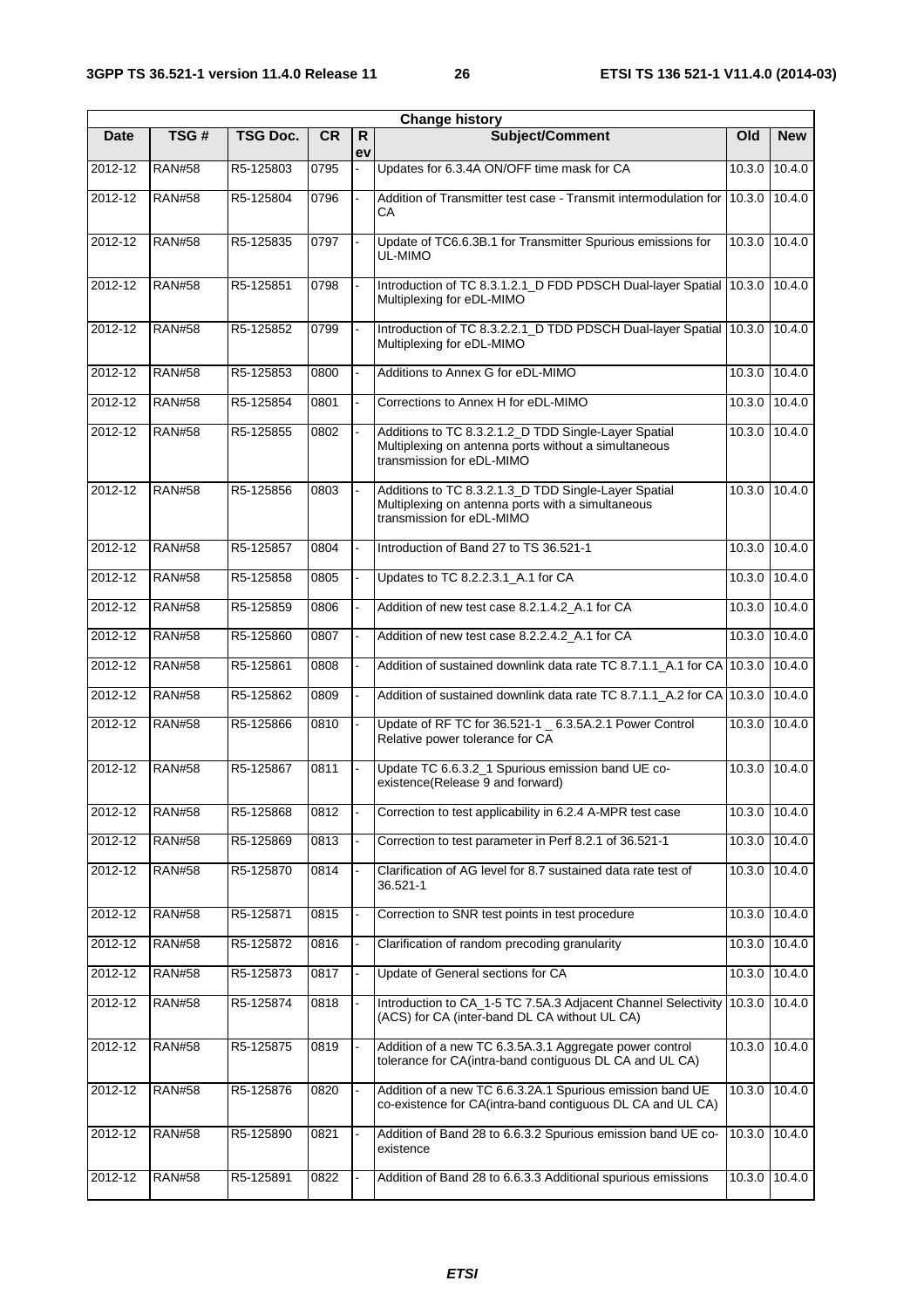|             |               |                 |           |          | <b>Change history</b>                                                                                                                                                         |               |               |
|-------------|---------------|-----------------|-----------|----------|-------------------------------------------------------------------------------------------------------------------------------------------------------------------------------|---------------|---------------|
| <b>Date</b> | TSG#          | <b>TSG Doc.</b> | <b>CR</b> | R.<br>ev | Subject/Comment                                                                                                                                                               | Old           | <b>New</b>    |
| 2012-12     | <b>RAN#58</b> | R5-125892       | 0823      |          | UE output power definition for UL-MIMO                                                                                                                                        | 10.3.0        | 10.4.0        |
| 2012-12     | <b>RAN#58</b> | R5-125893       | 0824      |          | Update TC 6.2.4B Additional maximum power reduction (A-<br>MPR) for UL-MIMO                                                                                                   | 10.3.0        | 10.4.0        |
| 2012-12     | <b>RAN#58</b> | R5-125894       | 0825      |          | Update TC 6.5.2B.1 Error vector magnitude (EVM) for UL-<br><b>MIMO</b>                                                                                                        | 10.3.0        | 10.4.0        |
| 2012-12     | <b>RAN#58</b> | R5-125895       | 0826      |          | Update TC 6.2.5B Configured transmitted output power for UL-<br><b>MIMO</b>                                                                                                   | 10.3.0        | 10.4.0        |
| 2012-12     | <b>RAN#58</b> | R5-125896       | 0827      |          | Update TC 7.3B Reference sensitivity level for UL-MIMO                                                                                                                        | 10.3.0        | 10.4.0        |
| 2012-12     | <b>RAN#58</b> | R5-125897       | 0828      |          | Update TC 7.4B Maximum input level for UL-MIMO                                                                                                                                | 10.3.0        | 10.4.0        |
| 2012-12     | <b>RAN#58</b> | R5-125898       | 0829      |          | Update TC 7.5B Adjacent Channel Selectivity (ACS) for UL-<br><b>MIMO</b>                                                                                                      | 10.3.0 10.4.0 |               |
| 2012-12     | <b>RAN#58</b> | R5-125899       | 0830      |          | Update TC 7.6.1B In-band blocking<br>for UL-MIMO                                                                                                                              | 10.3.0        | 10.4.0        |
| 2012-12     | <b>RAN#58</b> | R5-125900       | 0831      |          | Update TC 7.6.2B Out-of-band blocking for UL-MIMO                                                                                                                             | 10.3.0        | 10.4.0        |
| 2012-12     | <b>RAN#58</b> | R5-125901       | 0832      |          | Update TC 7.6.3B Narrow band blocking for UL-MIMO                                                                                                                             | 10.3.0        | 10.4.0        |
| 2012-12     | <b>RAN#58</b> | R5-125902       | 0833      |          | Update TC 7.7B Spurious response for UL-MIMO                                                                                                                                  | 10.3.0        | 10.4.0        |
| 2012-12     | <b>RAN#58</b> | R5-125903       | 0834      |          | Update TC 7.8.1B Wide band intermodulation for UL-MIMO                                                                                                                        | 10.3.0        | 10.4.0        |
| 2012-12     | <b>RAN#58</b> | R5-125906       | 0835      |          | New RF TC for 36.521-1 8.2.1.2.3 Enhanced ICIC for LTE                                                                                                                        | 10.3.0        | 10.4.0        |
| 2012-12     | <b>RAN#58</b> | R5-125907       | 0836      |          | New RF TC for 36.521-1_8.4.1.2.3_Enhanced ICIC for LTE                                                                                                                        | 10.3.0        | 10.4.0        |
| 2012-12     | <b>RAN#58</b> | R5-125908       | 0837      |          | TDD CQI Reporting under AWGN conditions-PUCCH 1-0-<br>Demod subframe overlaps with aggressor cell ABS (eICIC)                                                                 | 10.3.0        | 10.4.0        |
| 2012-12     | <b>RAN#58</b> | R5-125909       | 0838      |          | TDD PHICH Transmit Diversity 2x2-Demod subframe overlaps<br>with aggressor cell ABS (eICIC)                                                                                   | 10.3.0 10.4.0 |               |
| 2012-12     | <b>RAN#58</b> | R5-125910       | 0839      |          | TDD PDSCH Open Loop Spatial Multiplexing 2x2 Demod<br>subframe overlaps with aggressor cell ABS (eICIC)                                                                       | 10.3.0        | 10.4.0        |
| 2012-12     | <b>RAN#58</b> | R5-125924       | 0841      |          | CR to 8.2.1.1.1_A: Correction to an average throughput<br>measurement                                                                                                         | 10.3.0        | 10.4.0        |
| 2012-12     | <b>RAN#58</b> | R5-125925       | 0842      |          | CR to 8.2.1.3.1_A: Correction to an average throughput<br>measurement                                                                                                         |               | 10.3.0 10.4.0 |
| 2012-12     | <b>RAN#58</b> | R5-125931       | 0844      |          | Additions to test description TC 6.2.5A.1 and 6.2.5A.2<br>including CA 1A-19A and CA 1A-21A updates                                                                           | 10.3.0 10.4.0 |               |
| 2012-12     | <b>RAN#58</b> | R5-125932       | 0845      |          | Updates for TC7.3A: Reference sensitivity level for CA<br>including CA_41C, CA_1-19 and CA_1-21                                                                               | 10.3.0        | 10.4.0        |
| 2012-12     | <b>RAN#58</b> | R5-125934       | 0846      |          | Update of RF TC for 36.521-1 _ 6.3.5A.1.1 Power Control<br>Absolute power tolerance for CA                                                                                    | 10.3.0        | 10.4.0        |
| 2012-12     | <b>RAN#58</b> | R5-125935       | 0847      |          | Updates for TC6.5.1A: Frequency error for CA                                                                                                                                  | 10.3.0 10.4.0 |               |
| 2012-12     | <b>RAN#58</b> | R5-126043       | 0849      |          | Updates for 5.2A operating bands for CA_7, CA_38, CA_41,<br>CA_1-18, CA_1-19, CA_1-21, CA_2-17, CA_3-5, CA_3-7,<br>CA_3-8, CA_3-20, CA_4-12, CA_4-13, CA_4-17, CA_4-20        |               | 10.3.0 10.4.0 |
| 2012-12     | <b>RAN#58</b> | R5-126044       | 0850      |          | Updates for 5.4.2A channel bandwidth for CA_7, CA_38,<br>CA_41, CA_1-18, CA_1-19, CA_1-21, CA_2-17, CA_3-5,<br>CA_3-7, CA_3-8, CA_3-20, CA_4-12, CA_4-13, CA_4-17,<br>CA_4-20 | 10.3.0        | 10.4.0        |
| 2012-12     | <b>RAN#58</b> | R5-126063       | 0840      |          | Update of Perf 8.7.1.1 and 8.7.2.1 of 36.521-1                                                                                                                                | 10.3.0        | 10.4.0        |
| 2012-12     | <b>RAN#58</b> | R5-126065       | 0843      |          | Clarification of RB position in 9.4.1 and 9.4.2                                                                                                                               | 10.3.0 10.4.0 |               |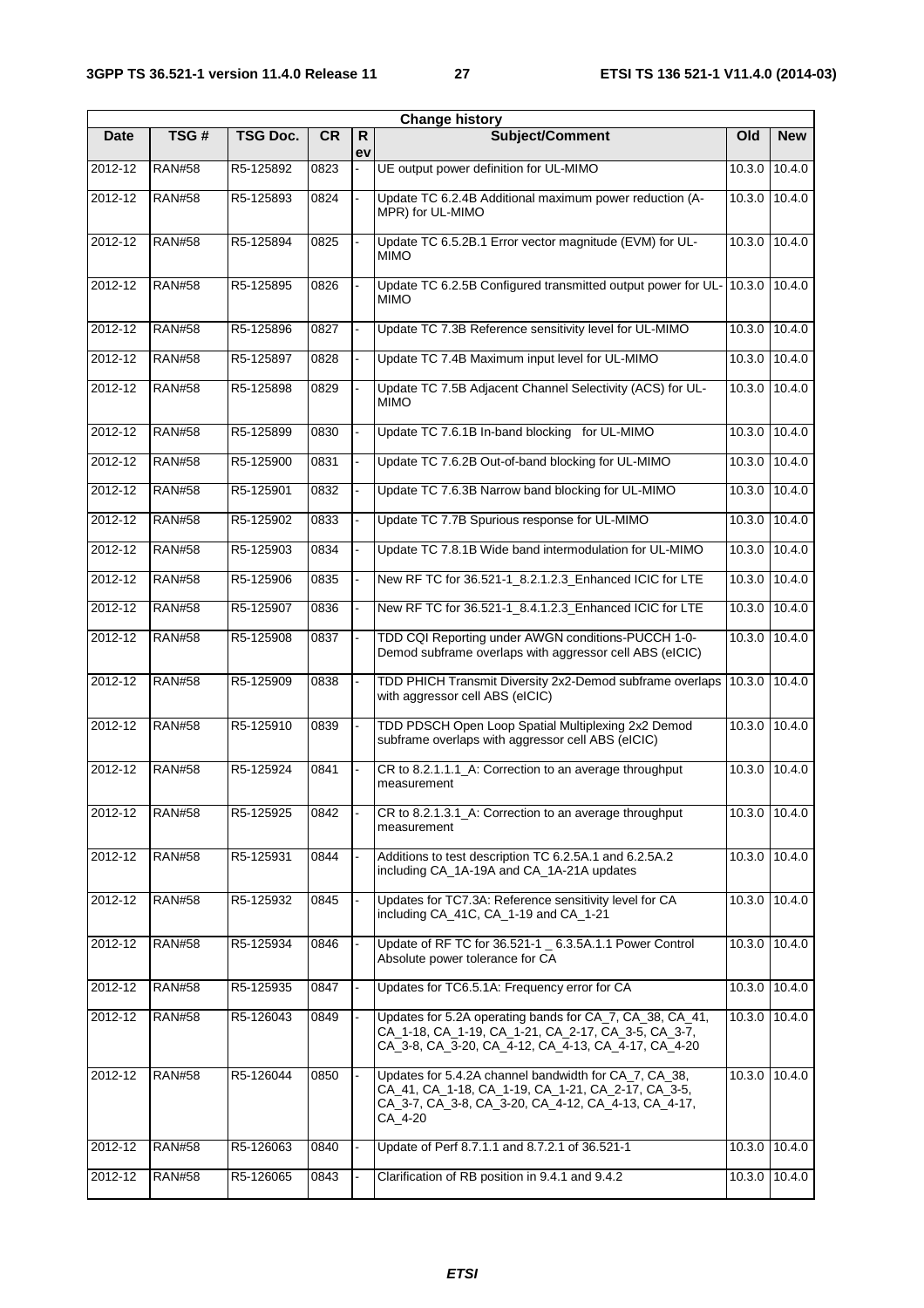| <b>Change history</b> |               |                 |           |         |                                                                                                                           |               |                 |  |  |  |
|-----------------------|---------------|-----------------|-----------|---------|---------------------------------------------------------------------------------------------------------------------------|---------------|-----------------|--|--|--|
| <b>Date</b>           | TSG#          | <b>TSG Doc.</b> | <b>CR</b> | R<br>ev | <b>Subject/Comment</b>                                                                                                    | Old           | <b>New</b>      |  |  |  |
| 2012-12               | <b>RAN#58</b> | R5-126066       | 0848      |         | Update of minimum test time in Annex G.3.5                                                                                | 10.3.0        | 10.4.0          |  |  |  |
| 2012-12               | <b>RAN#58</b> | R5-124010       | 0851      |         | RF CI 8.1.1: Update of the CA capability table                                                                            | 10.3.0        | 10.4.0          |  |  |  |
| 2012-12               | <b>RAN#58</b> | R5-124013       | 0852      |         | RF CI 8.7.2.1A: Update of test structure according to the work<br>plan                                                    | 10.3.0        | 10.4.0          |  |  |  |
| 2012-12               | <b>RAN#58</b> | R5-124082       | 0853      |         | Correction to TC 7.5.1 Adjacent Channel Selectivity (ACS)                                                                 |               | 10.3.0 10.4.0   |  |  |  |
| 2012-12               | <b>RAN#58</b> | R5-124116       | 0854      |         | Addition to test description for SEM for CA                                                                               | 10.3.0        | 10.4.0          |  |  |  |
| 2012-12               | <b>RAN#58</b> | R5-124123       | 0855      |         | Addition to minimum requirement for TC 6.5.2A.3.1 in-band<br>emissions for non allocated RB for CA                        | 10.3.0        | 10.4.0          |  |  |  |
| 2012-12               | <b>RAN#58</b> | R5-124125       | 0856      |         | TC 6.2.2A.1 UE MOP for CA updates                                                                                         | 10.3.0        | 10.4.0          |  |  |  |
| 2012-12               | <b>RAN#58</b> | R5-124126       | 0857      |         | CR to Annex G.3A.5: Minimum number of samples for CA<br>performance tests                                                 | 10.3.0        | 10.4.0          |  |  |  |
| 2012-12               | <b>RAN#58</b> | R5-124131       | 0858      |         | Additions to test case for TC 6.2.3A.1 Maximum Power<br>Reduction (MPR) for CA (intra-band contiguous DL CA and UL<br>CA) |               | 10.3.0 10.4.0   |  |  |  |
| 2012-12               | <b>RAN#58</b> | R5-124133       | 0859      |         | Introduction to TC 6.6.3.3A.1 Additional spurious emissions for<br>CA (intra-band contiguous DL CA and UL CA)             | 10.3.0        | 10.4.0          |  |  |  |
| 2012-12               | <b>RAN#58</b> | R5-124139       | 0860      |         | TC 6.3.2A.1 Minimum Output Power for CA introduction                                                                      | 10.3.0        | 10.4.0          |  |  |  |
| $2012 - 12$           | <b>RAN#58</b> | R5-124149       | 0861      |         | RF TC 8.2.2.1.1_A: Adjusting test procedure and requirements<br>to completed Annex G.3A                                   | 10.3.0        | 10.4.0          |  |  |  |
| 2012-12               | <b>RAN#58</b> | R5-124160       | 0862      |         | TC 7.6.1A.x In-band blocking for CA introduction                                                                          | 10.3.0        | 10.4.0          |  |  |  |
| 2012-12               | <b>RAN#58</b> | R5-124163       | 0863      |         | TC 7.6.2A.x Out-of-band blocking for CA introduction                                                                      | 10.3.0        | 10.4.0          |  |  |  |
| 2012-12               | <b>RAN#58</b> | R5-124164       | 0864      |         | TC 7.6.3A.x Narrow-band blocking for CA introduction                                                                      | 10.3.0        | 10.4.0          |  |  |  |
| $2012 - 12$           | <b>RAN#58</b> | R5-124165       | 0865      |         | TC 7.7A.x Spurious response for CA introduction                                                                           | 10.3.0        | 10.4.0          |  |  |  |
| 2012-12               | <b>RAN#58</b> | R5-124166       | 0866      |         | Addition of Receiver test case - Wideband intermodulation for<br>СA                                                       | 10.3.0        | 10.4.0          |  |  |  |
| 2012-12               | <b>RAN#58</b> | R5-124186       | 0867      |         | RF: Addition of references to connection diagrams in CA tests                                                             | 10.3.0        | 10.4.0          |  |  |  |
| 2013-03               | <b>RAN#59</b> | R5-130092       | 0851      |         | Updates of 6.6.3.3 - Addition of Low-channel Band 1<br>coexistence with PHS condition                                     |               | 10.4.0   10.5.0 |  |  |  |
| 2013-03               | <b>RAN#59</b> | R5-130105       | 0854      |         | Update of TC6.6.3B.2 for Spurious emissions band UE co-<br>existence for UL-MIMO                                          |               | 10.4.0 10.5.0   |  |  |  |
| 2013-03               | <b>RAN#59</b> | R5-130125       | 0856      |         | Update of TC6.6.3B.3 for Additional spurious emissions for<br>UL-MIMO                                                     | 10.4.0        | 10.5.0          |  |  |  |
| 2013-03               | <b>RAN#59</b> | R5-130128       | 0857      |         | Update TC 6.2.4B Additional Maximum Power Reduction (A-<br>MPR) for UL-MIMO                                               | 10.4.0        | 10.5.0          |  |  |  |
| 2013-03               | <b>RAN#59</b> | R5-130129       | 0858      |         | Update TC 6.3.5B.1 Power control absolute power tolerance<br>for UL-MIMO                                                  | 10.4.0        | $\sqrt{10.5.0}$ |  |  |  |
| 2013-03               | <b>RAN#59</b> | R5-130130       | 0859      |         | Update TC 6.3.5B.2 Power Control Relative power tolerance<br>for UL-MIMO                                                  | 10.4.0        | 10.5.0          |  |  |  |
| 2013-03               | <b>RAN#59</b> | R5-130131       | 0860      |         | Update TC 6.3.5B.3 Aggregate power control tolerance for UL-<br><b>MIMO</b>                                               | 10.4.0 10.5.0 |                 |  |  |  |
| 2013-03               | <b>RAN#59</b> | R5-130132       | 0861      |         | Update TC 6.5.2B.2 Carrier leakage for UL-MIMO                                                                            |               | 10.4.0 10.5.0   |  |  |  |
| 2013-03               | <b>RAN#59</b> | R5-130133       | 0862      |         | Update TC 6.3.2B Minimum Output Power for UL-MIMO                                                                         | 10.4.0        | 10.5.0          |  |  |  |
| 2013-03               | <b>RAN#59</b> | R5-130134       | 0863      |         | Update TC 6.6.1B Occupied bandwidth for UL-MIMO                                                                           | 10.4.0        | 10.5.0          |  |  |  |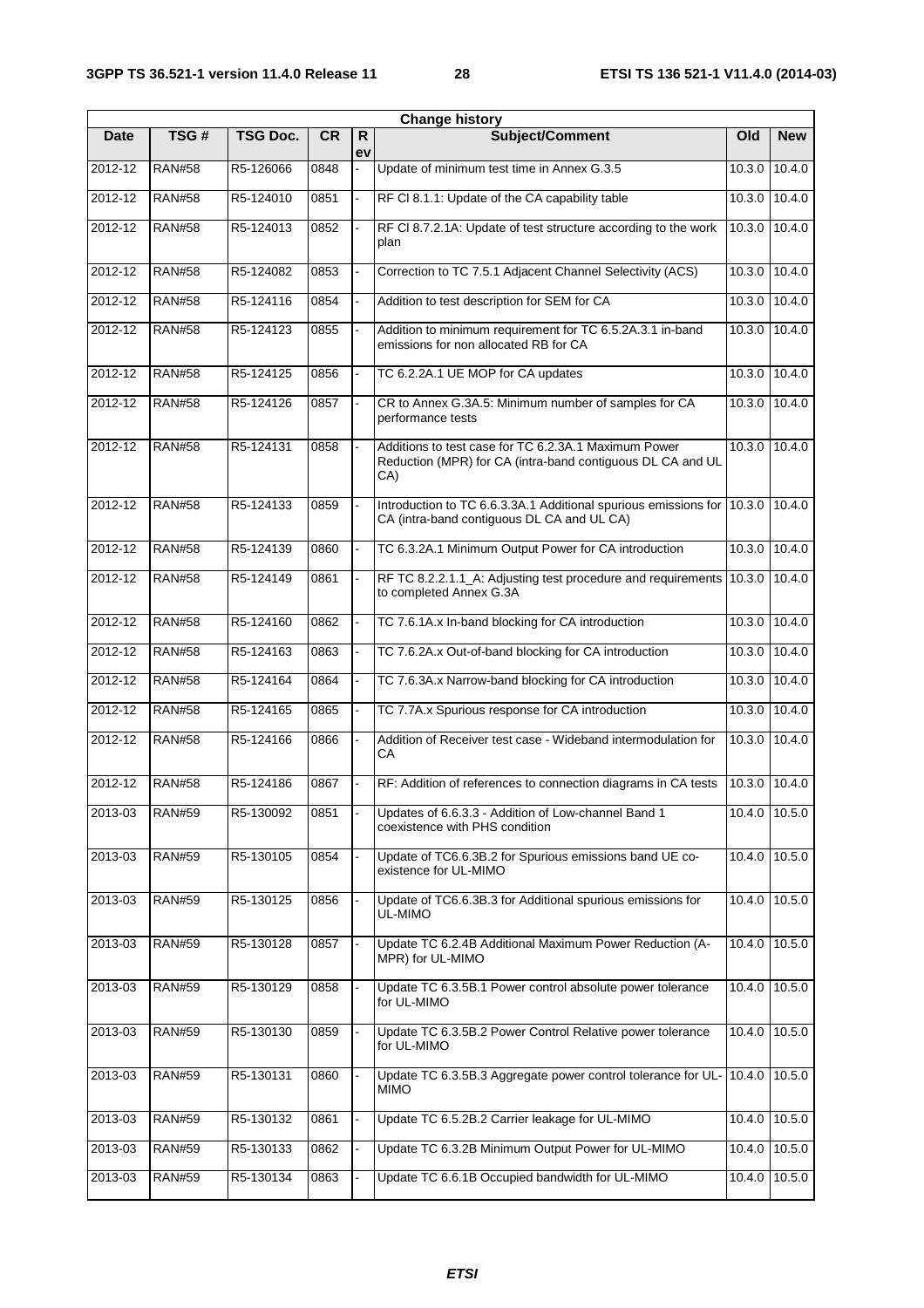$\mathbf{r}$ 

|             | <b>Change history</b> |                 |           |          |                                                                                                                                      |        |            |  |  |  |  |
|-------------|-----------------------|-----------------|-----------|----------|--------------------------------------------------------------------------------------------------------------------------------------|--------|------------|--|--|--|--|
| <b>Date</b> | TSG#                  | <b>TSG Doc.</b> | <b>CR</b> | R.<br>ev | <b>Subject/Comment</b>                                                                                                               | Old    | <b>New</b> |  |  |  |  |
| 2013-03     | <b>RAN#59</b>         | R5-130135       | 0864      |          | Update TC 6.7B Transmit intermodulation for UL-MIMO                                                                                  | 10.4.0 | 10.5.0     |  |  |  |  |
| 2013-03     | <b>RAN#59</b>         | R5-130176       | 0869      |          | Introduction of new rel-10 Reporting of RI test cases into<br>annexes                                                                | 10.4.0 | 10.5.0     |  |  |  |  |
| 2013-03     | <b>RAN#59</b>         | R5-130182       | 0870      |          | CA RF: Correction to Annex I                                                                                                         | 10.4.0 | 10.5.0     |  |  |  |  |
| 2013-03     | <b>RAN#59</b>         | R5-130183       | 0871      |          | UL-MIMO RF: Correction to Annex I                                                                                                    | 10.4.0 | 10.5.0     |  |  |  |  |
| 2013-03     | <b>RAN#59</b>         | R5-130184       | 0872      |          | elCIC RF: Correction to Annex I                                                                                                      | 10.4.0 | 10.5.0     |  |  |  |  |
| 2013-03     | <b>RAN#59</b>         | R5-130185       | 0873      |          | eDL-MIMO RF: Correction to Annex I                                                                                                   | 10.4.0 | 10.5.0     |  |  |  |  |
| 2013-03     | <b>RAN#59</b>         | R5-130188       | 0874      |          | RF: Correction to TC 8.2.1.1.1 - Frequency range for partial<br>allocation                                                           | 10.4.0 | 10.5.0     |  |  |  |  |
| 2013-03     | <b>RAN#59</b>         | R5-130245       | 0877      |          | Additions to TC 6.6.2.3A.1 Adjacent Channel Leakage power<br>Ratio for CA (intra-band contiguous DL CA and UL CA)                    | 10.4.0 | 10.5.0     |  |  |  |  |
| 2013-03     | <b>RAN#59</b>         | R5-130273       | 0880      |          | Corrections to Annex A DL Reference Measurement and PMI<br><b>Accuracy Measurements</b>                                              | 10.4.0 | 10.5.0     |  |  |  |  |
| 2013-03     | <b>RAN#59</b>         | R5-130285       | 0881      |          | Correction to TC 8.3.2.1.3 TDD PDSCH Single-layer Spatial<br>Multiplexing on antenna port 7 or 8 with a simultaneous<br>transmission | 10.4.0 | 10.5.0     |  |  |  |  |
| 2013-03     | <b>RAN#59</b>         | R5-130288       | 0882      |          | Addition to TC 9.2.2.2_D TDD CQI Reporting under AWGN<br>conditions - PUCCH 1-1 for eDL-MIMO                                         | 10.4.0 | 10.5.0     |  |  |  |  |
| 2013-03     | <b>RAN#59</b>         | R5-130291       | 0883      |          | Addition to TC 9.3.2.2.2_D TDD CQI Reporting under fading<br>conditions " PUCCH 1-1 for eDL-MIMO                                     | 10.4.0 | 10.5.0     |  |  |  |  |
| 2013-03     | <b>RAN#59</b>         | R5-130292       | 0884      |          | Additions to TC 9.4.2.1.1_D FDD PMI Reporting - PUSCH 1-2<br>(Multiple PMI) for eDL-MIMO                                             | 10.4.0 | 10.5.0     |  |  |  |  |
| 2013-03     | <b>RAN#59</b>         | R5-130293       | 0885      |          | Additions to TC 9.4.2.1.2_D TDD PMI Reporting - PUSCH 1-2<br>(Multiple PMI) for eDL-MIMO                                             | 10.4.0 | 10.5.0     |  |  |  |  |
| 2013-03     | <b>RAN#59</b>         | R5-130298       | 0886      |          | CA RF: Correction to TC 7.6.1A                                                                                                       | 10.4.0 | 10.5.0     |  |  |  |  |
| 2013-03     | <b>RAN#59</b>         | R5-130299       | 0887      |          | Uncertainties and Test Tolerances for Test case 7.4A                                                                                 | 10.4.0 | 10.5.0     |  |  |  |  |
| 2013-03     | <b>RAN#59</b>         | R5-130308       | 0888      |          | Corrections to test procedure of TC 6.2.2 UE Maximum Output 10.4.0<br>Power                                                          |        | 10.5.0     |  |  |  |  |
| 2013-03     | <b>RAN#59</b>         | R5-130309       | 0889      |          | Corrections to test purpose of TC 6.2.3 Maximum Power<br>Reduction (MPR)                                                             | 10.4.0 | 10.5.0     |  |  |  |  |
| 2013-03     | <b>RAN#59</b>         | R5-130310       | 0890      |          | Correction to test procedure of TC 6.7A.1 Transmit<br>Intermodulation for CA                                                         | 10.4.0 | 10.5.0     |  |  |  |  |
| 2013-03     | <b>RAN#59</b>         | R5-130407       | 0894      |          | Correction to test requirement of 6.2.4A                                                                                             | 10.4.0 | 10.5.0     |  |  |  |  |
| 2013-03     | <b>RAN#59</b>         | R5-130408       | 0895      |          | Correction to test procedure in 6.3.5A.1                                                                                             | 10.4.0 | 10.5.0     |  |  |  |  |
| 2013-03     | <b>RAN#59</b>         | R5-130411       | 0896      |          | Correction to test procedure in 6.6.2.3A                                                                                             | 10.4.0 | 10.5.0     |  |  |  |  |
| 2013-03     | <b>RAN#59</b>         | R5-130413       | 0897      |          | Correction to 7.6.3A.3 test procedure                                                                                                | 10.4.0 | 10.5.0     |  |  |  |  |
| 2013-03     | <b>RAN#59</b>         | R5-130415       | 0898      |          | Correction to 6.6.3.2A and 6.6.3.3A                                                                                                  | 10.4.0 | 10.5.0     |  |  |  |  |
| 2013-03     | <b>RAN#59</b>         | R5-130416       | 0899      |          | Correction to 6.6.3B.2 and 6.6.3B.3                                                                                                  | 10.4.0 | 10.5.0     |  |  |  |  |
| 2013-03     | <b>RAN#59</b>         | R5-130419       | 0900      |          | Correction to 9.3.4 UE-selected subband CQI                                                                                          | 10.4.0 | 10.5.0     |  |  |  |  |
| 2013-03     | <b>RAN#59</b>         | R5-130421       | 0901      |          | Correction to wideband CQI-samples                                                                                                   | 10.4.0 | 10.5.0     |  |  |  |  |
| 2013-03     | <b>RAN#59</b>         | R5-130427       | 0902      |          | Update of minimum test time in Annex G.5.4                                                                                           | 10.4.0 | 10.5.0     |  |  |  |  |
| 2013-03     | <b>RAN#59</b>         | R5-130471       | 0905      |          | Update of spurious emission test cases for introduction of<br>Japanese Regulatory Requirements for LTE Band 8                        | 10.4.0 | 10.5.0     |  |  |  |  |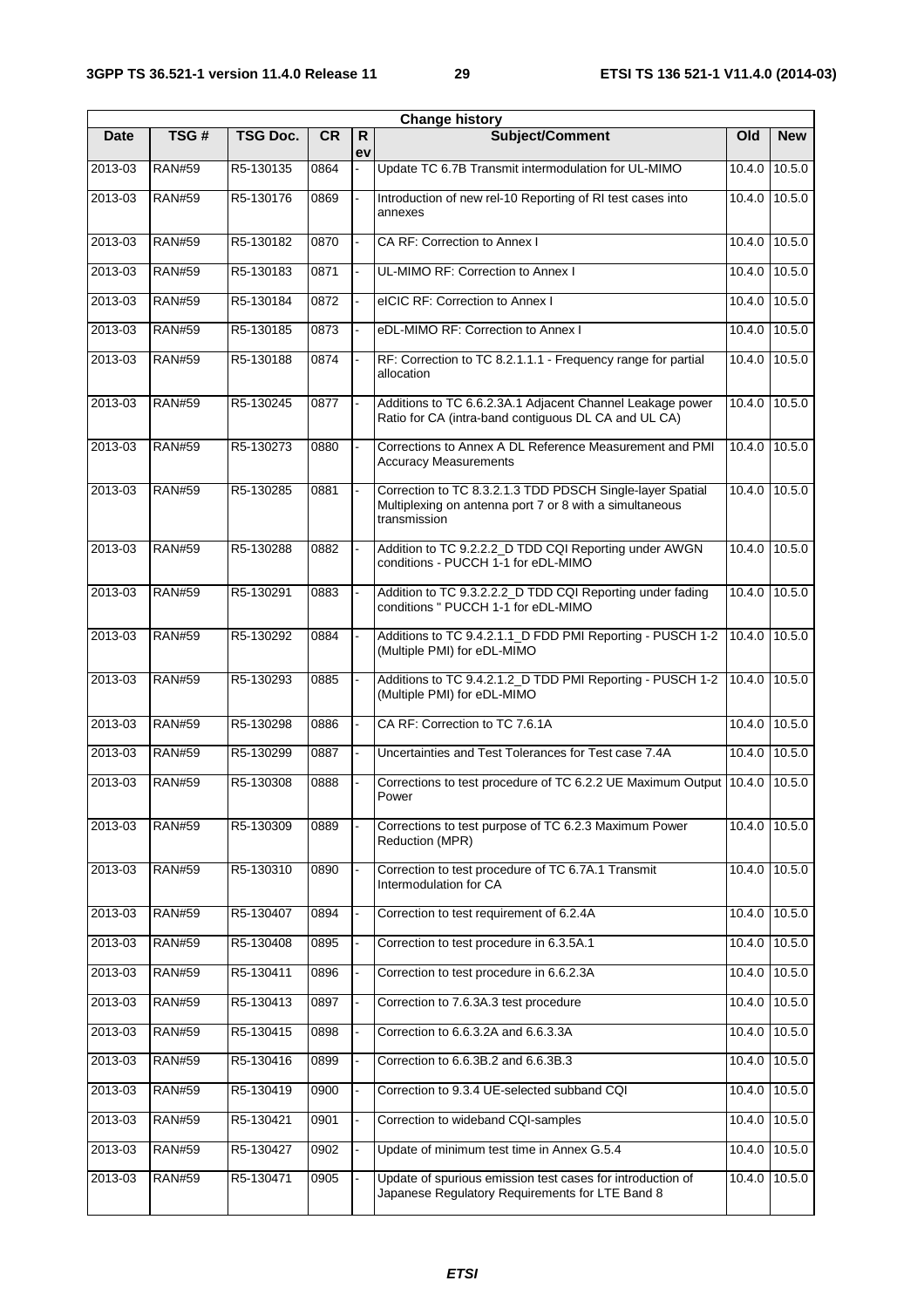|             |               |                 |           |              | <b>Change history</b>                                                                                                                         |        |                 |
|-------------|---------------|-----------------|-----------|--------------|-----------------------------------------------------------------------------------------------------------------------------------------------|--------|-----------------|
| <b>Date</b> | TSG#          | <b>TSG Doc.</b> | <b>CR</b> | R<br>ev      | <b>Subject/Comment</b>                                                                                                                        | Old    | <b>New</b>      |
| 2013-03     | <b>RAN#59</b> | R5-130779       | 0875      | $\mathbf{1}$ | CA RF: Clarification on Cell ID                                                                                                               | 10.4.0 | 10.5.0          |
| 2013-03     | <b>RAN#59</b> | R5-130780       | 0903      | $\mathbf{1}$ | Correction to 941 and 942                                                                                                                     | 10.4.0 | 10.5.0          |
| 2013-03     | <b>RAN#59</b> | R5-130801       | 0908      |              | Additions of CA RF test cases to Annex F                                                                                                      | 10.4.0 | 10.5.0          |
| 2013-03     | <b>RAN#59</b> | R5-130804       | 0909      |              | Correction to 6.6.3.2 and 6.6.3.3                                                                                                             | 10.4.0 | 10.5.0          |
| 2013-03     | <b>RAN#59</b> | R5-130806       | 0911      |              | Update TC 6.6.3.2 Spurious emission band UE co-existence                                                                                      | 10.4.0 | 10.5.0          |
| 2013-03     | <b>RAN#59</b> | R5-130808       | 0912      |              | CA RF - SCC configuration references                                                                                                          | 10.4.0 | 10.5.0          |
| 2013-03     | <b>RAN#59</b> | R5-130809       | 0913      |              | CA RF Rx - Update of blocking characteristics                                                                                                 | 10.4.0 | 10.5.0          |
| 2013-03     | <b>RAN#59</b> | R5-130811       | 0915      |              | LTE RF - Correction to LTE Rx TCs UL allocation location                                                                                      | 10.4.0 | 10.5.0          |
| 2013-03     | <b>RAN#59</b> | R5-130901       | 0916      |              | Update of TC 8.7.2.1_A.1 TDD sustained data rate<br>performance for CA (intra-band contiguous DL CA)                                          | 10.4.0 | 10.5.0          |
| 2013-03     | <b>RAN#59</b> | R5-130902       | 0917      |              | Editorial correction for ON/OFF time mask for CA                                                                                              | 10.4.0 | 10.5.0          |
| 2013-03     | <b>RAN#59</b> | R5-130903       | 0918      |              | Correction to Band 12 frequency for CA_4-12                                                                                                   | 10.4.0 | 10.5.0          |
| 2013-03     | <b>RAN#59</b> | R5-130908       | 0920      |              | Additions of eDL-MIMO to Annex A.4 CQI Reference<br><b>Measurement Channels</b>                                                               | 10.4.0 | 10.5.0          |
| 2013-03     | <b>RAN#59</b> | R5-130909       | 0921      |              | Introduction of TC 8.3.1.1.1_D FDD Single-Layer Spatial<br>Multiplexing on antenna ports without a simultaneous<br>transmission for eDL-MIMO  | 10.4.0 | 10.5.0          |
| 2013-03     | <b>RAN#59</b> | R5-130910       | 0922      |              | Introduction of FDD TC 8.3.1.1.2_D FDD Single-Layer Spatial<br>Multiplexing on antenna ports with a simultaneous<br>transmission for eDL-MIMO | 10.4.0 | 10.5.0          |
| 2013-03     | <b>RAN#59</b> | R5-130911       | 0923      |              | Additions to TC 8.3.1.2.1_D FDD PDSCH Dual-layer Spatial<br>Multiplexing for eDL-MIMO                                                         | 10.4.0 | 10.5.0          |
| 2013-03     | <b>RAN#59</b> | R5-130912       | 0924      |              | Additions to TC 8.3.2.2.1_D TDD PDSCH Dual-layer Spatial<br>Multiplexing for eDL-MIMO                                                         | 10.4.0 | 10.5.0          |
| 2013-03     | <b>RAN#59</b> | R5-130913       | 0925      |              | Additions to TC 8.3.2.1.2_D TDD Single-Layer Spatial<br>Multiplexing on antenna ports without a simultaneous<br>transmission for eDL-MIMO     | 10.4.0 | 10.5.0          |
| 2013-03     | RAN#59        | R5-130914       | 0926      |              | Additions to TC 8.3.2.1.3_D TDD Single-Layer Spatial<br>Multiplexing on antenna ports with a simultaneous<br>transmission for eDL-MIMO        |        | 10.4.0   10.5.0 |
| 2013-03     | <b>RAN#59</b> | R5-130924       | 0934      |              | Update RF TC for 36.521-1_8.2.1.2.3_C FDD PDSCH<br>Transmit div 2x2 Enhanced ICIC for LTE                                                     | 10.4.0 | 10.5.0          |
| 2013-03     | <b>RAN#59</b> | R5-130925       | 0935      |              | Update RF TC for 36.521-1_8.4.1.2.3_C FDD PCFICH<br>PDCCH Transmit div 2x2 Enhanced ICIC for LTE                                              | 10.4.0 | 10.5.0          |
| 2013-03     | <b>RAN#59</b> | R5-130935       | 0937      |              | SNR uncertainty                                                                                                                               | 10.4.0 | 10.5.0          |
| 2013-03     | <b>RAN#59</b> | R5-130936       | 0938      |              | Introduction of new rel-10 Reporting of RI test cases                                                                                         | 10.4.0 | 10.5.0          |
| 2013-03     | <b>RAN#59</b> | R5-130937       | 0939      |              | RF: Corrections to Annex H - Default uplink settings                                                                                          | 10.4.0 | 10.5.0          |
| 2013-03     | <b>RAN#59</b> | R5-130938       | 0940      |              | Update of TC 8.7.2.1_1 TDD sustained data rate performance<br>(Rel-10 and forward)                                                            | 10.4.0 | 10.5.0          |
| 2013-03     | <b>RAN#59</b> | R5-130939       | 0941      |              | Clarification to Soft Channel Bit size used by SS and UE                                                                                      | 10.4.0 | 10.5.0          |
| 2013-03     | <b>RAN#59</b> | R5-130940       | 0942      |              | Correction to sustained data rate performance test                                                                                            | 10.4.0 | 10.5.0          |
| 2013-03     | <b>RAN#59</b> | R5-130941       | 0943      |              | Clean up on performance tests                                                                                                                 | 10.4.0 | 10.5.0          |
| 2013-03     | <b>RAN#59</b> | R5-130944       | 0944      |              | Update TC 6.3.5A.3.1 Aggregate power control tolerance for<br>CA (intra-band contiguous DL CA and UL CA)                                      | 10.4.0 | 10.5.0          |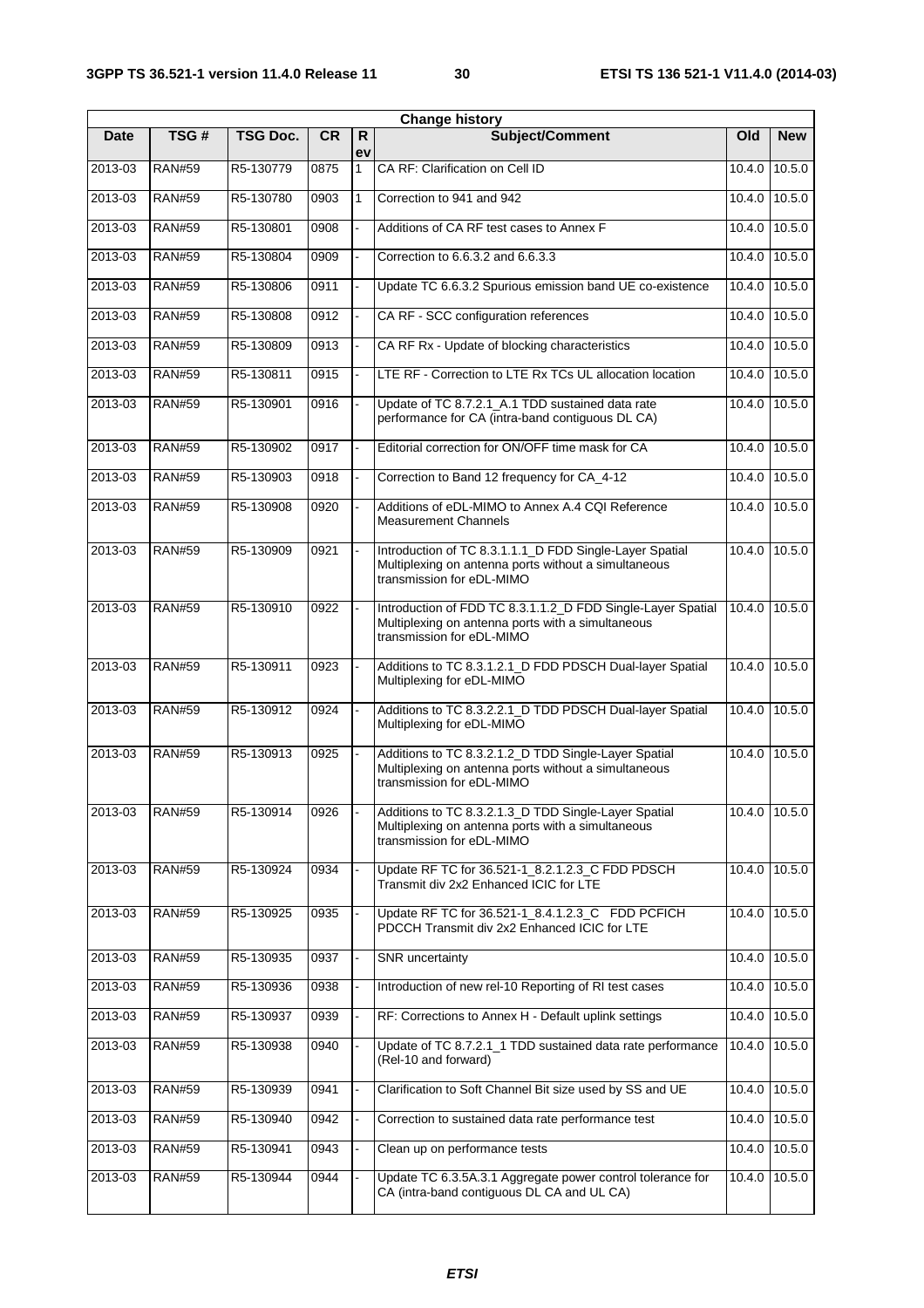| <b>Change history</b> |               |                 |           |          |                                                                                                                                      |        |                 |
|-----------------------|---------------|-----------------|-----------|----------|--------------------------------------------------------------------------------------------------------------------------------------|--------|-----------------|
| <b>Date</b>           | TSG#          | <b>TSG Doc.</b> | <b>CR</b> | R.<br>ev | <b>Subject/Comment</b>                                                                                                               | Old    | <b>New</b>      |
| 2013-03               | <b>RAN#59</b> | R5-130945       | 0945      |          | Update TC 6.6.3.2A.1 Spurious emission band UE co-<br>existence for CA (intra-band contiguous DL CA and UL CA)                       |        | 10.4.0 10.5.0   |
| 2013-03               | <b>RAN#59</b> | R5-130946       | 0946      |          | Additions to TC 6.2.5A.1 Configured UE transmitted Power for<br>CA (intra-band contiguous DL CA and UL CA)                           |        | 10.4.0 10.5.0   |
| 2013-03               | <b>RAN#59</b> | R5-130947       | 0947      |          | Additions to TC 6.6.3.3A.1 Additional spurious emissions for<br>CA (intra-band contiguous DL CA and UL CA)                           |        | 10.4.0 10.5.0   |
| 2013-03               | <b>RAN#59</b> | R5-130948       | 0948      |          | Additions to TC 7.5A.1 Adjacent Channel Selectivity (ACS) for<br>CA (intra-band contiguous DL CA and UL CA)                          | 10.4.0 | 10.5.0          |
| 2013-03               | <b>RAN#59</b> | R5-130949       | 0949      |          | Additions to TC 7.5A.2 Adjacent Channel Selectivity (ACS) for<br>CA (intra-band contiguous DL CA without UL CA)                      |        | 10.4.0 10.5.0   |
| 2013-03               | <b>RAN#59</b> | R5-130950       | 0950      |          | Additions to TC 7.5A.3 Adjacent Channel Selectivity (ACS) for<br>CA (inter-band contiguous DL CA without UL CA)                      |        | $10.4.0$ 10.5.0 |
| 2013-03               | <b>RAN#59</b> | R5-130951       | 0951      |          | Correction to test point of Frequency Error for CA and addition<br>of TC for intra-band contiguous DL CA without UL CA               | 10.4.0 | 10.5.0          |
| 2013-03               | <b>RAN#59</b> | R5-130961       | 0955      |          | Channel matrix impairments for eDL-MIMO CSI tests                                                                                    |        | 10.4.0 10.5.0   |
| 2013-03               | <b>RAN#59</b> | R5-130965       | 0957      |          | TC 9.4.1.1.1_D FDD Reporting of PMI - PUSCH 3-1 (Single<br>PMI) for eDL-MIMO                                                         |        | 10.4.0 10.5.0   |
| 2013-03               | <b>RAN#59</b> | R5-130966       | 0958      |          | TC 9.4.1.1.2_D TDD Reporting of PMI -PUSCH 3-1 (Single<br>PMI) for eDL-MIMO                                                          |        | 10.4.0 10.5.0   |
| 2013-03               | <b>RAN#59</b> | R5-130967       | 0959      |          | Additions of eDL-MIMO to Annex C Measurement of<br>Performance Requirements                                                          |        | 10.4.0 10.5.0   |
| 2013-03               | <b>RAN#59</b> | R5-130968       | 0960      |          | Additions of eDL-MIMO test cases to Annex F                                                                                          | 10.4.0 | 10.5.0          |
| 2013-03               | <b>RAN#59</b> | R5-130969       | 0961      |          | Additions to Annex G for eDL-MIMO                                                                                                    |        | 10.4.0 10.5.0   |
| 2013-03               | <b>RAN#59</b> | R5-130970       | 0962      |          | Addition to TC 9.2.2.1_D FDD CQI Reporting under AWGN<br>conditions - PUCCH 1-1 for eDL-MIMO                                         |        | 10.4.0 10.5.0   |
| 2013-03               | <b>RAN#59</b> | R5-130971       | 0963      |          | Addition to TC 9.3.2.2.1_D FDD CQI Reporting under fading<br>conditions - PUCCH 1-1 for eDL-MIMO                                     |        | 10.4.0 10.5.0   |
| 2013-03               | <b>RAN#59</b> | R5-130972       | 0964      |          | Additions to TC 9.5.1.1_D FDD RI Reporting for eDL-MIMO                                                                              | 10.4.0 | 10.5.0          |
| 2013-03               | <b>RAN#59</b> | R5-130973       | 0965      |          | Additions to TC 9.5.1.2 D TDD RI Reporting for eDL-MIMO                                                                              |        | 10.4.0 10.5.0   |
| 2013-03               | <b>RAN#59</b> | R5-130978       | 0966      |          | Correcting TS 36.521-1 to reflect changes in 36.101                                                                                  |        | 10.4.0 10.5.0   |
| 2013-03               | <b>RAN#59</b> | R5-130979       | 0967      |          | Correction of RF conformance Test case: 8.2.1.3.3                                                                                    |        | 10.4.0 10.5.0   |
| 2013-03               | <b>RAN#59</b> | R5-130980       | 0968      |          | Addition new TC 8.2.2.3.3 TDD PDSCH Open Loop Spatial<br>Multiplexing 2x2-Demod subframe overlaps with aggressor cell<br>ABS (eICIC) |        | 10.4.0 10.5.0   |
| 2013-03               | <b>RAN#59</b> | R5-130994       | 0969      |          | Corrections to 7.8.1A Wideband intermodulation for CA                                                                                |        | 10.4.0 10.5.0   |
| 2013-03               | <b>RAN#59</b> | R5-130998       | 0970      |          | TC 9.3.1.2.1_D FDD CQI Reporting under fading conditions -<br>PUSCH 3-1 for eDL-MIMO                                                 |        | 10.4.0 10.5.0   |
| 2013-03               | <b>RAN#59</b> | R5-130999       | 0971      |          | TC 9.3.1.2.2_D TDD CQI Reporting under fading conditions -<br>PUSCH 3-1 for eDL-MIMO                                                 |        | 10.4.0 10.5.0   |
| 2013-03               | <b>RAN#59</b> | R5-130093       | 0852      |          | Updates of 5.2A Operating bands for CA_11-18                                                                                         |        | 10.5.0 11.0.0   |
| 2013-03               | <b>RAN#59</b> | R5-130094       | 0853      |          | Updates of 5.4.2A Channel bandwidth combination for CA_11-<br>18                                                                     |        | 10.5.0 11.0.0   |
| 2013-03               | <b>RAN#59</b> | R5-130124       | 0855      |          | Additions to the inter-band relaxation term for CA 3A-8A in<br>Table 6.2.5A.1.3-3                                                    |        | $10.5.0$ 11.0.0 |
| 2013-03               | <b>RAN#59</b> | R5-130140       | 0865      |          | Update TC 7.3A.3 Reference sensitivity level for CA_3-7 and                                                                          |        | 10.5.0 11.0.0   |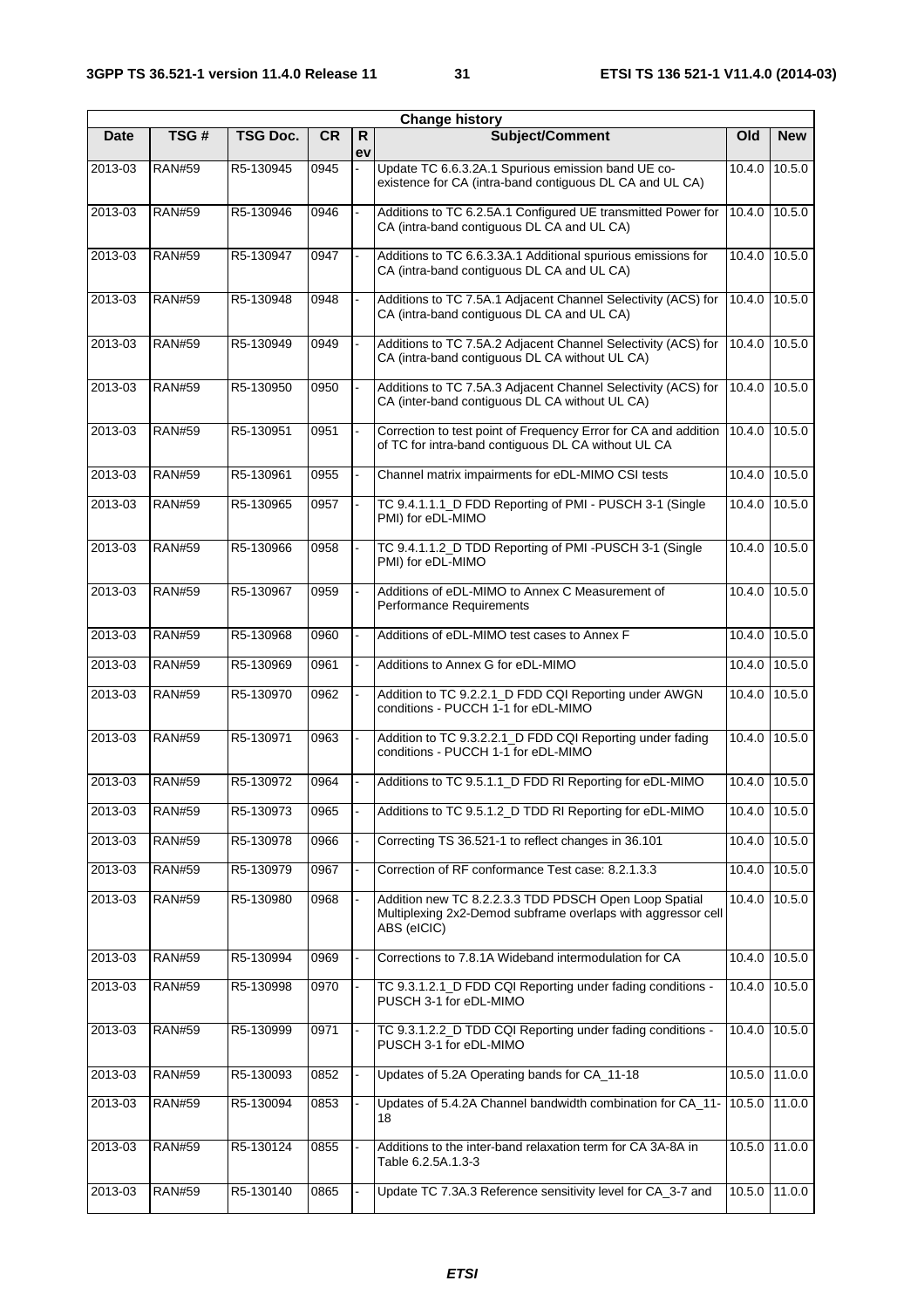|             | <b>Change history</b> |               |  |           |                                           |     |            |  |  |  |  |  |
|-------------|-----------------------|---------------|--|-----------|-------------------------------------------|-----|------------|--|--|--|--|--|
| <b>Date</b> | TSG#                  | TSG Doc.   CR |  | IR.       | <b>Subject/Comment</b>                    | Old | <b>New</b> |  |  |  |  |  |
|             |                       |               |  | <b>ev</b> |                                           |     |            |  |  |  |  |  |
|             |                       |               |  |           | ICA 7-20 (inter-band DL CA without UL CA) |     |            |  |  |  |  |  |
|             |                       |               |  |           |                                           |     |            |  |  |  |  |  |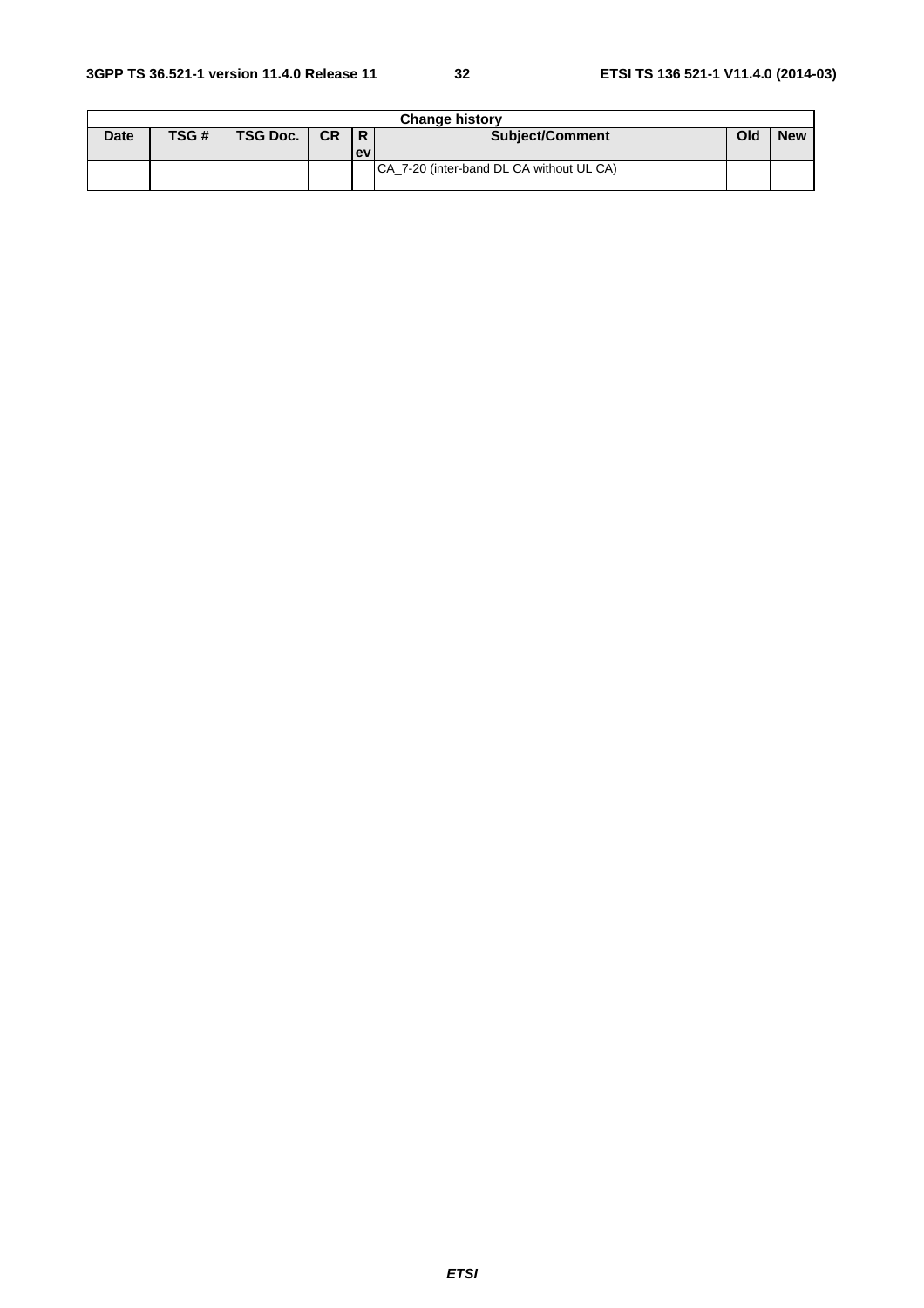|             |               |                 |           |         | <b>Change history</b>                                                                                                    |        |                 |
|-------------|---------------|-----------------|-----------|---------|--------------------------------------------------------------------------------------------------------------------------|--------|-----------------|
| <b>Date</b> | TSG#          | <b>TSG Doc.</b> | <b>CR</b> | R<br>ev | Subject/Comment                                                                                                          | Old    | <b>New</b>      |
| 2013-03     | <b>RAN#59</b> | R5-130141       | 0866      |         | Update TC 7.6.2A.1 Out-of-band blocking for CA_38 (intra-<br>band contiguous DL CA and UL CA)                            |        | 10.5.0 11.0.0   |
| 2013-03     | <b>RAN#59</b> | R5-130142       | 0867      |         | Update TC 6.2.2A.1 UE Maximum Output Power for CA_38<br>(intra-band contiguous DL CA and UL CA)                          |        | 10.5.0 11.0.0   |
| 2013-03     | <b>RAN#59</b> | R5-130144       | 0868      |         | Update TC 6.2.4A.1 Additional Maximum Power Reduction (A-<br>MPR) for CA_38 (intra-band contiguous DL CA and UL CA)      |        | 10.5.0 11.0.0   |
| 2013-03     | <b>RAN#59</b> | R5-130239       | 0876      |         | Updates of 6.2.5A - inter-band relaxation term for CA_1A-18A<br>and CA_11A-18A                                           | 10.5.0 | 11.0.0          |
| 2013-03     | <b>RAN#59</b> | R5-130257       | 0878      |         | Addition of TDD operating band 44 in receiver characteristic<br>test cases                                               |        | 10.5.0 11.0.0   |
| 2013-03     | <b>RAN#59</b> | R5-130258       | 0879      |         | Addition of TDD operating band 44 in transmitter characteristic<br>test cases                                            |        | 10.5.0 11.0.0   |
| 2013-03     | <b>RAN#59</b> | R5-130329       | 0891      |         | Updates for 7.6.1A.1 in-band blocking for CA_7 and CA_41                                                                 | 10.5.0 | 11.0.0          |
| 2013-03     | <b>RAN#59</b> | R5-130330       | 0892      |         | Updates for 7.6.2A.1 Out-of-band blocking for CA_7 and<br>CA_41                                                          |        | 10.5.0 11.0.0   |
| 2013-03     | <b>RAN#59</b> | R5-130348       | 0972      |         | Correction to Spurious emission band UE co-existence and<br>Additional spurious emissions for Band 28                    |        | 10.5.0 11.0.0   |
| 2013-03     | <b>RAN#59</b> | R5-130349       | 0893      |         | Addition of Band 28 to MPR and A-MPR                                                                                     |        | 10.5.0 11.0.0   |
| 2013-03     | <b>RAN#59</b> | R5-130769       | 0907      |         | Updates of Refsens for inter-band CA test points for CA_1A-<br>19A and CA_1A-21A                                         | 10.5.0 | 11.00           |
| 2013-03     | <b>RAN#59</b> | R5-130783       | 0906      |         | Update TC 6.2.3A.1 Maximum Power Reduction (MPR) for<br>CA_38 (intra-band contiguous DL CA and UL CA)                    |        | 10.5.0 11.0.0   |
| $2013 - 03$ | <b>RAN#59</b> | R5-130805       | 0910      |         | Update TC 7.3A.1 Reference sensitivity level for CA_38,<br>CA_3-7 and CA_7-20 (intra-band contiguous DL CA and UL<br>CA) |        | 10.5.0 11.0.0   |
| 2013-03     | <b>RAN#59</b> | R5-130810       | 0914      |         | CA_2-17 and CA_4-17 addition to 36.521-1 Rx characteristics                                                              |        | 10.5.0 11.0.0   |
| 2013-03     | <b>RAN#59</b> | R5-130905       | 0919      |         | Addition of TDD operating band 44 in chapter 5                                                                           |        | 10.5.0 11.0.0   |
| 2013-03     | <b>RAN#59</b> | R5-130915       | 0927      |         | Addition of band 38 and band 41 in intra-band contiguous CA<br>transmitter test cases                                    | 10.5.0 | 11.00           |
| 2013-03     | <b>RAN#59</b> | R5-130916       | 0928      |         | Update TC 7.6.1A.1 In-band blocking for CA_38 (intra-band<br>contiguous DL CA and UL CA)                                 |        | 10.5.0 11.0.0   |
| 2013-03     | <b>RAN#59</b> | R5-130917       | 0929      |         | Addition of Inter Band CA combo CA_2A-29A                                                                                | 10.5.0 | 11.0.0          |
| 2013-03     | <b>RAN#59</b> | R5-130918       | 0930      |         | Update of 6.2.5A Configured transmitted power for CA                                                                     | 10.5.0 | 11.0.0          |
| 2013-03     | <b>RAN#59</b> | R5-130919       | 0931      |         | CA_2-17 and CA_4-17 addition to 36.521-1 Tx characteristics                                                              |        | 10.5.0 11.0.0   |
| 2013-03     | <b>RAN#59</b> | R5-130920       | 0932      |         | Adding transmit power relaxation value for inter-band CA<br>configurations CA_4A-5A and CA_4A-13A                        | 10.5.0 | 11.0.0          |
| 2013-03     | <b>RAN#59</b> | R5-130921       | 0933      |         | Adding refsens relaxation value for inter-band CA<br>configurations CA_4A-5A and CA_4A-13A                               |        | 10.5.0 11.0.0   |
| 2013-03     | <b>RAN#59</b> | R5-130926       | 0936      |         | Updates for 6.6.2.1A Spectrum emission mask for CA for<br>CA_7 and CA_41                                                 | 10.5.0 | 11.0.0          |
| 2013-03     | <b>RAN#59</b> | R5-130956       | 0952      |         | Updates for 7.3A.1 Reference sensitivity level for CA_7C                                                                 | 10.5.0 | 11.0.0          |
| 2013-03     | <b>RAN#59</b> | R5-130957       | 0953      |         | Updates for 6.2.2A UE Maximum Output Power for CA_7 and<br>CA_41                                                         | 10.5.0 | $\sqrt{11.0.0}$ |
| 2013-03     | <b>RAN#59</b> | R5-130958       | 0954      |         | Updates of 7.3A - Reference sensitivity level for CA_11A-18A                                                             | 10.5.0 | 11.0.0          |
| 2013-03     | <b>RAN#59</b> | R5-130964       | 0956      |         | Adding Band 27 to TS 36.521-1                                                                                            |        | 10.5.0 11.0.0   |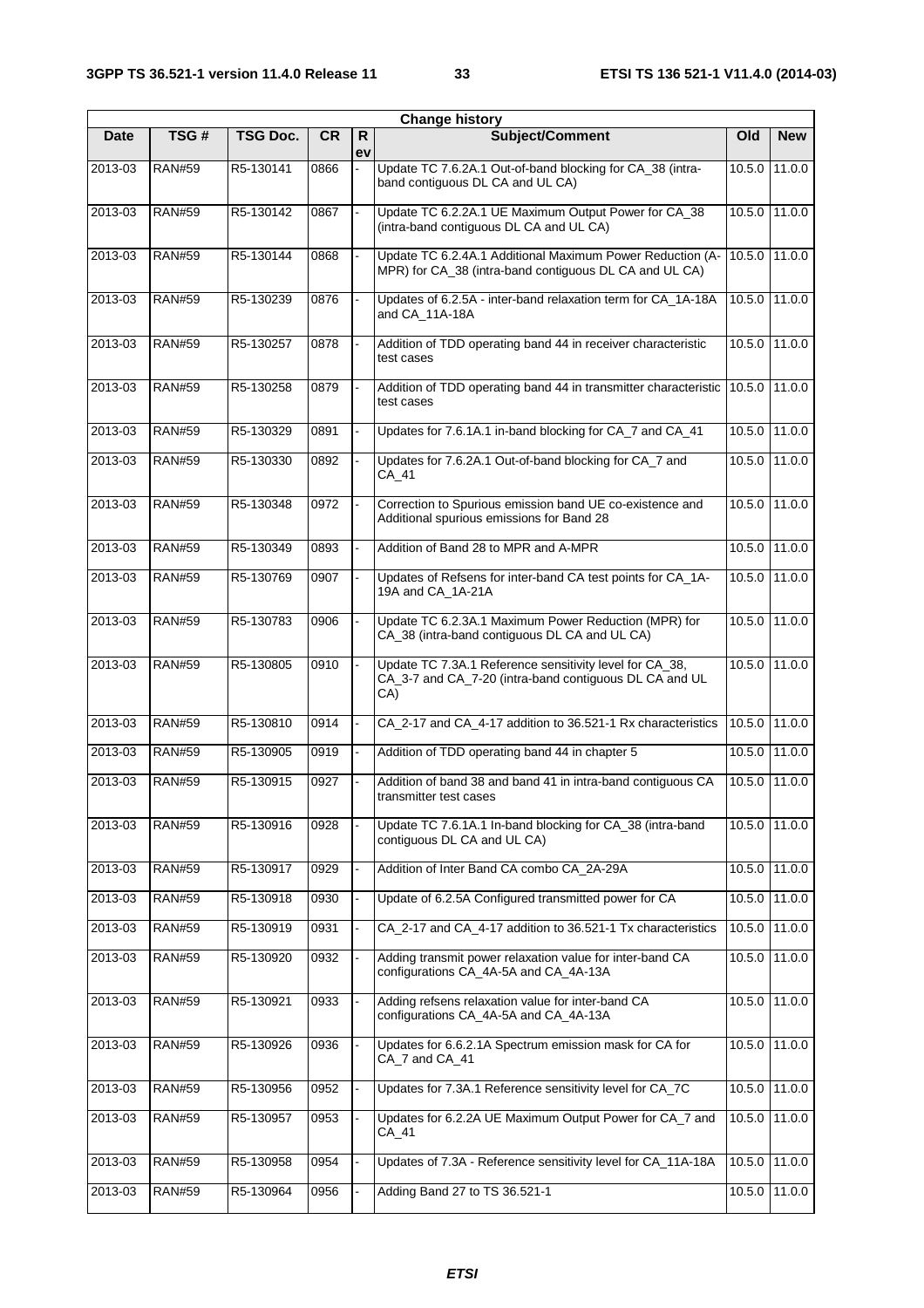| <b>Change history</b> |               |                 |           |                    |                                                                                                                         |                 |                 |  |  |
|-----------------------|---------------|-----------------|-----------|--------------------|-------------------------------------------------------------------------------------------------------------------------|-----------------|-----------------|--|--|
| <b>Date</b>           | TSG#          | <b>TSG Doc.</b> | <b>CR</b> | $\mathsf{R}$<br>ev | Subject/Comment                                                                                                         | Old             | <b>New</b>      |  |  |
| 2013-03               | <b>RAN#59</b> |                 |           |                    | Correction of missing small changes of R5-130806 in Table<br>6.6.3.2.3-1, 6.6.3.2.5-1, 6.6.3.2_1.3-1 and 6.6.3.2_1.5-1. | 11.0.0          | 11.0.1          |  |  |
| 2013-06               | <b>RAN#60</b> | R5-131085       | 0973      |                    | Removal of technical content in 36.521-1 v10.5.0 and<br>substitution with pointer to the next Release                   |                 | 11.0.1 11.1.0   |  |  |
| 2013-06               | <b>RAN#60</b> | R5-131147       | 0974      |                    | Updates to Chapter7 for Inter Band CA combo CA_2A-29A                                                                   | 11.0.1          | 11.1.0          |  |  |
| 2013-06               | <b>RAN#60</b> | R5-131149       | 0975      |                    | New chap8 TDD TC 8.2.2.2.3_C for eICIC                                                                                  | 11.0.1          | 11.1.0          |  |  |
| 2013-06               | <b>RAN#60</b> | R5-131150       | 0976      |                    | New chap 8 TDD TC 8.4.2.2.3 C for eICIC                                                                                 | 11.0.1          | 11.1.0          |  |  |
| 2013-06               | <b>RAN#60</b> | R5-131153       | 0977      | ÷.                 | Introduction of new rel-11 Reporting of RI test cases                                                                   | 11.0.1          | 11.1.0          |  |  |
| 2013-06               | <b>RAN#60</b> | R5-131154       | 0978      |                    | Introduction of new rel-11 Reporting of RI test cases into<br>annexes                                                   | 11.0.1          | 11.1.0          |  |  |
| 2013-06               | <b>RAN#60</b> | R5-131156       | 0979      |                    | Correction to TC 8.4.1.1 test procedure                                                                                 | 11.0.1          | 11.1.0          |  |  |
| 2013-06               | <b>RAN#60</b> | R5-131158       | 0980      |                    | Introduction of Maximum Input Level test case for CA (inter-<br>band DL CA without UL CA) into annexes                  | 11.0.1          | 11.1.0          |  |  |
| 2013-06               | <b>RAN#60</b> | R5-131210       | 0981      |                    | Correction of test applicability for TC 8.2.1.1.1_1: TC<br>8.2.1.2.1_1 and TC 8.3.2.1.1_1 in 36.521-1                   |                 | $11.0.1$ 11.1.0 |  |  |
| 2013-06               | <b>RAN#60</b> | R5-131222       | 0982      |                    | Update of TC6.6.3B.1 for Transmitter Spurious emissions for<br>UL-MIMO                                                  | 11.0.1          | 11.1.0          |  |  |
| 2013-06               | <b>RAN#60</b> | R5-131226       | 0983      |                    | Clarification to test procedure on applying timing offset<br>between CCs for Chap8 inter-band CA test cases             | 11.0.1          | 11.1.0          |  |  |
| 2013-06               | <b>RAN#60</b> | R5-131238       | 0984      |                    | Update TC 6.2.4A.1 Additional Maximum Power Reduction (A-<br>MPR) for CA_38C (intra-band contiguous DL CA and UL CA)    | $11.0.1$ 11.1.0 |                 |  |  |
| 2013-06               | <b>RAN#60</b> | R5-131241       | 0985      |                    | Update TC 7.3A.1 Reference sensitivity level for CA_4A-12A<br>(intra-band contiguous DL CA and UL CA)                   | 11.0.1          | 11.1.0          |  |  |
| 2013-06               | <b>RAN#60</b> | R5-131242       | 0986      |                    | Update TC 7.3A.3 Reference sensitivity level for CA_4A-12A<br>(inter-band DL CA without UL CA)                          | 11.0.1          | 11.1.0          |  |  |
| 2013-06               | <b>RAN#60</b> | R5-131245       | 0987      |                    | Update TT of 6.3.5A.3.1 Aggregate power control tolerance for 11.0.1<br>CA (intra-band contiguous DL CA and UL CA)      |                 | 11.1.0          |  |  |
| 2013-06               | <b>RAN#60</b> | R5-131289       | 0988      |                    | Uncertainties and Test Tolerances for CA spectrum emission<br>mask                                                      |                 | $11.0.1$ 11.1.0 |  |  |
| 2013-06               | <b>RAN#60</b> | R5-131358       | 0989      |                    | RF: Corrections to RMC-s for sustained data rate test                                                                   | 11.0.1          | 11.1.0          |  |  |
| 2013-06               | <b>RAN#60</b> | R5-131379       | 0990      |                    | CA RF - Corrections to 6.2.4A.1 requirements                                                                            | 11.0.1          | 11.1.0          |  |  |
| 2013-06               | <b>RAN#60</b> | R5-131381       | 0991      |                    | LTE RF - Editorial correction to 8.2.2.4.2_1                                                                            | 11.0.1          | 11.1.0          |  |  |
| 2013-06               | <b>RAN#60</b> | R5-131415       | 0992      |                    | Updates for 6.6.1A Occupied bandwidth for CA_41C                                                                        | 11.0.1          | 11.1.0          |  |  |
| 2013-06               | <b>RAN#60</b> | R5-131450       | 0993      |                    | Addition of band44 in MPR for UL-MIMO                                                                                   | 11.0.1          | 11.1.0          |  |  |
| 2013-06               | <b>RAN#60</b> | R5-131473       | 0994      |                    | References to wrong section in TS 36.508                                                                                | 11.0.1          | $\sqrt{11.1.0}$ |  |  |
| 2013-06               | <b>RAN#60</b> | R5-131518       | 0995      |                    | Corrections to Common Test Parameters User-Specific                                                                     | 11.0.1          | 11.1.0          |  |  |
| 2013-06               | <b>RAN#60</b> | R5-131519       | 0996      |                    | Corrections to Beamforming Model Parameters                                                                             | 11.0.1          | 11.1.0          |  |  |
| 2013-06               | <b>RAN#60</b> | R5-131521       | 0997      | ÷.                 | Corrections to Reporting of Channel State Requirements                                                                  | 11.0.1          | 11.1.0          |  |  |
| 2013-06               | <b>RAN#60</b> | R5-131522       | 0998      |                    | Corrections to Reporting of Precoding Matrix Indicator<br>Requirements                                                  | 11.0.1          | 11.1.0          |  |  |
| 2013-06               | <b>RAN#60</b> | R5-131527       | 0999      |                    | Additions to Annex G for eDL-MIMO                                                                                       | 11.0.1          | 11.1.0          |  |  |
| 2013-06               | <b>RAN#60</b> | R5-131528       | 1000      |                    | Additions of eDL-MIMO test cases to Annex F                                                                             | 11.0.1          | 11.1.0          |  |  |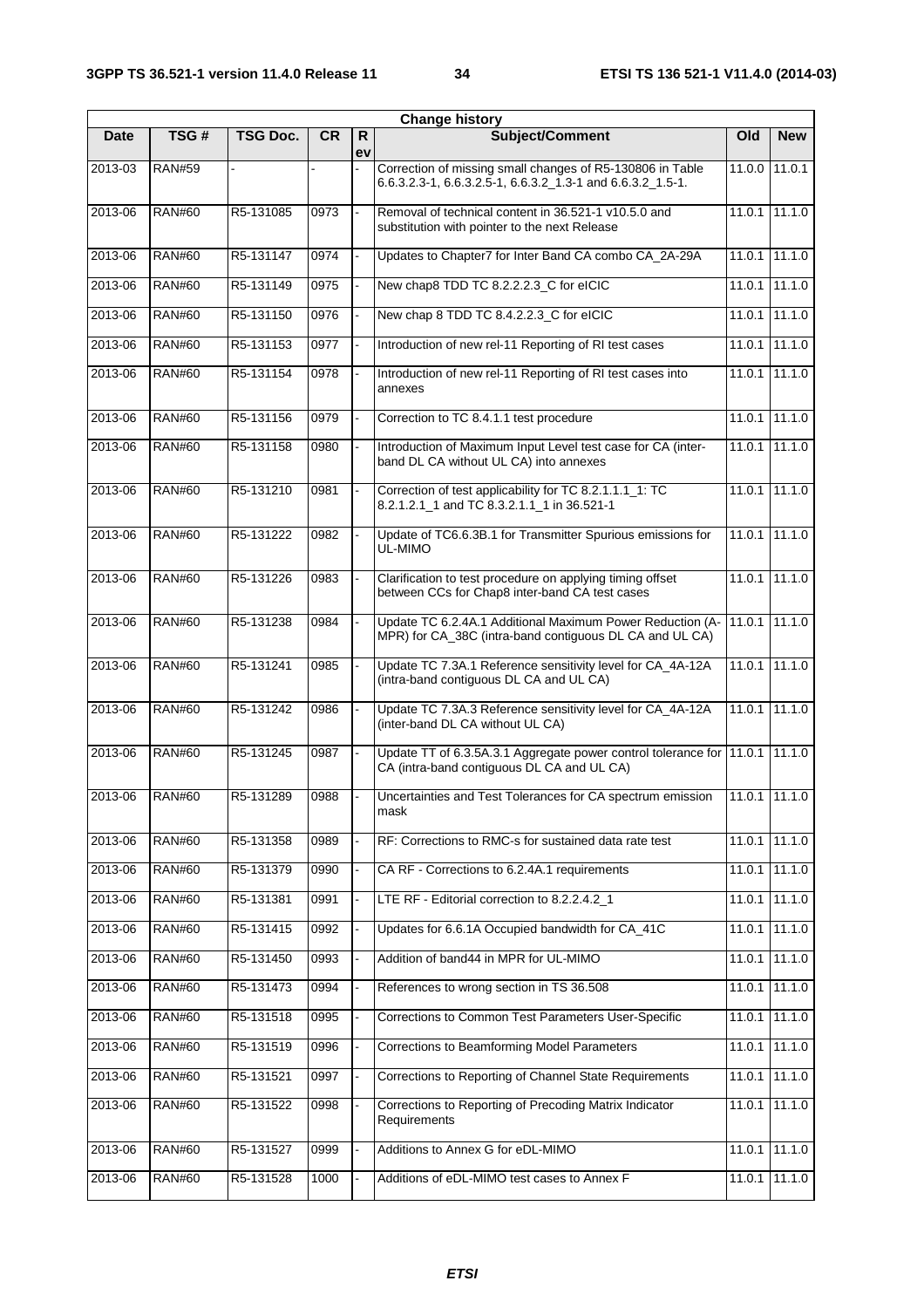|             |               |                 |           |          | <b>Change history</b>                                                                                               |               |                 |
|-------------|---------------|-----------------|-----------|----------|---------------------------------------------------------------------------------------------------------------------|---------------|-----------------|
| <b>Date</b> | TSG#          | <b>TSG Doc.</b> | <b>CR</b> | R.<br>ev | Subject/Comment                                                                                                     | Old           | <b>New</b>      |
| 2013-06     | <b>RAN#60</b> | R5-131539       | 1001      |          | LTE RF: Minor changes to test case 7.5A.3                                                                           |               | $11.0.1$ 11.1.0 |
| 2013-06     | <b>RAN#60</b> | R5-131540       | 1002      |          | LTE-RF: Clarification to 7.6.1A.3 test procedure                                                                    |               | $11.0.1$ 11.1.0 |
| 2013-06     | <b>RAN#60</b> | R5-131541       | 1003      |          | Corrections to TC 6.6.2.3A.1 Adjacent Channel Leakage<br>power Ratio for CA (intra-band contiguous DL CA and UL CA) |               | $11.0.1$ 11.1.0 |
| 2013-06     | <b>RAN#60</b> | R5-131545       | 1004      |          | Additions to TC 9.2.3.1_D for FDD CQI reporting under AWGN 11.0.1 11.1.0<br>conditions - PUCCH 1-1 for eDL-MIMO     |               |                 |
| 2013-06     | <b>RAN#60</b> | R5-131546       | 1005      |          | LTE-RF: Corrections to CA Open Loop Spatial Multiplexing<br>Performance test cases                                  |               | 11.0.1 11.1.0   |
| 2013-06     | <b>RAN#60</b> | R5-131553       | 1006      |          | Additions to TC 9.2.3.2_D for TDD CQI reporting under AWGN 11.0.1 11.1.0<br>conditions - PUCCH 1-1 for eDL-MIMO     |               |                 |
| 2013-06     | <b>RAN#60</b> | R5-131555       | 1007      |          | Additions to TC 9.3.1.2.2_D for TDD CQI reporting under<br>fading conditions - PUSCH 3-1 for eDL-MIMO               |               | $11.0.1$ 11.1.0 |
| 2013-06     | <b>RAN#60</b> | R5-131559       | 1008      |          | Additions to TC 9.3.2.2.2_D for TDD CQI reporting under<br>fading conditions - PUCCH 1-1 for eDL-MIMO               |               | $11.0.1$ 11.1.0 |
| 2013-06     | <b>RAN#60</b> | R5-131561       | 1009      |          | Update of 6.2.5A - Delta TIB for CA_11A-18A                                                                         |               | $11.0.1$ 11.1.0 |
| 2013-06     | <b>RAN#60</b> | R5-131562       | 1010      |          | Additions to TC 9.4.1.3.2_D for TDD reporting of PMI-PUSCH<br>3-1 (Single PMI) for eDL-MIMO                         | 11.0.1 11.1.0 |                 |
| 2013-06     | <b>RAN#60</b> | R5-131563       | 1011      |          | Update of 7.3A - Delta RIB for CA_11A-18A                                                                           |               | $11.0.1$ 11.1.0 |
| 2013-06     | <b>RAN#60</b> | R5-131567       | 1012      |          | Additions to TC 9.4.2.3.2_D for TDD PMI reporting - PUSCH<br>1-2 (Multiple PMI) for eDL-MIMO                        |               | 11.0.1 11.1.0   |
| 2013-06     | <b>RAN#60</b> | R5-131569       | 1013      |          | Additions to TC 9.5.2.2_D for TDD RI reporting - PUCCH 1-1<br>for eDL-MIMO                                          |               | 11.0.1 11.1.0   |
| 2013-06     | <b>RAN#60</b> | R5-131634       | 1014      |          | Removal of Spurious emission UE co-existence test case<br>6.6.3.2 1 from annex F                                    |               | 11.0.1 11.1.0   |
| 2013-06     | <b>RAN#60</b> | R5-131649       | 1015      |          | Adding Band28 in some Receiver test cases in section 7                                                              |               | $11.0.1$ 11.1.0 |
| 2013-06     | <b>RAN#60</b> | R5-131677       | 1016      |          | Correction to the contents of the chapter 5.                                                                        |               | 11.0.1 11.1.0   |
| 2013-06     | <b>RAN#60</b> | R5-131711       | 1017      |          | Corrections to test procedure of TC 7.5B Adjacent Channel<br>Selectivity (ACS) for UL-MIMO                          | 11.0.1        | 11.1.0          |
| 2013-06     | <b>RAN#60</b> | R5-131900       | 1018      |          | RF: Correction of Imcs for CQI index 10 (15 RBs)                                                                    |               | 11.0.1 11.1.0   |
| 2013-06     | <b>RAN#60</b> | R5-131901       | 1019      |          | Corrections to Frequency non-selective scheduling mode                                                              |               | $11.0.1$ 11.1.0 |
| 2013-06     | <b>RAN#60</b> | R5-131902       | 1020      |          | Correction to the missing title of Rel 9 close loop tests                                                           |               | $11.0.1$ 11.1.0 |
| 2013-06     | <b>RAN#60</b> | R5-131903       | 1021      |          | Correction to the references of connection diagrams                                                                 |               | $11.0.1$ 11.1.0 |
| 2013-06     | <b>RAN#60</b> | R5-131904       | 1022      |          | Maintenance of Band 23 additional regulatory requirements                                                           |               | $11.0.1$ 11.1.0 |
| 2013-06     | <b>RAN#60</b> | R5-131905       | 1023      |          | Realignment of A-MPR Configuration Tables for Band 27 in TS 11.0.1<br>36.521-1                                      |               | 11.1.0          |
| 2013-06     | <b>RAN#60</b> | R5-131906       | 1024      |          | Update on General section of Tx and Rx for Cell IDs                                                                 |               | $11.0.1$ 11.1.0 |
| 2013-06     | <b>RAN#60</b> | R5-131907       | 1025      |          | LTE RF: Initial conditions update for test 6.2.5A.2                                                                 |               | $11.0.1$ 11.1.0 |
| 2013-06     | <b>RAN#60</b> | R5-131908       | 1026      |          | CA RF: Alignment for inter-band Rx tests with DL tested only<br>as S-Cell                                           | 11.0.1        | 11.1.0          |
| 2013-06     | <b>RAN#60</b> | R5-131909       | 1027      |          | 36.521-1: Inter-band CA operating bands update                                                                      |               | $11.0.1$ 11.1.0 |
| 2013-06     | <b>RAN#60</b> | R5-131911       | 1028      |          | Updates for 7.7A.1 Spurious response for CA                                                                         |               | $11.0.1$ 11.1.0 |
| 2013-06     | <b>RAN#60</b> | R5-131915       | 1029      |          | Additions to TC 9.3.1.2.1_D for FDD CQI reporting under<br>fading conditions - PUSCH 3-1 for eDL-MIMO               | 11.0.1        | 11.1.0          |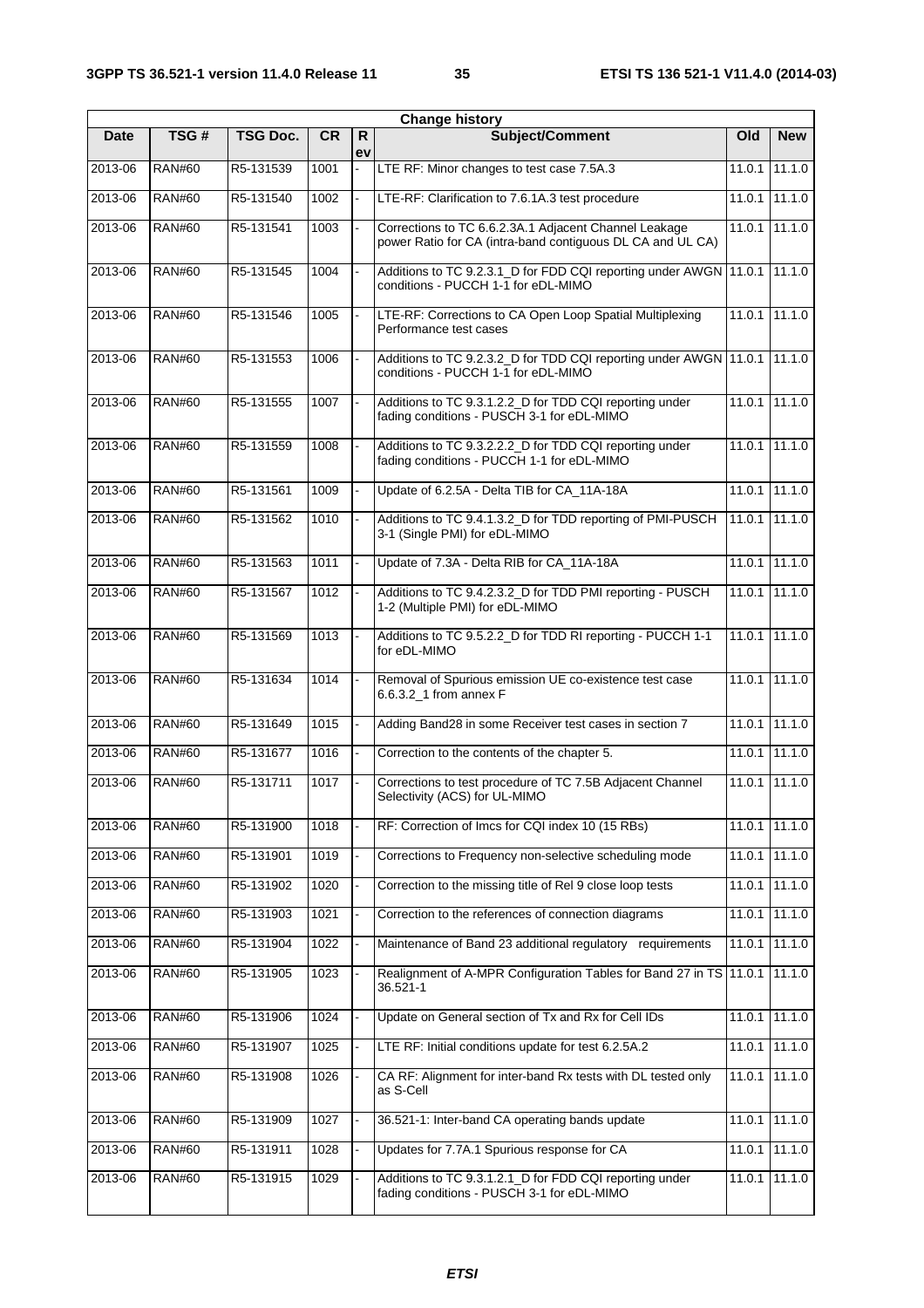|             |               |                 |           |                    | <b>Change history</b>                                                                                        |        |                 |
|-------------|---------------|-----------------|-----------|--------------------|--------------------------------------------------------------------------------------------------------------|--------|-----------------|
| <b>Date</b> | TSG#          | <b>TSG Doc.</b> | <b>CR</b> | $\mathsf{R}$<br>ev | <b>Subject/Comment</b>                                                                                       | Old    | <b>New</b>      |
| 2013-06     | <b>RAN#60</b> | R5-131916       | 1030      |                    | Additions to TC 9.3.2.2.1_D for FDD CQI reporting under<br>fading conditions - PUCCH 1-1 for eDL-MIMO        | 11.0.1 | 11.1.0          |
| 2013-06     | <b>RAN#60</b> | R5-131917       | 1031      |                    | Additions to TC 9.4.1.3.1_D for FDD reporting of PMI -<br>PUSCH 3-1 (Single PMI) for eDL-MIMO                |        | $11.0.1$ 11.1.0 |
| 2013-06     | <b>RAN#60</b> | R5-131918       | 1032      |                    | Additions to TC 9.4.2.3.1_D for FDD PMI reporting - PUSCH<br>1-2 (Multiple PMI) for eDL-MIMO                 |        | $11.0.1$ 11.1.0 |
| 2013-06     | <b>RAN#60</b> | R5-131919       | 1033      |                    | Additions to TC 9.5.2.1_D for FDD RI reporting - PUCCH 1-1<br>for eDL-MIMO                                   | 11.0.1 | 11.1.0          |
| 2013-06     | <b>RAN#60</b> | R5-131920       | 1034      |                    | Adding Band28 in some Transmitter test cases in section 6                                                    | 11.0.1 | 11.1.0          |
| 2013-06     | <b>RAN#60</b> | R5-131921       | 1035      |                    | New RF TC for 36.521-1_8.5.1.2.3_C.1_Enhanced ICIC for<br><b>LTE</b>                                         | 11.0.1 | 11.1.0          |
| 2013-06     | <b>RAN#60</b> | R5-131929       | 1036      |                    | Update TT of 6.2.2B_6.2.3B_6.2.4B and 6.2.5B for UL-MIMO                                                     |        | $11.0.1$ 11.1.0 |
| 2013-06     | <b>RAN#60</b> | R5-131930       | 1037      |                    | Update TT of 6.3.2B 6.3.3B and 6.3.4B for UL-MIMO                                                            | 11.0.1 | 11.1.0          |
| 2013-06     | <b>RAN#60</b> | R5-131931       | 1038      |                    | Update TT of 6.3.5B.1_6.3.5B.2 and 6.3.5B.3 for UL- MIMO                                                     |        | $11.0.1$ 11.1.0 |
| 2013-06     | <b>RAN#60</b> | R5-131932       | 1039      |                    | Update TT of 6.5.1B_6.5.2B.1_6.5.2B.2_6.5.2B.3_6.5.2B.4 for<br>UL-MIMO                                       | 11.0.1 | 11.1.0          |
| 2013-06     | <b>RAN#60</b> | R5-131933       | 1040      |                    | Update TT of 6.6.1B Occupied bandwidth for UL-MIMO                                                           | 11.0.1 | 11.1.0          |
| 2013-06     | <b>RAN#60</b> | R5-131934       | 1041      |                    | Update TT of 6.6.2.1B_6.6.2.2B and 6.6.2.3B for UL- MIMO                                                     | 11.0.1 | 11.1.0          |
| 2013-06     | <b>RAN#60</b> | R5-131935       | 1042      |                    | Update TT of 6.7B Transmit intermodulation for UL-MIMO                                                       | 11.0.1 | 11.1.0          |
| 2013-06     | <b>RAN#60</b> | R5-131936       | 1043      |                    | Update TT of 6.8B Time alignment error for UL-MIMO                                                           | 11.0.1 | 11.1.0          |
| 2013-06     | <b>RAN#60</b> | R5-131937       | 1044      |                    | Update TT of 7.3B Reference sensitivity level for UL-MIMO                                                    |        | $11.0.1$ 11.1.0 |
| 2013-06     | <b>RAN#60</b> | R5-131952       | 1045      |                    | Corrections to TC 6.2.5A.1 Configured UE transmitted Power<br>for CA (intra-band contiguous DL CA and UL CA) |        | 11.0.1 11.1.0   |
| 2013-06     | <b>RAN#60</b> | R5-131954       | 1046      |                    | Maintenance of Band 23 Spurious Emissions Requirements                                                       | 11.0.1 | 11.1.0          |
| 2013-06     | <b>RAN#60</b> | R5-131955       | 1047      |                    | <b>Corrections to Demodulation Requirements</b>                                                              |        | $11.0.1$ 11.1.0 |
| 2013-06     | <b>RAN#60</b> | R5-131956       | 1048      |                    | Updates to sustained data rate test case                                                                     |        | 11.0.1 11.1.0   |
| 2013-06     | <b>RAN#60</b> | R5-131957       | 1049      |                    | New RF TC for 36.521-1_9.2.1.3_C.1_Enhanced ICIC for LTE   11.0.1                                            |        | 11.1.0          |
| 2013-06     | <b>RAN#60</b> | R5-131958       | 1050      |                    | RF: Structure clean-up for chapter 9 (including eICIC and eDL- 11.0.1<br>MIMO tests)                         |        | 11.1.0          |
| 2013-06     | <b>RAN#60</b> | R5-131959       | 1051      |                    | Update TT of 7.4B_7.5B_7.6.1B_7.6.2B_7.6.3B_7.7B and<br>7.8.1B for UL-MIMO                                   |        | 11.0.1 11.1.0   |
| 2013-06     | <b>RAN#60</b> | R5-131960       | 1052      |                    | Update of TC6.6.3B.3 for Additional spurious emissions for<br>UL-MIMO                                        |        | $11.0.1$ 11.1.0 |
| 2013-06     | <b>RAN#60</b> | R5-131961       | 1053      |                    | Update of TC6.6.3B.2 for Spurious emissions band UE co-<br>existence for UL-MIMO                             | 11.0.1 | 11.1.0          |
| 2013-06     | <b>RAN#60</b> | R5-131962       | 1054      |                    | Updates of 6.2.2.3 - maximum output power for UE that<br>supports both Band 18 and 26                        |        | 11.0.1 11.1.0   |
| 2013-06     | <b>RAN#60</b> | R5-131963       | 1055      |                    | Update of 6.2.4 Test points for A-MPR when NS_05 is<br>signalled                                             |        | 11.0.1 11.1.0   |
| 2013-06     | <b>RAN#60</b> | R5-131964       | 1056      |                    | Updates of 7.3.3 - Refsens for UE that supports both Band 18<br>and Band 26                                  | 11.0.1 | 11.1.0          |
| 2013-06     | <b>RAN#60</b> | R5-131969       | 1057      |                    | CA RF: Alignment for tests with PCC and SCC switching                                                        | 11.0.1 | 11.1.0          |
| 2013-06     | <b>RAN#60</b> | R5-131971       | 1059      |                    | Introduction of Maximum Input Level test case for CA (inter-                                                 | 11.0.1 | 11.1.0          |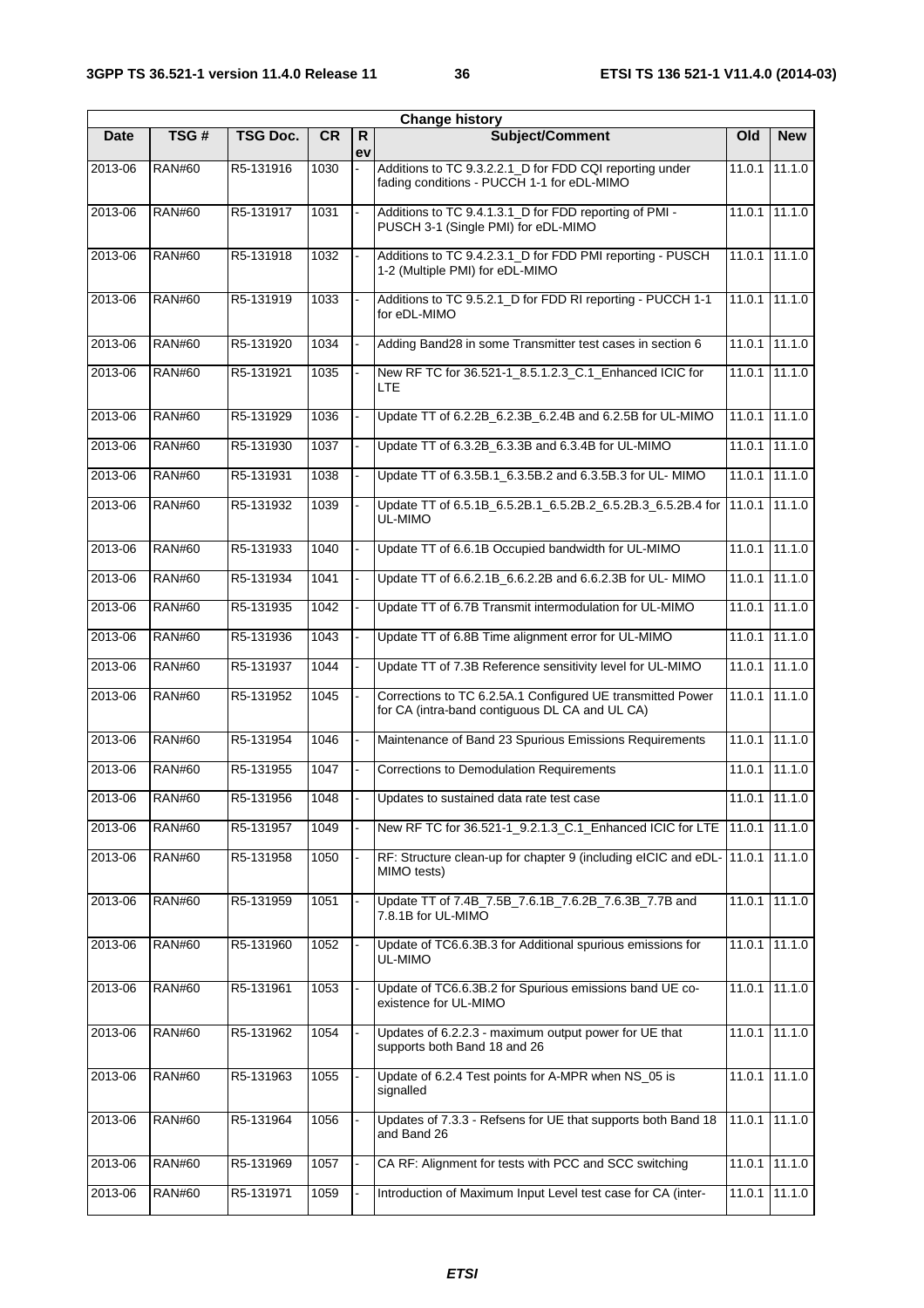|             | <b>Change history</b> |          |           |                |                           |     |            |  |  |  |  |
|-------------|-----------------------|----------|-----------|----------------|---------------------------|-----|------------|--|--|--|--|
| <b>Date</b> | TSG#                  | TSG Doc. | <b>CR</b> | $\overline{R}$ | <b>Subject/Comment</b>    | Old | <b>New</b> |  |  |  |  |
|             |                       |          |           | <b>lev</b>     |                           |     |            |  |  |  |  |
|             |                       |          |           |                | band DL CA without UL CA) |     |            |  |  |  |  |
|             |                       |          |           |                |                           |     |            |  |  |  |  |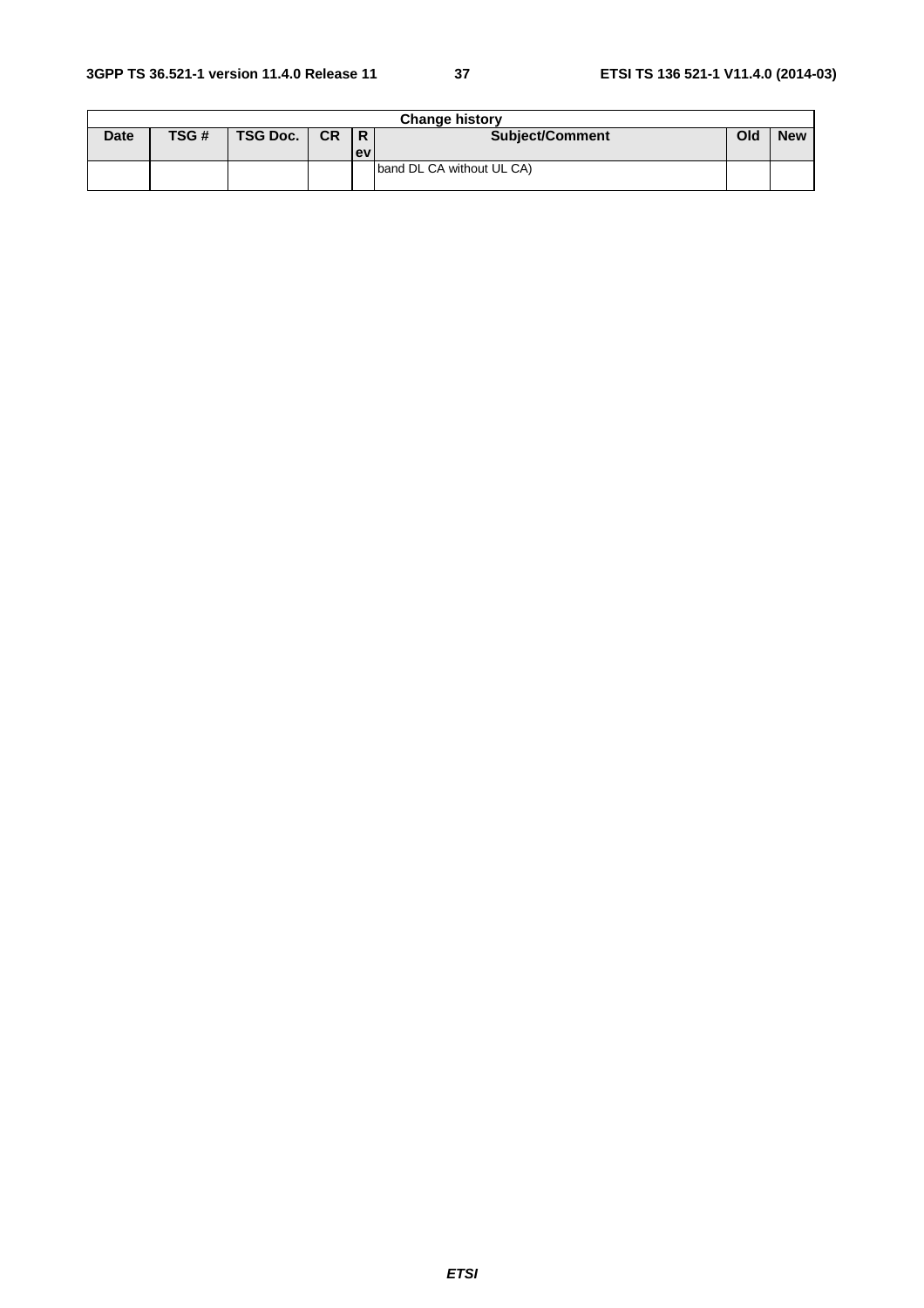|             |               |                 |           |                    | <b>Change history</b>                                                                                                                         |               |                              |
|-------------|---------------|-----------------|-----------|--------------------|-----------------------------------------------------------------------------------------------------------------------------------------------|---------------|------------------------------|
| <b>Date</b> | TSG#          | <b>TSG Doc.</b> | <b>CR</b> | $\mathsf{R}$<br>ev | Subject/Comment                                                                                                                               | Old           | <b>New</b>                   |
| 2013-06     | <b>RAN#60</b> | R5-131972       | 1060      |                    | Addition of Maximum input level for inter-band CA and updates 11.0.1<br>to test configuration for some Rx TCs                                 |               | 11.1.0                       |
| $2013 - 06$ | <b>RAN#60</b> | R5-131973       | 1061      |                    | Updates to FDD sustained data rate test case for CA                                                                                           | 11.0.1        | 11.1.0                       |
| 2013-06     | <b>RAN#60</b> | R5-131974       | 1062      |                    | Clarification on Time offset between cells                                                                                                    | 11.0.1        | 11.1.0                       |
| 2013-06     | <b>RAN#60</b> | R5-131975       | 1063      |                    | Update TC 6.2.3A.1 Maximum Power Reduction (MPR) for CA<br>(intra-band contiguous DL CA and UL CA)                                            | 11.0.1        | 11.1.0                       |
| 2013-06     | <b>RAN#60</b> | R5-131976       | 1064      |                    | Update of UE co-existence requirement for CA                                                                                                  | 11.0.1        | 11.1.0                       |
| 2013-06     | <b>RAN#60</b> | R5-131977       | 1065      |                    | Update TC 6.2.5A.1 Configured UE transmitted Output Power<br>for CA_3A-7A, CA_4A-12A and CA_7A-20A (intra-band<br>contiguous DL CA and UL CA) | 11.0.1        | 11.1.0                       |
| 2013-06     | <b>RAN#60</b> | R5-131978       | 1066      |                    | Updates for 6.2.4A A-MPR for CA_41C                                                                                                           | 11.0.1        | 11.1.0                       |
| 2013-06     | <b>RAN#60</b> | R5-131979       | 1067      |                    | Updates for 7.5A.1 Adjacent Channel Selectivity (ACS) for<br>CA_41C                                                                           | 11.0.1        | 11.1.0                       |
| 2013-06     | <b>RAN#60</b> | R5-131980       | 1068      |                    | Updates for 7.6.1A.1 in-band blocking for CA_41C                                                                                              | 11.0.1        | 11.1.0                       |
| 2013-06     | <b>RAN#60</b> | R5-131981       | 1069      |                    | Updates for 7.6.2A.1 Out-of-band blocking for CA_41C                                                                                          | 11.0.1        | 11.1.0                       |
| 2013-06     | <b>RAN#60</b> | R5-131982       | 1070      |                    | Updates for 7.6.3A.1 Narrow band blocking for CA_41C                                                                                          | 11.0.1        | 11.1.0                       |
| 2013-06     | <b>RAN#60</b> | R5-131983       | 1071      |                    | Updates for 7.8.1A.1 Wideband intermodulation for CA_41C                                                                                      | 11.0.1        | 111.10                       |
| 2013-06     | <b>RAN#60</b> | R5-131985       | 1072      |                    | Update of CA refsens test 7.3A for inter-band CA<br>configurations CA_4A-5A and CA_4A-13A                                                     | 11.0.1        | 11.1.0                       |
| 2013-06     | <b>RAN#60</b> | R5-131987       | 1073      |                    | Addition of band 44 in MPR                                                                                                                    | 11.0.1        | 11.1.0                       |
| 2013-06     | <b>RAN#60</b> | R5-131990       | 1074      |                    | CA_1A-18A, CA_2A-17A, CA_3A-8A, CA_4A-5A, CA_4A-13A,<br>CA_4A-17A, CA_11A-18A addition and corrections to<br>Reference Sensitivity TC 7.3A    | 11.0.1        | 11.1.0                       |
| 2013-06     | <b>RAN#60</b> | R5-132079       | 1058      |                    | Corrections to TC 6.6.3.3A.1 Additional spurious emissions for 11.0.1<br>CA (intra-band contiguous DL CA and UL CA)                           |               | 11.1.0                       |
| 2013-06     | <b>RAN#60</b> | R5-132080       | 1075      |                    | CA RF - Corrections to Blocking Characteristics in 7.6                                                                                        | 11.0.1        | 11.1.0                       |
| 2013-06     | <b>RAN#60</b> | R5-132103       | 1076      |                    | Change Spurious emission UE co-existence test cases to align 11.0.1 11.1.0<br>with release independence rule                                  |               |                              |
| 2013-06     | <b>RAN#60</b> | R5-132105       | 1077      |                    | CA RF: Corrections to message contents with regard to<br>transmission mode                                                                    | 11.0.1        | 11.1.0                       |
| 2013-06     | <b>RAN#60</b> | R5-132110       | 1078      |                    | Updated test points test case 6.2.3 A-MPR for NS_15 band26                                                                                    | 11.0.1        | 11.1.0                       |
| 2013-06     | <b>RAN#60</b> | R5-132113       | 1079      |                    | New test cases for LTE B14 public safety high power UE                                                                                        | 11.0.1        | 11.1.0                       |
| 2013-09     | <b>RAN#61</b> | R5-133070       | 1080      |                    | Correction to test points in Additional Spurious Emissions<br>Coexistence test case                                                           |               | 11.1.0 11.2.0                |
| 2013-09     | <b>RAN#61</b> | R5-133073       | 1081      |                    | LTE Type A performance requirements - Changes to clause 3                                                                                     |               | $11.1.0$ $11.\overline{2.0}$ |
| 2013-09     | <b>RAN#61</b> | R5-133074       | 1082      |                    | LTE Type A performance requirements - Changes to clause<br>8.1.1                                                                              | 11.1.0        | 11.2.0                       |
| 2013-09     | <b>RAN#61</b> | R5-133075       | 1083      |                    | LTE Type A performance requirements - Changes to Annex A                                                                                      | 11.1.0 11.2.0 |                              |
| 2013-09     | <b>RAN#61</b> | R5-133076       | 1084      |                    | LTE Type A performance requirements - Introduction of Annex<br>B.5                                                                            |               | 11.1.0 11.2.0                |
| 2013-09     | <b>RAN#61</b> | R5-133077       | 1085      |                    | LTE Type A performance requirements - Introduction of the<br>new test case 9.3.5.1.1.                                                         | 11.1.0 11.2.0 |                              |
| 2013-09     | <b>RAN#61</b> | R5-133232       | 1086      |                    | Corrections to CA TC 6.5.2A.3                                                                                                                 | 11.1.0        | 11.2.0                       |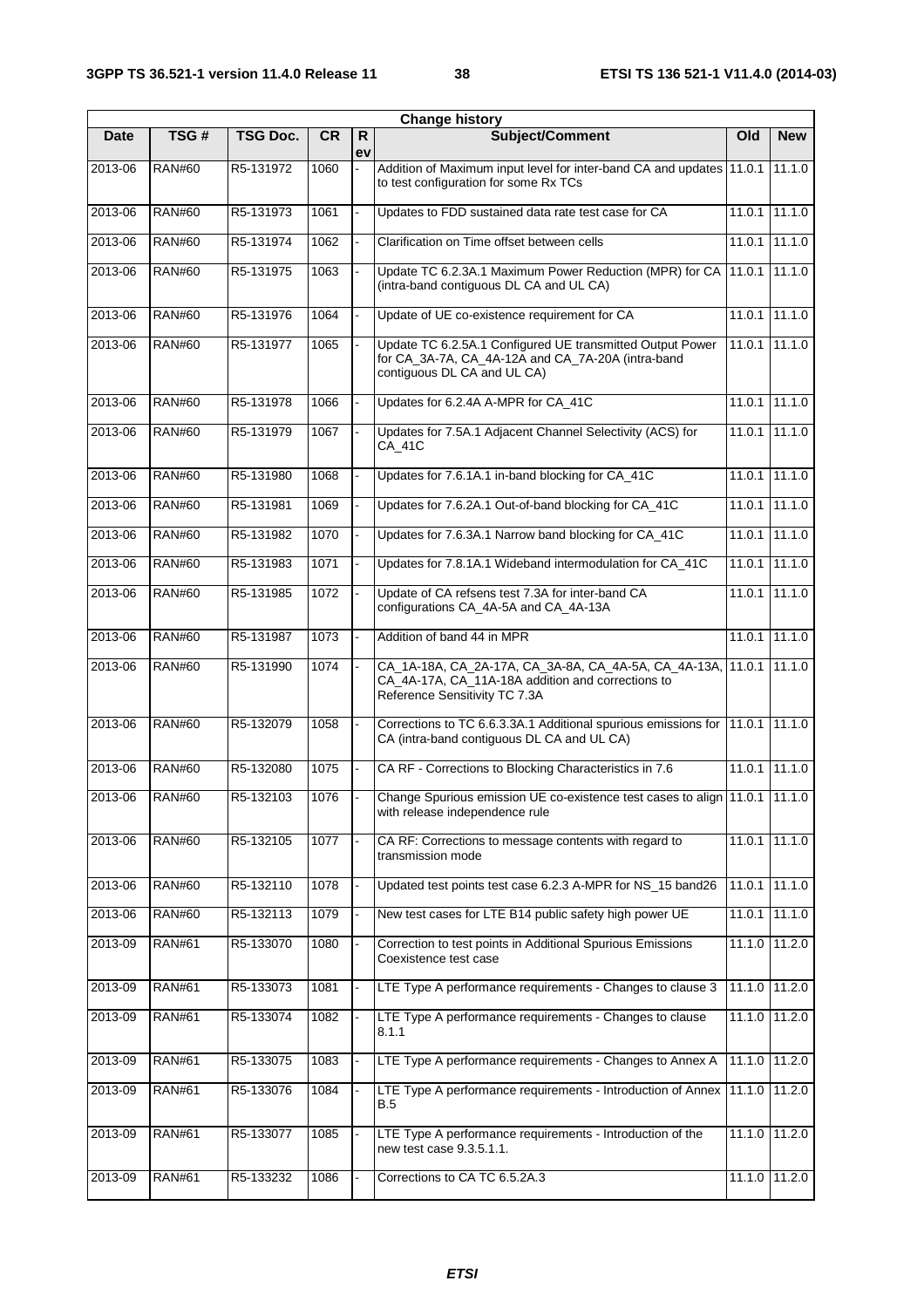|         |               |                 |           |          | <b>Change history</b>                                                                                               |                 |                   |
|---------|---------------|-----------------|-----------|----------|---------------------------------------------------------------------------------------------------------------------|-----------------|-------------------|
| Date    | TSG#          | <b>TSG Doc.</b> | <b>CR</b> | R.<br>ev | <b>Subject/Comment</b>                                                                                              | Old             | <b>New</b>        |
| 2013-09 | <b>RAN#61</b> | R5-133247       | 1087      |          | Addition of Band 31 to 36.521-1 General s05                                                                         | 11.1.0          | 11.2.0            |
| 2013-09 | <b>RAN#61</b> | R5-133248       | 1088      |          | Addition of Band 31 to 36.521-1 RX s07                                                                              | 11.1.0          | 11.2.0            |
| 2013-09 | <b>RAN#61</b> | R5-133249       | 1089      |          | Addition of Band 31 to 36,521-1 TX s06                                                                              | 11.1.0          | 11.2.0            |
| 2013-09 | <b>RAN#61</b> | R5-133252       | 1090      |          | RF: Minor correction to test points for spurious emissions UE<br>co-existence                                       | 11.1.0          | 11.2.0            |
| 2013-09 | <b>RAN#61</b> | R5-133258       | 1091      |          | Update TC 7.3A.3 Reference sensitivity level for CA_5A-12A<br>(inter-band DL CA without UL CA)                      | 11.1.0          | 11.2.0            |
| 2013-09 | <b>RAN#61</b> | R5-133261       | 1092      |          | Update the minimum requirements of TCs 7.6.3A.1, 7.7A.1<br>and 7.8.1A.1 for CA                                      |                 | 11.1.0 11.2.0     |
| 2013-09 | <b>RAN#61</b> | R5-133262       | 1093      |          | Update TC 6.6.3B.2 of Spurious emission band UE co-<br>existence for UL-MIMO                                        | 11.1.0 11.2.0   |                   |
| 2013-09 | <b>RAN#61</b> | R5-133263       | 1094      |          | Update TCs 6.2.2B and 6.2.5B for UL-MIMO                                                                            | 11.1.0 11.2.0   |                   |
| 2013-09 | <b>RAN#61</b> | R5-133265       | 1095      |          | RF: Addition of missing UL-RMC-s for Tx testing                                                                     | 11.1.0          | 11.2.0            |
| 2013-09 | <b>RAN#61</b> | R5-133266       | 1096      |          | Correction of TCs 7.3 and 7.3B Reference sensitivity level for<br>Band 27                                           | 11.1.0 11.2.0   |                   |
| 2013-09 | <b>RAN#61</b> | R5-133268       | 1097      |          | CA RF: Addition of new CQI tests for CA                                                                             | 11.1.0 11.2.0   |                   |
| 2013-09 | <b>RAN#61</b> | R5-133298       | 1098      |          | Correction to Spurious emission band UE co-existence                                                                | 11.1.0 11.2.0   |                   |
| 2013-09 | <b>RAN#61</b> | R5-133415       | 1099      |          | Correction to the repeat steps in 7.6.1A, 7.6.3A and 7.8.1A                                                         | 11.1.0 11.2.0   |                   |
| 2013-09 | <b>RAN#61</b> | R5-133418       | 1100      |          | Correction to CA sustained data rate performance test                                                               | 11.1.0          | 11.2.0            |
| 2013-09 | <b>RAN#61</b> | R5-133423       | 1101      |          | Correction to eICIC Performance test cases                                                                          | 11.1.0          | 11.2.0            |
| 2013-09 | <b>RAN#61</b> | R5-133425       | 1102      |          | Correction to UE category in Tx test cases                                                                          | $11.10$ 11.2.0  |                   |
| 2013-09 | <b>RAN#61</b> | R5-133426       | 1103      |          | Correction to Spurious emission band UE co-existence                                                                | 11.1.0          | 11.2.0            |
| 2013-09 | <b>RAN#61</b> | R5-133431       | 1104      |          | Correction to MBMS Performance test cases                                                                           | 11.1.0          | 11.2.0            |
| 2013-09 | <b>RAN#61</b> | R5-133474       | 1105      |          | Update TC of 8.7.2.1_A.1 TDD sustained data rate<br>performance for CA (intra-band contiguous DL CA)                |                 | 11.1.0 11.2.0     |
| 2013-09 | RAN#61        | R5-133517       | 1106      |          | Adding the minimum channel spacing for intra-band non-<br>contiguous CA                                             | 11.1.0   11.2.0 |                   |
| 2013-09 | <b>RAN#61</b> | R5-133522       | 1107      |          | Corrections to Annex F for Maintenance of Band 23                                                                   | 11.1.0 11.2.0   |                   |
| 2013-09 | <b>RAN#61</b> | R5-133523       | 1108      |          | Corrections to description for definition of MIMO Correlation<br>Matrices using cross polarized antennas            |                 | 11.1.0 11.2.0     |
| 2013-09 | <b>RAN#61</b> | R5-133524       | 1109      |          | Corrections to UE maximum output power for CA                                                                       |                 | 11.1.0 11.2.0     |
| 2013-09 | <b>RAN#61</b> | R5-133525       | 1110      |          | Corrections to General Maintenance of Operating Bands and<br><b>Channel Arrangements</b>                            | 11.1.0          | 11.2.0            |
| 2013-09 | <b>RAN#61</b> | R5-133532       | 1111      |          | Introduction of eICIC_enh_LTE to Annex C                                                                            |                 | 11.1.0 11.2.0     |
| 2013-09 | <b>RAN#61</b> | R5-133534       | 1112      |          | Corrections to TC 6.6.2.3A.1 Adjacent Channel Leakage<br>power Ratio for CA (intra-band contiguous DL CA and UL CA) | 11.1.0 11.2.0   |                   |
| 2013-09 | <b>RAN#61</b> | R5-133535       | 1113      |          | Corrections to TC 7.5A.1 Adjacent Channel Selectivity (ACS)<br>for CA (intra-band contiguous DL CA and UL CA)       | 11.1.0 11.2.0   |                   |
| 2013-09 | <b>RAN#61</b> | R5-133800       | 1114      |          | Correction to test frequency in Additional Spurious Emissions<br>test cases for NS_15                               | 11.1.0          | 11.2.0            |
| 2013-09 | <b>RAN#61</b> | R5-133801       | 1115      |          | Update applicability of test cases 9.4.2.2.1 and 9.4.2.2.2                                                          | 11.1.0          | 11.2.0            |
| 2013-09 | <b>RAN#61</b> | R5-133802       | 1116      |          | Correction to applicability for TDD-TM8 test cases                                                                  |                 | $11.1.0$ $11.2.0$ |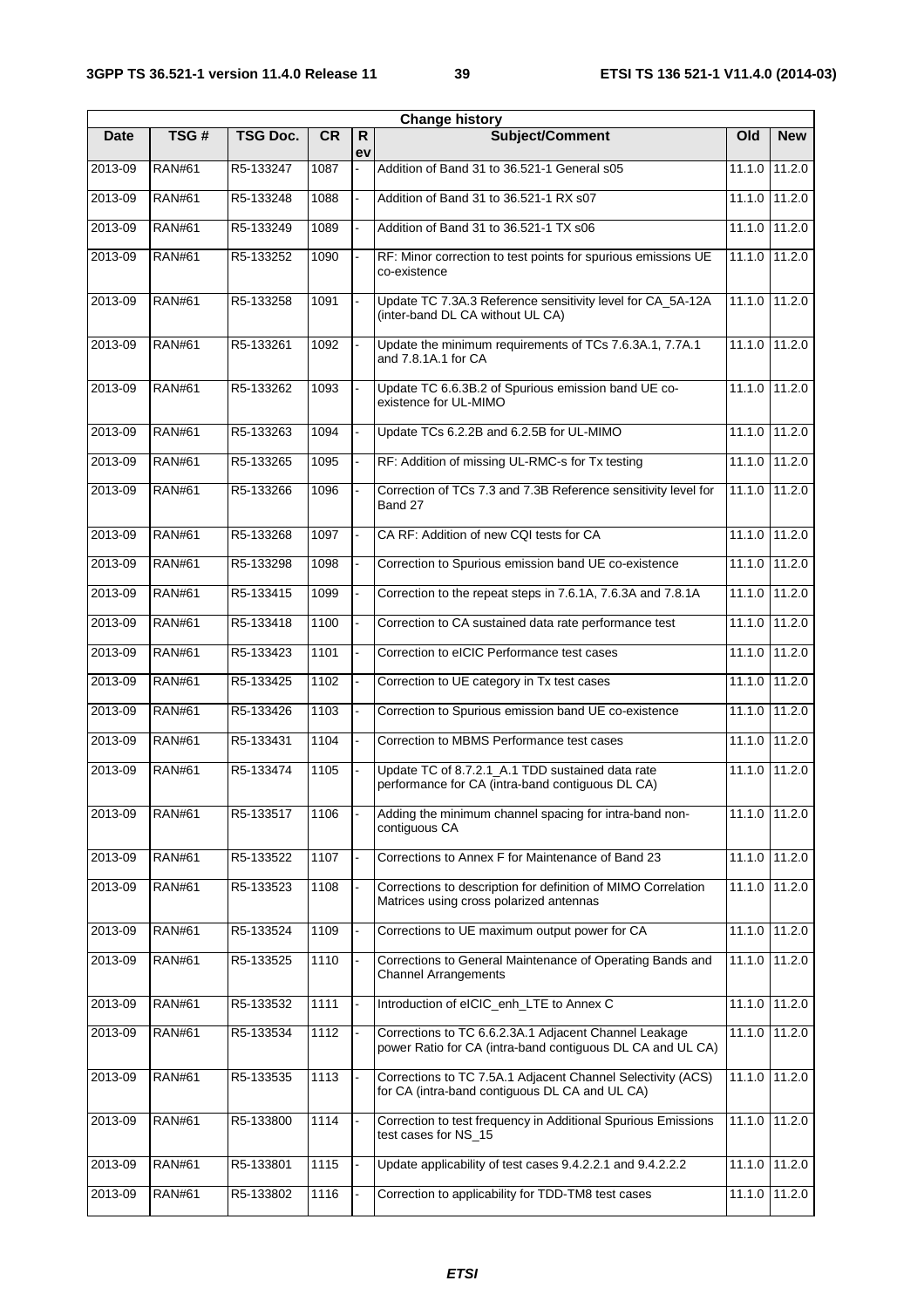|             |               |                 |           |                    | <b>Change history</b>                                                                                                           |               |                                         |
|-------------|---------------|-----------------|-----------|--------------------|---------------------------------------------------------------------------------------------------------------------------------|---------------|-----------------------------------------|
| <b>Date</b> | TSG#          | <b>TSG Doc.</b> | <b>CR</b> | $\mathsf{R}$<br>ev | Subject/Comment                                                                                                                 | Old           | <b>New</b>                              |
| 2013-09     | <b>RAN#61</b> | R5-133803       | 1117      |                    | Editorial correction to 6.6.3.3 Additional spurious emissions                                                                   | 11.1.0        | 11.2.0                                  |
| 2013-09     | <b>RAN#61</b> | R5-133804       | 1118      |                    | Correction the Minimum conformance requirements for test<br>case 6.2.2B                                                         |               | 11.1.0 11.2.0                           |
| 2013-09     | <b>RAN#61</b> | R5-133805       | 1119      |                    | CA RF: Adding missing DL-RMC-s                                                                                                  |               | 11.1.0 11.2.0                           |
| 2013-09     | <b>RAN#61</b> | R5-133806       | 1120      |                    | Update TC of 8.2.1.1 FDD PDSCH Single Antenna Port<br>Performance (Cell-Specific Reference Symbols) for CA                      |               | 11.1.0 11.2.0                           |
| 2013-09     | <b>RAN#61</b> | R5-133807       | 1121      |                    | Update TC of 8.2.1.4 FDD PDSCH Closed Loop Spatial<br>Multiplexing Performance (Cell-Specific Reference Symbols)<br>for CA      |               | 11.1.0 11.2.0                           |
| 2013-09     | <b>RAN#61</b> | R5-133808       | 1122      |                    | Addition of new TC 8.2.1.4.2_A.2 for FDD PDSCH Closed<br>Loop Multi Layer Spatial Multiplexing 4x2 for CA (inter band<br>DL CA) |               | 11.1.0 11.2.0                           |
| 2013-09     | <b>RAN#61</b> | R5-133811       | 1123      |                    | Update of CA TC 7.3A.1                                                                                                          |               | 11.1.0 11.2.0                           |
| 2013-09     | <b>RAN#61</b> | R5-133812       | 1124      |                    | Update of CA TC 7.4A.1                                                                                                          | 11.1.0        | 11.2.0                                  |
| 2013-09     | <b>RAN#61</b> | R5-133819       | 1125      |                    | Correction of applicability for FDD RF TCs 9.3.4.1.1, 9.3.4.2.1<br>& 9.4.1.2.1 and TDD RF TCs 9.3.4.1.2, 9.3.4.2.2 & 9.4.1.2.2  |               | 11.1.0 11.2.0                           |
| 2013-09     | <b>RAN#61</b> | R5-133823       | 1126      |                    | Introduction of eICIC_enh_LTE to Annex A to reference<br>measurement channels for PDCCH/PCFICH                                  |               | 11.1.0 11.2.0                           |
| 2013-09     | <b>RAN#61</b> | R5-133824       | 1127      |                    | Introduction of eICIC_enh_LTE to Annex A DL reference<br>measurement channels                                                   | 11.1.0 11.2.0 |                                         |
| 2013-09     | <b>RAN#61</b> | R5-133828       | 1128      |                    | Corrections to 6.2.4 A-MPR for Maintenance of Band 23                                                                           |               | 11.1.0 11.2.0                           |
| 2013-09     | <b>RAN#61</b> | R5-133829       | 1129      |                    | Corrections to Transmitter Characteristics Maintenance                                                                          | 11.1.0        | 11.2.0                                  |
| 2013-09     | <b>RAN#61</b> | R5-133830       | 1130      |                    | Alignment of test configuration tables (test frequencies) in<br>Additional Spurious Emissions tests cases                       |               | 11.1.0 11.2.0                           |
| 2013-09     | <b>RAN#61</b> | R5-133831       | 1131      |                    | Corrections to Receiver Characteristics Maintenance                                                                             |               | 11.1.0 11.2.0                           |
| 2013-09     | <b>RAN#61</b> | R5-133832       | 1132      |                    | Corrections to 6.6.2.2 Additional Spectrum Emission Mask for<br>Maintenance of Band 23                                          |               | 11.1.0 11.2.0                           |
| 2013-09     | <b>RAN#61</b> | R5-133833       | 1133      |                    | Updates to Chapter7 for Inter Band CA combo CA_4A-29A                                                                           |               | 11.1.0 11.2.0                           |
| 2013-09     | <b>RAN#61</b> | R5-133838       | 1134      |                    | Update Minimum Requirements of TCs 6.2.4 and 6.2.5                                                                              |               | 11.1.0 11.2.0                           |
| 2013-09     | <b>RAN#61</b> | R5-133845       | 1135      |                    | Correction to Configured UE transmitted output power for CA                                                                     |               | 11.1.0 11.2.0                           |
| 2013-09     | <b>RAN#61</b> | R5-133846       | 1136      |                    | Corrections to TC 6.2.5A.2 Configured UE transmitted Power<br>for CA (inter-band DL CA without UL CA)                           |               | 11.1.0 11.2.0                           |
| 2013-09     | <b>RAN#61</b> | R5-133847       | 1137      |                    | Updates to Wideband intermodulation for CA test cases                                                                           |               | 11.1.0 11.2.0                           |
| 2013-09     | <b>RAN#61</b> | R5-133850       | 1138      |                    | Correction to measurement target of CA Rx test cases                                                                            | 11.1.0        | 11.2.0                                  |
| 2013-09     | <b>RAN#61</b> | R5-133851       | 1139      |                    | Corrections to TC 7.5A.2 Adjacent Channel Selectivity (ACS)<br>for CA (intra-band contiguous DL CA without UL CA)               |               | 11.1.0 11.2.0                           |
| 2013-09     | <b>RAN#61</b> | R5-133852       | 1140      |                    | Update TC of 8.7.1.1_A.1 FDD Sustained data rate<br>performance for CA (intra band contiguous DL CA)                            |               | 11.1.0 11.2.0                           |
| 2013-09     | <b>RAN#61</b> | R5-133853       | 1141      |                    | Update TC of 8.7.1.1_A.2 FDD Sustained data rate<br>performance for CA (inter band DL CA)                                       |               | 11.1.0 11.2.0                           |
| 2013-09     | <b>RAN#61</b> | R5-133854       | 1142      |                    | Updates of Annex for CA test cases                                                                                              |               | 11.1.0 11.2.0                           |
| 2013-09     | <b>RAN#61</b> | R5-133863       | 1143      |                    | Clarification on Bandwidth Combination Set for Carrier<br>Aggregation Transmitter tests                                         |               | $11.\overline{1.0}$ $11.\overline{2.0}$ |
| 2013-09     | <b>RAN#61</b> | R5-133865       | 1144      |                    | Update TC 6.2.5A.1 Configured UE transmitted Output Power                                                                       |               | 11.1.0 11.2.0                           |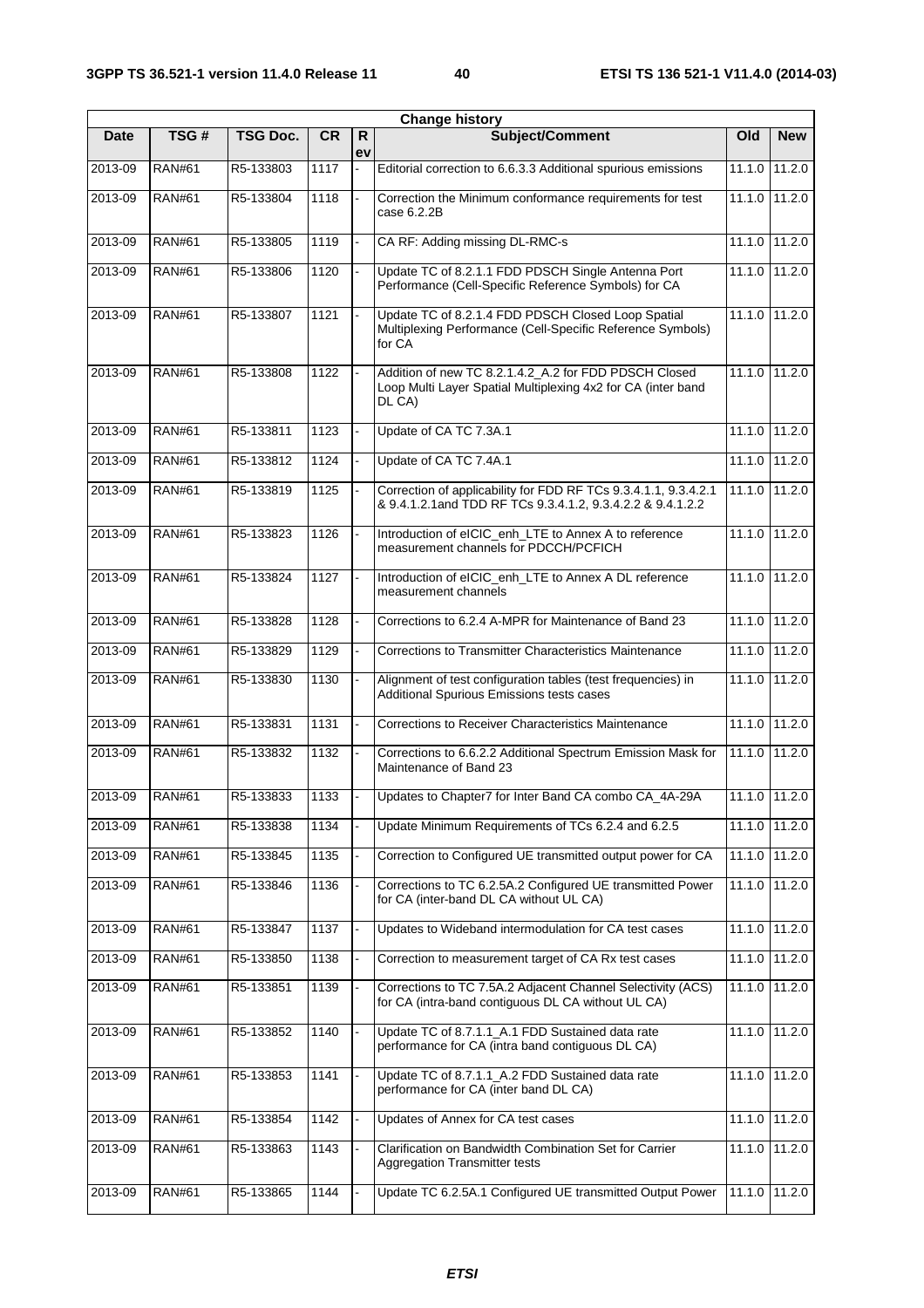|             | <b>Change history</b> |          |           |            |                                                       |     |            |  |  |  |  |  |
|-------------|-----------------------|----------|-----------|------------|-------------------------------------------------------|-----|------------|--|--|--|--|--|
| <b>Date</b> | TSG#                  | TSG Doc. | <b>CR</b> |            | <b>Subject/Comment</b>                                | Old | <b>New</b> |  |  |  |  |  |
|             |                       |          |           | <b>lev</b> |                                                       |     |            |  |  |  |  |  |
|             |                       |          |           |            | for CA 5A-12A (intra-band contiguous DL CA and UL CA) |     |            |  |  |  |  |  |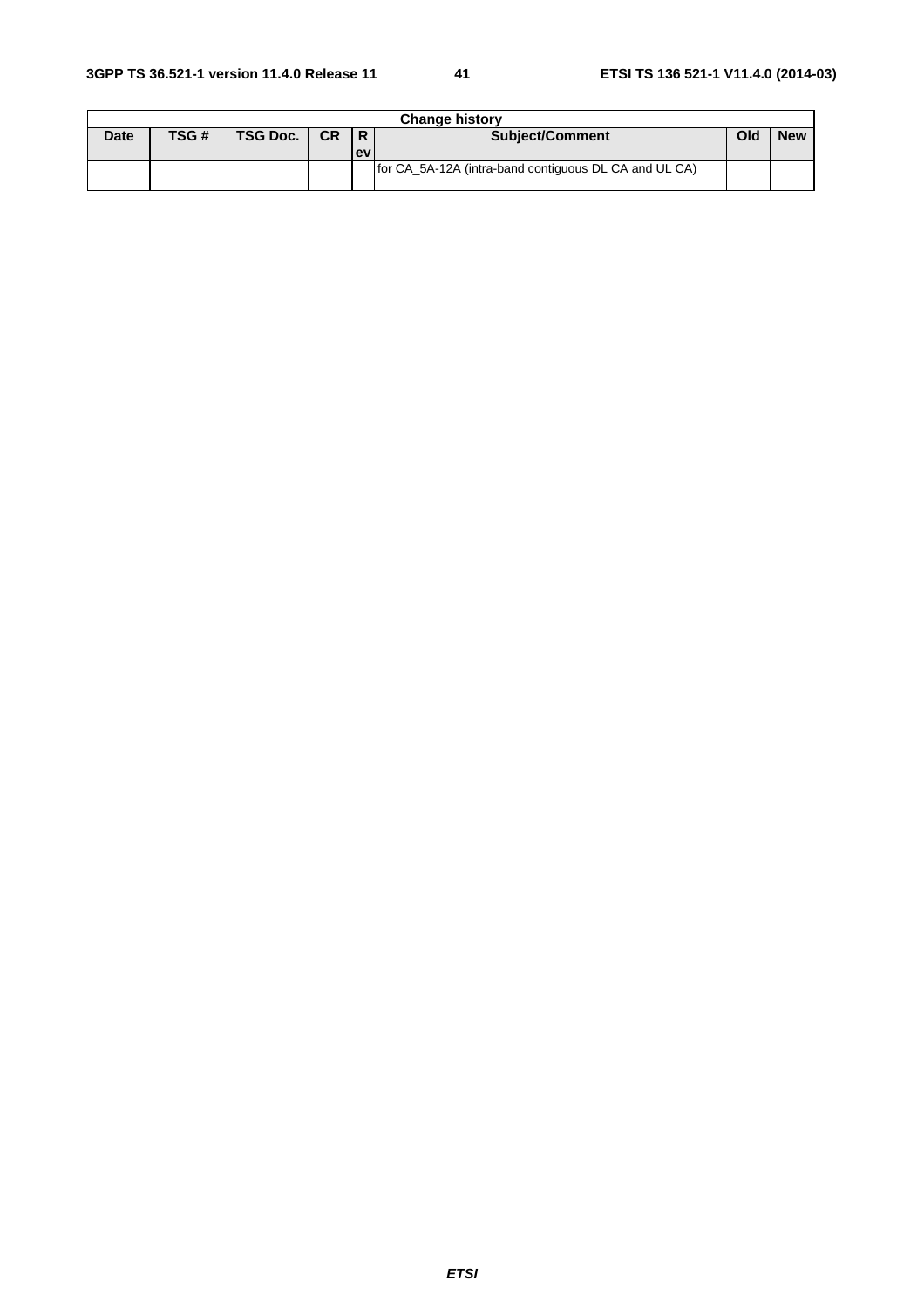| <b>Change history</b> |               |                 |           |                    |                                                                                                                                        |               |               |
|-----------------------|---------------|-----------------|-----------|--------------------|----------------------------------------------------------------------------------------------------------------------------------------|---------------|---------------|
| <b>Date</b>           | TSG#          | <b>TSG Doc.</b> | <b>CR</b> | $\mathsf{R}$<br>ev | <b>Subject/Comment</b>                                                                                                                 | Old           | <b>New</b>    |
| 2013-09               | <b>RAN#61</b> | R5-133866       | 1145      |                    | Update the minimum requirements of TCs 7.5A.1, 7.6.1A.1<br>and 7.6.2A.1 for CA                                                         | 11.1.0        | 11.2.0        |
| $2013 - 09$           | <b>RAN#61</b> | R5-133867       | 1146      |                    | Update TC 7.3A.1 Reference sensitivity level for CA (intra-<br>band contiguous DL CA and UL CA)                                        | 11.1.0 11.2.0 |               |
| 2013-09               | <b>RAN#61</b> | R5-133869       | 1147      |                    | Addition of Refsens for intra-band non-contiguous CA                                                                                   |               | 11.1.0 11.2.0 |
| 2013-09               | <b>RAN#61</b> | R5-133870       | 1148      |                    | Update TC 7.3A.3 reference sensitivity level for CA_3-8 (inter-<br>band DL CA without UL CA)                                           | 11.1.0        | 11.2.0        |
| 2013-09               | <b>RAN#61</b> | R5-133871       | 1149      |                    | Test cases and test system uncertainty for LTE B14 public<br>safety highpower UE                                                       | 11.1.0        | 11.2.0        |
| 2013-09               | <b>RAN#61</b> | R5-133873       | 1150      |                    | Addition of new TC 8.3.1.1.3 for FDD PDSCH Single-layer<br>Spatial Multiplexing on antenna ports 7 or 8 with TM9<br>Interference Model | 11.1.0 11.2.0 |               |
| 2013-09               | <b>RAN#61</b> | R5-133874       | 1151      |                    | Addition of new TC 8.3.2.1.4 for TDD PDSCH Single-layer<br>Spatial Multiplexing on antenna ports 7 or 8 with TM9<br>Interference Model | 11.1.0        | 11.2.0        |
| 2013-09               | <b>RAN#61</b> | R5-133886       | 1152      |                    | elCIC RF: Addition of new RI tests and OCNG patterns for<br>elCIC                                                                      | 11.1.0 11.2.0 |               |
| 2013-09               | <b>RAN#61</b> | R5-133887       | 1153      |                    | Update of CA TC 6.2.3A and TC 6.2.4A                                                                                                   | 11.1.0        | 11.2.0        |
| 2013-09               | <b>RAN#61</b> | R5-133888       | 1154      |                    | CA RF: Corrections to reference sensitivity requirements for<br>CA                                                                     | 11.1.0        | 11.2.0        |
| 2013-09               | <b>RAN#61</b> | R5-133889       | 1155      |                    | Correction to Test Requirement in 7.3A.3                                                                                               |               | 11.1.0 11.2.0 |
| 2013-09               | <b>RAN#61</b> | R5-133890       | 1156      |                    | Update TC of 8.2.1.3 FDD PDSCH Open Loop Spatial<br>Multiplexing Performance (Cell-Specific Reference<br>Symbols) for CA               | 11.1.0        | 11.2.0        |
| 2013-09               | <b>RAN#61</b> | R5-133898       | 1157      |                    | Clarification on Bandwidth Combination Set for Carrier<br><b>Aggregation Receiver tests</b>                                            | 11.1.0 11.2.0 |               |
| 2013-09               | <b>RAN#61</b> | R5-133899       | 1158      |                    | Addition of CA TC 6.6.2.2A                                                                                                             | 11.1.0 11.2.0 |               |
| 2013-12               | <b>RAN#62</b> | R5-134130       | 1159      |                    | RF: Corrections to the notes in the band UE co-existence<br>requirements table                                                         | 11.2.0        | 11.3.0        |
| 2013-12               | <b>RAN#62</b> | R5-134131       | 1160      |                    | RF: Corrections to sustained data rate test case                                                                                       | 11.2.0 11.3.0 |               |
| 2013-12               | <b>RAN#62</b> | R5-134132       | 1161      |                    | RF: Clean-up of uplink reference measurement channels                                                                                  | 11.2.0        | 11.3.0        |
| 2013-12               | <b>RAN#62</b> | R5-134139       | 1162      |                    | eICIC RF: Corrections to PHICH demodulation test                                                                                       | 11.2.0        | 11.3.0        |
| 2013-12               | <b>RAN#62</b> | R5-134161       | 1163      |                    | Corrections to Transmitter Requirements for Intra-bandNon-<br>contiguous CA                                                            | 11.2.0        | 11.3.0        |
| 2013-12               | <b>RAN#62</b> | R5-134169       | 1164      |                    | Introduction of I.2.6 Tests for felCIC (Further Enhanced Non<br>CA-based ICIC for LTE)                                                 | 11.2.0        | 11.3.0        |
| 2013-12               | <b>RAN#62</b> | R5-134170       | 1165      |                    | Introduction of TC 8.2.1.2.3_E.1 FDD PDSCH Transmit<br>diversity 2x2 for felCIC (non-MBFSN ABS)                                        |               | 11.2.0 11.3.0 |
| 2013-12               | <b>RAN#62</b> | R5-134171       | 1166      |                    | Introduction of TC 8.2.2.2.3 E.1 TDD PDSCH Transmit<br>diversity 2x2 for felCIC (non-MBSFN ABS)                                        |               | 11.2.0 11.3.0 |
| 2013-12               | <b>RAN#62</b> | R5-134172       | 1167      |                    | Introduction of TC 8.2.1.4.1 E.1 FDD PDSCH Closed Loop<br>Single Layer Spatial Multiplexing 2x2 for felCIC (non-MBSFN<br>ABS)          | 11.2.0        | 11.3.0        |
| 2013-12               | <b>RAN#62</b> | R5-134173       | 1168      |                    | Introduction of TC 8.2.2.4.1_E.1 TDD PDSCH Closed Loop<br>Single Layer Spatial Multiplexing 2x2 for felCIC (non-MBSFN<br>ABS)          |               | 11.2.0 11.3.0 |
| 2013-12               | <b>RAN#62</b> | R5-134174       | 1169      |                    | Introduction of TC 8.4.1.2.3_E.1 FDD PCFICH/PDCCH                                                                                      |               | 11.2.0 11.3.0 |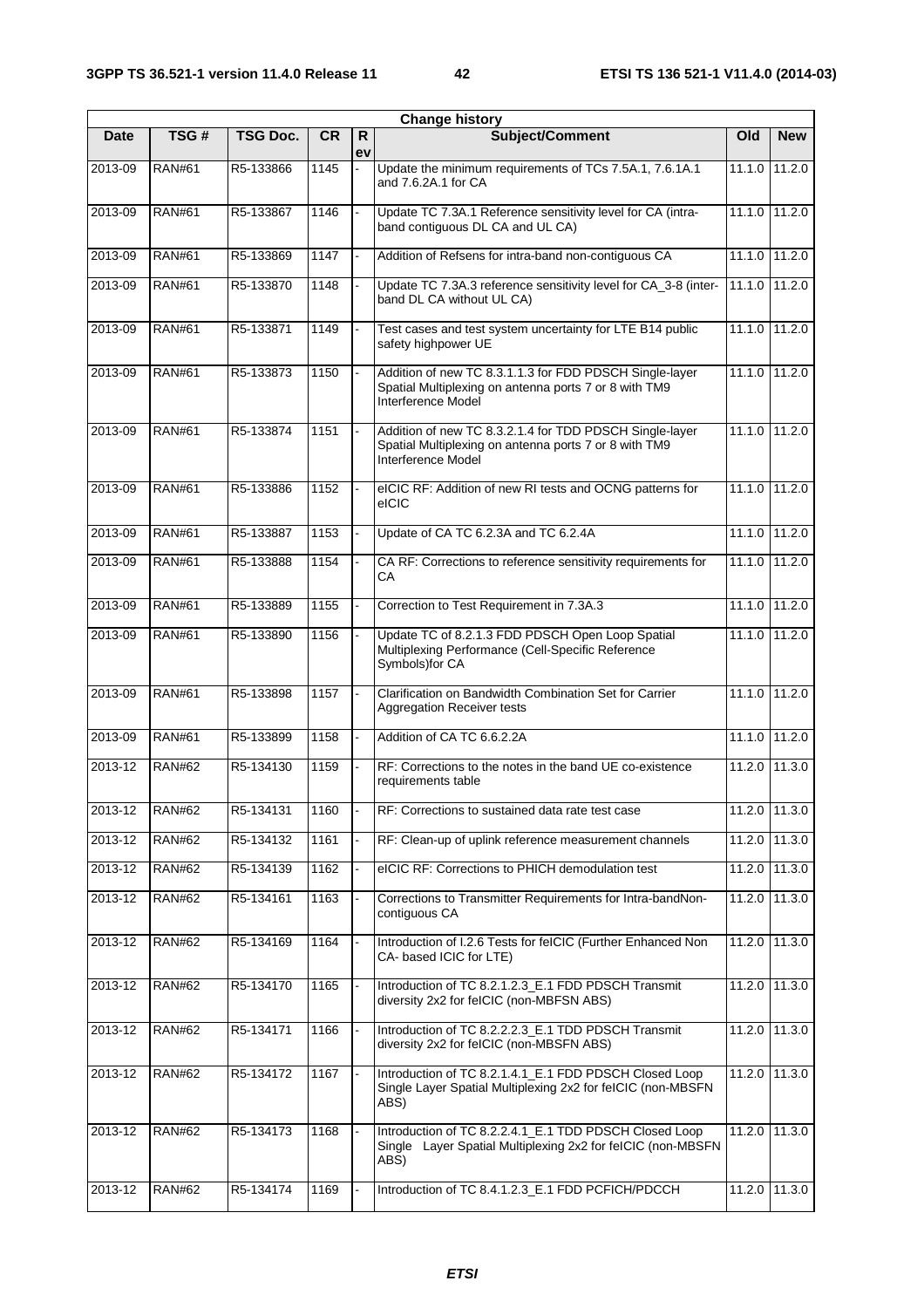| <b>Change history</b> |      |               |  |           |                                                   |     |            |  |
|-----------------------|------|---------------|--|-----------|---------------------------------------------------|-----|------------|--|
| <b>Date</b>           | TSG# | TSG Doc.   CR |  | IR.       | <b>Subject/Comment</b>                            | Old | <b>New</b> |  |
|                       |      |               |  | <b>ev</b> |                                                   |     |            |  |
|                       |      |               |  |           | Transmit Diversity 2x2 for felCIC (non-MBSFN ABS) |     |            |  |
|                       |      |               |  |           |                                                   |     |            |  |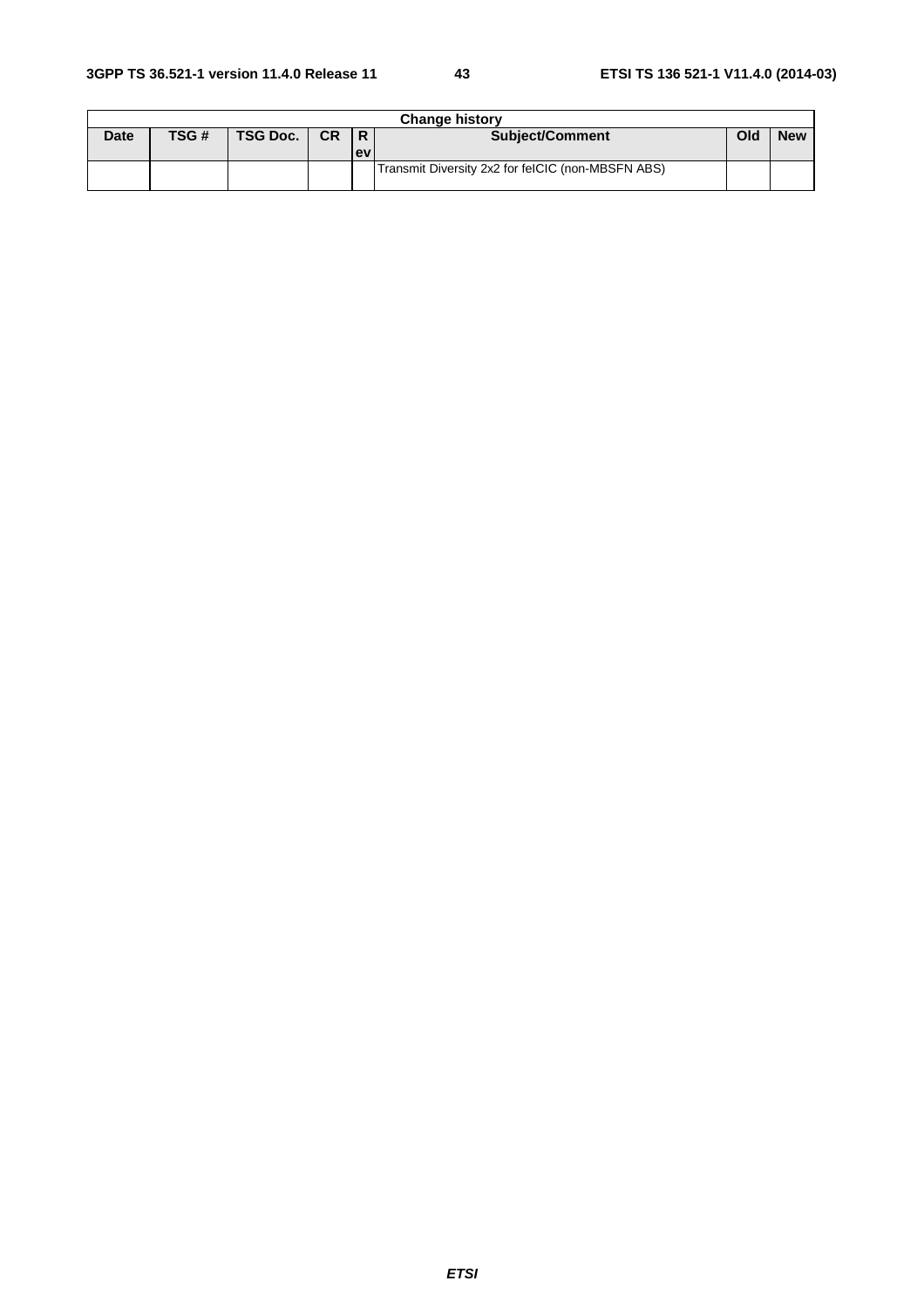| <b>Change history</b> |               |                 |           |                    |                                                                                                                      |               |               |
|-----------------------|---------------|-----------------|-----------|--------------------|----------------------------------------------------------------------------------------------------------------------|---------------|---------------|
| Date                  | TSG#          | <b>TSG Doc.</b> | <b>CR</b> | $\mathsf{R}$<br>ev | Subject/Comment                                                                                                      | Old           | <b>New</b>    |
| 2013-12               | <b>RAN#62</b> | R5-134175       | 1170      |                    | Introduction of TC 8.4.1.2.3_E.2 FDD PCFICH/PDCCH<br>Transmit Diversity 2x2 for felCIC (MBSFN ABS)                   | 11.2.0        | 11.3.0        |
| 2013-12               | <b>RAN#62</b> | R5-134176       | 1171      |                    | Introduction of TC 8.4.2.2.3 E.1 TDD PCFICH/PDCCH<br>Transmit Diversity 2x2 for felCIC (non-MBSFN ABS)               |               | 11.2.0 11.3.0 |
| 2013-12               | <b>RAN#62</b> | R5-134177       | 1172      |                    | Introduction of TC 8.4.2.2.3_E.2 TDD PCFICH/PDCCH<br>Transmit Diversity 2x2 for felCIC (MBSFN ABS)                   | 11.2.0        | 11.3.0        |
| 2013-12               | <b>RAN#62</b> | R5-134178       | 1173      |                    | Introduction of Demodulation felCIC Test Cases to Annex F                                                            | 11.2.0 11.3.0 |               |
| $2013 - 12$           | <b>RAN#62</b> | R5-134179       | 1174      |                    | Introduction of TC 9.2.1.5_E.1 FDD CQI Reporting under<br>AWGN conditions - PUCCH 1-0 for felCIC (non-MBSFN ABS)     |               | 11.2.0 11.3.0 |
| 2013-12               | <b>RAN#62</b> | R5-134180       | 1175      |                    | Introduction of TC 9.2.1.6_E.1 TDD CQI Reporting under<br>AWGN conditions - PUCCH 1-0 for felCIC (non-MBSFN ABS)     | 11.2.0        | 11.3.0        |
| 2013-12               | <b>RAN#62</b> | R5-134181       | 1176      |                    | Introduction of TC 9.3.1.3.1_E.1 FDD CQI Reporting under<br>fading conditions - PUSCH 3-0 for felCIC (non-MBSFN ABS) | 11.2.0 11.3.0 |               |
| 2013-12               | <b>RAN#62</b> | R5-134182       | 1177      |                    | Introduction of TC 9.3.1.3.2_E.1 TDD CQI Reporting under<br>fading conditions - PUSCH 3-0 for felCIC (non-MBSFN ABS) | 11.2.0 11.3.0 |               |
| 2013-12               | <b>RAN#62</b> | R5-134183       | 1178      |                    | Introduction of TC 9.5.4.1 E FDD RI Reporting - PUCCH 1-0<br>for felCIC (non-MBSFN ABS)                              | 11.2.0        | 11.3.0        |
| 2013-12               | <b>RAN#62</b> | R5-134184       | 1179      |                    | Introduction of TC 9.5.4.2_E TDD RI Reporting - PUCCH 1-0<br>for felCIC (non-MBSFN ABS)                              | 11.2.0        | 11.3.0        |
| 2013-12               | <b>RAN#62</b> | R5-134185       | 1180      |                    | Introduction of Reporting of Channel State Information felCIC<br><b>Test Cases to Annex F</b>                        | 11.2.0 11.3.0 |               |
| 2013-12               | <b>RAN#62</b> | R5-134196       | 1181      |                    | Corrections to 7.5A.3 Adjacent Channel Selectivity (ACS) for<br>CA (inter-band DL CA without UL CA)                  | 11.2.0 11.3.0 |               |
| 2013-12               | <b>RAN#62</b> | R5-134199       | 1182      |                    | Corrections to MPR for intra-band non-contiguous CA                                                                  |               | 11.2.0 11.3.0 |
| 2013-12               | <b>RAN#62</b> | R5-134234       | 1183      |                    | CA RF: Corrections to requirements for In-Band blocking for<br>Inter-Band without UL-CA                              | 11.2.0        | 11.3.0        |
| 2013-12               | <b>RAN#62</b> | R5-134247       | 1184      |                    | RF: Corrections to requirements for NS_11 (Band 23)                                                                  | 11.2.0 11.3.0 |               |
| 2013-12               | <b>RAN#62</b> | R5-134250       | 1185      |                    | RF: Band edge relaxation for UE-s supporting Band 18 and<br>Band 26                                                  | 11.2.0        | 11.3.0        |
| 2013-12               | <b>RAN#62</b> | R5-134289       | 1187      |                    | Correction to Maximum Power Reduction (MPR) for CA Test<br>Procedure                                                 | 11.2.0 11.3.0 |               |
| 2013-12               | <b>RAN#62</b> | R5-134413       | 1189      |                    | Update TT of TC 8.2.1.4.2_A.2 FDD PDSCH Closed Loop<br>Multi Layer 4x2 for CA                                        |               | 11.2.0 11.3.0 |
| 2013-12               | <b>RAN#62</b> | R5-134414       | 1190      |                    | Correction of TC 6.2.4A Test Requirements for CA_38C                                                                 |               | 11.2.0 11.3.0 |
| 2013-12               | <b>RAN#62</b> | R5-134421       | 1191      |                    | The addition of Beamforming model for EPDCCH localized<br>transmission                                               |               | 11.2.0 11.3.0 |
| 2013-12               | <b>RAN#62</b> | R5-134423       | 1192      |                    | The addition of Beamforming model for EPDCCH distributed<br>transmission                                             |               | 11.2.0 11.3.0 |
| 2013-12               | <b>RAN#62</b> | R5-134424       | 1193      |                    | The addition of Downlink physical setup for EPDCCH                                                                   | 11.2.0 11.3.0 |               |
| 2013-12               | <b>RAN#62</b> | R5-134431       | 1194      |                    | LTE Type A performance requirements - Introduction of the<br>new test case 8.2.1.2.4                                 | 11.2.0        | 11.3.0        |
| 2013-12               | <b>RAN#62</b> | R5-134432       | 1195      |                    | LTE Type A performance requirements - adding TC 8.2.1.2.4<br>and 9.3.5.1.1 to Annex E and G                          |               | 11.2.0 11.3.0 |
| 2013-12               | <b>RAN#62</b> | R5-134445       | 1196      |                    | TU and TT for 36.521-1 eICIC FDD PCFICH/PDCCH and<br>PHICH demodulation tests                                        | 11.2.0        | 11.3.0        |
| 2013-12               | <b>RAN#62</b> | R5-134477       | 1197      |                    | Correction to CA Sustained data rate tests                                                                           |               | 11.2.0 11.3.0 |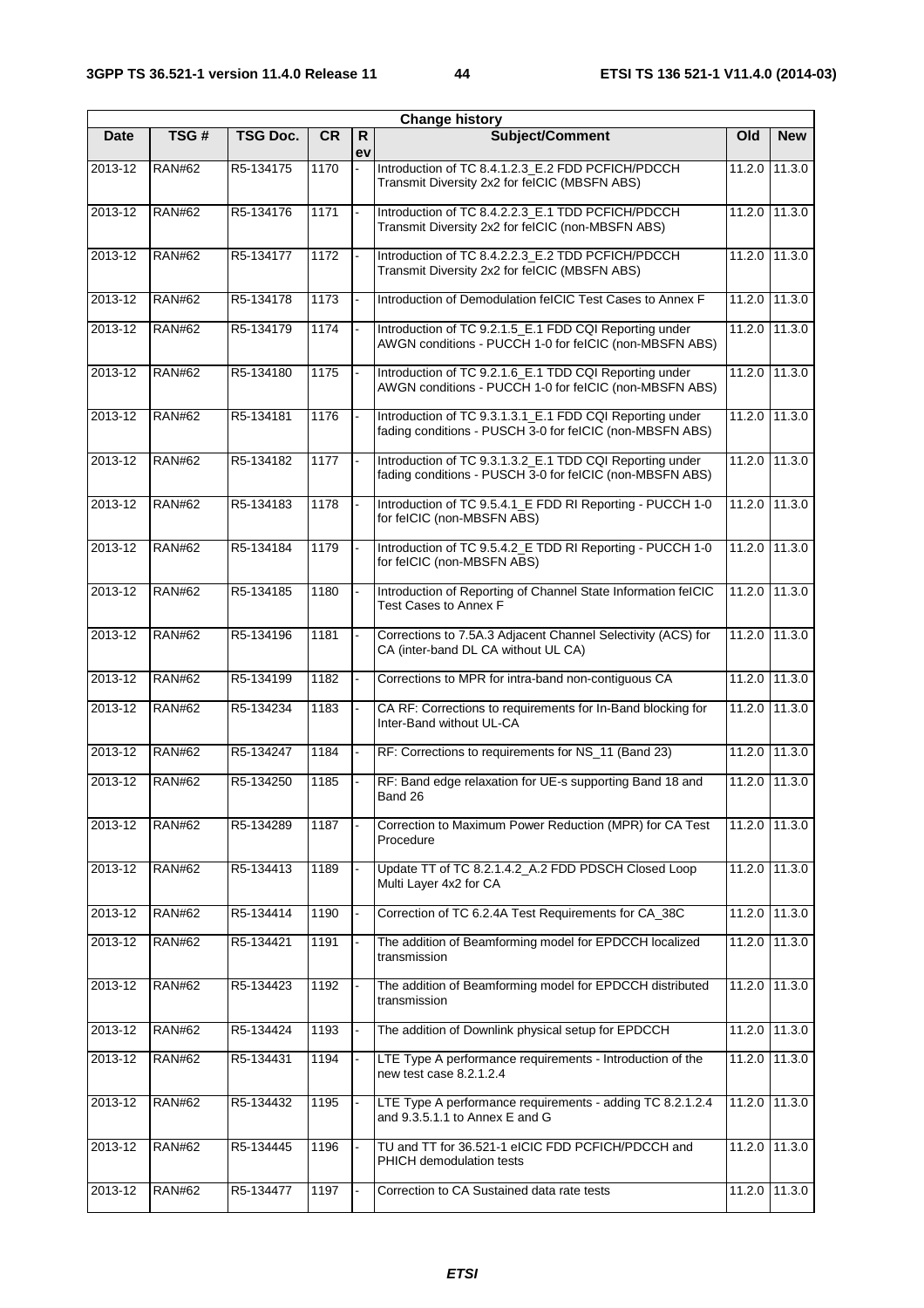| <b>Change history</b> |               |                 |           |                    |                                                                                                                              |                            |            |
|-----------------------|---------------|-----------------|-----------|--------------------|------------------------------------------------------------------------------------------------------------------------------|----------------------------|------------|
| <b>Date</b>           | TSG#          | <b>TSG Doc.</b> | <b>CR</b> | $\mathsf{R}$<br>ev | Subject/Comment                                                                                                              | Old                        | <b>New</b> |
| 2013-12               | <b>RAN#62</b> | R5-134478       | 1198      |                    | Correction to CQI-ReportConfig-DEFAULT for CA<br>performance tests                                                           | 11.2.0                     | 11.3.0     |
| 2013-12               | <b>RAN#62</b> | R5-134485       | 1199      |                    | Clarification of UL resource blocks for CA_4A-17A in 7.3A.3                                                                  | 11.2.0 11.3.0              |            |
| 2013-12               | <b>RAN#62</b> | R5-134488       | 1200      |                    | Correction to test requirement in 6.2.4                                                                                      | 11.2.0                     | 11.3.0     |
| 2013-12               | <b>RAN#62</b> | R5-134489       | 1201      |                    | Correction to test requirement in 6.6.3.2                                                                                    | 11.2.0 11.3.0              |            |
| 2013-12               | <b>RAN#62</b> | R5-134490       | 1202      |                    | Additional exception message for SIB3 in MBMS performance<br>test                                                            | 11.2.0                     | 11.3.0     |
| 2013-12               | <b>RAN#62</b> | R5-134800       | 1204      |                    | Introduction of UE TM3 Demodulation Performance under<br>High Speed to Annex F                                               | 11.2.0                     | 11.3.0     |
| 2013-12               | <b>RAN#62</b> | R5-134801       | 1205      |                    | Introduction of UE TM3 Demodulation Performance under<br><b>High Speed</b>                                                   | 11.2.0 11.3.0              |            |
| 2013-12               | <b>RAN#62</b> | R5-134802       | 1206      |                    | Corrections to eDL-MIMO Channel State Information Test                                                                       | 11.2.0                     | 11.3.0     |
| 2013-12               | <b>RAN#62</b> | R5-134805       | 1207      |                    | Update Minimum Requirements of TCs 6.6.3.2 and 6.6.3.2A<br>Spurious emission band UE co-existence                            | 11.2.0                     | 11.3.0     |
| 2013-12               | <b>RAN#62</b> | R5-134806       | 1208      |                    | Change Spurious emission UE co-existence test case for LTE<br>CA to align with release independence rule                     | $11.\overline{2.0}$ 11.3.0 |            |
| 2013-12               | <b>RAN#62</b> | R5-134807       | 1209      |                    | Clarification of applcability of additional relaxation RIB,c on<br>Reference Senstitivity Test Cases                         | 11.2.0 11.3.0              |            |
| 2013-12               | <b>RAN#62</b> | R5-134816       | 1215      |                    | Addition of new Test Case PUCCH 1-1 for Interference<br>rejection                                                            | 11.2.0 11.3.0              |            |
| 2013-12               | <b>RAN#62</b> | R5-134817       | 1216      |                    | Addition of interference rejection test casesTC 8.2.2.2.4 and<br>TC 8.2.2.4.3                                                | 11.2.0                     | 11.3.0     |
| 2013-12               | <b>RAN#62</b> | R5-134828       | 1217      |                    | Clarification of multi-cluster transmission terminology                                                                      | 11.2.0                     | 11.3.0     |
| 2013-12               | <b>RAN#62</b> | R5-134829       | 1218      |                    | Corrections to Pcmax                                                                                                         | 11.2.0                     | 11.3.0     |
| 2013-12               | <b>RAN#62</b> | R5-134830       | 1219      |                    | Corrections to test descriptions reference tables for<br><b>Transmitter Characteristics test cases</b>                       | 11.2.0                     | 11.3.0     |
| $2013 - 12$           | <b>RAN#62</b> | R5-134832       | 1220      |                    | Corrections to definition of 5+20 MHz for spectrum emission<br>mask for CA in Annex F                                        | 11.2.0                     | 11.3.0     |
| 2013-12               | <b>RAN#62</b> | R5-134857       | 1223      |                    | Update TC 6.2.4 A-MPR for NS_19                                                                                              | 11.2.0 11.3.0              |            |
| 2013-12               | <b>RAN#62</b> | R5-134858       | 1224      |                    | Update TC 6.6.3.3 Additional Spurious Emissions for NS_19                                                                    | 11.2.0                     | 11.3.0     |
| 2013-12               | <b>RAN#62</b> | R5-134859       | 1225      |                    | Simplification of test points in Additional Spurious Emissions<br>Coexistence test case                                      | 11.2.0                     | 11.3.0     |
| 2013-12               | <b>RAN#62</b> | R5-134861       | 1227      |                    | Addition of Sustained data rate test(FDD) for category 6 and 7<br>UEs                                                        | 11.2.0 11.3.0              |            |
| 2013-12               | <b>RAN#62</b> | R5-134865       | 1228      |                    | CA RF: Power alignment between uplink component carriers                                                                     | 11.2.0                     | 11.3.0     |
| 2013-12               | <b>RAN#62</b> | R5-134866       | 1229      |                    | Completion of test case 6.7A Transmit intermodulation for CA                                                                 | 11.2.0                     | 11.3.0     |
| 2013-12               | <b>RAN#62</b> | R5-134867       | 1230      |                    | Update Minimum Requirements of TCs 7.3 and 7.3.1A<br>Reference sensitivity power level                                       | 11.2.0 11.3.0              |            |
| 2013-12               | <b>RAN#62</b> | R5-134868       | 1231      |                    | Clean-up of CA Rx test cases                                                                                                 | 11.2.0                     | 11.3.0     |
| 2013-12               | <b>RAN#62</b> | R5-134871       | 1232      |                    | Update Minimum Requirements and TT of TC 8.2.1.3.1_A                                                                         | 11.2.0                     | 11.3.0     |
| 2013-12               | <b>RAN#62</b> | R5-134875       | 1233      |                    | Addition of Inter Band CA combo CA_3A-5A, CA_3A-20A                                                                          | 11.2.0                     | 11.3.0     |
| 2013-12               | <b>RAN#62</b> | R5-134876       | 1234      |                    | Addition of Inter Band CA combo CA_4A-7A                                                                                     | 11.2.0                     | 11.3.0     |
| 2013-12               | <b>RAN#62</b> | R5-134878       | 1235      |                    | Correction and applicability clarification to multi-cluster<br>allocations for UL CA TCs 6.2.3A, 6.2.4A, 6.6.2.1A, 6.6.2.2A, | 11.2.0                     | 11.3.0     |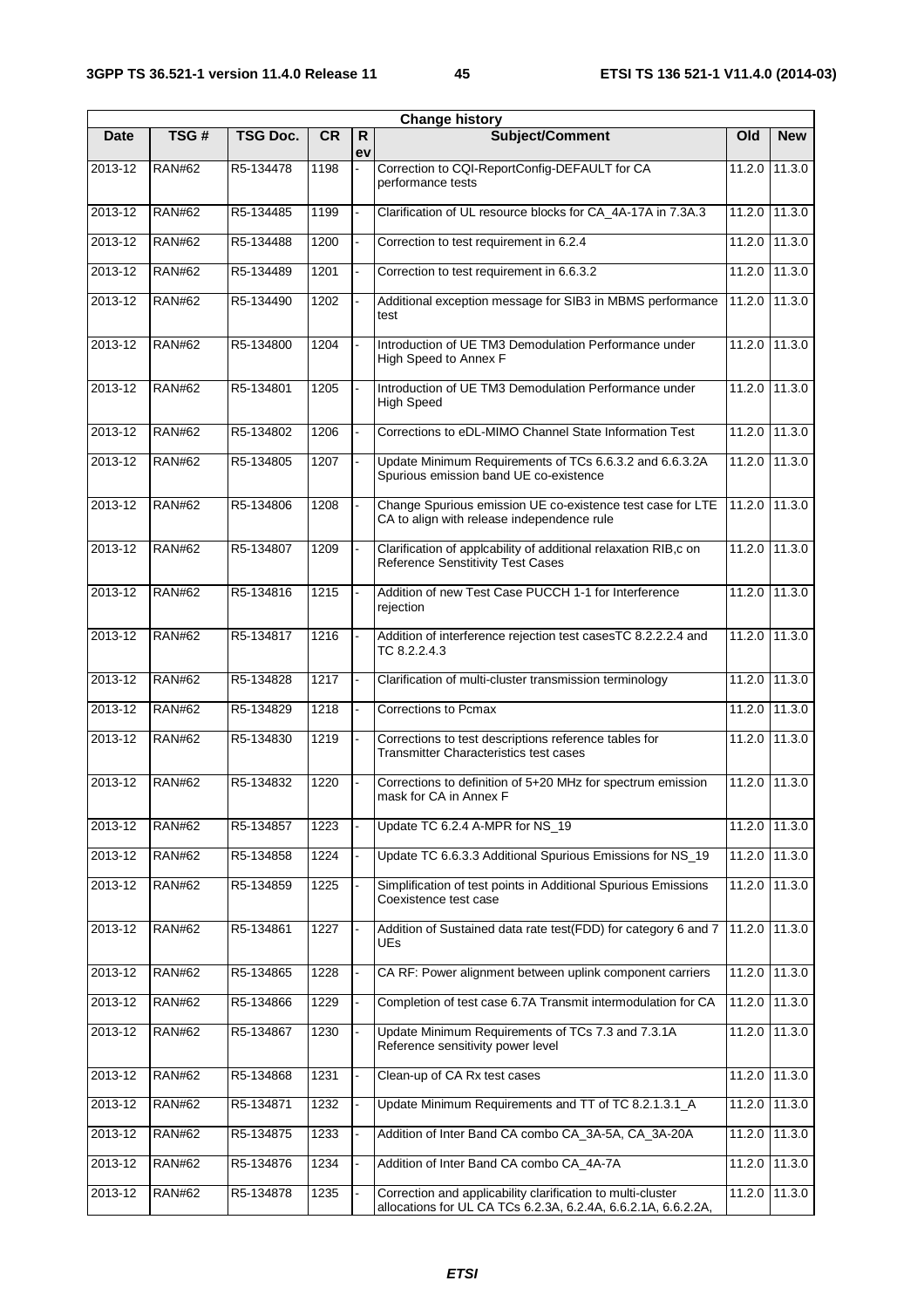| <b>Change history</b> |               |           |           |                    |                                                                                                                       |               |                |  |
|-----------------------|---------------|-----------|-----------|--------------------|-----------------------------------------------------------------------------------------------------------------------|---------------|----------------|--|
| <b>Date</b>           | TSG#          | TSG Doc.  | <b>CR</b> | $\mathsf{R}$<br>ev | Subject/Comment                                                                                                       | Old           | <b>New</b>     |  |
|                       |               |           |           |                    | 6.6.2.3A and 6.6.3.3A                                                                                                 |               |                |  |
| 2013-12               | <b>RAN#62</b> | R5-134879 | 1236      |                    | Clarification of CA Reference sensitivity level                                                                       |               | 11.2.0 11.3.0  |  |
| 2013-12               | <b>RAN#62</b> | R5-134880 | 1237      |                    | Correction to blocking requirements and use of delta RIB                                                              | 11.2.0        | 11.3.0         |  |
| 2013-12               | <b>RAN#62</b> | R5-134881 | 1238      |                    | Addition of new TC 7.4A.4 Maximum input level for CA (intra<br>band non-contiguous DL CA without UL CA)               | 11.2.0        | 11.3.0         |  |
| 2013-12               | <b>RAN#62</b> | R5-134882 | 1239      |                    | Addition of new TC 7.5A.4 Adjacent Channel Selectivity (ACS)<br>for CA(intra band non-contiguous DL CA without UL CA) | 11.2.0 11.3.0 |                |  |
| 2013-12               | <b>RAN#62</b> | R5-134889 | 1244      |                    | Uncertainties and Test Tolerances for eICIC PDSCH<br>demodulation tests                                               |               | 11.2.0 11.3.0  |  |
| 2013-12               | <b>RAN#62</b> | R5-134893 | 1247      |                    | Addition of applicabilities of LTE Type A performance<br>requirements                                                 |               | 11.2.0 11.3.0  |  |
| 2013-12               | <b>RAN#62</b> | R5-134894 | 1248      |                    | Test Procedure, uncerts and TT for Rx Test cases with intra-<br>band contiguous UL CA                                 |               | 11.2.0 11.3.0  |  |
| 2013-12               | <b>RAN#62</b> | R5-134976 | 1251      |                    | Update TT of TC 8.2.1.4.2 A.1 FDD PDSCH Closed Loop<br>Multi Layer 4x2 for CA                                         |               | 11.2.0 111.3.0 |  |
| 2013-12               | <b>RAN#62</b> | R5-134977 | 1252      |                    | Update of CA CSI tests                                                                                                | 11.2.0        | 11.3.0         |  |
| 2013-12               | <b>RAN#62</b> | R5-134978 | 1253      |                    | Update of eICIC Performance test cases                                                                                | 11.2.0        | 11.3.0         |  |
| $2013 - 12$           | <b>RAN#62</b> | R5-134985 | 1254      |                    | LTE Type A performance requirements - Changes to TC<br>9.3.5.1.1                                                      | 11.2.0        | 11.3.0         |  |
| 2013-12               | <b>RAN#62</b> | R5-134987 | 1255      |                    | RF: Corrections to requirements for NS_15 (Band 26)                                                                   | 11.2.0        | 11.3.0         |  |
| 2013-12               | <b>RAN#62</b> | R5-134988 | 1256      |                    | Corrections to Band 23 NS_11 and NS_20 Test Points                                                                    | 11.2.0        | 11.3.0         |  |
| 2013-12               | <b>RAN#62</b> | R5-134995 | 1259      |                    | Update on MPR and A-MPR test requirements                                                                             | 11.2.0        | 11.3.0         |  |
| 2013-12               | <b>RAN#62</b> | R5-135012 | 1261      |                    | Clarification in regard to 36.521-1 tests not included in 36.521-<br>2 Applicability table                            | 11.2.0        | 11.3.0         |  |
| 2013-12               | <b>RAN#62</b> | R5-135031 | 1222      |                    | RF TC Update for 36.521-1_9.2.1.3_C1 eICIC                                                                            |               | 11.2.0 111.3.0 |  |
| 2013-12               | <b>RAN#62</b> | R5-135046 | 1226      |                    | RF: Updates to the downlink reference measurement channels 11.2.0                                                     |               | 11.3.0         |  |
| 2014-03               | <b>RAN#63</b> | R5-140125 | 1263      |                    | Removal of technical content in 36.521-1 v11.3.0 and<br>substitution with pointer to the next Release                 |               | 11.3.0 11.4.0  |  |